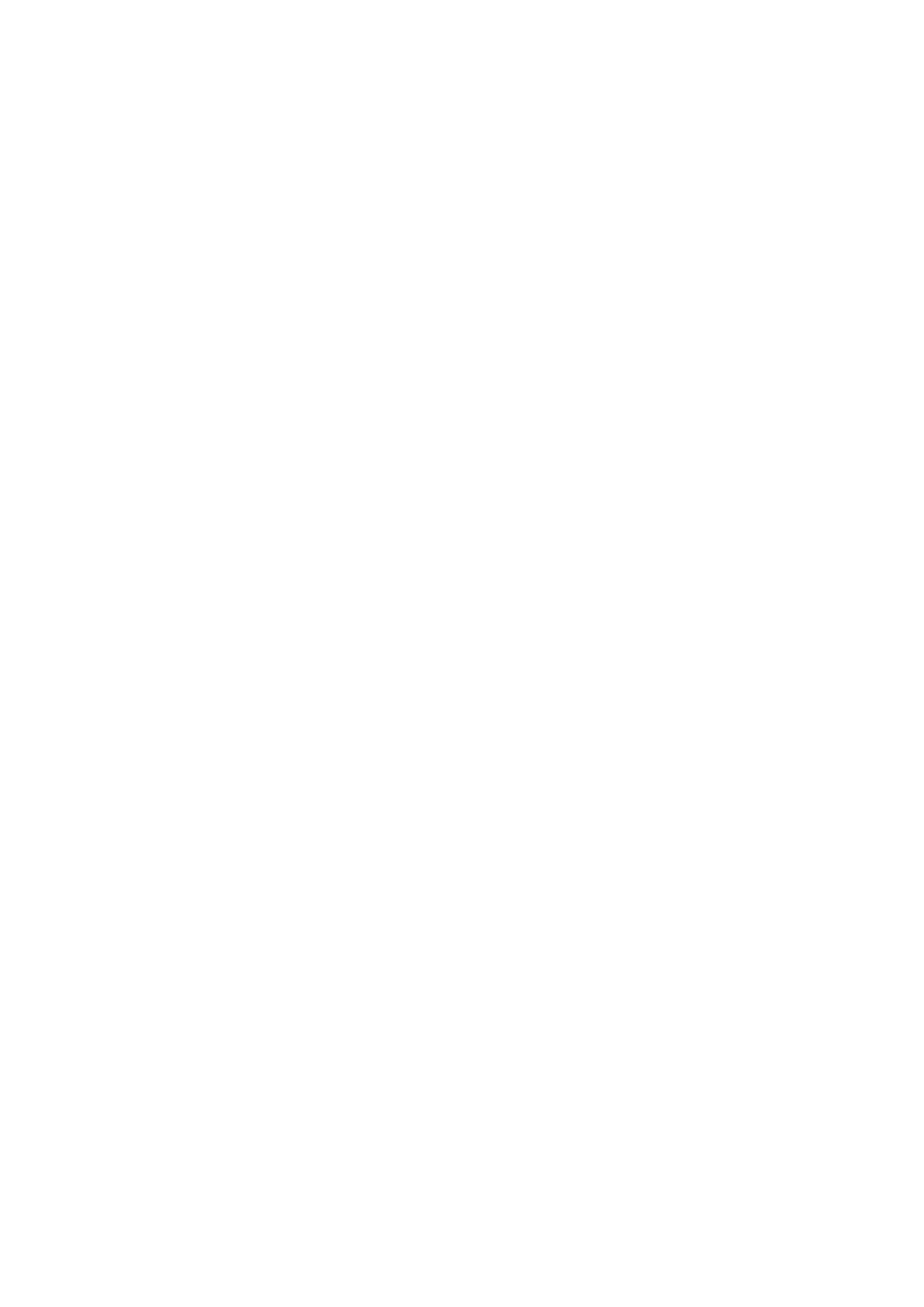# **Key to symbols used in reprinted bill**

# **As reported from the committee of the whole House**

text inserted

text deleted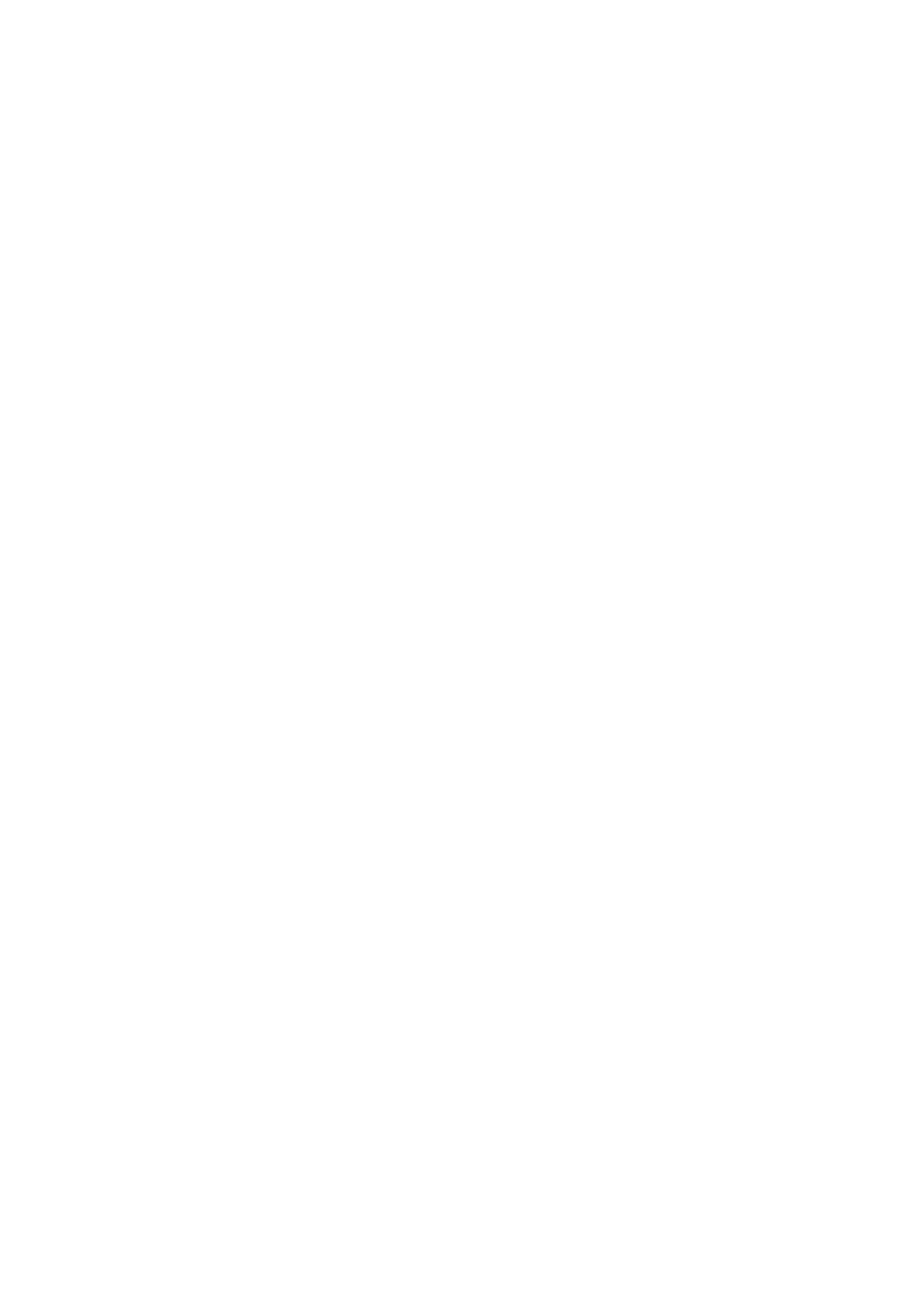# *Hon Chris Hipkins*

# **Education (Vocational Education and Training Reform) Amendment Bill**

Government Bill

# **Contents**

|                |                                                                                                   | Page           |
|----------------|---------------------------------------------------------------------------------------------------|----------------|
| $\mathbf{1}$   | Title                                                                                             | 7              |
| $\overline{2}$ | Commencement                                                                                      | $\overline{7}$ |
| 3              | Principal Act                                                                                     | $\overline{7}$ |
|                | Part 1                                                                                            |                |
|                | <b>Substantive amendments to principal Act</b>                                                    |                |
| $\overline{4}$ | Section 2 amended (Interpretation)                                                                | 7              |
| 5              | Section 31B amended (Provider group for secondary-tertiary<br>programme)                          | 7              |
| 6              | Section 31F amended (Recognition as lead provider of secondary-<br>tertiary programme)            | 8              |
| 7              | Section 159 amended (Interpretation)                                                              | 8              |
| 8              | Section 159B amended (Definition of organisation)                                                 | 9              |
| 9              | Section 159F amended (Functions of Commission)                                                    | 9              |
| 10             | New sections 159FA to 159FC inserted                                                              | 10             |
|                | Duties of Commission in relation to workforce<br>159FA<br>development council                     | 10             |
|                | Power of Commission to require information from<br>159FB<br>workforce development council         | 10             |
|                | Power of Commission to audit workforce development<br>159FC<br>council                            | 11             |
| 11             | Section 159G amended (Principles guiding how Commission<br>operates)                              | 11             |
| 12             | New section 159KBB inserted (Additional requirement of NZIST's<br>council to provide information) | 11             |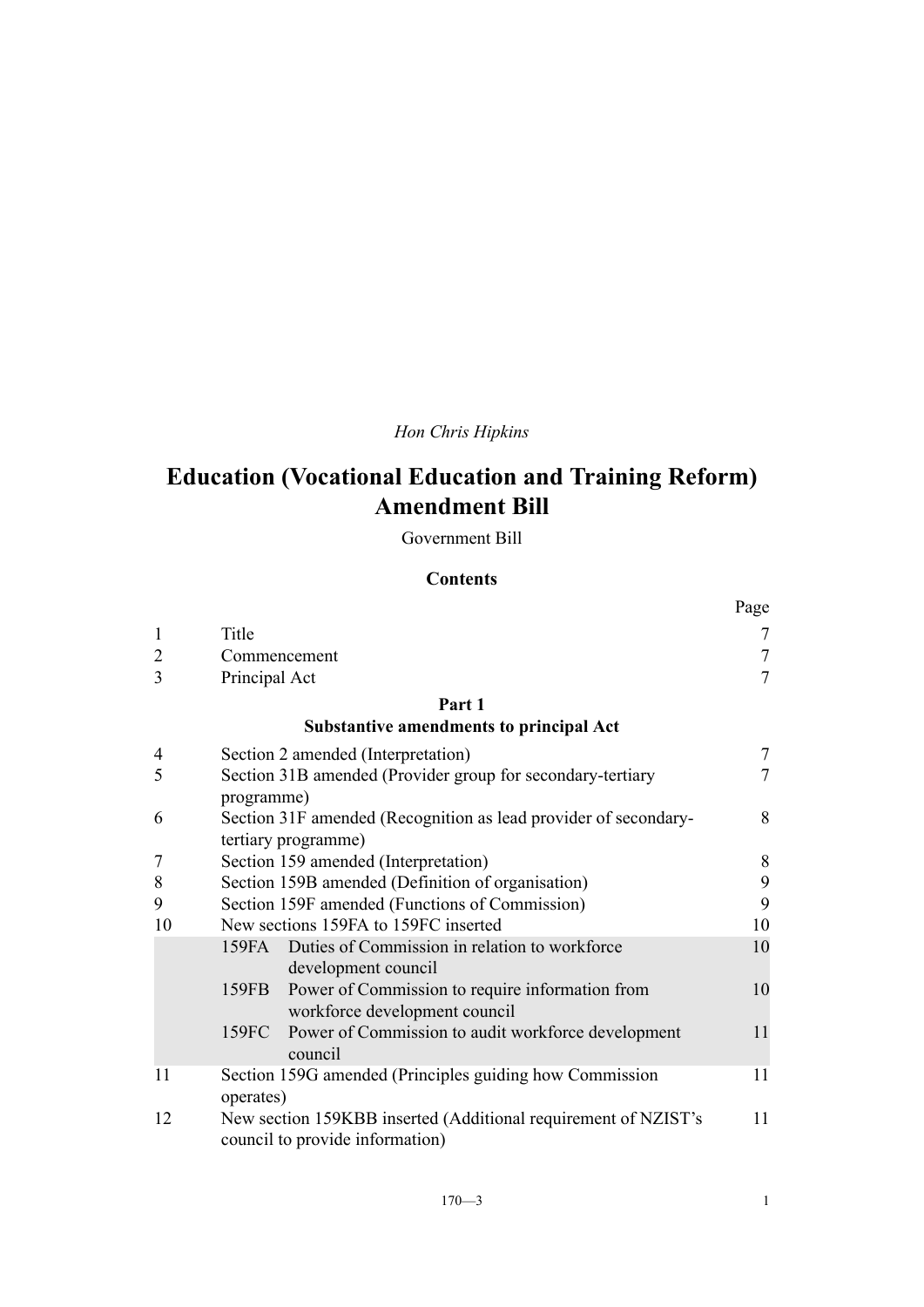|          | 159KBB Additional requirement of NZIST's council to provide<br>information    | 11        |
|----------|-------------------------------------------------------------------------------|-----------|
| 13       | Section 159L amended (Minister determines design of funding                   | 12        |
|          | mechanisms)                                                                   |           |
| 14       | Section 159M amended (Restrictions on design of funding                       | 12        |
| 15       | mechanisms)<br>Section 159OA amended (Variation of determination of design of | 12        |
|          | funding mechanisms)                                                           |           |
| 16       | Section 161 amended (Academic freedom)                                        | 12        |
| 17       | Section 162 amended (Establishment of institutions)                           | 12        |
| 18       | Section 163 amended (Constitution of institutions)                            | 13        |
| 19       | Section 164 amended (Disestablishment of institutions)                        | 13        |
| 20       | Section 165 replaced (Institutions to be governed by councils)                | 13        |
|          | Institutions to be governed by councils<br>165                                | 13        |
| 21       |                                                                               | 13        |
|          | Section 166 amended (Incorporation)                                           |           |
| 21A      | Section 167 amended (Common seal)                                             | 13        |
| 21B      | Section 167A amended (Method of contracting)                                  | <u>13</u> |
| 22       | Section 169 amended (Constitutions of councils of new                         | 14        |
|          | institutions)                                                                 |           |
| 23       | Section 170 amended (Amendment of constitution)                               | 14        |
| 24       | Section 170A amended (Constitution to provide for membership of<br>council)   | 14        |
| 25       | Section 171 amended (Membership of council)                                   | 14        |
| 26       | Section 171A amended (Certain people disqualified from                        | 14        |
|          | appointment)                                                                  |           |
| 27       | Section 171B amended (Matters to be considered when appointing                | 14        |
|          | members)                                                                      |           |
| 28       | Section 171C amended (Statutes relating to appointment of                     | 14        |
|          | members by councils of institutions)                                          |           |
| 29       | Section 171D amended (Limitations on number of occasions on                   | 14        |
|          | which people may be appointed as members of councils)                         |           |
| 30       | Section 171F amended (Certain acts and proceedings not                        | 15        |
|          | invalidated by defects)                                                       |           |
| 31       | Section 173 amended (Term of office)                                          | 15        |
| 31A      | Section 174 amended (Vacation of office)                                      | 15        |
| 32       | Section 176 amended (Casual vacancies)                                        | 15        |
| 33       | Section 176A amended (Individual duties of members of councils)               | 15        |
| 34       | Section 176B amended (Accountability for individual duties)                   | 15        |
| 35       | Section 176C amended (Removal of members)                                     | 15        |
|          |                                                                               | 15        |
| 36<br>37 | Section 177 amended (Chairperson and deputy chairperson)                      |           |
|          | Section 179 amended (Fees and allowances)                                     | 15        |
| 38       | Section 181 amended (Duties of councils)                                      | 16        |
| 39       | Section 182 amended (Determination of policy)                                 | 16        |
| 40       | Section 193 amended (Powers of councils)                                      | 16        |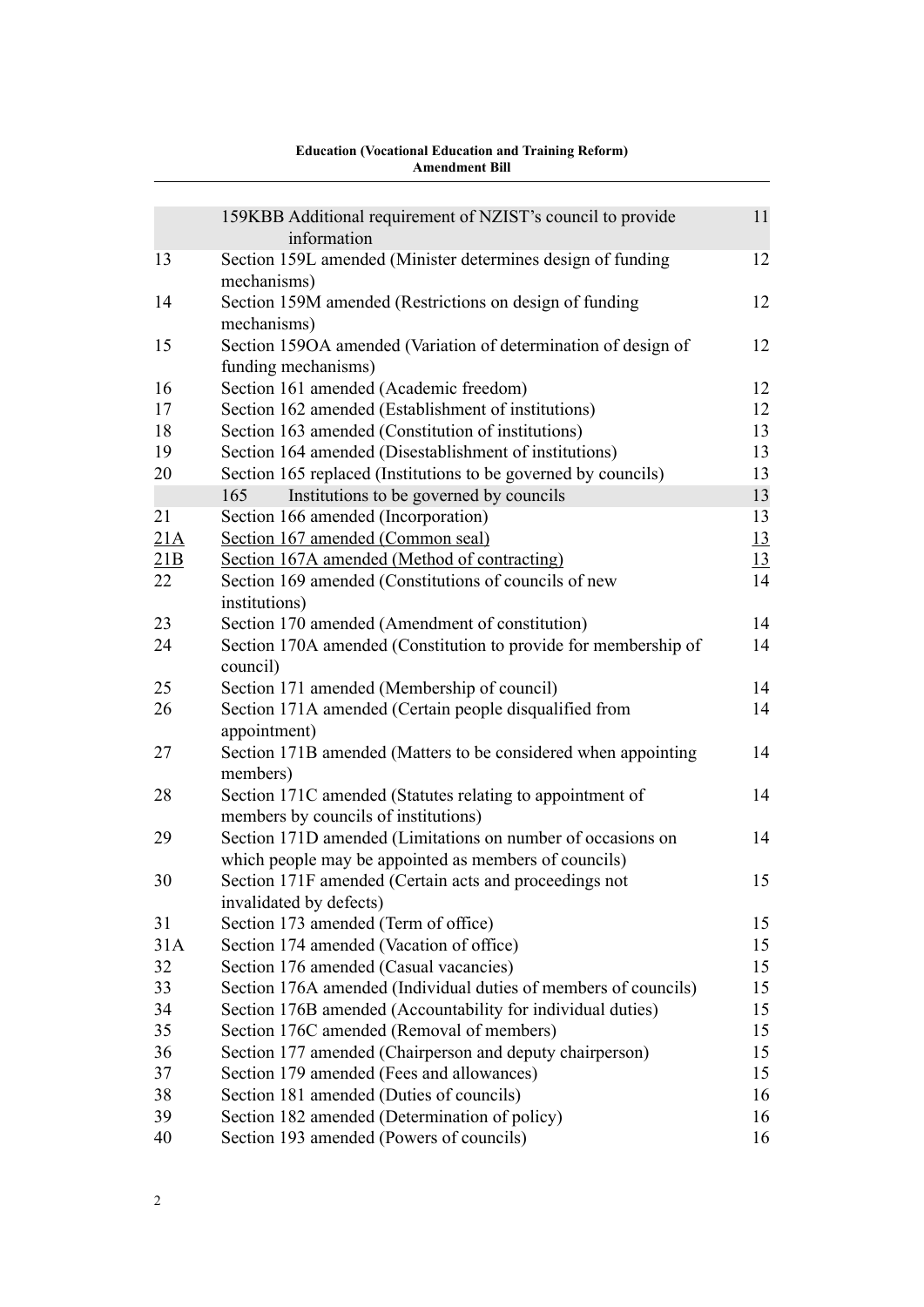| 41<br>42              |                                              | Section 194 amended (Statutes)<br>Section 195 replaced (Trust property)                                                                                                                                                                                                | 16<br>16                         |
|-----------------------|----------------------------------------------|------------------------------------------------------------------------------------------------------------------------------------------------------------------------------------------------------------------------------------------------------------------------|----------------------------------|
|                       | 195                                          | Trust property                                                                                                                                                                                                                                                         | 16                               |
| 43<br>44              | required)                                    | Section 195A amended (Criteria for risk assessment of institutions)<br>Section 195B amended (Institutions to provide information if                                                                                                                                    | 16<br>17                         |
| 45<br>46              |                                              | Section 195C amended (Minister may appoint Crown observer)<br>Section 195D amended (Minister may dissolve council and appoint<br>commissioner)                                                                                                                         | 17<br>17                         |
| 46A<br>47<br>48<br>49 |                                              | Section 200 amended (Bank accounts)<br>Section 203 amended (Institutions are Crown entities)<br>Section 222 amended (Delegation by council)<br>Part 15A replaced                                                                                                       | 17<br>17<br>17<br>17             |
|                       |                                              | Part 15A                                                                                                                                                                                                                                                               |                                  |
|                       |                                              | <b>New Zealand Institute of Skills and Technology</b>                                                                                                                                                                                                                  |                                  |
|                       | 222A<br>222B<br>222C<br>222D<br>222E<br>222F | NZIST established<br><b>Functions of NZIST</b><br>NZIST's charter<br>Minister may specify administrative regions for NZIST<br>Academic freedom of NZIST<br>NZIST must establish regional divisions                                                                     | 18<br>18<br>18<br>19<br>19<br>20 |
|                       |                                              | NZIST's council                                                                                                                                                                                                                                                        |                                  |
|                       | 222G<br>222H                                 | Membership of NZIST's council<br>Matters to be considered when Minister appoints<br>members to NZIST's council                                                                                                                                                         | 20<br>21                         |
|                       | 222I<br>222J                                 | Chairperson and deputy chairperson<br>Term of office                                                                                                                                                                                                                   | 22<br>22                         |
|                       |                                              | Additional provisions applying to NZIST's council and<br>NZIST subsidiaries                                                                                                                                                                                            |                                  |
|                       | 222K<br>222L<br>222M<br>222N<br><b>2220</b>  | Determination of policy<br>NZIST's council must establish advisory committees<br>Membership of advisory committees<br>NZIST must obtain consent for certain capital projects of<br>NZIST or NZIST subsidiary<br>NZIST subsidiary must obtain consent before exercising | 22<br>23<br>23<br>24<br>24       |
|                       |                                              | powers under section 192(4)<br><b>Interventions</b>                                                                                                                                                                                                                    |                                  |
|                       | 222P                                         | Criteria for risk assessment of NZIST and related entities                                                                                                                                                                                                             | 24                               |
|                       | 222Q                                         | NZIST or related entity must provide information if<br>required                                                                                                                                                                                                        | 25                               |
|                       | 222R<br>222S                                 | Minister may appoint Crown observer<br>Specialist help                                                                                                                                                                                                                 | 25<br>26                         |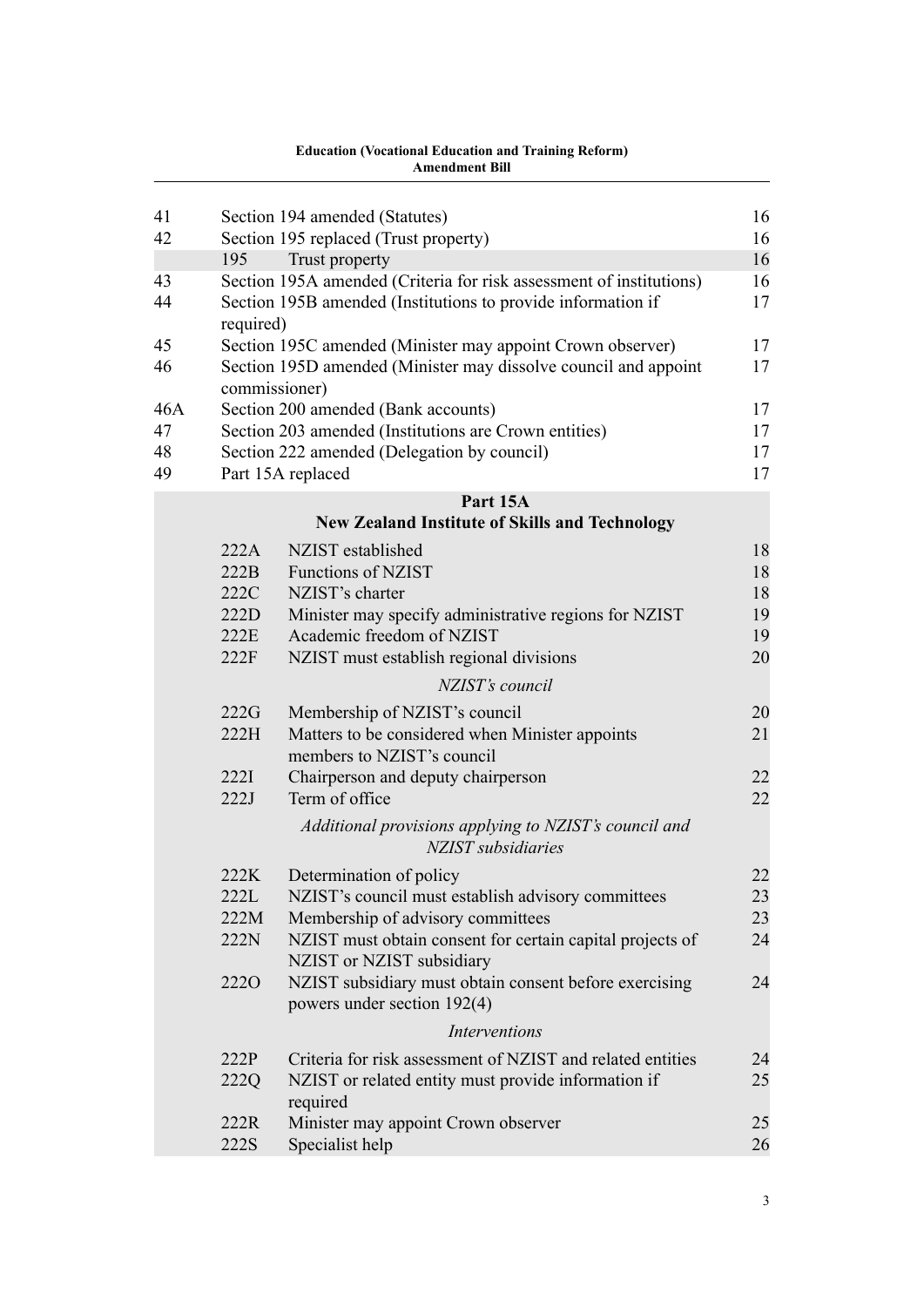|     |             | <b>Education (Vocational Education and Training Reform)</b><br><b>Amendment Bill</b>                                        |    |
|-----|-------------|-----------------------------------------------------------------------------------------------------------------------------|----|
|     | 222T        |                                                                                                                             | 27 |
|     | 222U        | Performance improvement plan<br>Minister may appoint Crown manager                                                          | 27 |
|     | 222V        | Protection of Crown manager                                                                                                 | 29 |
|     | 222VA       | Powers may be used concurrently                                                                                             | 29 |
|     | 222W        | Minister may dissolve NZIST's council and appoint<br>commissioner                                                           | 29 |
|     | 222X        | NZIST's council may request intervention                                                                                    | 30 |
|     |             | Application of Crown Entities Act 2004 to NZIST's<br>council                                                                |    |
|     | 222Y        | Additional provisions of Crown Entities Act 2004 that<br>apply to NZIST's council                                           | 30 |
|     |             | Further provisions relating to NZIST subsidiaries                                                                           |    |
|     | 222Z        | Formation of NZIST subsidiaries                                                                                             | 31 |
|     | 222ZC       | Application of Schedule 23                                                                                                  | 31 |
| 49A |             | Section 223 amended (Programmes)                                                                                            | 31 |
| 50  |             | Section 234A amended (Fees for domestic students must not<br>exceed maximums set in conditions of funding)                  | 31 |
| 51  |             | Section 246A amended (Functions of Authority)                                                                               | 31 |
| 52  |             | Section 248B amended (Standard-setting bodies)                                                                              | 31 |
| 53  |             | Section 249 amended (Approval of programmes)                                                                                | 31 |
| 54  | programmes) | Section 250 amended (Accreditation to provide approved                                                                      | 32 |
| 55  |             | Section 251 amended (Application for training scheme approval)                                                              | 32 |
| 56  |             | Section 252 amended (Consent to assess against standards)                                                                   | 32 |
| 57  |             | Section 253 amended (Rules)                                                                                                 | 32 |
| 58  | wananga)    | Section 253C amended (Minister may consent to use of certain<br>terms in name or description of registered establishment or | 32 |
| 59  |             | Section 254 amended (Fees)                                                                                                  | 32 |
| 60  |             | Section 254A amended (Power to obtain information)                                                                          | 32 |
| 61  |             | Section 255 amended (Compliance notices)                                                                                    | 33 |
| 62  |             | Section 292 amended (Offences relating to use of certain terms)                                                             | 33 |
| 63  |             | Section 299A repealed (Transitional and savings provisions                                                                  | 33 |
|     |             | relating to councils of tertiary institutions consequential on<br>enactment of Education Amendment Act 2015)                |    |
| 64  |             | Section 321 amended (Grant to educational bodies)                                                                           | 33 |
| 65  |             | New Part 34 inserted                                                                                                        | 33 |
|     |             | Part 34                                                                                                                     |    |
|     |             | <b>Vocational education and training</b>                                                                                    |    |
|     | 477         | Interpretation                                                                                                              | 33 |
|     | 478         | Training agreements and apprenticeship training                                                                             | 35 |
|     |             | agreements part of employment agreement                                                                                     |    |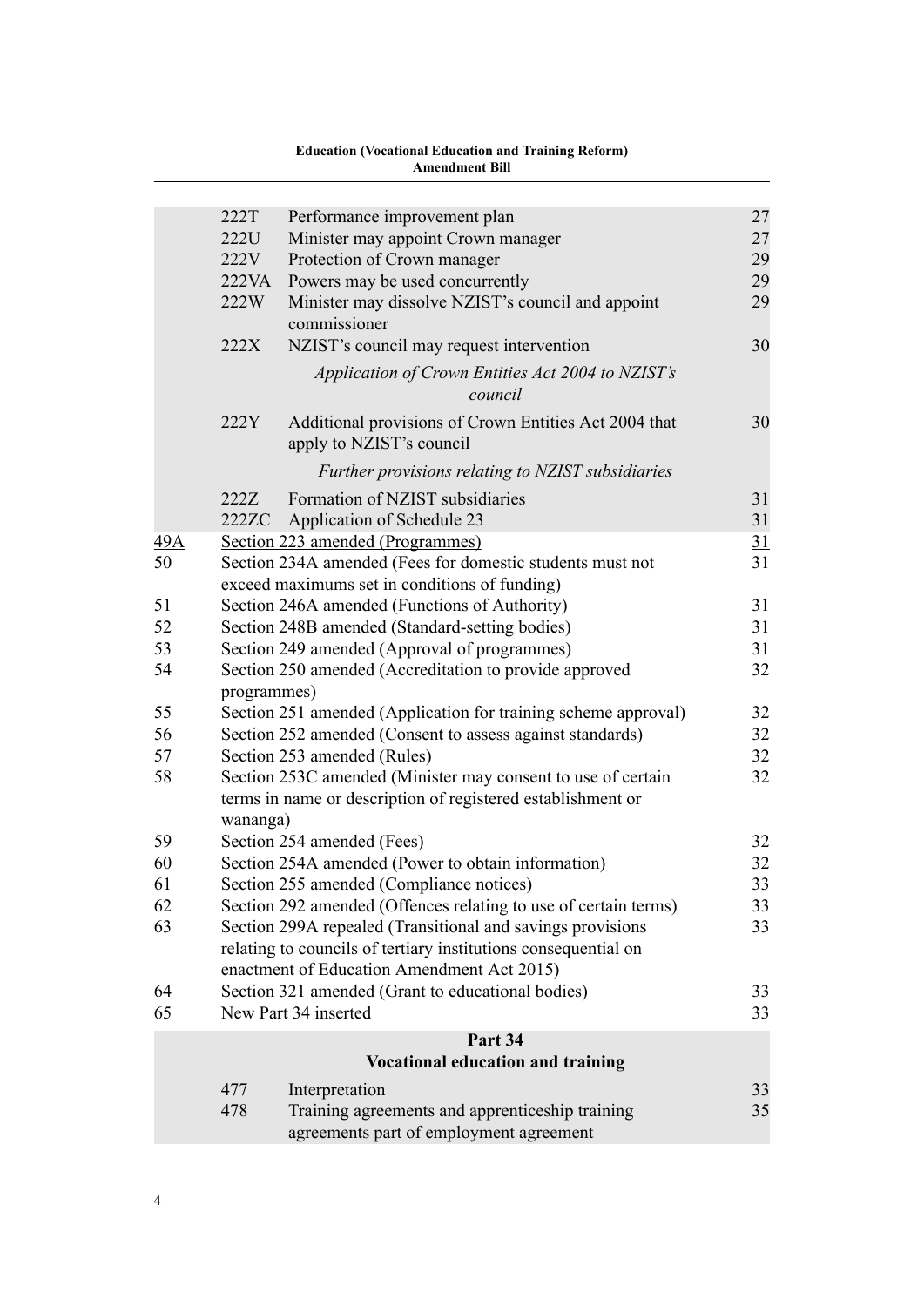|      | Атепатепт вш                                                               |    |
|------|----------------------------------------------------------------------------|----|
|      |                                                                            |    |
|      | Subpart 1—Workforce development councils                                   |    |
| 479  | Establishment of workforce development councils                            | 35 |
| 480  | Disestablishment of workforce development councils                         | 37 |
| 481  | Incorporation                                                              | 37 |
| 482  | Functions of workforce development councils                                | 37 |
| 483  | Workforce development council's functions in relation to                   | 38 |
| 484  | wananga                                                                    | 39 |
|      | Workforce development council must not operate<br>registered establishment |    |
| 485  | Duties of workforce development councils                                   | 39 |
| 486  | Annual fee payable by workforce development council                        | 40 |
| 487  | Qualifications Authority may issue quality assurance                       | 40 |
|      | improvement notice                                                         |    |
| 488  | Qualifications Authority may issue compliance notice                       | 40 |
|      | Audit                                                                      |    |
| 488A | Application of Public Audit Act 2001                                       | 41 |
|      | Validity of acts                                                           |    |
| 488B | Act in breach of statute invalid                                           | 41 |
| 488C | Some natural person acts protected                                         | 41 |
|      | Subpart 2—Apprenticeships                                                  |    |
| 489  | Interpretation                                                             | 42 |
| 490  | Apprenticeship training activities must be included in                     | 42 |
|      | proposed plan                                                              |    |
| 491  | Duties of persons carrying out apprenticeship training                     | 43 |
|      | activities                                                                 |    |
| 492  | Minister may issue apprenticeship training code                            | 44 |
| 493  | Availability of apprenticeship training code                               | 44 |
| 494  | Apprenticeship training code to be taken into account by                   | 44 |
|      | mediator, Employment Relations Authority, and                              |    |
|      | <b>Employment Court</b>                                                    |    |
| 495  | Application of Legislation Act 2012 to apprenticeship                      | 45 |
|      | training code                                                              |    |
|      | Subpart 3—Training levy                                                    |    |
| 496  | Interpretation                                                             | 45 |
| 497  | Purpose of levy                                                            | 45 |
|      | Imposition of levy                                                         |    |
| 498  | Levy may be imposed by Order in Council                                    | 45 |
| 499  | Restrictions on making of levy orders                                      | 46 |
| 500  | Matters to be specified in levy orders                                     | 47 |
| 501  | Purposes for which levy may be required                                    | 47 |
| 502  | Levy order may require provision of information                            | 47 |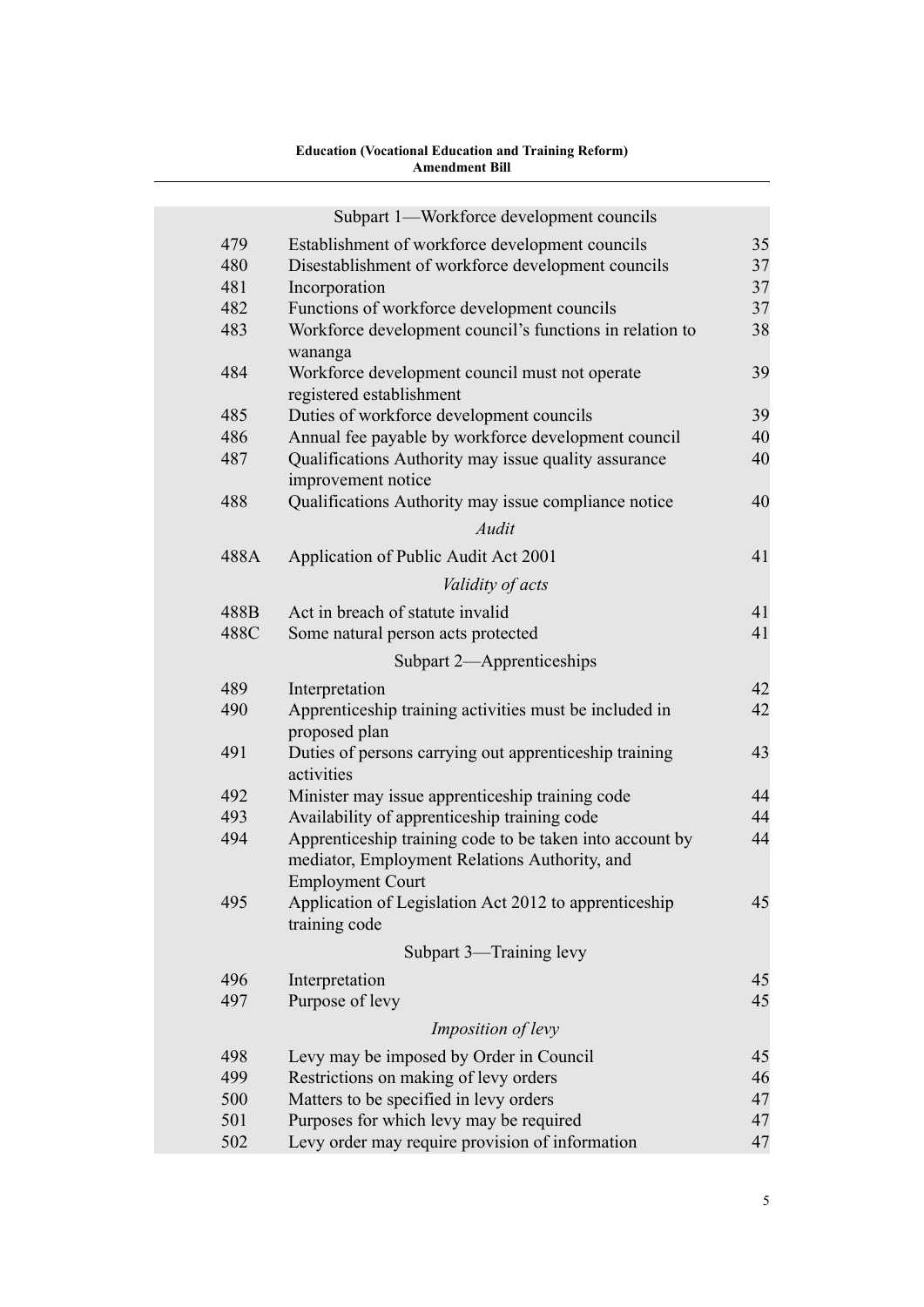|          | 503 | Orders are confirmable instruments                                                                                | 47       |
|----------|-----|-------------------------------------------------------------------------------------------------------------------|----------|
|          | 504 | Expiry of levy orders                                                                                             | 48       |
|          |     | <b>Ballots</b>                                                                                                    |          |
|          | 505 | Independent returning officer must conduct ballot                                                                 | 48       |
|          | 506 | Workforce development council must identify potential<br>members of levy group                                    | 48       |
|          | 507 | Returning officer must notify potential members of levy<br>group                                                  | 49       |
|          | 508 | Commission must resolve coverage disputes                                                                         | 49       |
|          | 509 | Population to be balloted                                                                                         | 50       |
|          | 510 | Requirements of ballot papers                                                                                     | 50       |
|          | 511 | Returning officer must count votes                                                                                | 50       |
|          | 512 | Returning officer must keep ballot papers, etc                                                                    | 50       |
|          |     | Collection of levy                                                                                                |          |
|          | 513 | Levy is payable by qualifying members to workforce<br>development council                                         | 51       |
|          | 514 | Certificate of exemption                                                                                          | 51       |
|          | 515 | Method of collecting levy                                                                                         | 51       |
|          | 516 | Levy order may provide for collection by agent                                                                    | 51       |
|          |     | Duties of workforce development councils and others in<br>relation to levies                                      |          |
|          | 517 | Levy funds must be kept in separate bank accounts and<br>used only for authorised purposes                        | 52       |
|          | 518 | Duty to keep records                                                                                              | 52       |
|          | 519 | Duty to provide annual report                                                                                     | 52       |
|          | 520 | Duty to protect commercially sensitive information                                                                | 53       |
|          |     | <i>Disputes</i>                                                                                                   |          |
|          | 521 | Arbitration or mediation system must be established                                                               | 53       |
|          | 522 | Disputes about coverage                                                                                           | 54       |
|          | 523 | Appeals to District Court                                                                                         | 54       |
| 66       |     | Schedule 1 amended                                                                                                | 54       |
| 67       |     | Schedule 13A amended                                                                                              | 54       |
|          |     | Part 1                                                                                                            |          |
|          |     | Provisions relating to all tertiary education<br>institutions                                                     |          |
| 68       |     | Schedule 19 repealed                                                                                              | 55       |
| 69       |     | New Schedules 22 to 25 inserted                                                                                   | 55       |
|          |     | Part 2                                                                                                            |          |
|          |     | Repeals, revocations, and other amendments                                                                        |          |
| 70<br>71 |     | Repeal of Industry Training and Apprenticeships Act 1992<br>Repeal of Education (Polytechnics) Amendment Act 2009 | 55<br>55 |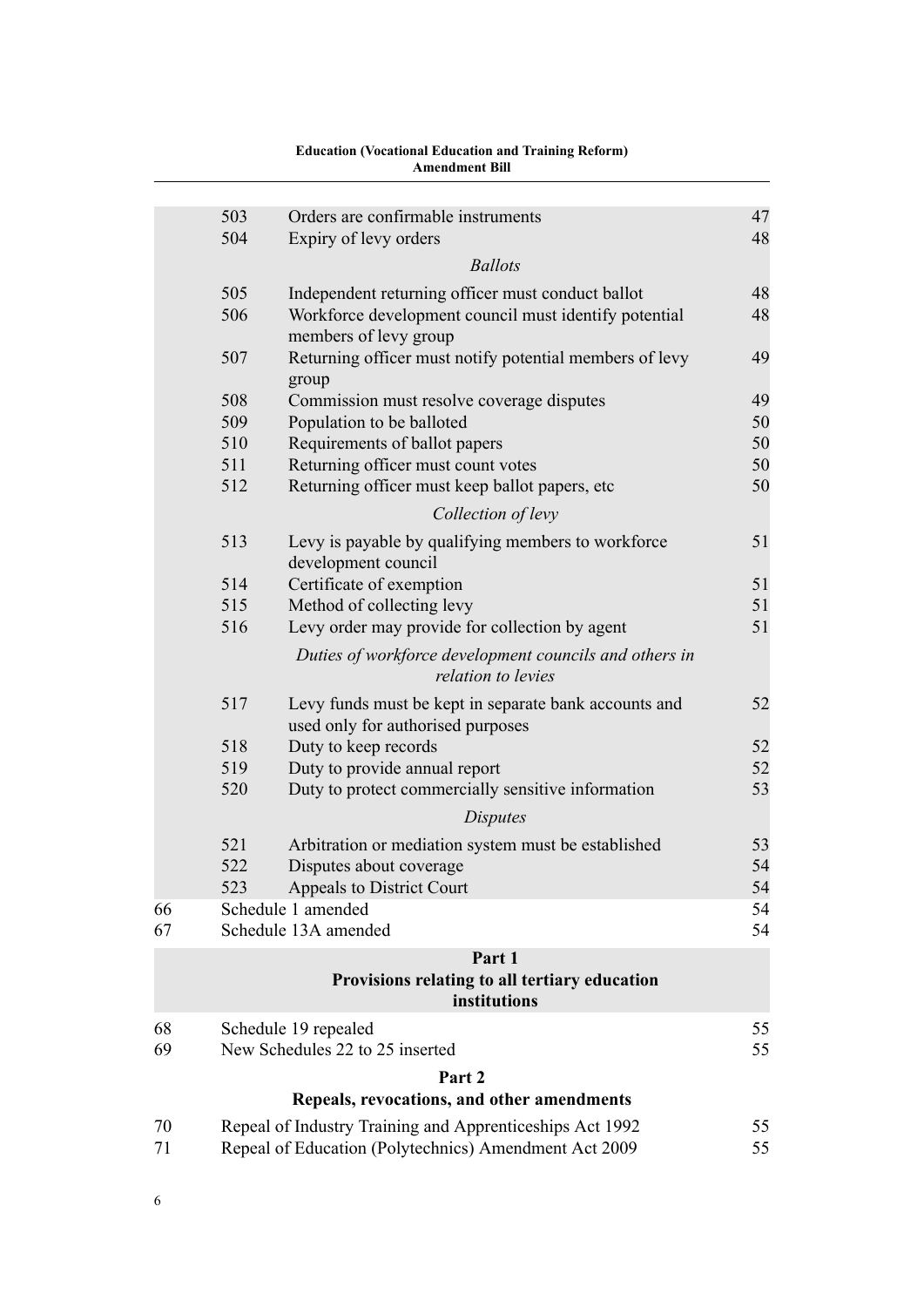<span id="page-10-0"></span>

|                         | <b>Education (Vocational Education and Training Reform)</b><br><b>Amendment Bill</b>          | Part 1 cl 5 |
|-------------------------|-----------------------------------------------------------------------------------------------|-------------|
| 72                      | Orders revoked                                                                                | 55          |
| 73                      | Consequential amendments to other enactments                                                  | 55          |
|                         | <b>Schedule 1</b><br>New Part 910 inserted into Schedule 1                                    | 56          |
|                         | <b>Schedule 2</b><br><b>New Part 2 inserted into Schedule 13A</b>                             | 77          |
|                         | <b>Schedule 3</b><br><b>New Schedule 22 inserted</b>                                          | 78          |
|                         | <b>Schedule 4</b><br><b>New Schedule 23 inserted</b>                                          | 81          |
|                         | <b>Schedule 5</b><br><b>New Schedule 24 inserted</b>                                          | 87          |
|                         | <b>Schedule 5A</b><br><b>New Schedule 25 inserted</b>                                         | 89          |
|                         | <b>Schedule 6</b><br><b>Consequential amendments to other enactments</b>                      | 90          |
|                         | The Parliament of New Zealand enacts as follows:                                              |             |
| 1                       | <b>Title</b>                                                                                  |             |
|                         | This Act is the Education (Vocational Education and Training Reform) Amend-<br>ment Act 2019. |             |
| $\boldsymbol{2}$        | Commencement                                                                                  |             |
|                         | This Act comes into force on 1 April 2020.                                                    |             |
| 3                       | <b>Principal Act</b><br>This Act amends the Education Act 1989 (the <b>principal Act</b> ).   |             |
|                         | Part 1                                                                                        |             |
|                         | <b>Substantive amendments to principal Act</b>                                                |             |
| $\overline{\mathbf{4}}$ | <b>Section 2 amended (Interpretation)</b>                                                     |             |
| (1)                     | In section $2(1)$ , repeal the definition of industry training organisation.                  |             |
| (2)                     | In section $2(1)$ , definition of <b>tertiary component</b> , replace "section 13C of the     |             |

- Industry Training and Apprenticeships Act 1992" with "section 489".
- **5 Section 31B amended (Provider group for secondary-tertiary programme)** 15 Repeal section  $31B(1)(b)(ii)$ .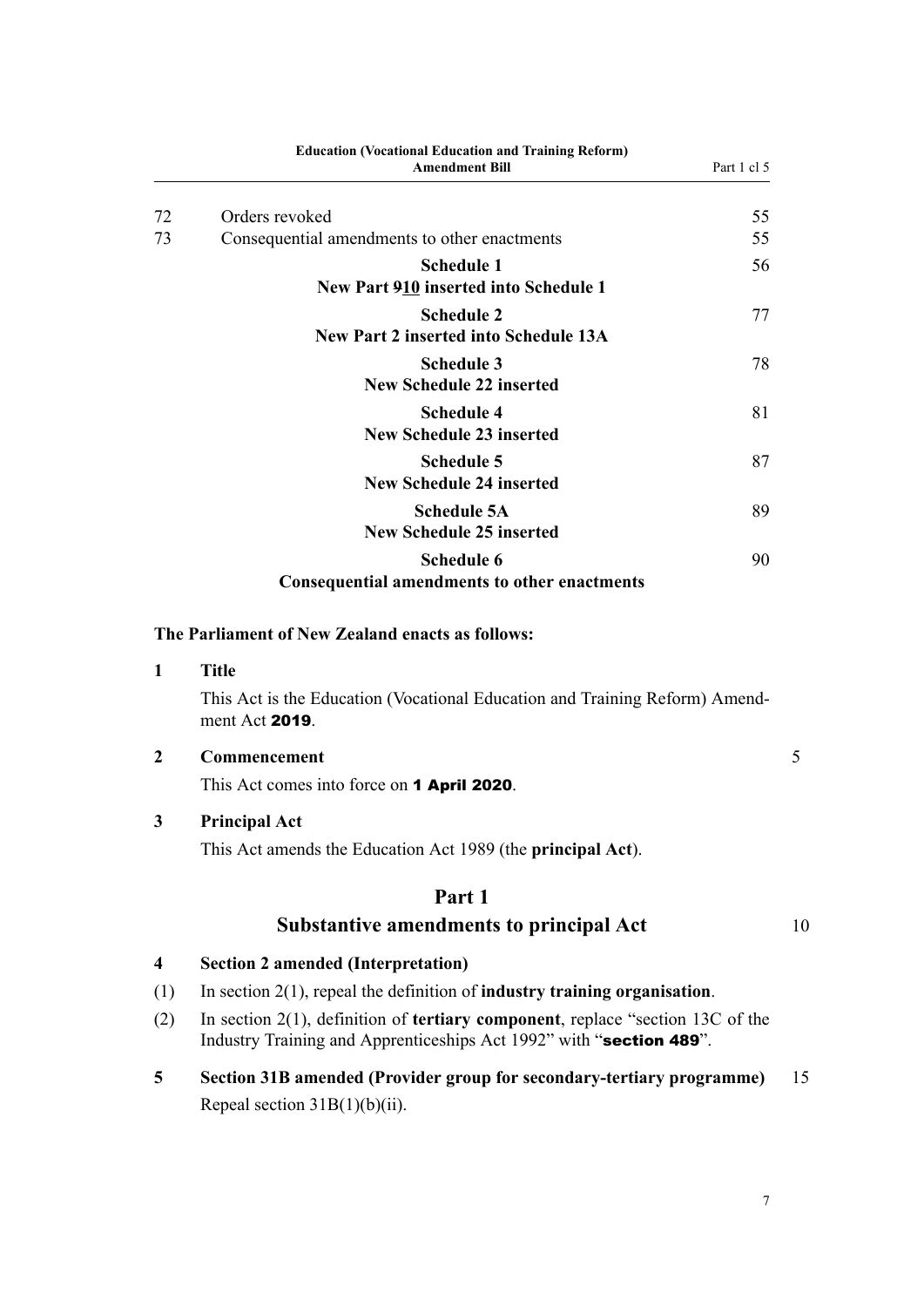<span id="page-11-0"></span>

| Part 1 cl 6 |  |  |
|-------------|--|--|
|             |  |  |

| 6    | Section 31F amended (Recognition as lead provider of secondary-tertiary<br>programme)                                                                                                    |  |
|------|------------------------------------------------------------------------------------------------------------------------------------------------------------------------------------------|--|
|      | Repeal section $31F(d)$ .                                                                                                                                                                |  |
| 7    | <b>Section 159 amended (Interpretation)</b>                                                                                                                                              |  |
| (1)  | In section $159(1)$ , replace the definition of <b>council</b> with:                                                                                                                     |  |
|      | council,—                                                                                                                                                                                |  |
|      | (a)<br>in relation to an institution other than NZIST, means the body that gov-<br>erns the institution in accordance with <b>section 165</b> :                                          |  |
|      | in relation to NZIST, means NZIST's council members appointed under<br>(b)<br>section 222G                                                                                               |  |
| (2)  | In section $159(1)$ , replace the definition of existing institution with:                                                                                                               |  |
|      | existing institution means a body specified in Part 1 or 2 of Schedule 13                                                                                                                |  |
| (3)  | In section 159(1), definition of institution, replace paragraph (b) with:                                                                                                                |  |
|      | NZIST (including, as the case requires, its subsidiaries that provide edu-<br>(b)<br>cation or training, or both); or                                                                    |  |
| (4)  | In section 159(1), replace the definition of record of achievement with:                                                                                                                 |  |
|      | record of achievement means a record of a student's educational outcomes<br>maintained by the Qualifications Authority or a tertiary education provider                                  |  |
| (5)  | In section $159(1)$ , replace the definition of private training establishment<br>with:                                                                                                  |  |
|      | private training establishment means an establishment, other than an institu-<br>tion, that provides post-school education or training, including vocational edu-<br>cation and training |  |
| (5A) | In section $159(1)$ , replace the definition of <b>record of achievement</b> with:                                                                                                       |  |
|      | record of achievement means a record of a student's educational outcomes<br>maintained by the Qualifications Authority or a tertiary education provider                                  |  |
| (6)  | In section 159(1), definition of <b>tertiary education provider</b> , replace "follow-<br>ing, but does not include an industry training organisation" with "following".                 |  |
| (7)  | In section $159(1)$ , repeal the following definitions:                                                                                                                                  |  |
|      | combined council:<br>(a)                                                                                                                                                                 |  |
|      | (b)<br>designated polytechnic:                                                                                                                                                           |  |
|      | (c)<br>industry training organisation:                                                                                                                                                   |  |
|      | (d)<br>polytechnic:                                                                                                                                                                      |  |
|      | polytechnic council:<br>(e)                                                                                                                                                              |  |
|      | (f)<br>reconstitution day.                                                                                                                                                               |  |
| (8)  | In section $159(1)$ , insert in their appropriate alphabetical order:                                                                                                                    |  |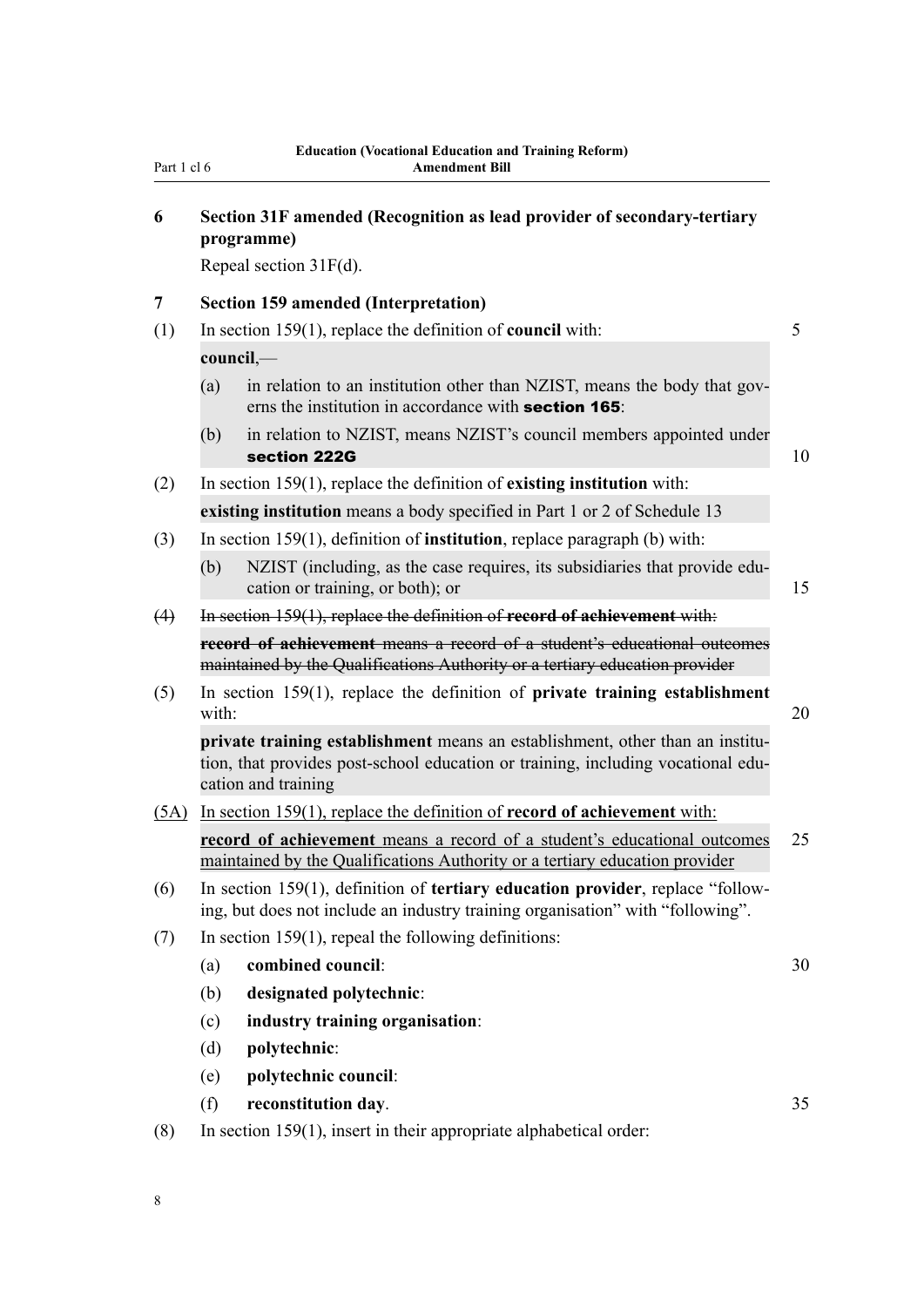<span id="page-12-0"></span>

|            | Zealand Institute of Skills and Technology established by section 222A                                                                                                                                                                                                                                           |  |
|------------|------------------------------------------------------------------------------------------------------------------------------------------------------------------------------------------------------------------------------------------------------------------------------------------------------------------|--|
|            | <b>NZIST subsidiary means a Crown entity subsidiary of NZIST</b>                                                                                                                                                                                                                                                 |  |
| trainee-   |                                                                                                                                                                                                                                                                                                                  |  |
| (a)<br>(b) | means an employee who has a training agreement; and<br>includes an apprentice as defined in <b>section 489</b>                                                                                                                                                                                                   |  |
|            | training agreement means an agreement between an employer and an<br>employee that relates to the employee's receipt of, or provides for the<br>employee to receive, vocational education and training (whether provided by<br>the employer or some other person)                                                 |  |
|            | vocational education and training-                                                                                                                                                                                                                                                                               |  |
| (a)        | means education and training that leads to the achievement of industry-<br>developed skill standards, qualifications, or other awards; and                                                                                                                                                                       |  |
| (b)        | includes work-based training                                                                                                                                                                                                                                                                                     |  |
|            | work-based training has the same meaning as in section 477                                                                                                                                                                                                                                                       |  |
|            | workforce development council means a workforce development council<br>established under section 479                                                                                                                                                                                                             |  |
|            | In section 159(3), delete "polytechnic,".                                                                                                                                                                                                                                                                        |  |
|            | <b>Section 159B amended (Definition of organisation)</b>                                                                                                                                                                                                                                                         |  |
|            | Replace section $159B(1)(b)$ with:                                                                                                                                                                                                                                                                               |  |
| (b)        | a workforce development council:                                                                                                                                                                                                                                                                                 |  |
|            | <b>Section 159F amended (Functions of Commission)</b>                                                                                                                                                                                                                                                            |  |
|            | After section $159F(1)(e)$ , insert:                                                                                                                                                                                                                                                                             |  |
| (ea)       | to ensure the availability within industry of high-quality vocational edu-<br>cation and training; and                                                                                                                                                                                                           |  |
| (eb)       | to promote the availability of vocational education and training to people<br>of a kind or description specified in the Commission's statement of<br>intent as people to whom that training has not traditionally been avail-<br>able (whether within a particular industry or industries, or generally);<br>and |  |
| (ec)       | to develop and recommend to the Minister an apprenticeship training<br>code for the purposes of <b>section 492</b> ; and                                                                                                                                                                                         |  |
| (ed)       | to make the apprenticeship training code available as required by sec-<br>tion $493$ ; and                                                                                                                                                                                                                       |  |
| (ee)       | to monitor the performance of persons carrying out apprenticeship train-<br>ing activities (whether or not under a plan) to ensure that they comply<br>with the apprenticeship training code; and                                                                                                                |  |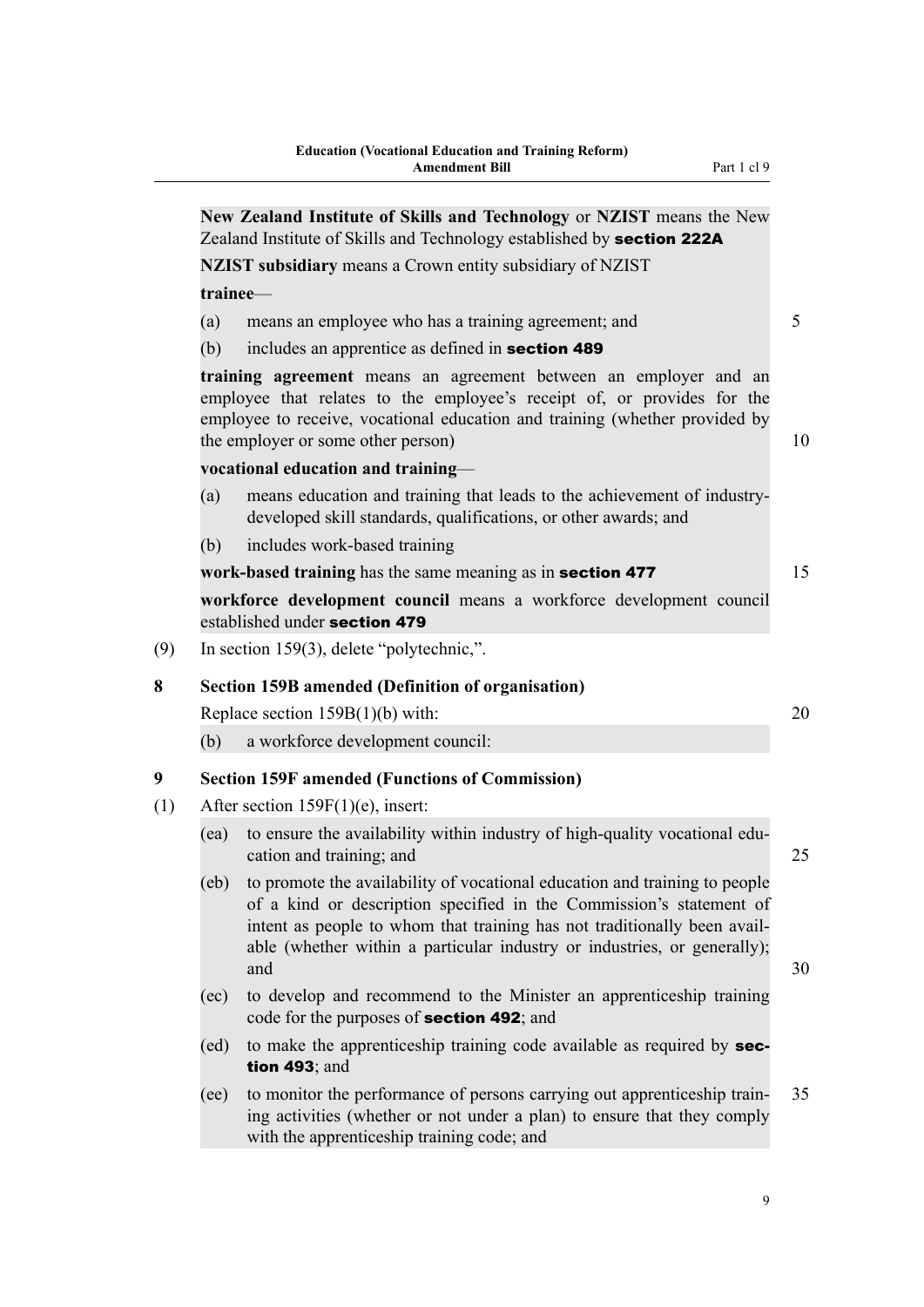- <span id="page-13-0"></span>(ef) to exercise the powers and perform the functions of the Commission under subpart 3 of Part 34 (which relates to work-based training levies); and
- (2) In section 159F(1)(f), delete ", the Industry Training Act 1992, the Modern Apprenticeship Training Act 2000,".

**Amendment Bill**

#### **10 New sections 159FA to 159FC inserted**

After section 159F, insert:

#### **159FA Duties of Commission in relation to workforce development council**

- (1) The Commission must—
	- (a) have regard to advice from a workforce development council in relation 10 to its 1 or more specified industries when assessing any proposed plan under section 159YA or when considering funding an organisation other than via a plan under section 159ZC in relation to vocational education and training; and
	- (b) give effect to advice from a workforce development council about the 15 mix of vocational education and training needed for the 1 or more industries covered by the workforce development council when deciding to give funding approval to organisations under section 159YA(5).
- (2) The duty in **subsection (1)(b)** is subject to—
	- (a) any funding limits set by the Minister under section 159L and the Com- 20 mission under section 159O; and
	- (b) any capacity or capability constraints of organisations to provide, arrange, and support the mix of vocational education and training.
- (3) The Commission must advise a workforce development council, in writing, if it is unable to give effect to the workforce development council's advice about 25 the mix of vocational education and training needed for the council's specified industries due to any limits or constraints referred to in **subsection (2)(b)** and advise the workforce development council about—
	- (a) what specific actions the Commission intends to take to address those limits or constraints within the next 3 years; and 30
	- (b) its right to object to the Minister if the workforce development council reasonably believes that the Commission has not adequately responded to its advice about the mix of vocational education and training required to meet the needs of its specified industries.

# **159FB Power of Commission to require information from workforce** 35 **development council**

(1) The chief executive of the Commission may, by written notice to a workforce development council, require it to provide the chief executive with any information about the financial position or operations (or both) of the workforce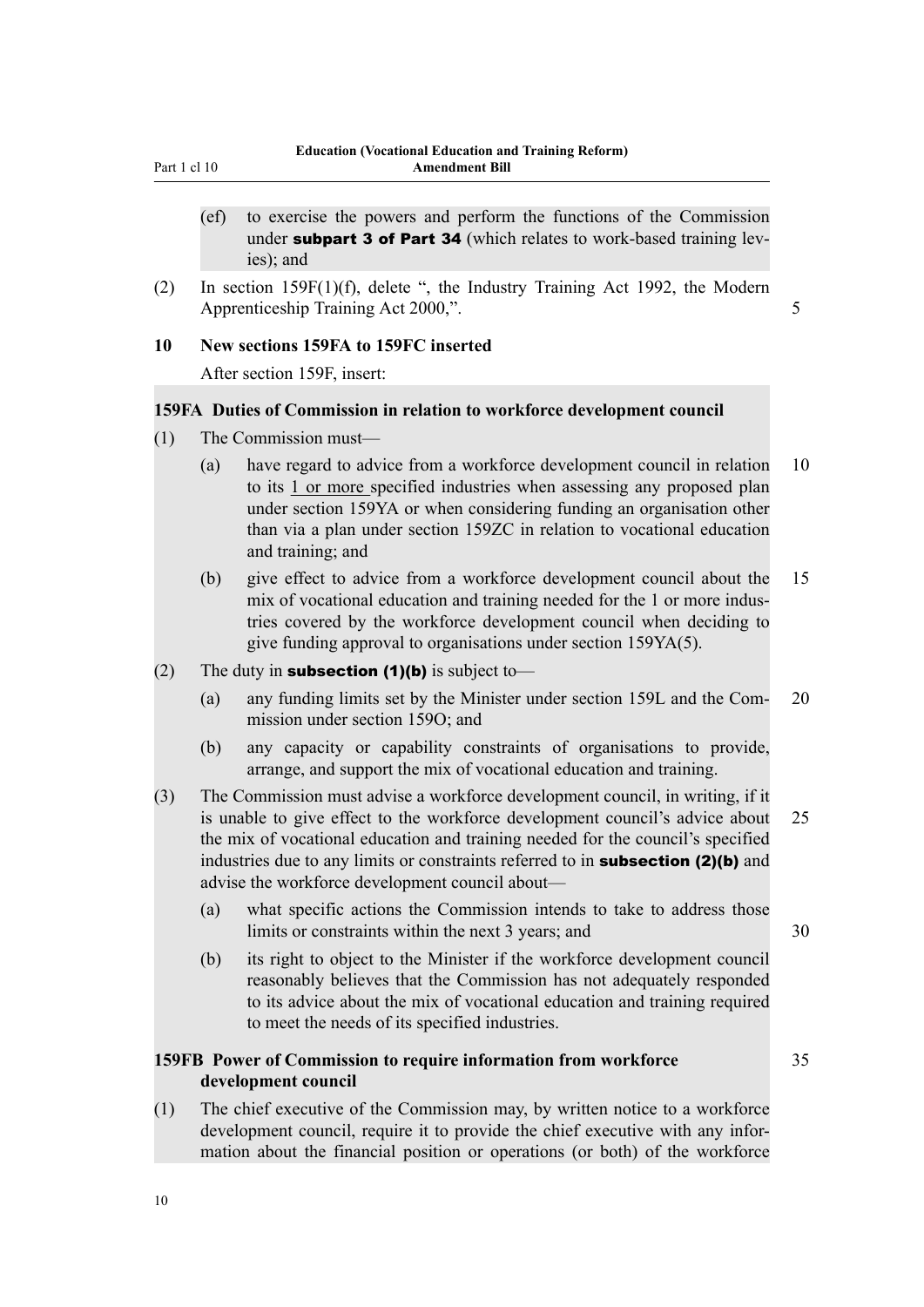- <span id="page-14-0"></span> $(2)$  A workforce development council that receives a notice under **subsection (1)** must provide the chief executive of the Commission with the required information within the time period specified in the notice. 5
- (3) The chief executive of the Commission may, at any time, revoke or amend a notice given under subsection (1).

# **159FC Power of Commission to audit workforce development council**

- (1) For the purpose of ascertaining whether a workforce development council is complying, or has complied, with the provisions of this Act, the chief executive 10 of the Commission may commission an independent audit of the workforce development council.
- (2) The audit may (without limitation) include an assessment of—
	- (a) the conduct performance of the workforce development council's functions: 15
		-
	- (b) the application of funding provided to the workforce development council by the Commission.

# **11 Section 159G amended (Principles guiding how Commission operates)**

In section 159G(b) and (c), replace "industry training organisations" with "workforce development councils". 20

# **12 New section 159KBB inserted (Additional requirement of NZIST's council to provide information)**

After section 159KBA, insert:

# **159KBB Additional requirement of NZIST's council to provide information**

- (1) The chief executive of the Commission may, by written notice to NZIST's 25 council, require it to provide any information that the chief executive considers is reasonably required in relation to the operation of NZIST or any related entity of NZIST for the purpose of determining whether there is a risk to, or arising from,—
	- (a) the governance, management, or financial position of NZIST or a related 30 entity of NZIST; or
	- (b) the education and training performance of students enrolled at NZIST or a related entity of NZIST.
- (2) If NZIST's council receives a notice under subsection (1), it must provide the chief executive of the Commission with the required information within the 35 time period specified in the notice.
- (3) The chief executive of the Commission may revoke or amend any notice given under subsection (1).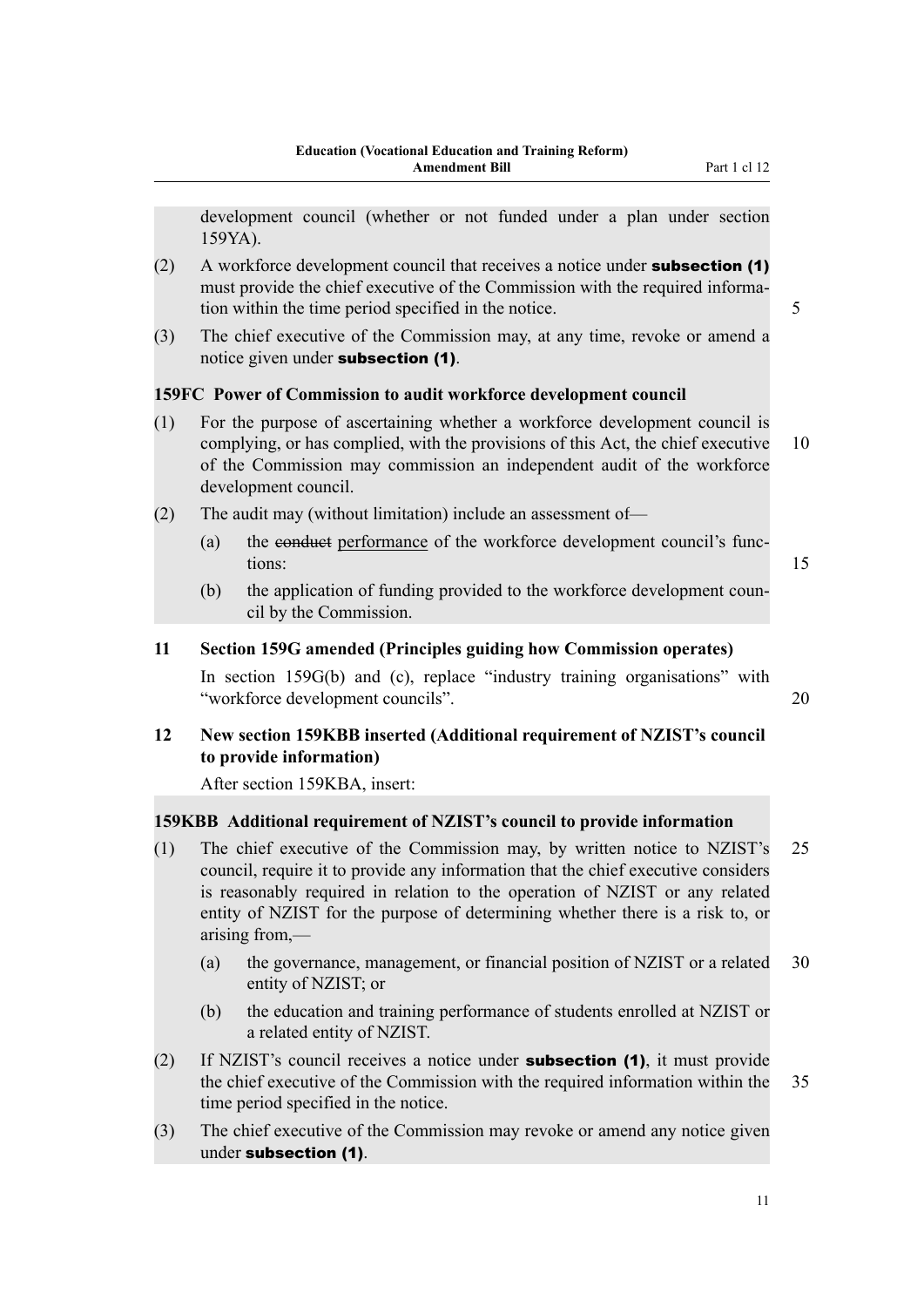<span id="page-15-0"></span>

| (4) | For the purposes of <b>subsection (1)</b> , related entity, in relation to NZIST, has<br>the same meaning as in section 164A.                                                                                                                             |    |
|-----|-----------------------------------------------------------------------------------------------------------------------------------------------------------------------------------------------------------------------------------------------------------|----|
| 13  | Section 159L amended (Minister determines design of funding<br>mechanisms)                                                                                                                                                                                |    |
|     | Replace section $159L(3)(d)$ with:                                                                                                                                                                                                                        | 5  |
|     | specify the conditions that the Commission must attach to funding that is<br>(d)<br>provided under funding mechanisms, including (without limitation) con-<br>ditions setting limits on fees that—                                                        |    |
|     | organisations may charge domestic students:<br>(i)                                                                                                                                                                                                        |    |
|     | organisations may charge employers for supporting<br>(ii)<br>their<br>employees' work-based training; and                                                                                                                                                 | 10 |
| 14  | Section 159M amended (Restrictions on design of funding mechanisms)                                                                                                                                                                                       |    |
| (1) | In section 159M(b), after "students", insert "or that organisations may charge<br>employers".                                                                                                                                                             |    |
| (2) | In section 159M, insert as subsection $(2)$ :                                                                                                                                                                                                             | 15 |
| (2) | However, the Minister may direct that funding be provided to NZIST via a<br>funding mechanism if the Minister reasonably considers that it is consistent<br>with the efficient use of national resources and in the national interest to do so.           |    |
| 15  | Section 159OA amended (Variation of determination of design of funding<br>mechanisms)                                                                                                                                                                     | 20 |
|     | In section 1590A(4), after "students", insert "and that organisations may<br>charge employers".                                                                                                                                                           |    |
| 16  | <b>Section 161 amended (Academic freedom)</b>                                                                                                                                                                                                             |    |
| (1) | In the heading to section 161, after "freedom", insert "and institutional<br>autonomy of institutions (other than NZIST)".                                                                                                                                | 25 |
| (2) | In section $161(1)$ , replace "institutions that academic freedom and the<br>autonomy of institutions" with "universities, wananga, colleges of education,<br>and specialist colleges that academic freedom and the autonomy of those insti-<br>tutions". |    |
| (3) | After section 161(4), insert:                                                                                                                                                                                                                             | 30 |
| (5) | This section does not apply to NZIST (for which <b>section 222E</b> provides).                                                                                                                                                                            |    |
| 17  | Section 162 amended (Establishment of institutions)                                                                                                                                                                                                       |    |
| (1) | Repeal section $162(1)(c)$ .                                                                                                                                                                                                                              |    |
| (2) | In section $162(2)$ and (4), delete "a polytechnic,".                                                                                                                                                                                                     |    |
|     |                                                                                                                                                                                                                                                           | 35 |
| (3) | Repeal section $162(4)(b)(ii)$ .                                                                                                                                                                                                                          |    |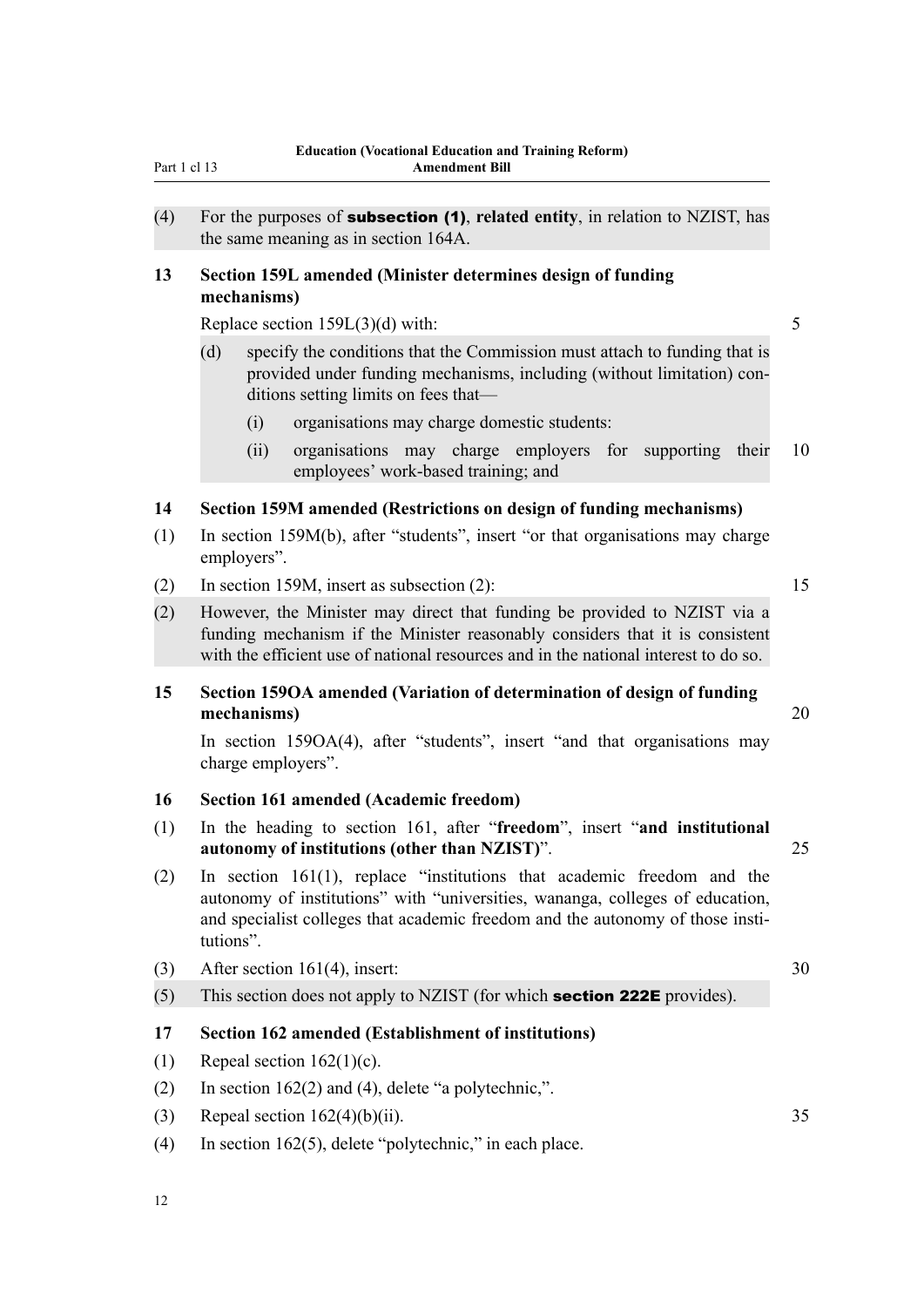<span id="page-16-0"></span>(10) Subsection (5) does not apply to NZIST (for which section 222A(2) provides).

#### **18 Section 163 amended (Constitution of institutions)**

In section 163(1), replace "paragraph (b) or paragraph (c) of section  $162(1)$  5 shall consist" with "section 162(1)(b) consists".

# **19 Section 164 amended (Disestablishment of institutions)**

- (1) In section 164(4)(b), delete "(for example, a disestablished polytechnic may be incorporated in a university)".
- (2) After section 164(6), insert:  $10$
- (7) To avoid doubt, nothing in this section applies to NZIST.
- **20 Section 165 replaced (Institutions to be governed by councils)** Replace section 165 with:

#### **165 Institutions to be governed by councils**

- (1) The governing body of NZIST is its council, the members of which are appoin- 15 ted under section 222G.
- (2) The governing body of every other institution is its council constituted in accordance with this Part.
- (3) A reference in any enactment to the council or other governing body of an institution referred to in **subsection (2)** must be construed as a reference to  $20$ the council of the institution.
- (4) Subject to section 193(2), all acts or things done in the name of, or on behalf of, an institution with the authority of, or of a delegate of, the council or the chief executive are to be treated as being done by the institution.

# **21 Section 166 amended (Incorporation)** 25

In section 166(1), replace "and each college of education, polytechnic," with "NZIST, and each college of education,".

# **21A Section 167 amended (Common seal)**

After section 167(3), insert:

(4) This section does not apply to NZIST or its subsidiaries. 30

# **21B Section 167A amended (Method of contracting)**

After section 167A(5), insert:

(6) This section does not apply to NZIST or its subsidiaries.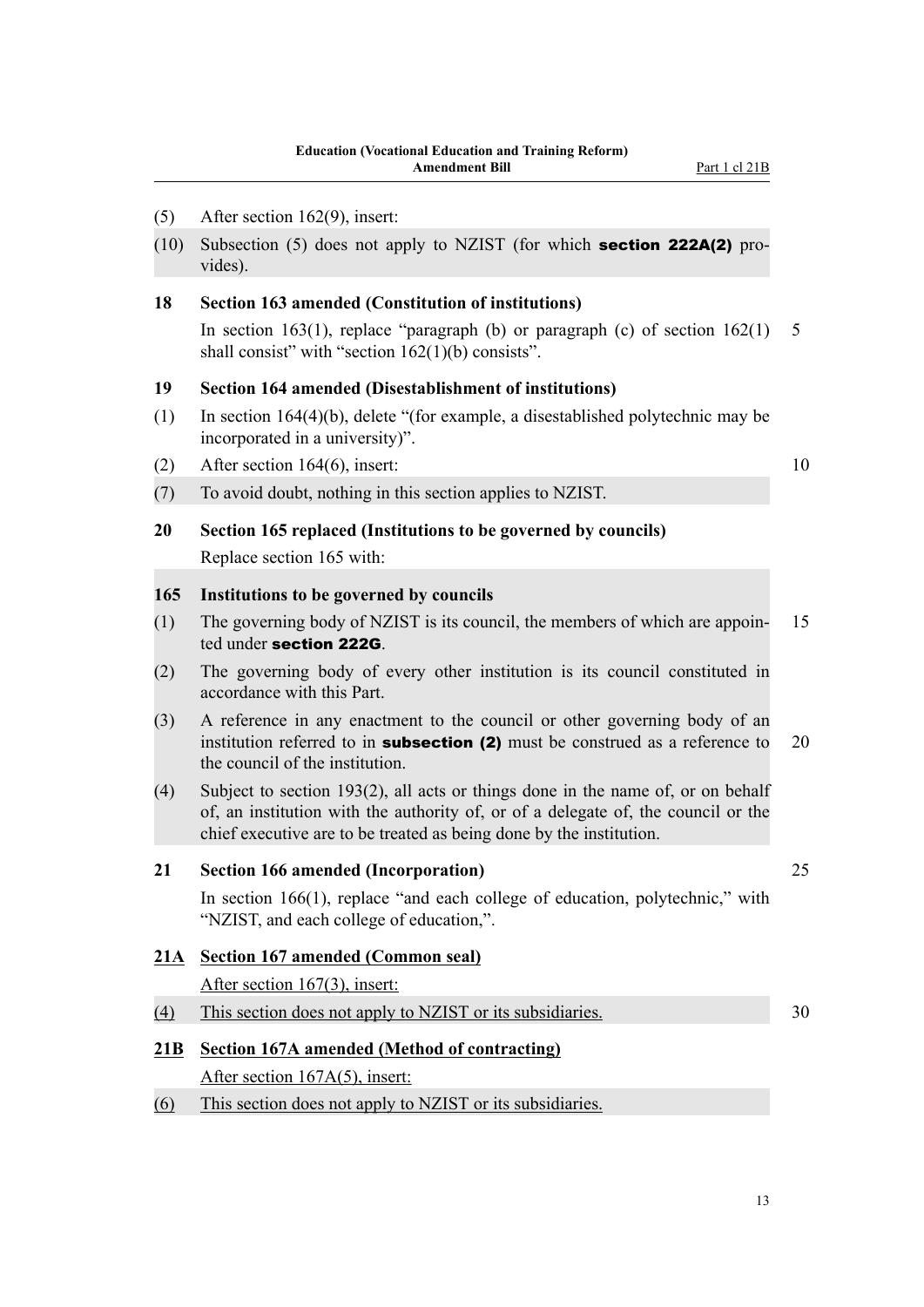**Education (Vocational Education and Training Reform)**

| 22  | Section 169 amended (Constitutions of councils of new institutions)                                         |    |
|-----|-------------------------------------------------------------------------------------------------------------|----|
|     | Replace section 169(4) with:                                                                                |    |
| (4) | This section does not apply to the membership of NZIST's council.                                           |    |
| 23  | <b>Section 170 amended (Amendment of constitution)</b>                                                      | 5  |
| (2) | Replace section $170(2)$ with:<br>Subsection (1) does not apply to NZIST's council.                         |    |
| 24  | Section 170A amended (Constitution to provide for membership of<br>council)                                 |    |
|     | Replace section $170A(2)$ with:                                                                             |    |
| (2) | Subsection (1) does not apply to the membership of NZIST's council (for<br>which section 222G provides).    | 10 |
| 25  | Section 171 amended (Membership of council)                                                                 |    |
|     | Replace section $171(2)$ with:                                                                              |    |
| (2) | Subsection (1) does not apply to the membership of NZIST's council (for<br>which section 222G provides).    | 15 |
| 26  | Section 171A amended (Certain people disqualified from appointment)<br>Replace section $171A(2)$ with:      |    |
| (2) | Subsection (1) does not apply to the membership of NZIST's council (for<br>which section 222G(2) provides). |    |
| 27  | Section 171B amended (Matters to be considered when appointing<br>members)                                  | 20 |
|     | Replace section 171B(3) with:                                                                               |    |
| (3) | This section does not apply to the membership of NZIST's council (for which<br>section 222H provides).      |    |
| 28  | Section 171C amended (Statutes relating to appointment of members by<br>councils of institutions)           | 25 |
| (1) | In section $171C(1)$ , delete "(or, as the case requires, section $222AA(1)(b)$ )".                         |    |
| (2) | After section $171C(6)$ , insert:                                                                           |    |
| (7) | This section does not apply to the membership of NZIST's council.                                           |    |

- **29 Section 171D amended (Limitations on number of occasions on which** 30 **people may be appointed as members of councils)** Replace section 171D(5) with:
- (5) This section does not apply to NZIST's council.

<span id="page-17-0"></span>Part 1 cl 22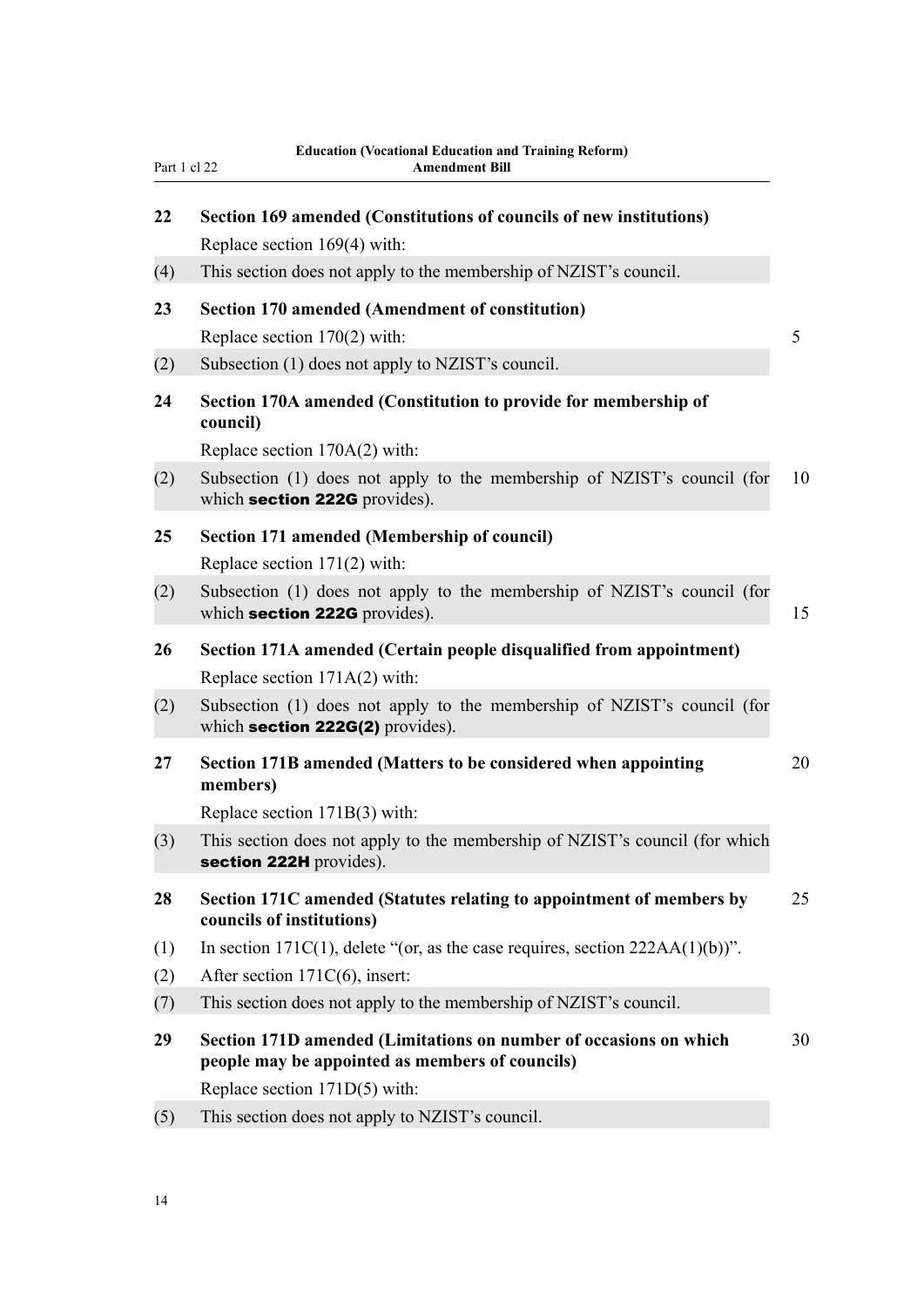<span id="page-18-0"></span>

| 30  | Section 171F amended (Certain acts and proceedings not invalidated by<br>defects)                                             |    |
|-----|-------------------------------------------------------------------------------------------------------------------------------|----|
|     | Replace section 171F(2) with:                                                                                                 |    |
| (2) | This section does not apply to NZIST's council (for which <b>section 222G(3)</b><br>provides).                                | 5  |
| 31  | Section 173 amended (Term of office)<br>After section 173(2), insert:                                                         |    |
| (3) | This section does not apply to appointments to NZIST's council (for which<br>section 222J provides).                          |    |
| 31A | <b>Section 174 amended (Vacation of office)</b><br>After section 174(4), insert:                                              | 10 |
| (5) | This section does not apply to a member of NZIST's council.                                                                   |    |
| 32  | <b>Section 176 amended (Casual vacancies)</b><br>After section 176(3), insert:                                                |    |
| (4) | This section does not apply to appointments to NZIST's council.                                                               | 15 |
| 33  | Section 176A amended (Individual duties of members of councils)<br>After section $176A(4)$ , insert:                          |    |
| (5) | This section does not apply to a member of NZIST's council.                                                                   |    |
| 34  | Section 176B amended (Accountability for individual duties)                                                                   |    |
| (1) | In section $176B(2)$ , delete "or $222AJ$ (as the case requires)".                                                            | 20 |
| (2) | After section 176B(7), insert:                                                                                                |    |
| (8) | This section does not apply to a member of NZIST's council.                                                                   |    |
| 35  | <b>Section 176C amended (Removal of members)</b><br>Replace section $176C(8)$ with:                                           |    |
| (8) | This section does not apply to the removal from office of a member of NZIST's<br>council.                                     | 25 |
| 36  | Section 177 amended (Chairperson and deputy chairperson)<br>Replace section $177(9)$ with:                                    |    |
| (9) | This section does not apply to the chairperson or deputy chairperson of<br>NZIST's council (for which section 2221 provides). | 30 |
| 37  | <b>Section 179 amended (Fees and allowances)</b>                                                                              |    |
|     | After section 179(3), insert:                                                                                                 |    |
| (4) | This section does not apply to a member of NZIST's council.                                                                   |    |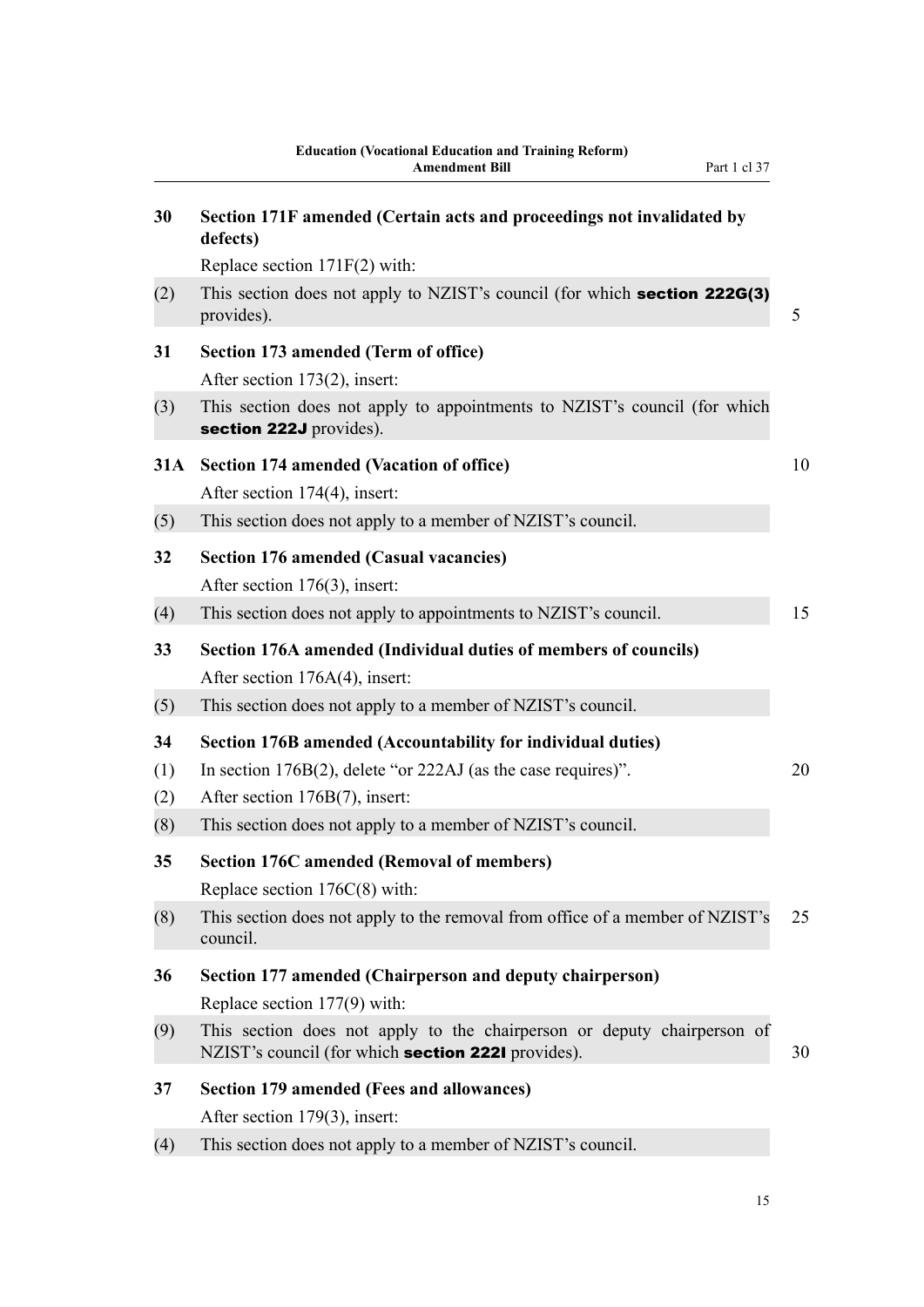<span id="page-19-0"></span>

| Part 1 cl 38 | Equeation (vocational Equeation and Training Reform)<br><b>Amendment Bill</b>                                                                                                                                                                                                                                |    |
|--------------|--------------------------------------------------------------------------------------------------------------------------------------------------------------------------------------------------------------------------------------------------------------------------------------------------------------|----|
| 38           | <b>Section 181 amended (Duties of councils)</b>                                                                                                                                                                                                                                                              |    |
|              | In section 181, insert as subsection $(2)$ :                                                                                                                                                                                                                                                                 |    |
| (2)          | In addition, NZIST's council must comply with section 97 of the Crown<br>Entities Act 2004 in respect of its subsidiaries.                                                                                                                                                                                   |    |
| 39           | Section 182 amended (Determination of policy)                                                                                                                                                                                                                                                                | 5  |
|              | After section 182(5), insert:                                                                                                                                                                                                                                                                                |    |
| (6)          | This section does not apply to NZIST (for which <b>section 222K</b> provides).                                                                                                                                                                                                                               |    |
| 40           | <b>Section 193 amended (Powers of councils)</b>                                                                                                                                                                                                                                                              |    |
| (1)          | In section $193(2)(e)$ , delete "(for example, the council of a polytechnic may<br>agree to the disestablishment of the polytechnic and its incorporation in a uni-<br>versity)".                                                                                                                            | 10 |
| (2)          | In section $193(2)(ea)$ , delete "(for example, the council of a university may<br>agree to the incorporation of a polytechnic in the university)".                                                                                                                                                          |    |
| (3)          | After section 193(2), insert:                                                                                                                                                                                                                                                                                |    |
| (2A)         | Subsection $(2)(e)$ and $(ea)$ does not apply to NZIST's council.                                                                                                                                                                                                                                            | 15 |
| 41           | <b>Section 194 amended (Statutes)</b>                                                                                                                                                                                                                                                                        |    |
| (1)          | In section 194(1), after "institution", insert "and the board of an NZIST subsid-<br>iary".                                                                                                                                                                                                                  |    |
| (2)          | After section 194(1), insert:                                                                                                                                                                                                                                                                                |    |
| (1A)         | Subsection (1)(ia) does not apply to NZIST's council or the board of an NZIST<br>subsidiary.                                                                                                                                                                                                                 | 20 |
| 42           | <b>Section 195 replaced (Trust property)</b>                                                                                                                                                                                                                                                                 |    |
|              | Replace section 195 with:                                                                                                                                                                                                                                                                                    |    |
| 195          | <b>Trust property</b>                                                                                                                                                                                                                                                                                        |    |
|              | Despite anything to the contrary in this Act or any other enactment relating to<br>the institution (including NZIST and its subsidiaries), any real or personal<br>property held by the institution upon trust must be dealt with in accordance<br>with the powers and duties of the institution as trustee. | 25 |
| 43           | Section 195A amended (Criteria for risk assessment of institutions)                                                                                                                                                                                                                                          |    |
| (1)          | In the heading to section 195A, after "institutions", insert "(other than<br>NZIST)".                                                                                                                                                                                                                        | 30 |
| (2)          | After section $195A(3)$ , insert:                                                                                                                                                                                                                                                                            |    |
| (1)          | This soction does not emply to N7JCT's council (for which <b>coation 222B</b> pro                                                                                                                                                                                                                            |    |

(4) This section does not apply to NZIST's council (for which **section 222P** provides).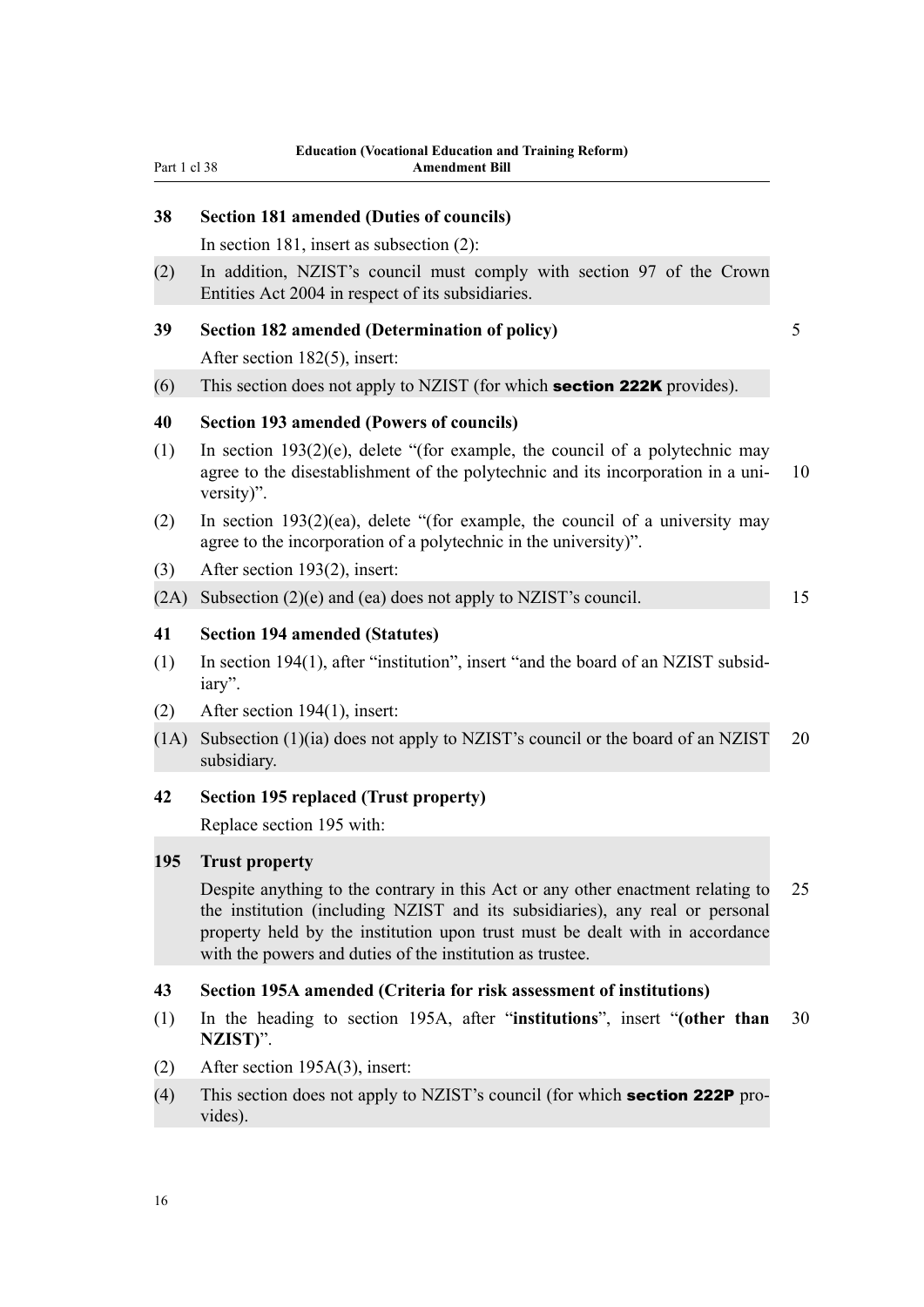<span id="page-20-0"></span>

| 44         | Section 195B amended (Institutions to provide information if required)                                                                                                                                                                                                                          |    |
|------------|-------------------------------------------------------------------------------------------------------------------------------------------------------------------------------------------------------------------------------------------------------------------------------------------------|----|
|            | After section 195B(5), insert:                                                                                                                                                                                                                                                                  |    |
| (6)        | This section does not apply to NZIST's council (for which <b>section 222Q</b> pro-<br>vides).                                                                                                                                                                                                   |    |
| 45         | Section 195C amended (Minister may appoint Crown observer)<br>After section 195C(6), insert:                                                                                                                                                                                                    | 5  |
| (7)        | This section does not apply to NZIST or its subsidiaries (for which section<br><b>222R</b> provides).                                                                                                                                                                                           |    |
| 46         | Section 195D amended (Minister may dissolve council and appoint<br>commissioner)                                                                                                                                                                                                                | 10 |
|            | After section 195D(8), insert:                                                                                                                                                                                                                                                                  |    |
| (9)        | This section does not apply to NZIST or its subsidiaries (for which section<br><b>222W</b> provides).                                                                                                                                                                                           |    |
| <b>46A</b> | <b>Section 200 amended (Bank accounts)</b>                                                                                                                                                                                                                                                      |    |
|            | After section 200(3), insert:                                                                                                                                                                                                                                                                   | 15 |
| (4)        | This section does not apply to NZIST's council.                                                                                                                                                                                                                                                 |    |
| 47         | <b>Section 203 amended (Institutions are Crown entities)</b>                                                                                                                                                                                                                                    |    |
| (1)        | In section 203(2), after "institutions," insert "and their Crown entity subsidia-<br>ries".                                                                                                                                                                                                     |    |
| (2)        | Replace section 203(3) with:                                                                                                                                                                                                                                                                    | 20 |
| (3)        | The provisions of the Crown Entities Act 2004 set out in <b>Part 1</b> of Schedule 4<br>of that Act and <b>Part 1</b> of Schedule 13A of this Act apply to all tertiary educa-<br>tion institutions and their Crown entity subsidiaries (within the meaning of the<br>Crown Entities Act 2004). |    |
| 48         | <b>Section 222 amended (Delegation by council)</b>                                                                                                                                                                                                                                              | 25 |
|            | After section 222(11), insert:                                                                                                                                                                                                                                                                  |    |
| (12)       | This section does not apply to NZIST's council.                                                                                                                                                                                                                                                 |    |
| 49         | Part 15A replaced<br>Replace Part 15A with:                                                                                                                                                                                                                                                     |    |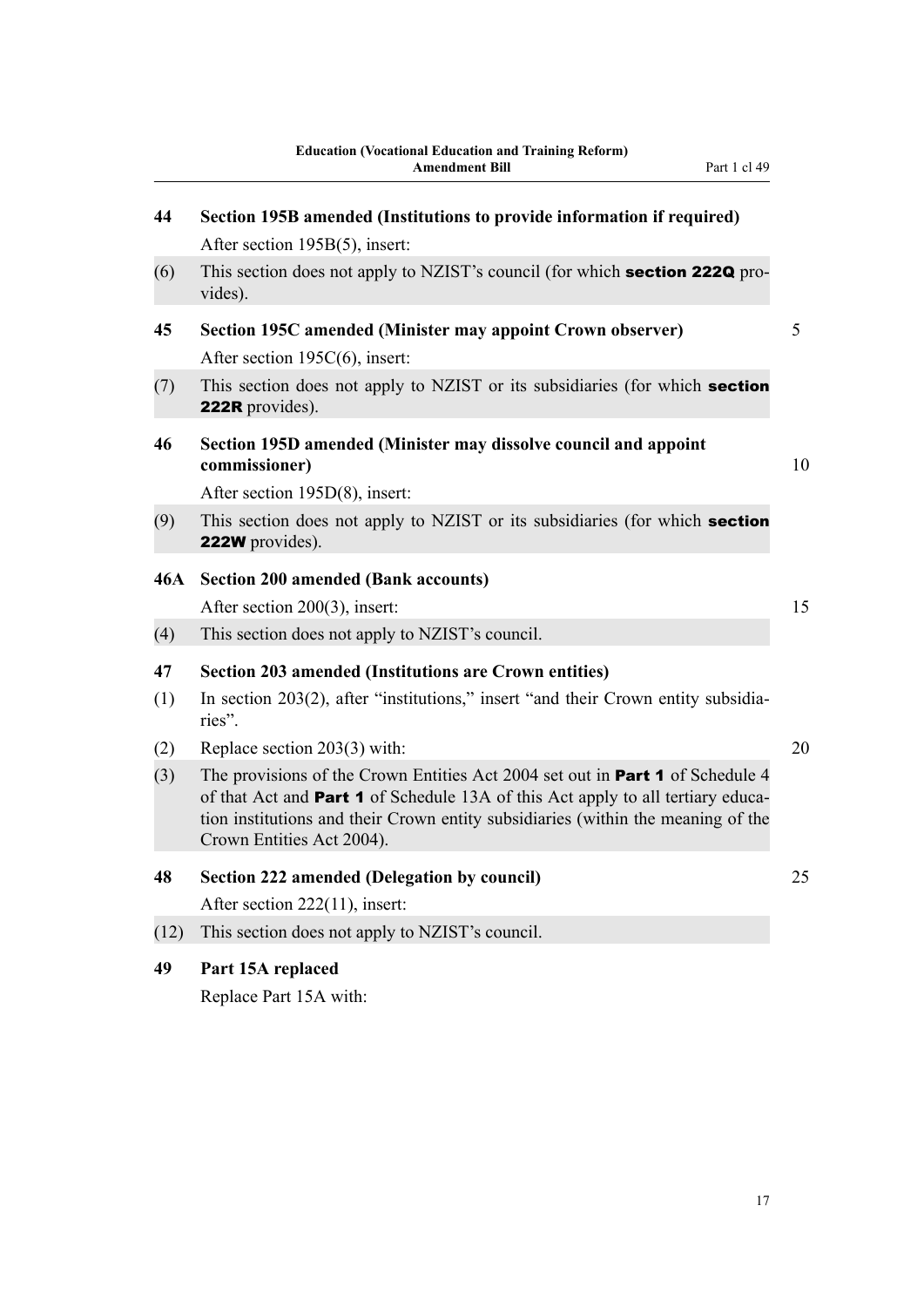<span id="page-21-0"></span>Part 1 cl 49

# **Part 15A**

# **New Zealand Institute of Skills and Technology**

#### **222A NZIST established**

- (1) This section establishes the New Zealand Institute of Skills and Technology (**NZIST**) as a tertiary education institution. 5
- (2) The Governor-General may, by Order in Council made on the recommendation of the Minister given after receiving a recommendation from NZIST's council, do either or both of the following:
	- (a) change the name of NZIST:
	- (b) amend this Act or any other enactment by omitting from it the name of 10 NZIST and substituting some other name.
- (3) To avoid doubt, NZIST does not cease to be a tertiary education institution merely because its name is changed under **subsection (2)**.

### **222B Functions of NZIST**

NZIST has the following functions: 15

- (a) to provide or arrange, and support, a variety of education and training, including vocational, foundation, and degree-level or higher education and training:
- (ab) to conduct research, with a focus on applied and technological research:
- (b) to be responsive to and to meet the needs of the regions of New Zealand 20 and their learners, industries, employers, and communities by utilising NZIST's national network of tertiary education programmes and activities:
- (c) to improve the consistency of vocational education and training by using skill standards and working in collaboration with workforce develop- 25 ment councils:
- (d) to improve outcomes in the tertiary education system as a whole, including (without limitation) by making connections with schools and other organisations involved in tertiary education and by promoting and supporting life-long learning: 30
- (e) to improve outcomes for Māori learners and Māori communities in collaboration with Māori and iwi partners, hapū, and other stakeholders:
- (f) to carry out any other functions consistent with its role as a tertiary education institution.

# **222C NZIST's charter** 35

- (1) NZIST must give effect to its charter as set out in Schedule 22.
- (2) NZIST must report in its annual report on how it has given effect to the charter.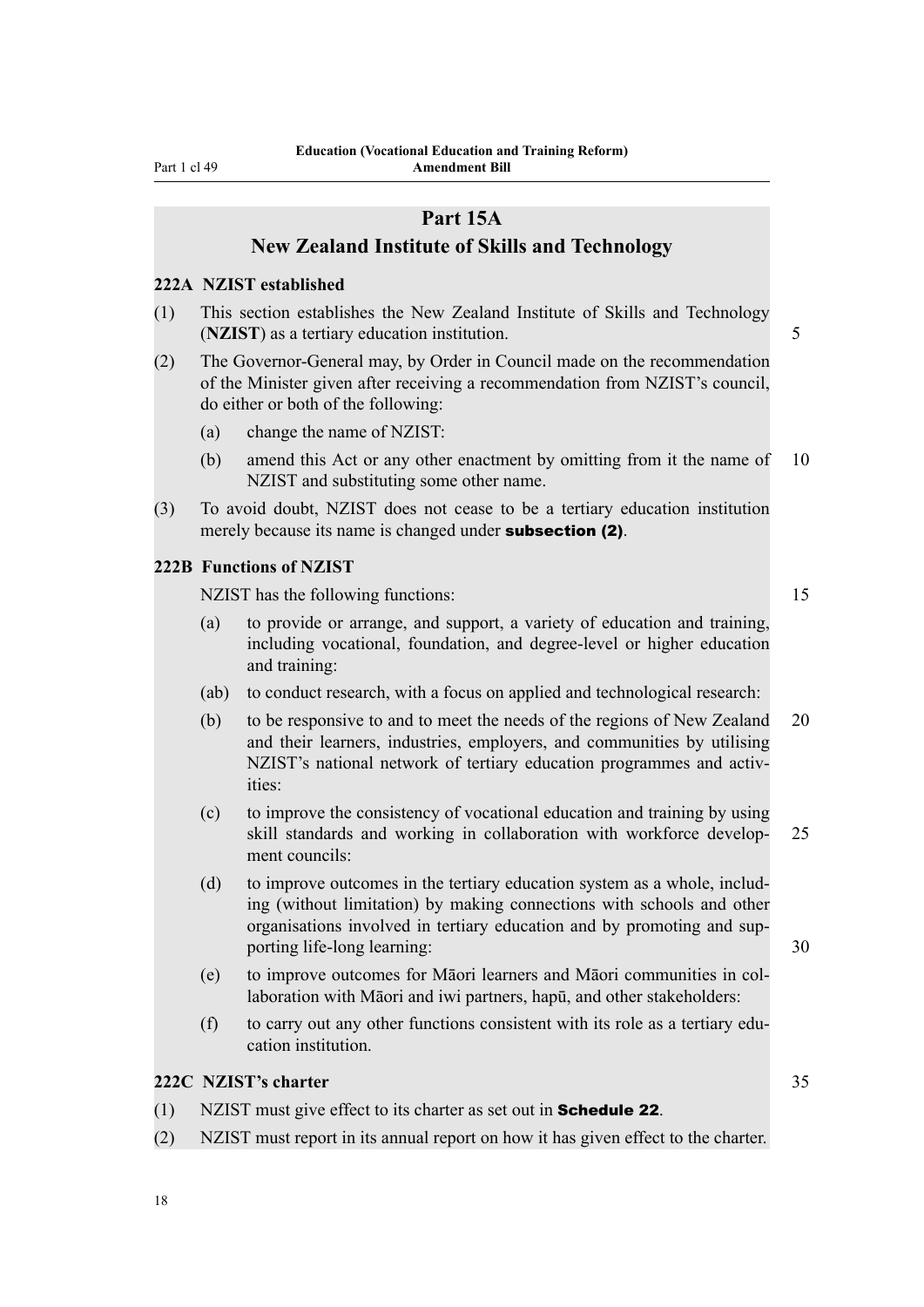# <span id="page-22-0"></span>(3) The duty in **subsection (1)** is owed to the Minister.

### **222D Minister may specify administrative regions for NZIST**

The Minister may, by notice in the *Gazette*, specify administrative regions of government with which NZIST must make arrangements to operate effectively with. **5** 

## **222E Academic freedom of NZIST**

- (1) It is declared to be the intention of Parliament in enacting the provisions of this Act relating to NZIST that NZIST's academic freedom is to be preserved and enhanced.
- (1A) NZIST's academic freedom also applies in relation to every NZIST subsidiary 10 that provides education or training, or both.
- (2) For the purposes of this section, **academic freedom**, in relation to NZIST, means—
	- (a) the freedom of academic staff and students, within the law, to question and test received wisdom, to put forward new ideas, and to state contro- 15 versial or unpopular opinions; and
	- (b) the freedom of academic staff and students to engage in research; and
	- (c) the freedom of NZIST and its staff to regulate the subject matter of its courses; and
	- (d) the freedom of NZIST and its staff to teach and assess students in the 20 manner they consider best promotes learning; and
	- (e) the freedom of NZIST through its chief executive to appoint its own staff.
- (4) In exercising academic freedom, NZIST must act in a manner that is consistent with  $-$  25
	- (a) the need for institutions to maintain the highest ethical standards and the need to permit public scrutiny to ensure the maintenance of those standards; and
	- (b) the need for institutions to be accountable and to properly use resources allocated to them. 30
- (5) In performing their functions, NZIST's council and its chief executive, Ministers, departments of State, authorities, and agencies of the Crown must act in all respects so as to give effect to the intention of Parliament as expressed in this section.
- (6) To avoid doubt,— 35
	- (a) nothing in subsection (2) limits or affects a workforce development council performing its functions under section 482(1)(b) to (e), and (g); and

19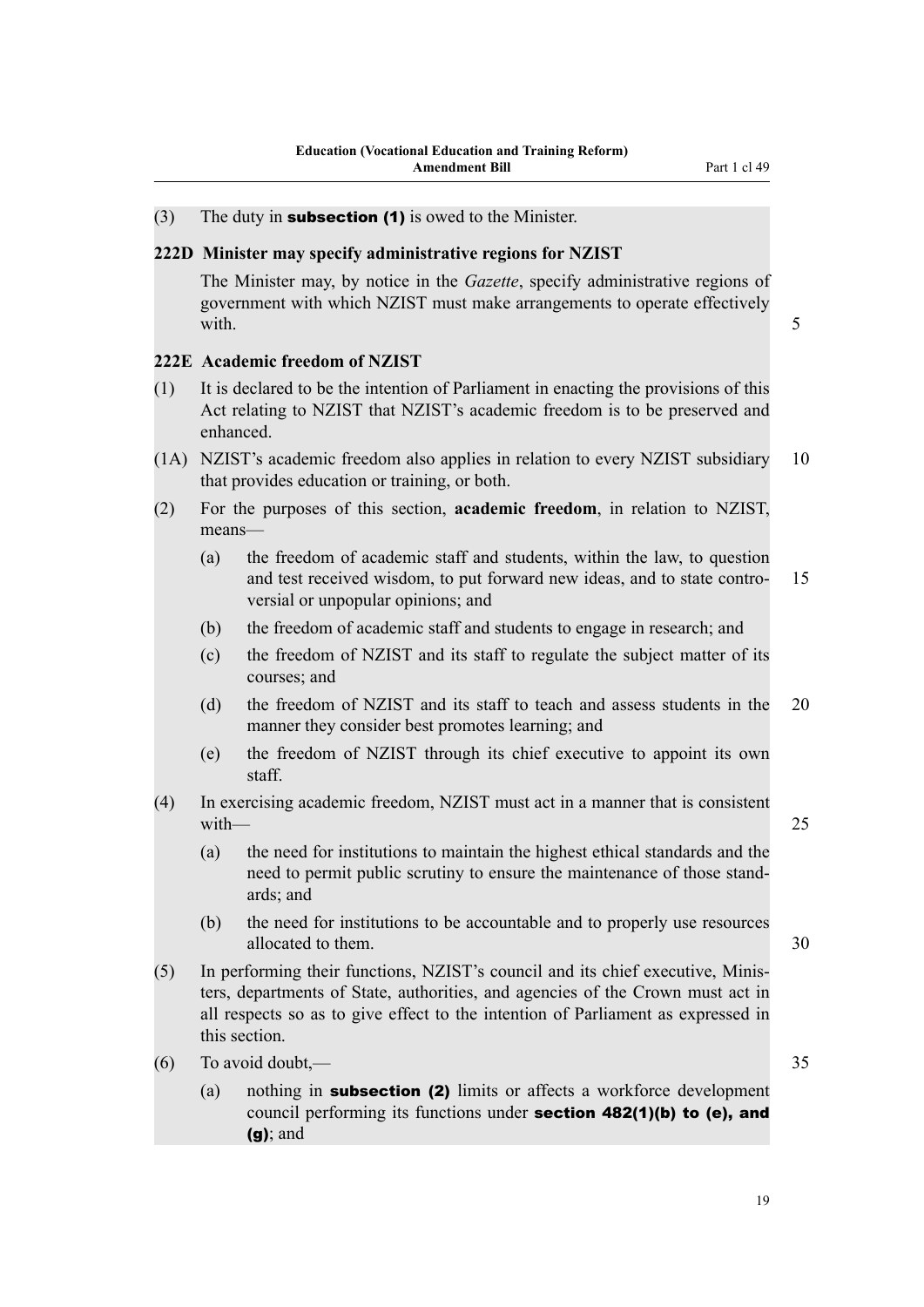<span id="page-23-0"></span>

| Part 1 cl 49 |       |          | <b>Education (Vocational Education and Training Reform)</b><br><b>Amendment Bill</b>                                                                                                                                               |                 |
|--------------|-------|----------|------------------------------------------------------------------------------------------------------------------------------------------------------------------------------------------------------------------------------------|-----------------|
|              | (b)   |          | the performance of those functions by the workforce development coun-<br>cil does not limit or affect the academic freedom of NZIST as set out in<br>subsection $(2)(a)$ , $(b)$ , or $(e)$ .                                      |                 |
|              |       |          | 222F NZIST must establish regional divisions                                                                                                                                                                                       |                 |
| (1)          |       |          | NZIST must establish regional divisions for the purposes of—                                                                                                                                                                       | $5\overline{)}$ |
|              | (a)   |          | appointing members to a staff committee or a students' committee estab-<br>lished under section 222L:                                                                                                                              |                 |
|              | (b)   |          | appointing directors to an NZIST subsidiary.                                                                                                                                                                                       |                 |
| (2)          |       |          | NZIST may make statutes for the purposes of <b>subsection (1)</b> .                                                                                                                                                                |                 |
|              |       |          | NZIST's council                                                                                                                                                                                                                    | 10              |
|              |       |          | 222G Membership of NZIST's council                                                                                                                                                                                                 |                 |
| (1)          | lows: |          | NZIST's council must have at least 8, but not more than 12, members, as fol-                                                                                                                                                       |                 |
|              | (a)   |          | 1 member must be a person who is a member of, and elected by, its staff<br>committee; and                                                                                                                                          | 15              |
|              | (b)   |          | 1 member must be a person who is a member of, and elected by, its stu-<br>dents' committee; and                                                                                                                                    |                 |
|              | (c)   |          | 1 member must be a person who is a member of, and elected by, its<br>Māori advisory committee; and                                                                                                                                 |                 |
|              | (d)   |          | the rest of the members must be appointed by the Minister.                                                                                                                                                                         | 20              |
| (2)          |       |          | A person is not eligible for appointment under <b>subsection</b> (1) if—                                                                                                                                                           |                 |
|              | (a)   |          | the person is subject to a property order under the Protection of Personal<br>and Property Rights Act 1988; or                                                                                                                     |                 |
|              | (b)   |          | a personal order has been made under that Act in respect of the person<br>that reflects adversely on their-                                                                                                                        | 25              |
|              |       | (i)      | competence to manage their own affairs in relation to their prop-<br>erty; or                                                                                                                                                      |                 |
|              |       | (ii)     | capacity to make or to communicate decisions relating to any par-<br>ticular aspect or aspects of their personal care and welfare; or                                                                                              |                 |
|              | (c)   |          | the person is a bankrupt who has not obtained an order of discharge, or<br>whose order of discharge has been suspended for a term that has not yet<br>expired or is subject to any conditions that have not yet been fulfilled; or | 30              |
|              | (d)   | council. | the person has at any time been removed from office as a member of a                                                                                                                                                               |                 |
| (3)          |       |          | No act or proceeding of NZIST's council, or any member or any committee of<br>NZIST's council, is invalid because of-                                                                                                              | 35              |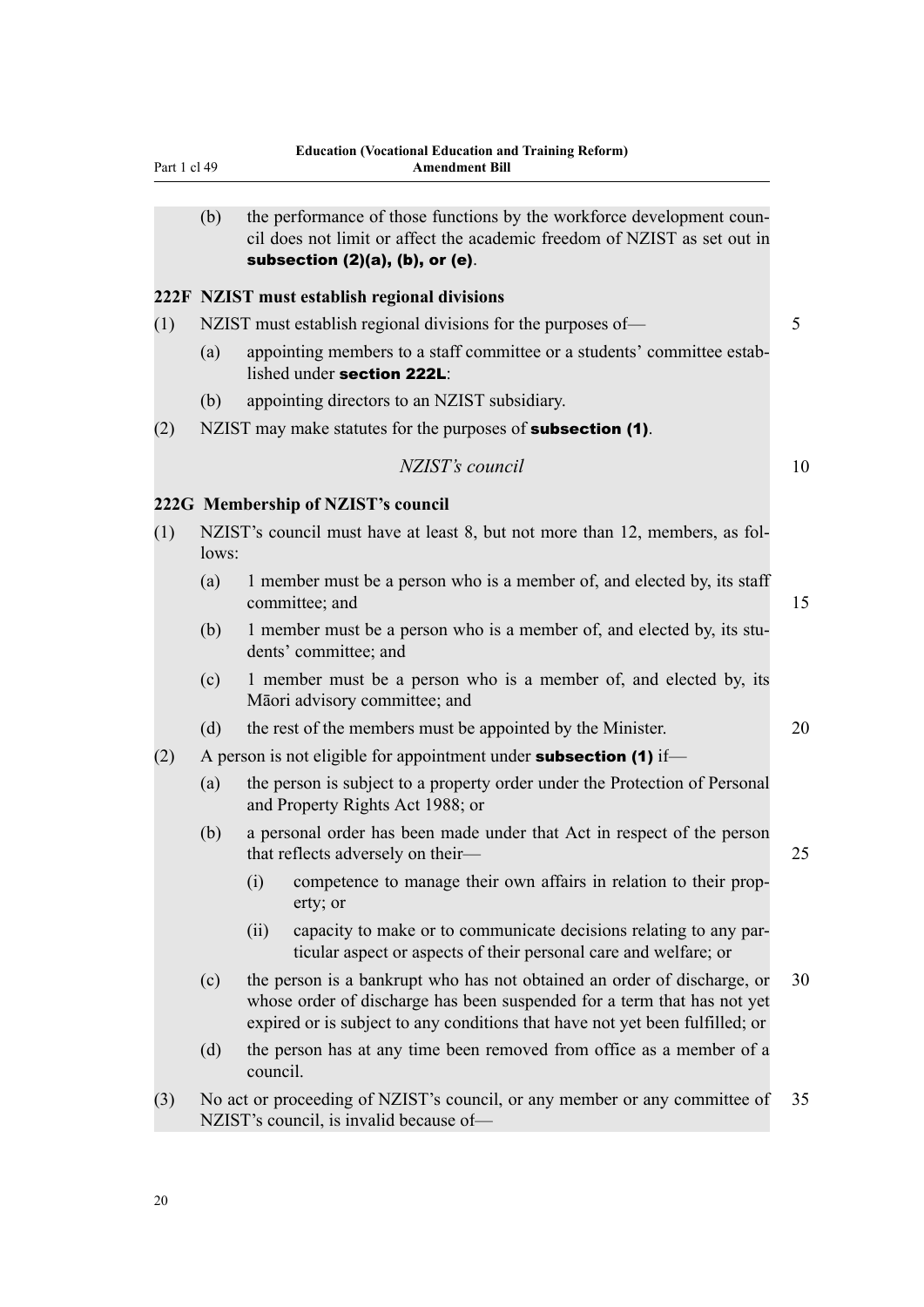<span id="page-24-0"></span>

|     | (a)      | a defect in the appointment or election of a member of the council or<br>committee; or                                                                                                                                                                                                        |    |
|-----|----------|-----------------------------------------------------------------------------------------------------------------------------------------------------------------------------------------------------------------------------------------------------------------------------------------------|----|
|     | (b)      | a disqualification of a member of the council or committee; or                                                                                                                                                                                                                                |    |
|     | (c)      | a defect in the convening of a meeting; or                                                                                                                                                                                                                                                    |    |
|     | (d)      | a vacancy or vacancies in the membership of a council or committee.                                                                                                                                                                                                                           | 5  |
| (4) |          | For the purposes of this section,—                                                                                                                                                                                                                                                            |    |
|     | (a)      | a person referred to in <b>subsection</b> $(1)(a)$ is a member of the council<br>only while the person is a permanent member of the staff of NZIST or an<br>NZIST subsidiary:                                                                                                                 |    |
|     | (b)      | a person referred to in <b>subsection</b> $(1)(b)$ is a member of the council<br>only if the person is a student enrolled at NZIST or an NZIST subsidiary,<br>but may continue to be a member of the council for a period of up to 12<br>months after the date on which their enrolment ends. | 10 |
| (5) |          | To avoid doubt,—                                                                                                                                                                                                                                                                              |    |
|     | (a)      | all permanent members of NZIST's or an NZIST subsidiary's staff are<br>eligible for appointment under subsection $(1)(a)$ :                                                                                                                                                                   | 15 |
|     | (b)      | all students enrolled at NZIST or an NZIST subsidiary are eligible for<br>appointment under subsection $(1)(b)$ , regardless of the delivery mode<br>by which the student receives education or training (for example, on-<br>campus learning, distance learning, or work-based training).    | 20 |
|     | council  | 222H Matters to be considered when Minister appoints members to NZIST's                                                                                                                                                                                                                       |    |
| (1) | reflect- | It is desirable in principle that, as far as possible, NZIST's council should                                                                                                                                                                                                                 |    |
|     | (a)      | the ethnic, gender, and socio-economic diversity, and the diversity of<br>abilities, of New Zealand's population; and                                                                                                                                                                         | 25 |
|     | (b)      | the fact that New Zealand is made up of a number of regions.                                                                                                                                                                                                                                  |    |
| (2) |          | When appointing members of NZIST's council, the Minister must have regard<br>to <b>subsection (1)</b> and must appoint people who (in the Minister's opinion)—                                                                                                                                |    |
|     | (a)      | have relevant knowledge, skills, and experience in relation to govern-<br>ance, cultural competency, and the importance of diversity; and                                                                                                                                                     | 30 |
|     | (b)      | are likely to be able to fulfil their individual duties to the council; and                                                                                                                                                                                                                   |    |
|     | (c)      | together with the other members of the council, are capable of under-<br>taking its responsibilities, duties, and functions.                                                                                                                                                                  |    |
| (3) |          | A person specified in <b>section 222G(1)(a) and (b)</b> is appointed by the council<br>in accordance with the council's statute unless the person is ineligible for<br>appointment under section 222G(2).                                                                                     | 35 |
|     |          |                                                                                                                                                                                                                                                                                               |    |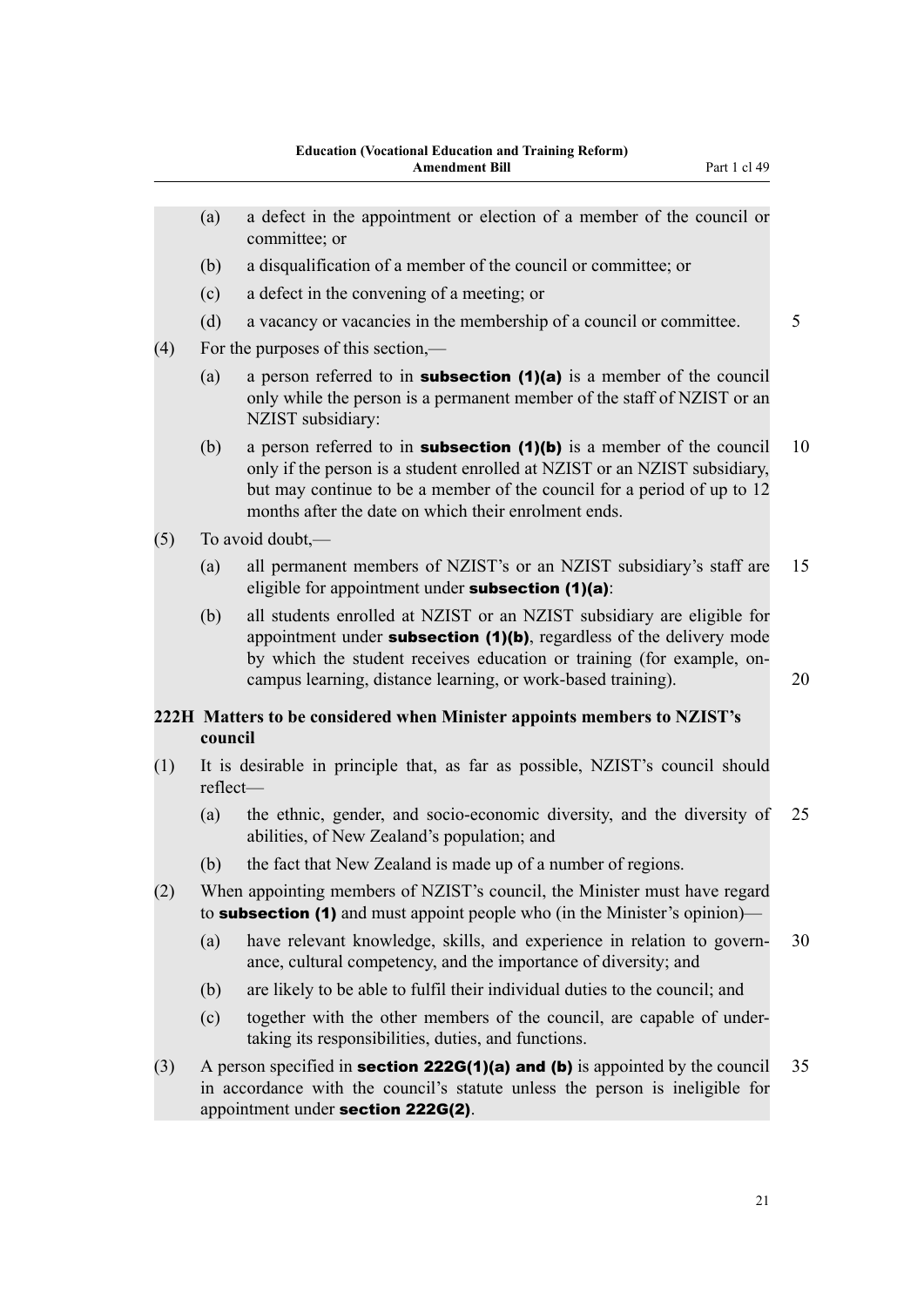# <span id="page-25-0"></span>**222I Chairperson and deputy chairperson**

- (1) The Minister may appoint a chairperson and deputy chairperson of NZIST's council from among its members by giving written notice to the member concerned stating the term for which the member is appointed as chairperson or deputy chairperson. 5
- (2) The Minister may, by written notice to the member concerned, dismiss the chairperson or deputy chairperson of NZIST's council from office as chairperson or deputy chairperson.
- (3) However, the Minister must not dismiss the chairperson or deputy chairperson without first consulting them on the proposed dismissal. 10
- (4) The chairperson or deputy chairperson of NZIST's council—
	- (a) may resign as chairperson or deputy chairperson by giving written notice to the Minister; and
	- (b) ceases to hold office if they—
		- (i) cease to be a member of NZIST's council; or 15
		- (ii) become the chief executive of NZIST or a member of the staff of NZIST or an NZIST subsidiary; or
		- (iii) become a student enrolled at NZIST or an NZIST subsidiary.
- (5) A chairperson or deputy chairperson who resigns must give a copy of the notice of resignation to NZIST's council. 20
- (6) The chairperson or deputy chairperson of NZIST's council holds office as chairperson or deputy chairperson for the term for which they were appointed (but may be reappointed), unless the person earlier dies, is dismissed, resigns, or ceases to hold office under subsection (4)(b).
- (7) If the term of office of the chairperson or deputy chairperson expires before a 25 successor is appointed, the chairperson or deputy chairperson continues in office until their successor is appointed.

### **222J Term of office**

- (1) A member of NZIST's council is appointed for a period not exceeding 4 years.
- (2) When appointing members of NZIST's council under **section 222G(1)(d)**, 30 the Minister must state in the notice appointing the member—
	- (a) the day on which the member's appointment takes effect; and
	- (b) the term for which the member is appointed.

# *Additional provisions applying to NZIST's council and NZIST subsidiaries*

### **222K Determination of policy** 35

- (1) In determining the policy of NZIST with respect to any matter, NZIST's council must consult any board, committee, or other body established within NZIST
-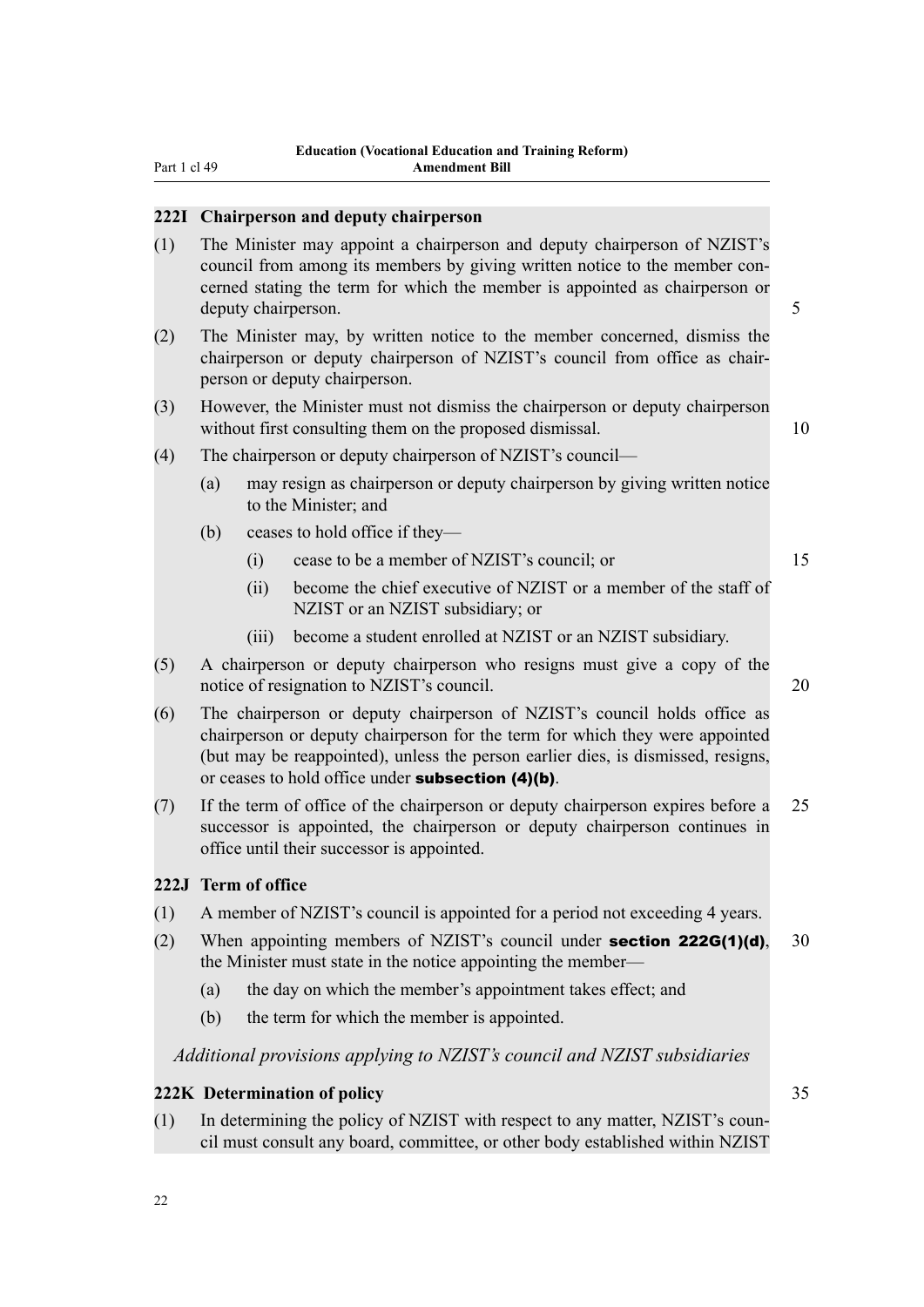<span id="page-26-0"></span>that has responsibility for giving advice in relation to, or for giving effect to, the policy of NZIST with respect to the matter.

- (2) For the purposes of **subsection (1)**, NZIST's council must establish an academic board consisting of its chief executive and members of the staff and students of NZIST or an NZIST subsidiary to— 5
	- (a) advise it on matters relating to work-based learning, courses of study or training, awards, and other academic matters; and
	- (b) exercise powers delegated to it by the council.
- (3) Without limiting **subsection (1)**, NZIST's council must not make any decision or statute in respect of any academic matter referred to in **subsection (2)** 10 unless it has requested the advice of the academic board and considered any advice given by the academic board.
- (4) However, a decision or statute made by NZIST's council is not invalid merely because of a failure of the council to comply with either of **subsections (1)** and (3). The contract of the contract of the contract of the contract of the contract of the contract of the contract of the contract of the contract of the contract of the contract of the contract of the contract of the

# **222L NZIST's council must establish advisory committees**

- (1) NZIST's council must establish a staff committee, a students' committee, and a Māori advisory committee.
- (2) Each committee established under **subsection (1)** must be treated as a board established by the council under section  $193(2)(i)$ . 20
- (3) Without limiting **section 222K(1)**, NZIST's council must—
	- (a) consult each committee established under **subsection (1)** on significant matters relating to its strategic direction that are relevant to the class of people represented by that committee; and
	- (b) consider any advice given on those matters or any other matters by the 25 committee.
- (4) However, a decision or statute made by NZIST's council is not invalid merely because of a failure of the council to comply with subsection (3).

# **222M Membership of advisory committees**

- (1) When appointing members of its staff committee or its students' committee, 30 NZIST's council must ensure that—
	- (a) each committee consists of persons representing a minimum of each regional division of NZIST established under section 222F; and
	- (b) each member of the staff committee is a permanent member of the teaching or general staff of NZIST or an NZIST subsidiary whom the perman- 35 ent members of the teaching and general staff of NZIST or an NZIST subsidiary have elected to represent them; and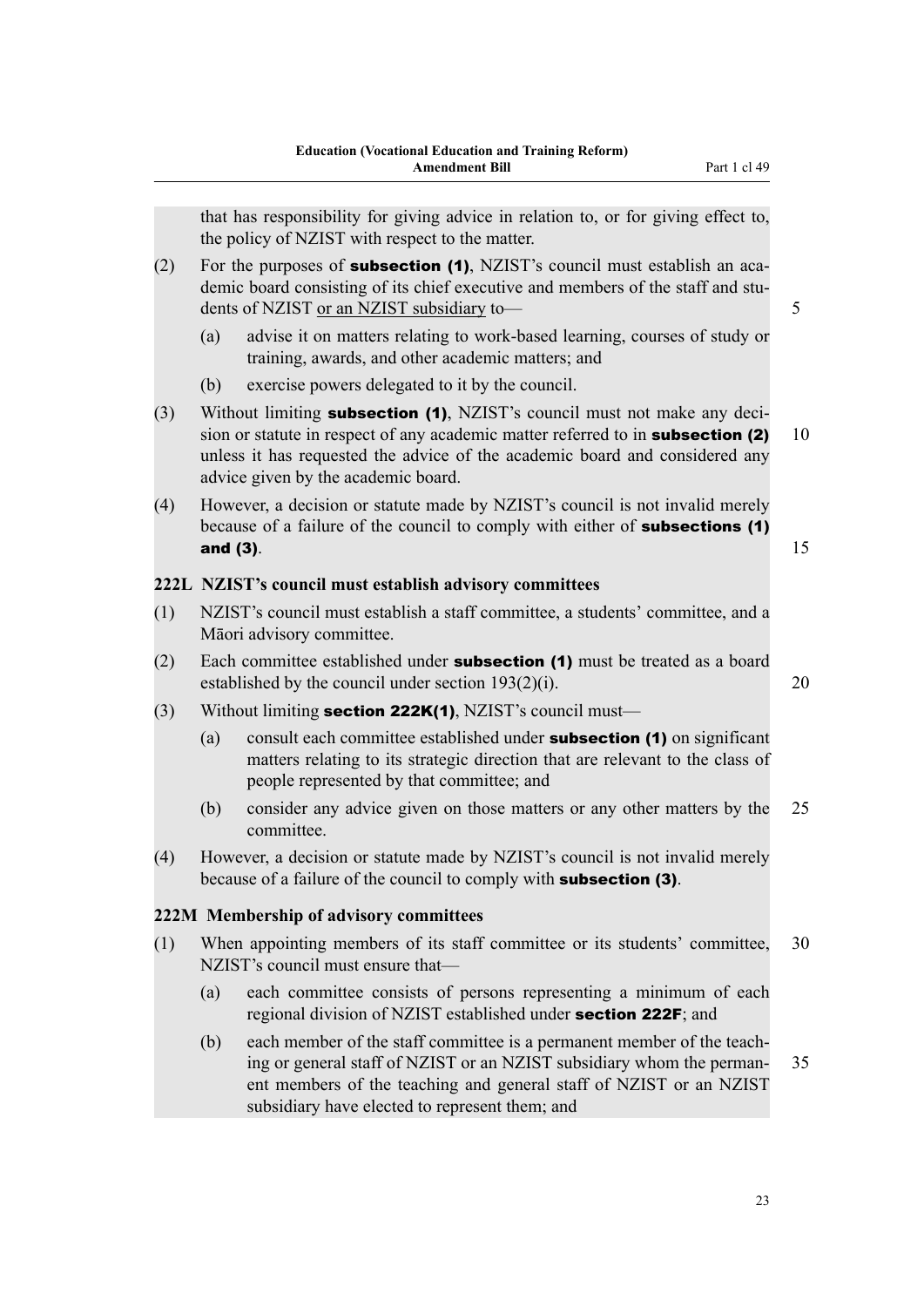<span id="page-27-0"></span>

|  | Part 1 cl 49 |  |
|--|--------------|--|

- (c) each member of the students' committee is a student enrolled at NZIST or an NZIST subsidiary whom the students have elected to represent them.
- (2) When appointing members of its Māori advisory committee, NZIST's council must determine in consultation with its Māori and iwi partners and stakehold- 5 ers, the size and composition of the committee, but must ensure that the composition includes—
	- (a) representation from NZIST or any of its subsidiaries; and
	- (b) external people.

# **222N NZIST must obtain consent for certain capital projects of NZIST or** 10 **NZIST subsidiary**

- (1) A capital project may be undertaken by NZIST or an NZIST subsidiary only if—
	- (a) the cost of, or level of risk of, the project to NZIST is below thresholds set by the Secretary under **subsection (2)**; or 15
	- (b) the project is within a capital plan of NZIST approved in writing by the Secretary; or
	- (c) NZIST has obtained the written consent of the Secretary for the project.
- (2) The Secretary must, after consulting NZIST, set thresholds for the purposes of subsection (1)(a) and publish those thresholds on an Internet site maintained 20 by or on behalf of the Ministry.
- (3) This section applies despite section 201A (which relates to how institutions may use capital and income).

# **222O NZIST subsidiary must obtain consent before exercising powers under section 192(4)** 25

Unless section 192(5) applies, An an NZIST subsidiary must not exercise any of the powers in section 192(4) unless—

- (a) it has notified NZIST in writing of the proposed exercise of the power; and
- (b) NZIST has obtained the consent of the Secretary to the proposed exer- 30 cise of the power by the NZIST subsidiary.

# *Interventions*

## **222P Criteria for risk assessment of NZIST and related entities**

- (1) For the purpose of exercising a power under any of **sections 222R to 222W**, the Secretary must, after consulting NZIST's council, determine criteria for 35 assessing the levels of risks to—
	- (a) NZIST and any related entity of NZIST; or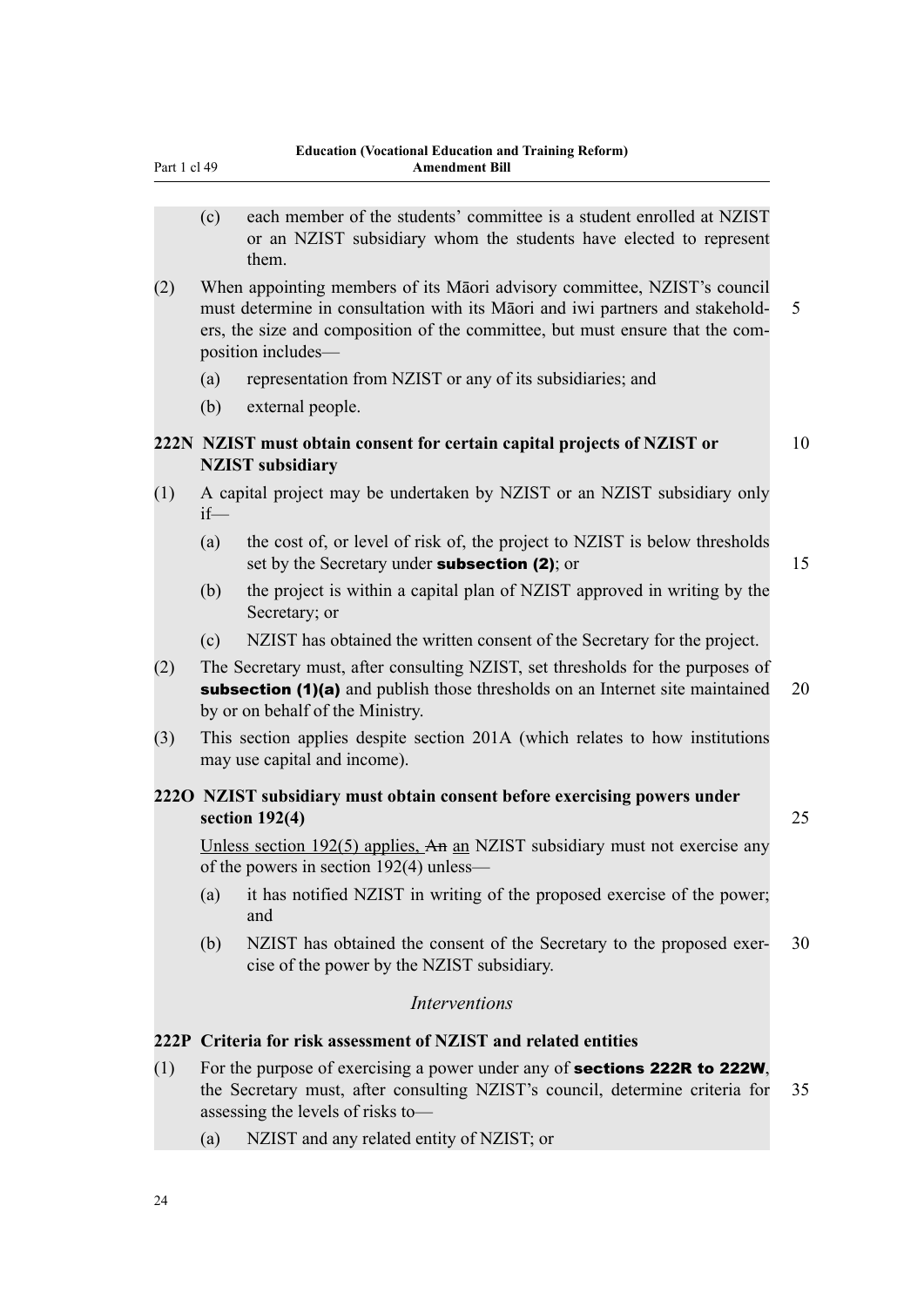- <span id="page-28-0"></span>(b) the education and training performance of students enrolled at NZIST and any related entity of NZIST. (2) The Secretary must publish the criteria in the *Gazette*. (3) The criteria must be reviewed at least once in every 2 years following the date of their publication in the *Gazette*. 5 (4) In this section and sections 222Q to 222U, **related entity**, in relation to NZIST, has the same meaning as in section 164A. **222Q NZIST or related entity must provide information if required** (1) If the chief executive of the Commission has reasonable grounds to believe that NZIST or a related entity of NZIST may be at risk, the chief executive may, by 10 written notice to NZIST's council, require the council to provide either or both of the following: (a) specified information about the operation, management, or financial position of NZIST or a related entity of NZIST at a given time: (b) reports at specified intervals on specific aspects of the operation, man- 15 agement, or financial position of NZIST or a related entity of NZIST. (2) If the chief executive of the Commission requires information under **subsec**tion (1), the information required must be information that relates to the risks to NZIST or the related entity that the chief executive of the Commission is concerned about. 20 (3) If NZIST's council receives a notice under subsection (1) it must provide the chief executive of the Commission with the required information within the period specified in the notice. (4) The chief executive of the Commission may revoke or amend any notice given under subsection (1). 25 **222R Minister may appoint Crown observer** (1) This section applies if the Minister believes on reasonable grounds that— (a) NZIST or a related entity of NZIST may be at risk; or (b) the education and training performance of the students enrolled at NZIST or a related entity of NZIST may be at risk. 30 (2) The Minister may appoint a Crown observer to NZIST's council. (3) However, a Crown observer must not be appointed unless the Minister has first— (a) consulted NZIST's council; and (b) advised NZIST's council that the Minister is considering appointing a 35 Crown observer; and
	- (c) given NZIST's council an opportunity to comment on the proposal.

25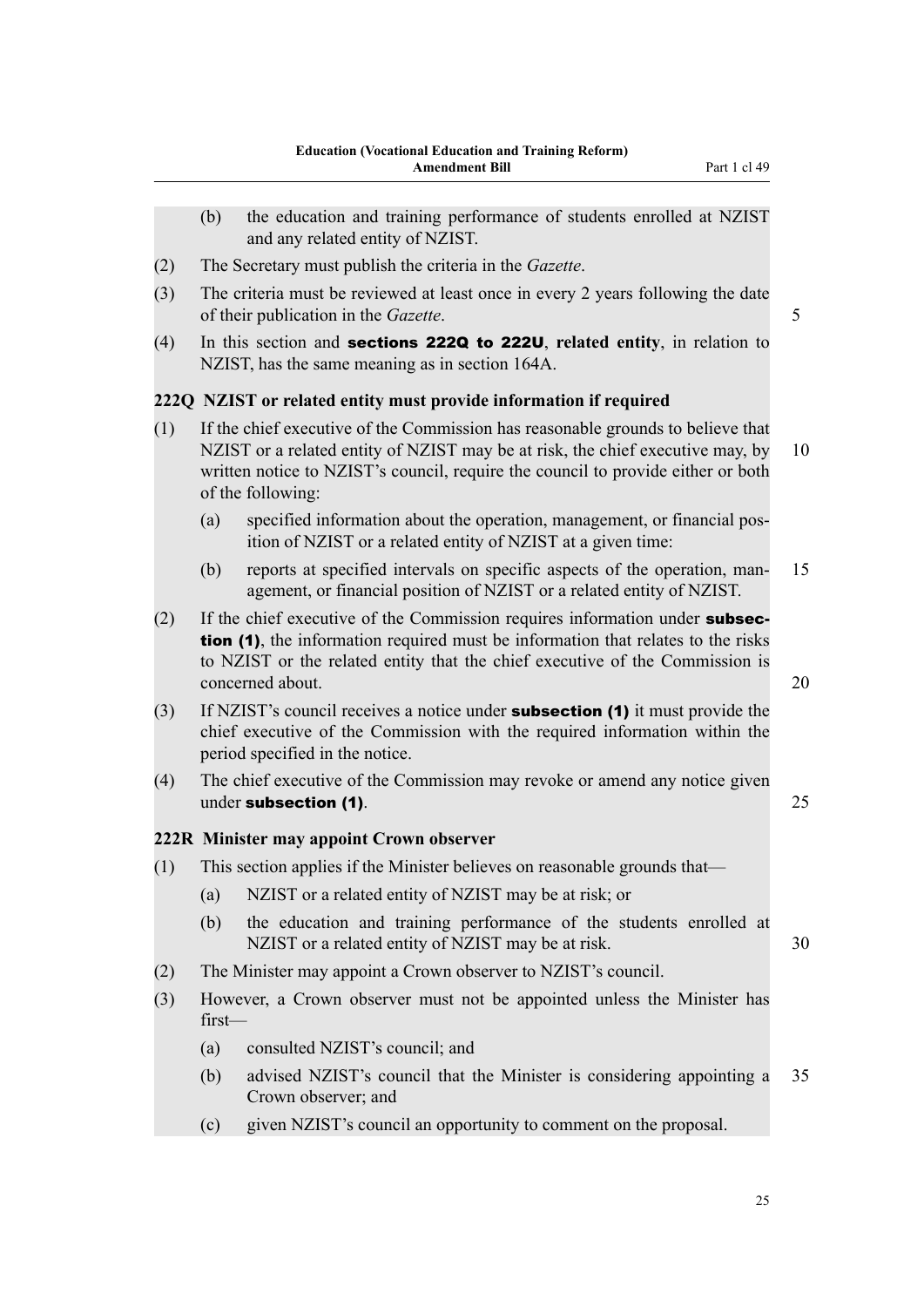<span id="page-29-0"></span>

- (4) An appointment under this section must be in writing and must state the date on which it takes effect.
- (5) A Crown observer may—
	- (a) attend any meeting of NZIST's council (or a committee or board of NZIST's council) to which the Crown observer is appointed; and 5
	- (b) offer advice to NZIST's council (or a committee or board of NZIST's council); and
	- (c) report to the Minister on any matter raised or discussed at any meeting that the person attends as a Crown observer.
- (6) Except as authorised by **subsection (5)(c)**, a Crown observer must, at all 10 times, maintain confidentiality with respect to the affairs of NZIST's council.
- (7) A Crown observer is not a member of NZIST's council (or a committee or board of NZIST's council), and may not—
	- (a) vote on any matter; or
	- (b) exercise any of the powers, or perform any of the functions or duties, of 15 a member of NZIST's council.

#### **222S Specialist help**

- (1) This section applies if the chief executive of the Commission believes on reasonable grounds that—
	- (a) NZIST or a related entity of NZIST may be at risk; or 20
	- (b) the education and training performance of the students enrolled at NZIST or a related entity of NZIST may be at risk.
- (2) The chief executive may, by written notice to NZIST's council, require it—
	- (a) to obtain specialist help; or
	- (b) to obtain specialist help for a related entity of NZIST. 25
- (3) The notice must state—
	- (a) the help or kind of help to be obtained; and
	- (b) the person or organisation, or kind of person or organisation, from whom or from which it is to be obtained.
- (4) As soon as is reasonably practicable after receiving the notice, NZIST's council 30 must comply with it.
- (5) NZIST's council must—
	- (a) provide the information and access, and do all other things, reasonably necessary to enable the person or organisation engaged to provide the help; and 35
	- (b) to the extent that the help provided is advice, take the advice into account in performing its functions and duties; and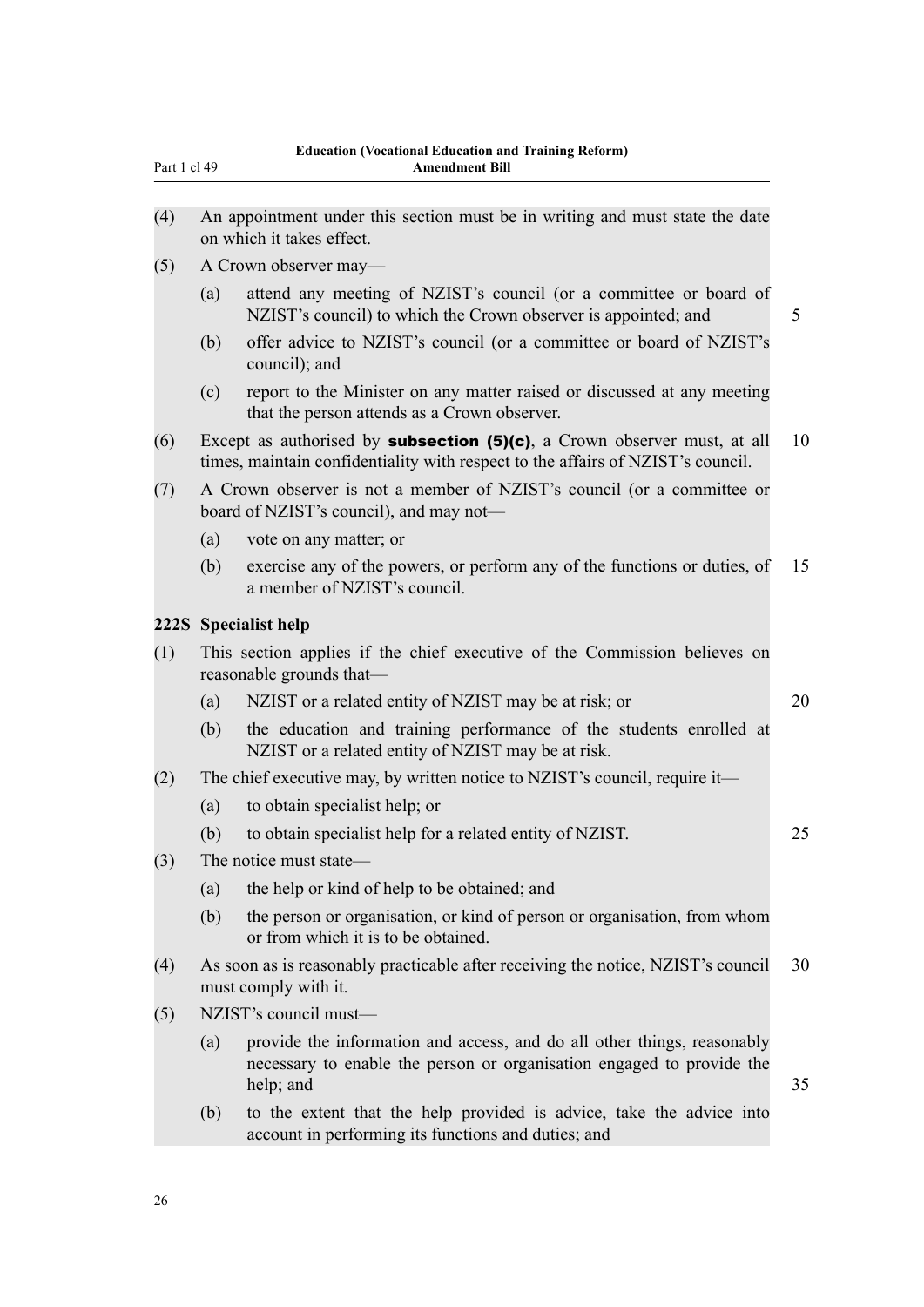<span id="page-30-0"></span>

|     |     | uucation (vocational Eugla<br>пон ани ттанни <u>е</u> тетогил<br>Part 1 cl 49<br><b>Amendment Bill</b>                                                                                                                                                  |    |
|-----|-----|---------------------------------------------------------------------------------------------------------------------------------------------------------------------------------------------------------------------------------------------------------|----|
|     | (c) | pay the person or organisation's reasonable fees and expenses.                                                                                                                                                                                          |    |
|     |     | 222T Performance improvement plan                                                                                                                                                                                                                       |    |
| (1) |     | This section applies if the chief executive of the Commission believes on<br>reasonable grounds that—                                                                                                                                                   |    |
|     | (a) | NZIST or a related entity of NZIST may be at risk; or                                                                                                                                                                                                   | 5  |
|     | (b) | the education and training performance of the students enrolled at<br>NZIST or a related entity of NZIST may be at risk.                                                                                                                                |    |
| (2) |     | The chief executive may, by written notice to NZIST's council, require it to<br>prepare and give to the chief executive a draft performance improvement plan<br>for NZIST or a related entity of NZIST.                                                 | 10 |
| (3) |     | The notice must state—                                                                                                                                                                                                                                  |    |
|     | (a) | the matters to be addressed by the draft plan; and                                                                                                                                                                                                      |    |
|     | (b) | the outcomes that implementation of the draft plan is intended to<br>achieve; and                                                                                                                                                                       |    |
|     | (c) | the times by which those outcomes should be achieved; and                                                                                                                                                                                               | 15 |
|     | (d) | the performance measures that will be used to determine whether those<br>outcomes have been achieved; and                                                                                                                                               |    |
|     | (e) | the date by which the draft plan must be given to the chief executive.                                                                                                                                                                                  |    |
| (4) |     | NZIST's council must prepare, and give to the chief executive by the stated<br>date, a draft plan that complies with <b>subsection (3)</b> .                                                                                                            | 20 |
| (5) |     | The chief executive may—                                                                                                                                                                                                                                |    |
|     | (a) | approve the draft plan; or                                                                                                                                                                                                                              |    |
|     | (b) | after considering the draft plan, approve for NZIST or the related entity<br>some other plan that complies with <b>subsection (3)</b> (whether a modified<br>version of the draft plan or a different plan).                                            | 25 |
| (6) |     | If the council does not comply with <b>subsection (4)</b> , the chief executive may<br>approve for NZIST or the related entity (as the case may be) any plan that com-<br>plies with <b>subsection (3)</b> that the chief executive thinks appropriate. |    |
| (7) |     | The chief executive must not approve any plan other than a draft plan given to<br>the chief executive before discussing it with NZIST's council.                                                                                                        | 30 |
| (8) |     | NZIST's council must take all reasonably practicable steps to implement a plan<br>approved under this section.                                                                                                                                          |    |
|     |     | 222U Minister may appoint Crown manager                                                                                                                                                                                                                 |    |
|     |     |                                                                                                                                                                                                                                                         |    |

 $(3)$ 

- (1) This section applies if the Minister believes on reasonable grounds—
	- (a) that there is a risk to the operation or long-term viability of NZIST or a 35 related entity of NZIST; or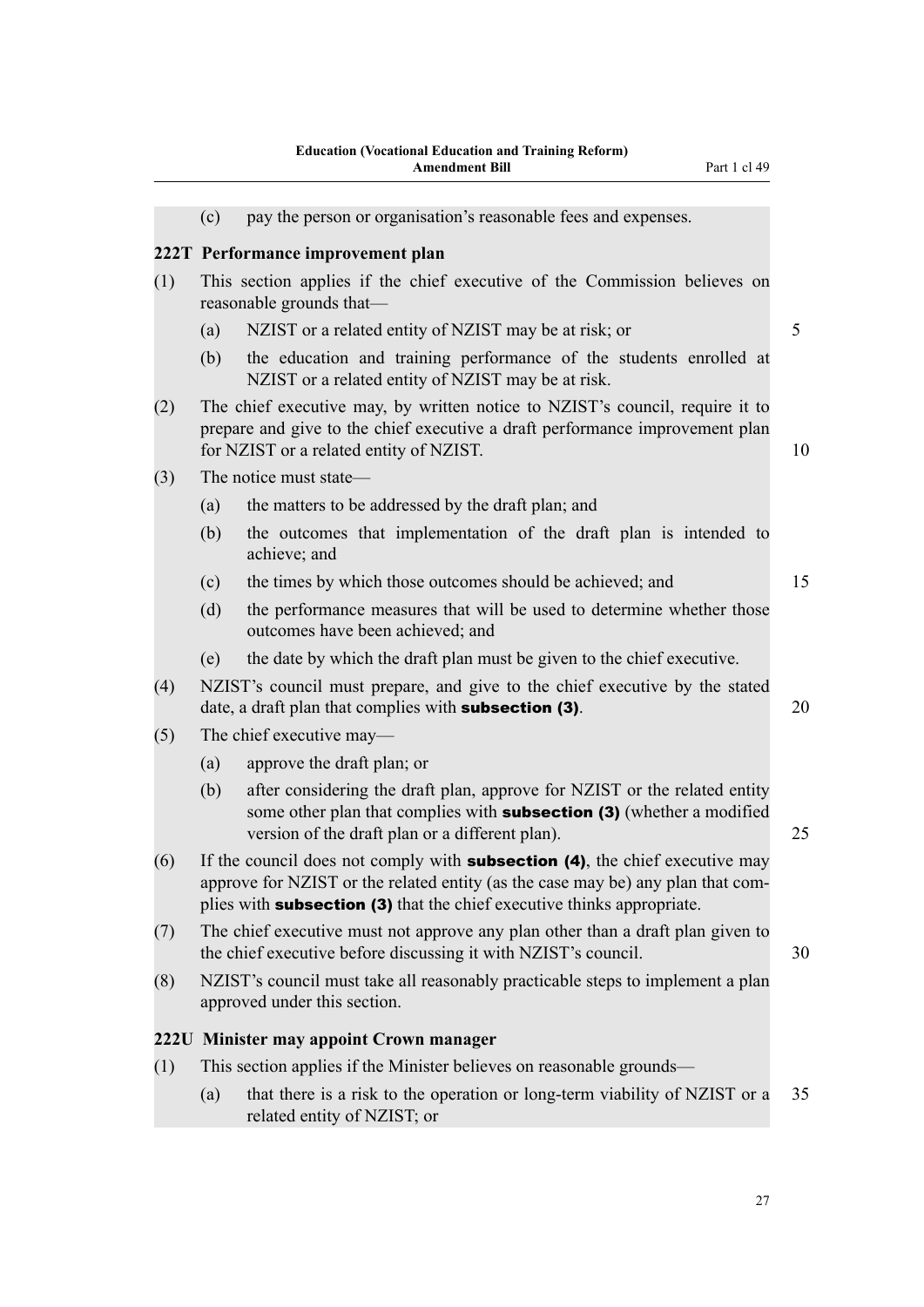| Part 1 cl 49 |         |                 | <b>Amendment Bill</b>                                                                                                                                                             |                |
|--------------|---------|-----------------|-----------------------------------------------------------------------------------------------------------------------------------------------------------------------------------|----------------|
|              | (b)     |                 | that the education and training performance of the students enrolled at<br>NZIST or a related entity of NZIST is at risk.                                                         |                |
| (2)          |         | ager for NZIST. | The Minister may, by written notice to NZIST's council, appoint a Crown man-                                                                                                      |                |
| (3)          | $out$ — |                 | The Minister must not appoint a Crown manager under <b>subsection (2)</b> with-                                                                                                   | $\mathfrak{S}$ |
|              | (a)     |                 | giving NZIST's council written notice of the Minister's intention to do<br>so and the Minister's reasons for intending to do so; and                                              |                |
|              | (b)     | and             | allowing NZIST's council a reasonable time to respond to the notice;                                                                                                              | 10             |
|              | (c)     |                 | considering any written submissions received from NZIST's council<br>within that time.                                                                                            |                |
| (4)          | with.   |                 | Whether a time is <b>reasonable</b> in any particular case may depend (among other<br>things) on the urgency of the matters the Crown manager will have to deal                   | 15             |
| (5)          |         |                 | The notice must state—                                                                                                                                                            |                |
|              | (a)     |                 | the name of the Crown manager and the day on which their appointment<br>takes effect; and                                                                                         |                |
|              | (b)     | ager; and       | the functions of NZIST's council to be performed by the Crown man-                                                                                                                | 20             |
|              | (c)     |                 | any conditions subject to which the Crown manager may perform those<br>functions; and                                                                                             |                |
|              | (d)     | cil.            | any matters about which the Crown manager may advise NZIST's coun-                                                                                                                |                |
| (6)          |         |                 | As soon as practicable after appointing a Crown manager, the Minister must<br>notify the appointment in the Gazette.                                                              | 25             |
| (7)          |         |                 | While there is a Crown manager appointed for NZIST,—                                                                                                                              |                |
|              | (a)     |                 | the Crown manager may perform any of the functions stated in the<br>notice appointing them, and—                                                                                  |                |
|              |         | (i)             | for that purpose the Crown manager has all the powers of<br>NZIST's council; but                                                                                                  | 30             |
|              |         | (ii)            | in performing any of those functions (and exercising any of those<br>powers in order to do so), the Crown manager must comply with<br>all relevant duties of NZIST's council; and |                |
|              | (b)     |                 | NZIST's council-                                                                                                                                                                  | 35             |
|              |         | (i)             | must not perform any of those functions; but                                                                                                                                      |                |
|              |         | (ii)            | must provide the information and access, and do all other things,<br>reasonably necessary to enable the Crown manager to perform<br>those functions and exercise those powers.    |                |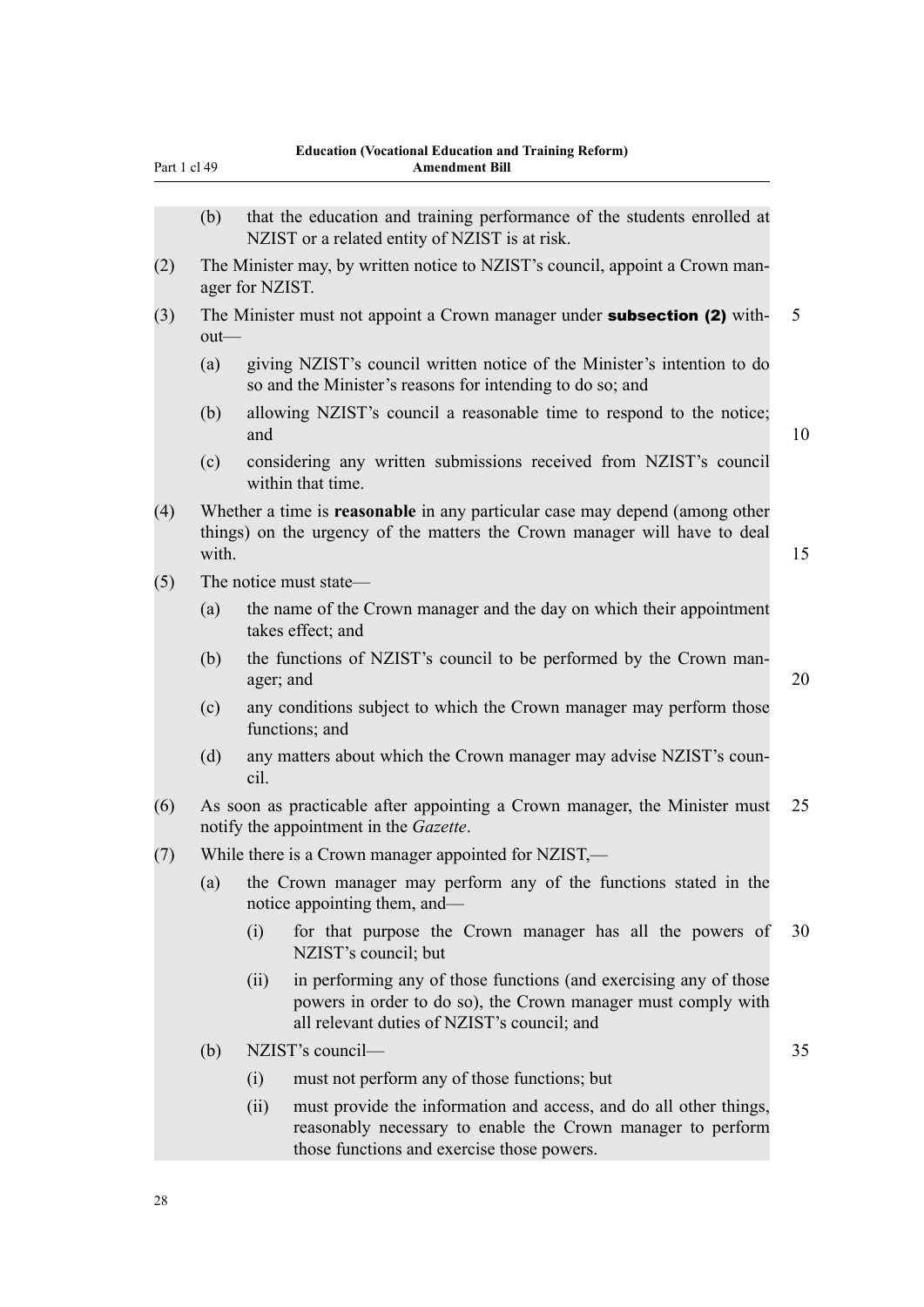<span id="page-32-0"></span>

| (8)  | The Crown manager must perform any function under <b>subsection (7)(a)</b> (and<br>exercise any power in order to do so) in accordance with this Act and, in par-<br>ticular, must have regard to section 222E. |                                                                                                                                                                                                      |    |  |
|------|-----------------------------------------------------------------------------------------------------------------------------------------------------------------------------------------------------------------|------------------------------------------------------------------------------------------------------------------------------------------------------------------------------------------------------|----|--|
| (9)  |                                                                                                                                                                                                                 | NZIST's council must pay the Crown manager's reasonable fees and expenses.                                                                                                                           |    |  |
| (10) |                                                                                                                                                                                                                 | If the Crown manager's appointment has not earlier been revoked, the Minister<br>must consider whether the reasons for the appointment still apply—                                                  | 5  |  |
|      | (a)                                                                                                                                                                                                             | no later than 12 months after it was made; and                                                                                                                                                       |    |  |
|      | (b)                                                                                                                                                                                                             | no later than 12 months after the Minister last considered whether they<br>still apply.                                                                                                              |    |  |
|      |                                                                                                                                                                                                                 | 222V Protection of Crown manager                                                                                                                                                                     | 10 |  |
|      |                                                                                                                                                                                                                 | A Crown manager is not personally liable for any act done or omitted to be<br>done by the Crown manager, or for any loss arising from that act or omission,<br>if the Crown manager was acting-      |    |  |
|      | (a)                                                                                                                                                                                                             | in good faith; and                                                                                                                                                                                   |    |  |
|      | (b)                                                                                                                                                                                                             | in the course of carrying out their functions.                                                                                                                                                       | 15 |  |
|      |                                                                                                                                                                                                                 | 222VA Powers may be used concurrently                                                                                                                                                                |    |  |
|      |                                                                                                                                                                                                                 | To the extent that it is possible in practice, powers given by 2 or more of sec-<br>tions 222Q to 222U may be exercised concurrently.                                                                |    |  |
|      |                                                                                                                                                                                                                 | 222W Minister may dissolve NZIST's council and appoint commissioner                                                                                                                                  |    |  |
| (1)  |                                                                                                                                                                                                                 | The Minister may, by written notice, dissolve NZIST's council and appoint a<br>commissioner to act in place of the council if the Minister believes on reason-<br>able grounds that—                 | 20 |  |
|      | (a)                                                                                                                                                                                                             | there is a serious risk to the operation or long-term viability of NZIST;<br>and                                                                                                                     |    |  |
|      | (b)                                                                                                                                                                                                             | other methods of reducing the risk have failed or appear likely to fail.                                                                                                                             | 25 |  |
| (2)  |                                                                                                                                                                                                                 | A notice under <b>subsection (1)</b> must specify-                                                                                                                                                   |    |  |
|      |                                                                                                                                                                                                                 | (a) the date on which the dissolution and appointment take effect; and                                                                                                                               |    |  |
|      | (b)                                                                                                                                                                                                             | the name of the person appointed as commissioner.                                                                                                                                                    |    |  |
| (3)  |                                                                                                                                                                                                                 | The Minister may not exercise the power under <b>subsection (1)</b> unless the<br>Minister has first-                                                                                                | 30 |  |
|      | (a)                                                                                                                                                                                                             | consulted NZIST's council and any other interested parties over the pos-<br>sible need to dissolve the council and appoint a commissioner; and                                                       |    |  |
|      | (b)                                                                                                                                                                                                             | following that consultation, given the council written notice of the Min-<br>ister's preliminary decision that NZIST's council should be dissolved<br>and a commissioner appointed in its place; and | 35 |  |
|      | (c)                                                                                                                                                                                                             | allowed NZIST's council at least 21 days in which to respond to the pre-<br>liminary decision; and                                                                                                   |    |  |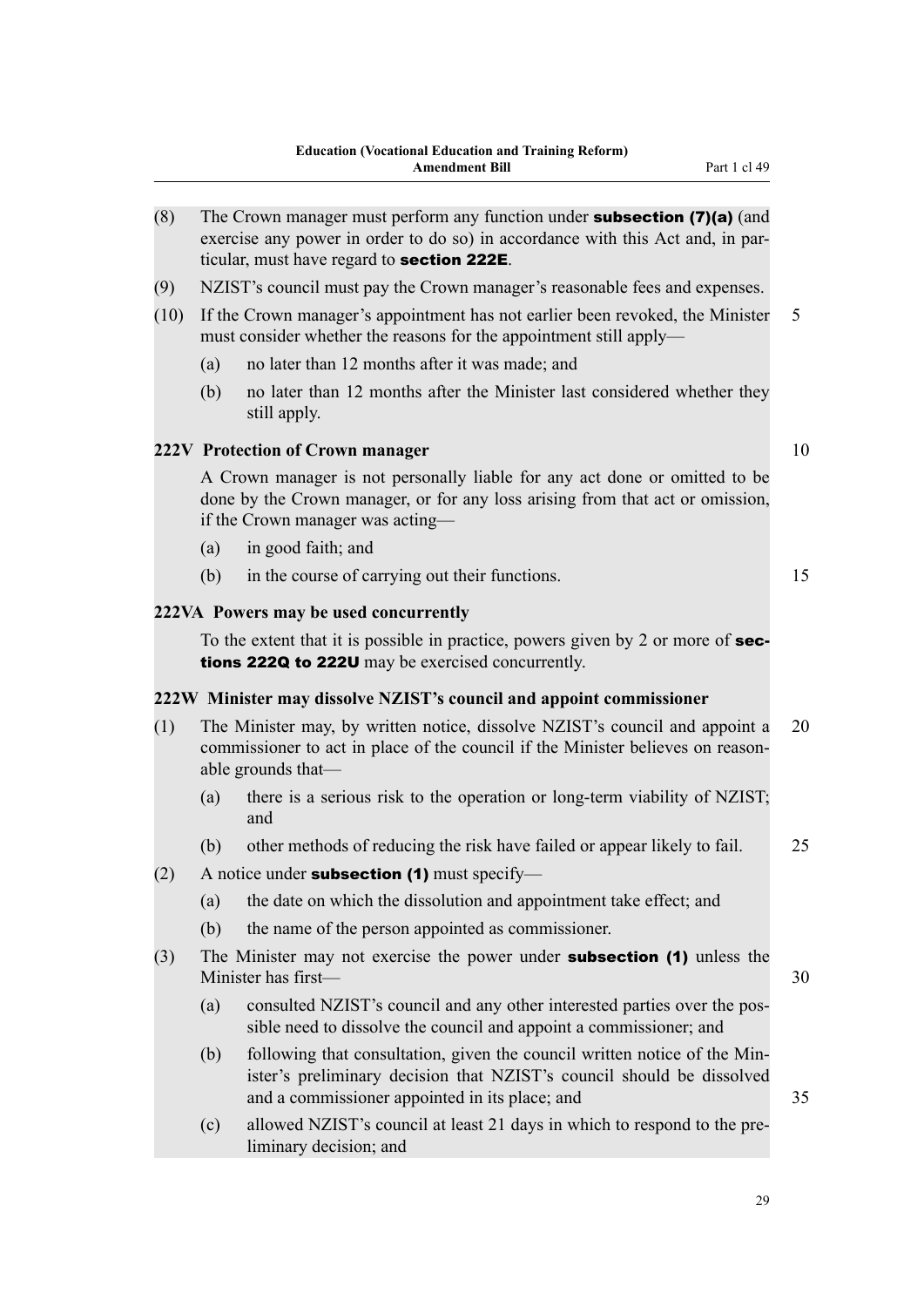<span id="page-33-0"></span>

| considered any submissions made by NZIST's council about why the |
|------------------------------------------------------------------|
| preliminary decision should not be confirmed.                    |

- (4) As soon as practicable after giving a notice under **subsection (1)**, the Minister must—
	- (a) publish a copy of it in the *Gazette*; and 5
	- (b) present a copy of it to the House of Representatives.
- (5) When a commissioner is appointed under this section, the Minister must review the appointment at least once in every 12 months following the appointment.
- (6) As soon as the Minister is satisfied (following an annual review or at any other time) that the risk that gave rise to the appointment of the commissioner has 10 reduced to such an extent that it is appropriate that NZIST be administered by a council, a new council must be appointed in accordance with sections 222G to 222J.
- (7) A commissioner's appointment ends on the close of the day before a new council takes office. 15
- (8) Sections 195DA, 195E, and 195F apply, with any necessary modifications, as if a commissioner appointed under **subsection (1)** were appointed under section 195D.

# **222X NZIST's council may request intervention**

If NZIST's council requests the Minister or the chief executive of the Commis- 20 sion (as the case may be) to act under any of sections 222R to 222W, the Minister or the chief executive—

- (a) must consider any argument or evidence supplied by NZIST's council; and
- (b) must consider whether or not to act under that section; but 25
- (c) may then (if any necessary conditions are satisfied) act under another of those sections giving them power to act.

*Application of Crown Entities Act 2004 to NZIST's council*

# **222Y Additional provisions of Crown Entities Act 2004 that apply to NZIST's council** 30

- (1) The provisions of the Crown Entities Act 2004 specified in Part 2 of Schedule 4 of that Act and Part 2 of Schedule 13A of this Act apply to NZIST and NZIST's council.
- (2) NZIST must be treated as a statutory entity for the purpose of applying those provisions. 35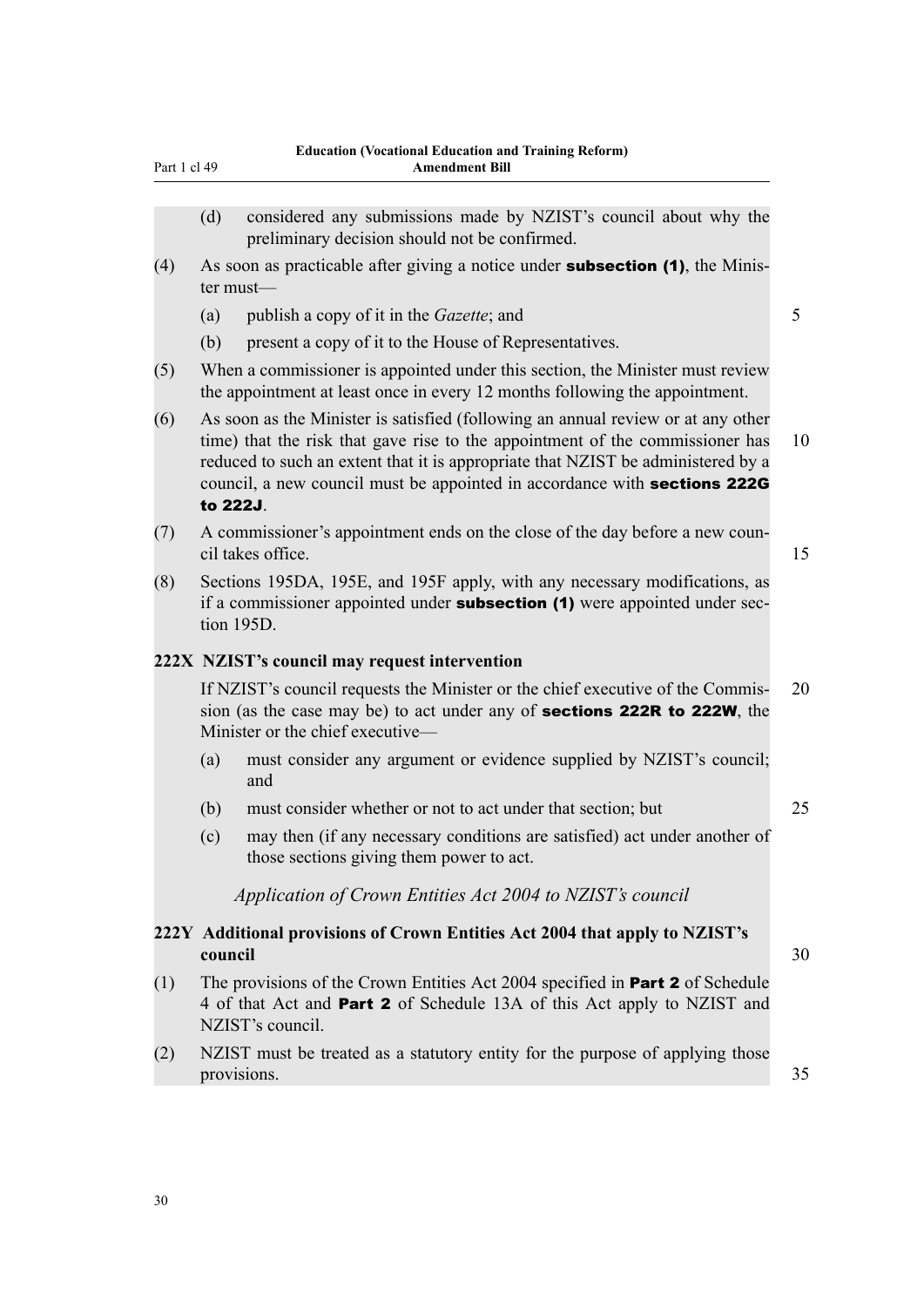<span id="page-34-0"></span>*Further provisions relating to NZIST subsidiaries* **222Z Formation of NZIST subsidiaries** (1) NZIST may, with the written approval of the Minister, form 1 or more NZIST subsidiaries. (1A) Schedule 25 specifies further provisions of this Act that apply and do not 5 apply to an NZIST subsidiary formed under **subsection (1)** that provides education or training, or both. (2) The Governor-General may, by Order in Council made on the recommendation of the Minister, specify further provisions of this Act that apply to an NZIST subsidiary formed under **subsection (1)** that does not provide education or  $10$ training, or both. **222ZC Application of Schedule 23 Schedule 23** applies to an NZIST subsidiary on its dissolution date (as defined in clause 1 of that schedule). **49A Section 223 amended (Programmes)** 15 In section  $223(1)$ , replace "subsection  $(2)$  and" with "subsection  $(2)$ , section 222E(6), and". **50 Section 234A amended (Fees for domestic students must not exceed maximums set in conditions of funding)** (1) In the heading to section 234A, after "**students**", insert "**and employers**". 20 (2) In section 234A(2), after "students", insert "or employers". (3) In section 234A(3), after "student", insert "or an employer". **51 Section 246A amended (Functions of Authority)** After section 246A(1)(d), insert: (da) to monitor, through the exercise of its powers under this Act, compliance 25 by workforce development councils with the prescribed quality assurance requirements, and to address non-compliance: (db) to monitor the quality and results of a workforce development council's systems and procedures for its moderation activities: **52 Section 248B amended (Standard-setting bodies)** 30 Replace section 248B(1)(a) with: (a) a workforce development council established in accordance with under section 479; and **53 Section 249 amended (Approval of programmes)** In section 249(1), delete "industry training organisation,". 35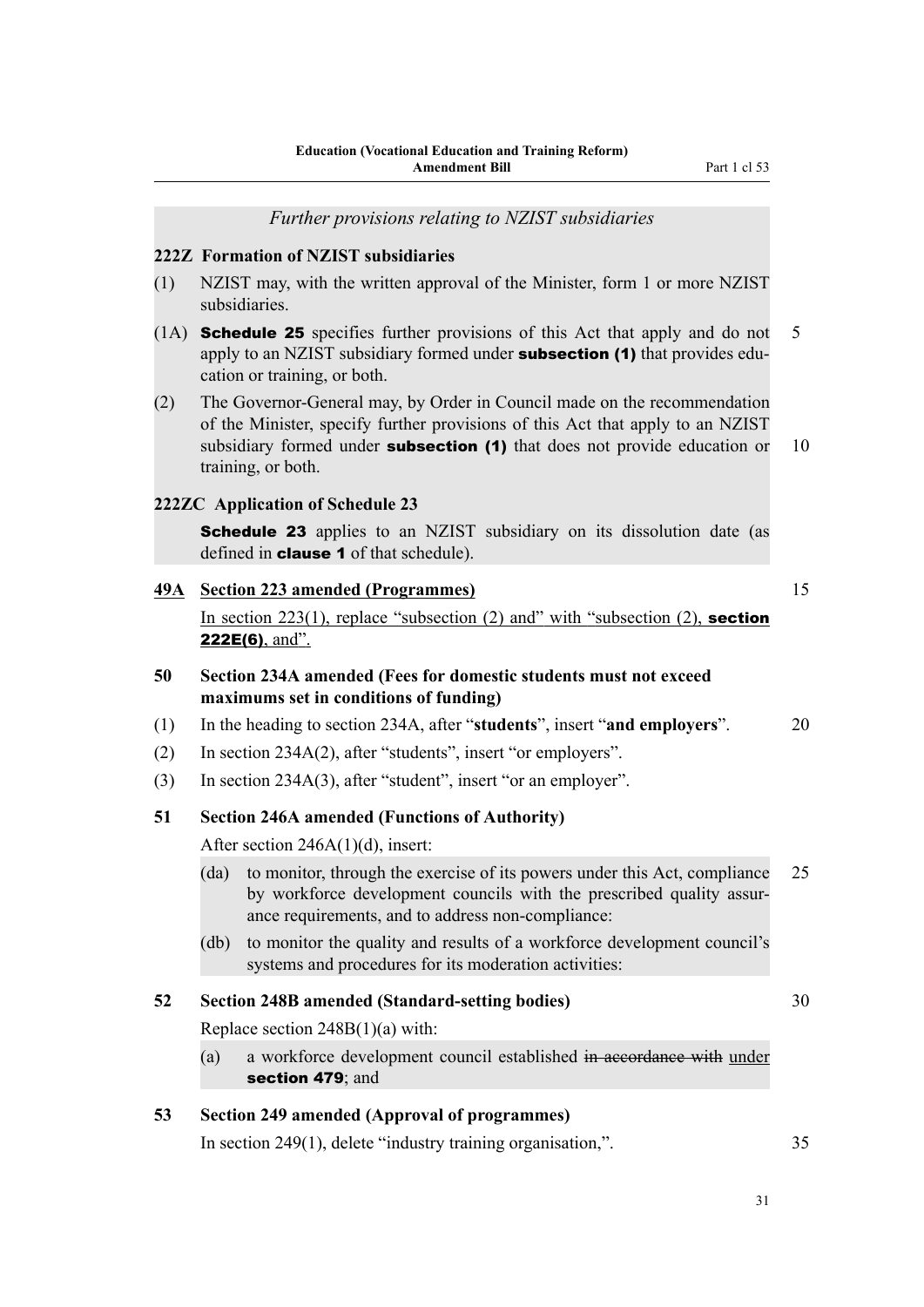# <span id="page-35-0"></span>**54 Section 250 amended (Accreditation to provide approved programmes)** Repeal section 250(6)(b).

#### **55 Section 251 amended (Application for training scheme approval)**

- (1) In section 251(1), delete "industry training organisation,".
- (2) Repeal section 251(3).  $5 \frac{1}{3}$
- (3) Repeal section 251(6)(b).

# **56 Section 252 amended (Consent to assess against standards)** In section 252(1), delete "industry training organisation,".

#### **57 Section 253 amended (Rules)**

- (1) Replace section  $253(1)(ga)$  and (gb) with: 10
	- (ga) prescribing the amount of, or the method for determining, the annual fee payable by a workforce development council and when and how that fee is payable:
	- (gb) prescribing quality assurance requirements for workforce development councils, including (without limitation) requirements relating to the per- 15 formance of the relevant functions of workforce development councils:
	- (gc) prescribing matters relating to training packages:
- (2) In section 253(1)(m), replace "workplace" with "work-based".

# **58 Section 253C amended (Minister may consent to use of certain terms in name or description of registered establishment or wananga)** 20

- (1) In section 253C(2) and (2A), replace "university, college of education, polytechnic, or institute of technology" with "university or college of education".
- (2) Repeal section 253C(4).

# **59 Section 254 amended (Fees)**

- (1) In section 254(1), replace "industry training organisation," with "workforce 25 development council,".
- (2) In section 254(2)(c), delete "(including quality assurance activities undertaken in accordance with the Authority's functions under the Industry Training and Apprenticeships Act 1992)".
- (3) Repeal section  $254(2)(d)$ . 30

#### **60 Section 254A amended (Power to obtain information)**

In section 254A(1), replace "industry training organisation," with "workforce development council,".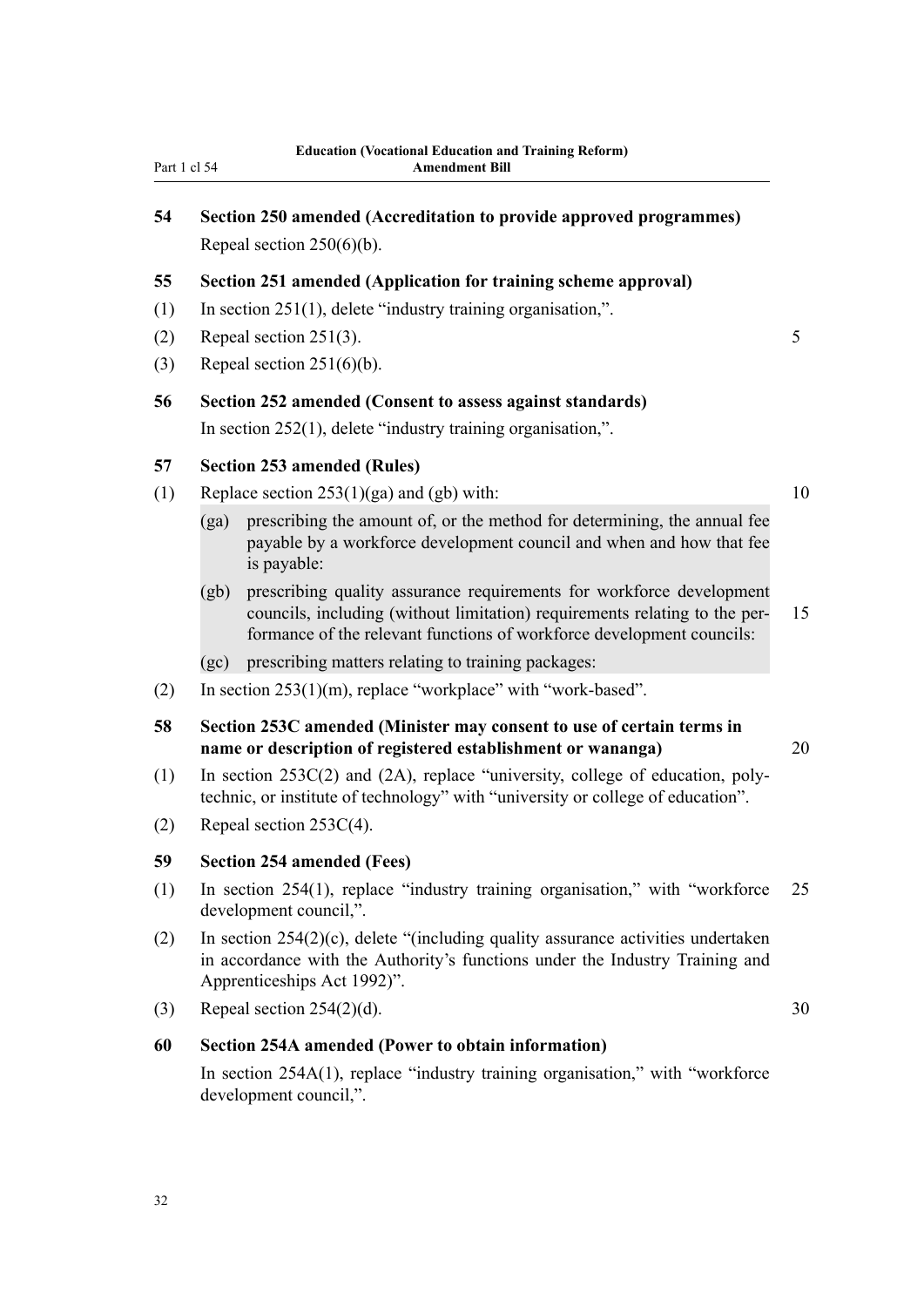## **61 Section 255 amended (Compliance notices)**

- (1) In section 255(1), replace "industry training organisation," with "workforce development council,".
- (2) In section  $255(2)(d)$  and  $(7)(e)$ , replace "workplace" with "work-based".

## **62 Section 292 amended (Offences relating to use of certain terms)** 5

Replace section  $292(1)(c)$  and (d) with:

- (c) uses the term polytechnic to describe an educational establishment or facility unless the educational establishment or facility is NZIST or an NZIST subsidiary:
- (d) uses the term institute of technology to describe an educational establish- 10 ment or facility unless the educational establishment or facility is NZIST or an NZIST subsidiary:

## **63 Section 299A repealed (Transitional and savings provisions relating to councils of tertiary institutions consequential on enactment of Education Amendment Act 2015)** 15

Repeal section 299A.

#### **64 Section 321 amended (Grant to educational bodies)**

In section 321(2), replace "an industry training organisation" with "a workforce development council".

#### **65 New Part 34 inserted** 20

After Part 33, insert:

## **Part 34**

## **Vocational education and training**

#### **477 Interpretation**

In this Part, unless the context otherwise requires,— 25

**capstone assessment**, in relation to a student or trainee enrolled in a programme that leads to a qualification, means a final assessment that requires the student or trainee to demonstrate their overall achievement of knowledge, skills, and attributes set out in the graduate profile for the qualification

**Commission** has the same meaning as in section 159(1) 30

**employment agreement** has the same meaning as in the Employment Relations Act 2000

**funding approval** has the same meaning as in section 159(1)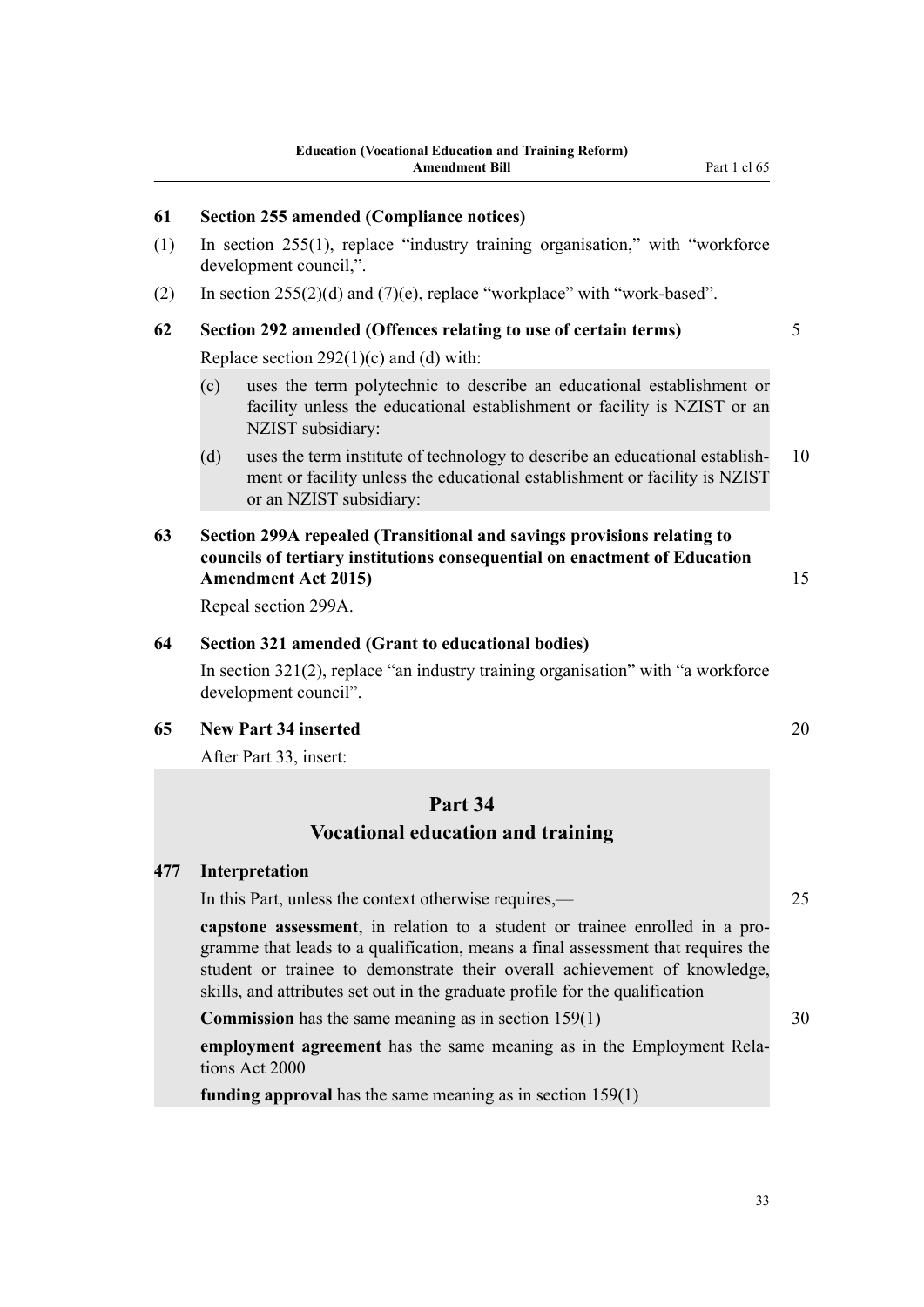|          | <b>industry</b> means 2 or more enterprises that use—                                                                                                                                                                                                                                                                                 |
|----------|---------------------------------------------------------------------------------------------------------------------------------------------------------------------------------------------------------------------------------------------------------------------------------------------------------------------------------------|
| (a)      | the same or similar inputs and methods of production to produce the                                                                                                                                                                                                                                                                   |
|          | same or similar products; or                                                                                                                                                                                                                                                                                                          |
| (b)      | the same or similar methods to provide the same or similar services                                                                                                                                                                                                                                                                   |
|          | <b>Minister</b> means the Minister of the Crown who, under the authority of any<br>warrant or with the authority of the Prime Minister, is for the time being<br>responsible for the administration of this Part                                                                                                                      |
|          | <b>plan</b> has the same meaning as in section $159(1)$                                                                                                                                                                                                                                                                               |
|          | <b>programme</b> has the same meaning as in section $159(1)$                                                                                                                                                                                                                                                                          |
|          | <b>provider</b> means—any of the following:                                                                                                                                                                                                                                                                                           |
| (a)      | NZIST:                                                                                                                                                                                                                                                                                                                                |
| (ab)     | an NZIST subsidiary that provides education or training, or both:                                                                                                                                                                                                                                                                     |
| (b)      | a government training establishment, a registered establishment, and or a<br>wananga within the meaning of those terms in section $159(1)$ :                                                                                                                                                                                          |
| $\Omega$ | a relevant school within the meaning of section 246                                                                                                                                                                                                                                                                                   |
|          | qualification means a qualification listed on the Qualifications Framework                                                                                                                                                                                                                                                            |
|          | <b>Qualifications Authority</b> has the same meaning as in section $159(1)$                                                                                                                                                                                                                                                           |
|          | <b>Qualifications Framework</b> means the framework described in section 248                                                                                                                                                                                                                                                          |
|          | registered establishment has the same meaning as in section $159(1)$                                                                                                                                                                                                                                                                  |
|          | skill standard-                                                                                                                                                                                                                                                                                                                       |
| (a)      | means a specification of skills, and levels of performance in those skills;<br>and                                                                                                                                                                                                                                                    |
| (b)      | in relation to any vocational education and training (or proposed voca-<br>tional education and training), means a specification of some or all of the<br>skills in which training is (or is proposed to be) received, and the levels<br>of performance in those skills intended to be attained by people receiv-<br>ing the training |
| cil      | specified industries, in relation to a workforce development council, means<br>the 1 or more specified industries covered by the workforce development coun-                                                                                                                                                                          |
|          | trainee-                                                                                                                                                                                                                                                                                                                              |
| (a)      | means an employee who has a training agreement; and                                                                                                                                                                                                                                                                                   |
| (b)      | includes an apprentice as defined in section 489                                                                                                                                                                                                                                                                                      |
|          | training agreement has the same meaning as in section $159(1)$                                                                                                                                                                                                                                                                        |
|          | <b>training package</b> , in relation to an industry-developed qualification,—                                                                                                                                                                                                                                                        |
| (a)      | means materials developed by a workforce development council that are<br>designed to assist providers in developing and delivering programmes                                                                                                                                                                                         |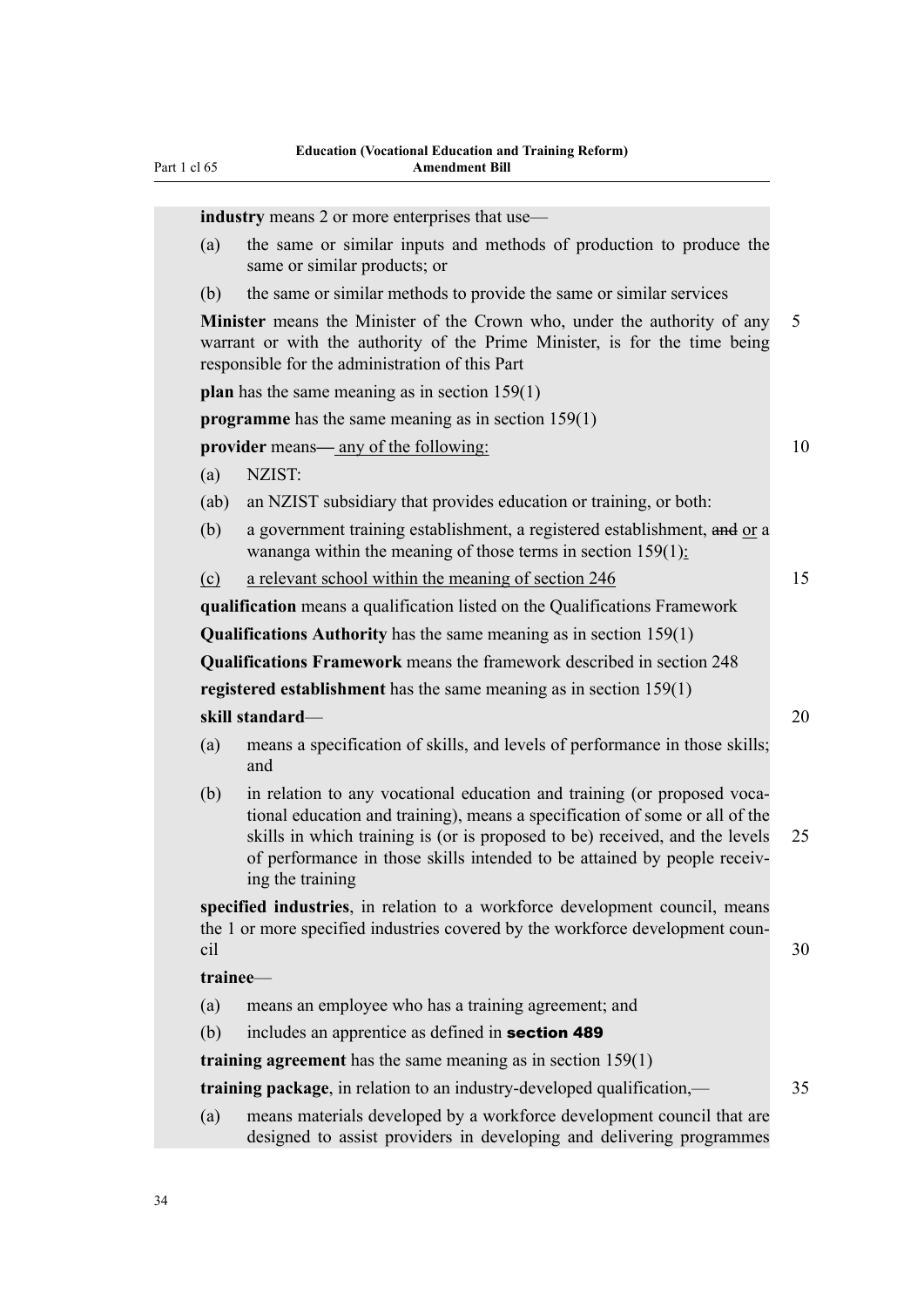leading to the industry qualification and to enhance consistency of graduate outcomes in respect of the qualification; and

(b) includes (without limitation) core content, delivery modes, and assessment methods in respect of those programmes

**training scheme** has the same meaning as in section 159(1) 5

**vocational education and training** has the same meaning as in section 159(1)

**work-based training** means systematic training and assessment (including apprenticeship training) in the skills characteristic of, or likely to be valuable to, persons engaged in an industry (or 2 or more industries) that is provided to persons engaged in that industry (or those industries)— 10

- (a) by or on behalf of employers in that industry (or those industries); or
- (b) for the benefit of employers and employees in that industry (or those industries).

## **478 Training agreements and apprenticeship training agreements part of employment agreement** 15

Training agreements and apprenticeship training agreements are part of the employment agreement between the employee and employer concerned. Compare: 1992 No 55 s 3

## Subpart 1—Workforce development councils

## **479 Establishment of workforce development councils** 20

- (1) The Governor-General may, by Order in Council made on the recommendation of the Minister, establish a workforce development council for 1 or more specified industries.
- (2) An order made under **subsection (1)**
	- $(a)$  must  $-$  25
		- (i) state the name of the workforce development council; and
		- (ii) state the 1 or more specified industries that the workforce development council covers; and
		- (iii) set out the governance arrangements for the workforce development council, including arrangements relating to the appointment, 30 composition, suspension, or removal of members of the council; and
		- (iv) state the additional functions (if any) conferred on the workforce development council by the Minister in accordance with **section 482(1)(m)**; and 35

(b) may—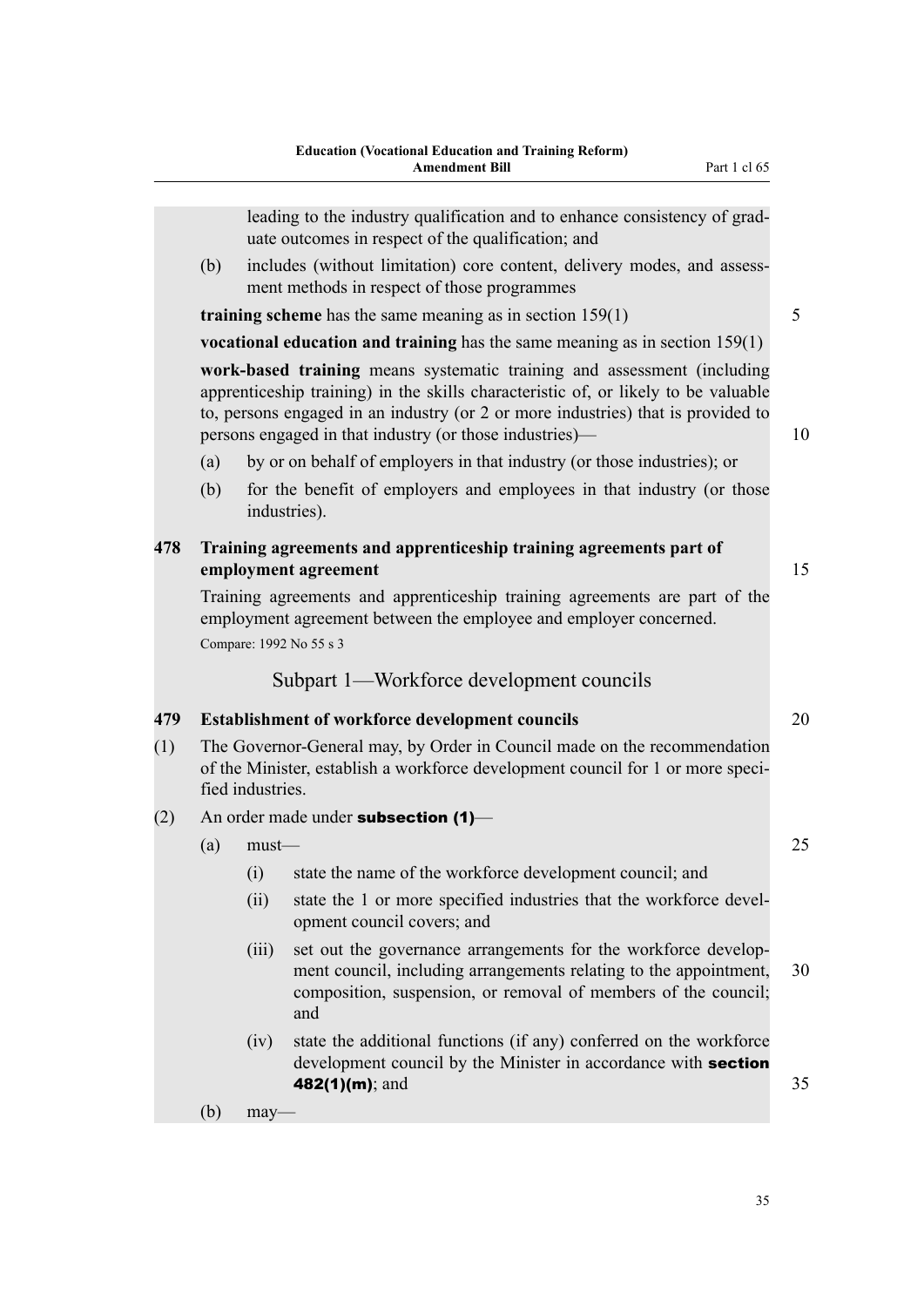|     |     | (i)      | outline the means by which the 1 or more specified industries<br>covered by the workforce development council may engage with<br>the council in relation to the performance or exercise of its func-<br>tions, duties, or powers; and       |    |
|-----|-----|----------|---------------------------------------------------------------------------------------------------------------------------------------------------------------------------------------------------------------------------------------------|----|
|     |     | (ii)     | prescribe matters relating to the workforce development council's<br>use of its assets, including any assets allocated to the council from<br>a transitional ITO under <b>clause 55 of Schedule 1</b> or to any<br>other industry body; and | 5  |
|     |     | (iii)    | impose conditions on the performance or exercise of the work-<br>force development council's functions, duties, or powers; and                                                                                                              | 10 |
|     |     | (iv)     | provide for any other matters that are necessary or desirable to<br>clarify the governance arrangements of the workforce develop-<br>ment council.                                                                                          |    |
| (3) |     |          | In making a recommendation relating to the governance arrangements for a<br>workforce development council, the Minister must, as far as is reasonably prac-<br>ticable, ensure that those arrangements provide for-                         | 15 |
|     | (a) |          | the collective representation of employers and employees in the 1 or<br>more specified industries covered by the workforce development council<br>in the governance of the council; and                                                     |    |
|     | (b) |          | the representation on the council of Māori employers from any or all of<br>the 1 or more specified industries.                                                                                                                              | 20 |
| (4) |     |          | The Minister must not recommend the making of an order under subsection<br>(1) or a significant amendment to an order made under subsection (1) unless<br>the Minister has-                                                                 |    |
|     | (a) | cil; and | consulted the representatives of the 1 or more specified industries<br>covered or proposed to be covered by the workforce development coun-                                                                                                 | 25 |
|     | (b) | $ing$ —  | taken into account any views expressed by those representatives regard-                                                                                                                                                                     |    |
|     |     | (i)      | the proposed name and governance arrangements of the workforce<br>development council; and                                                                                                                                                  | 30 |
|     |     | (ii)     | the desirability of avoiding duplication of resources in the cover-<br>age of workforce development councils in relation to the specified<br>industries; and                                                                                |    |
|     |     | (iii)    | the capability required by the proposed workforce development<br>council to perform and exercise its functions, duties, and powers<br>efficiently and effectively.                                                                          | 35 |
|     |     |          |                                                                                                                                                                                                                                             |    |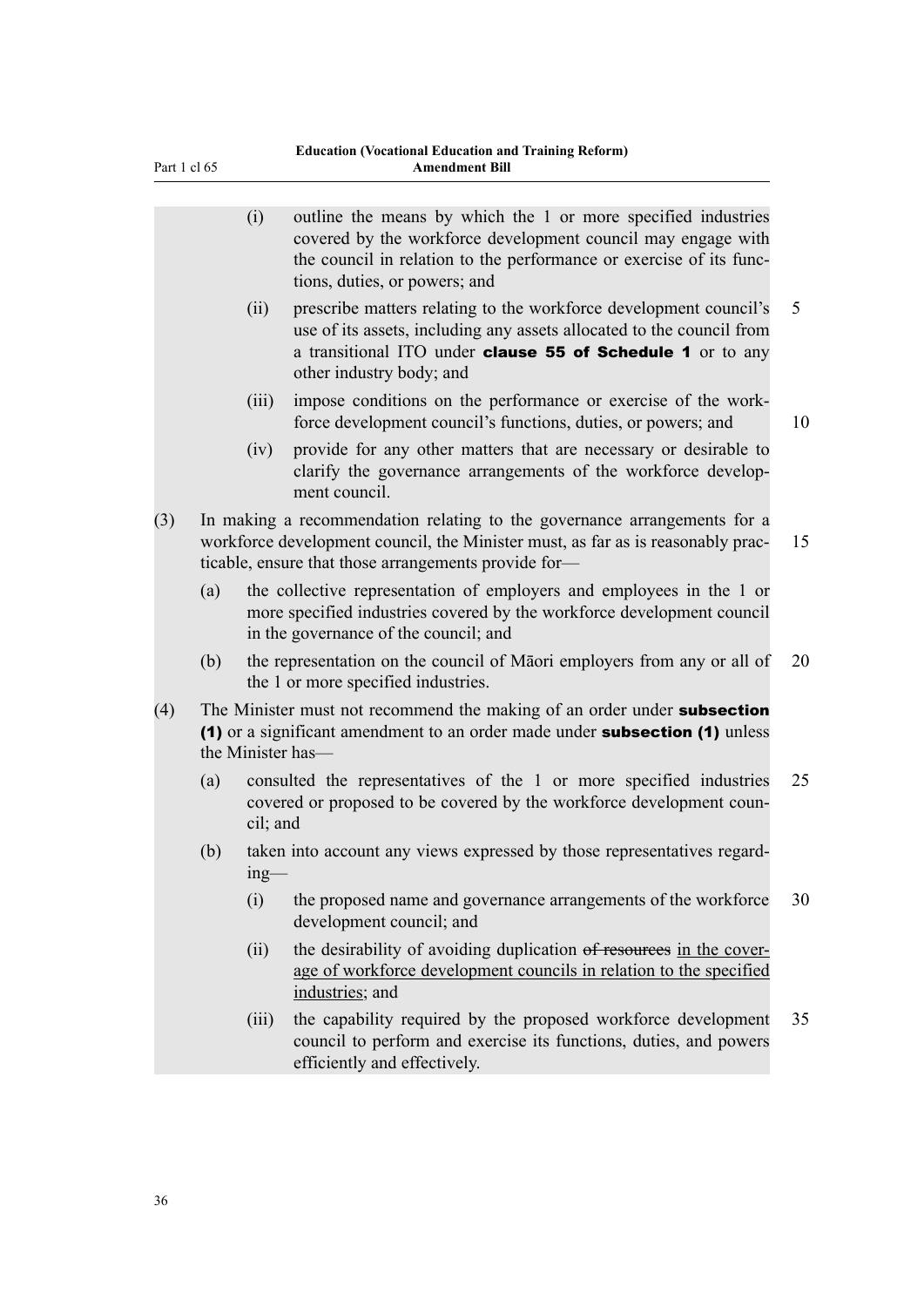#### **480 Disestablishment of workforce development councils**

- (1) The Governor-General may, by Order in Council made on the recommendation of the Minister, disestablish a workforce development council and provide for the distribution of its assets and liabilities.
- (2) The Minister must not recommend the disestablishment of a workforce devel- 5 opment council under **subsection (1)** unless—
	- (a) the Minister has received a request from the workforce development council or 1 or more of the specified industries covered by the workforce development council for it to be disestablished and is satisfied on reasonable grounds that there are good reasons to do so; or 10
	- (b) the Minister is satisfied that it is necessary to do so because—
		- (i) the workforce development council has persistently engaged in unlawful activity; or
		- (ii) the workforce development council has persistently failed to perform its functions or duties; or 15
		- (iii) there has been a persistent pattern of complaints to the Commission or the Minister from the 1 or more specified industries covered by the workforce development council regarding the council's performance or exercise of its functions, duties, or powers. 20

## **481 Incorporation**

Each workforce development council established under section 479 is a body corporate with perpetual succession and a common seal, and is capable of—

- (a) holding real and personal property; and
- (b) suing and being sued; and 25
- (c) otherwise doing and suffering all that bodies corporate may do and suffer.

#### **482 Functions of workforce development councils**

(1) The functions of a workforce development council, in relation to the specified industries covered by it, are—

## *Leadership*

(a) to provide skills and workforce leadership for the specified industries, including by identifying their current and future needs and advocating for those needs to be met through its work with the industries and with schools, providers, regional bodies, and the Government: 35

*Setting standards and developing Developing and setting standards, capstone assessments, and qualifications*

(b) to develop, set, and maintain skill standards: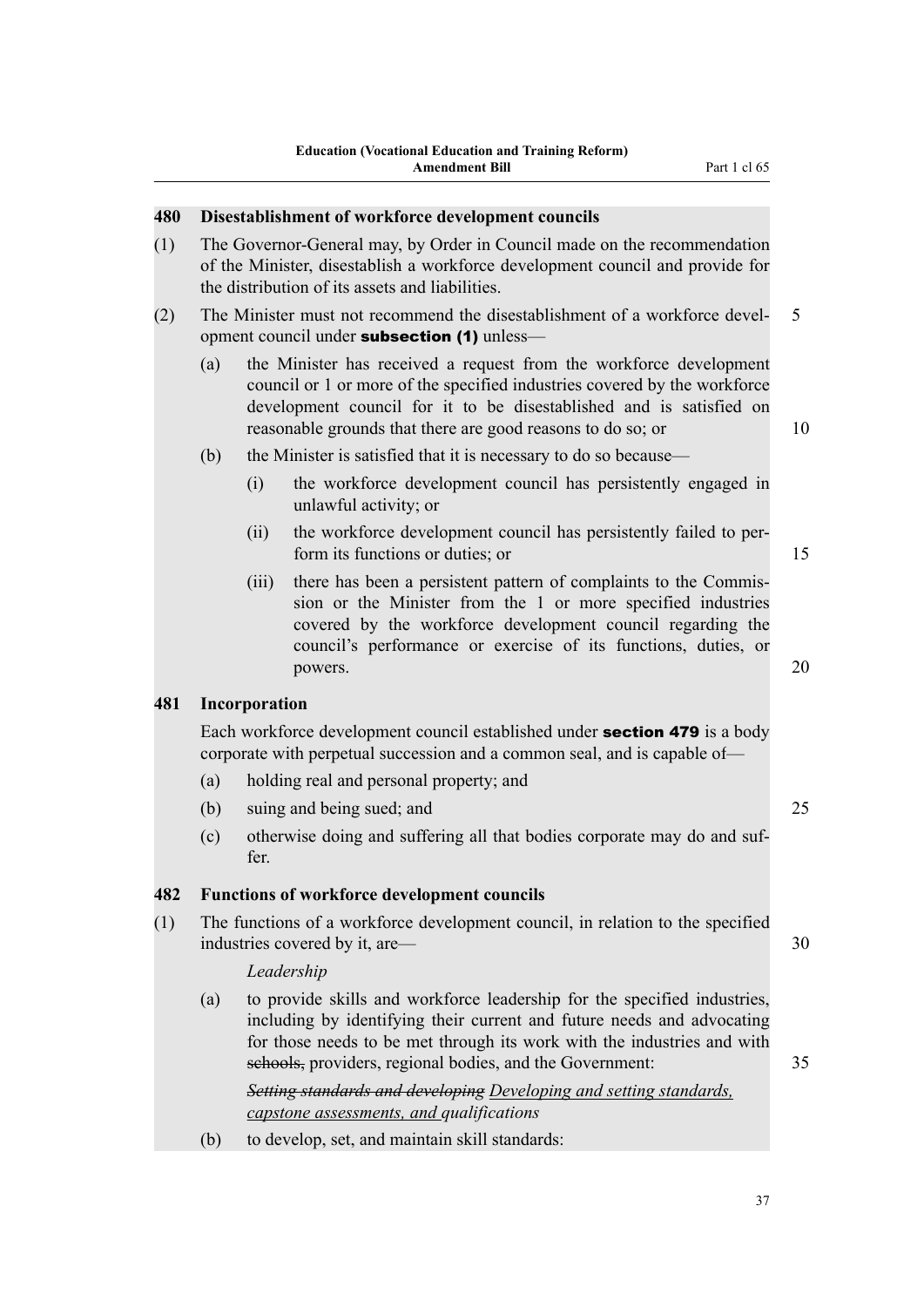| Part 1 cl 65 |                            | <b>Education (Vocational Education and Training Reform)</b><br><b>Amendment Bill</b> |                                                                                                                                                                                                   |    |  |  |  |
|--------------|----------------------------|--------------------------------------------------------------------------------------|---------------------------------------------------------------------------------------------------------------------------------------------------------------------------------------------------|----|--|--|--|
|              | (c)                        |                                                                                      | to develop and maintain industry qualifications for listing on the Qualifi-<br>cations Framework and to maintain qualifications for which the council<br>has become the qualifications developer: |    |  |  |  |
|              | (d)                        |                                                                                      | to develop and maintain training schemes:                                                                                                                                                         |    |  |  |  |
|              | (e)                        |                                                                                      | to develop and maintain training packages:                                                                                                                                                        | 5  |  |  |  |
|              | (ea)                       |                                                                                      | to develop, set, and maintain capstone assessments based on the needs of<br>the specified industries:                                                                                             |    |  |  |  |
|              |                            |                                                                                      | Endorsing programmes and moderating assessments                                                                                                                                                   |    |  |  |  |
|              | (f)                        |                                                                                      | to decide whether to endorse programmes developed by providers for<br>approval by the Qualifications Authority under section 249:                                                                 | 10 |  |  |  |
|              | $\left(\frac{g}{g}\right)$ |                                                                                      | to develop, set, and maintain capstone assessments based on the needs of<br>their specified industries:                                                                                           |    |  |  |  |
|              | (h)                        |                                                                                      | to carry out moderation activities, including in relation to any standards<br>and capstone assessments it sets:                                                                                   |    |  |  |  |
|              |                            |                                                                                      | Advisory and representative role                                                                                                                                                                  | 15 |  |  |  |
|              | (i)                        |                                                                                      | to provide employers with brokerage and advisory services approved by<br>the Commission:                                                                                                          |    |  |  |  |
|              | (j)                        |                                                                                      | to advise the Commission, as provided for in <b>section 159FA</b> ,—                                                                                                                              |    |  |  |  |
|              |                            | (i)                                                                                  | about the Commission's overall investment in vocational educa-<br>tion and training:                                                                                                              | 20 |  |  |  |
|              |                            | (ii)                                                                                 | about the mix of vocational education and training needed for the<br>1 or more specified industries covered by the workforce develop-<br>ment council in the manner required by the Commission:   |    |  |  |  |
|              | (1)                        |                                                                                      | to represent the interests of their the specified industries:                                                                                                                                     |    |  |  |  |
|              |                            |                                                                                      | Other functions                                                                                                                                                                                   | 25 |  |  |  |
|              |                            |                                                                                      | (m) to perform any other functions conferred on it by the Minister in relation<br>to the specified industries.                                                                                    |    |  |  |  |
| (2)          |                            |                                                                                      | The Minister must not confer any additional function on a workforce develop-<br>ment council under subsection $(1)(m)$ without first consulting the workforce<br>development council.             | 30 |  |  |  |
| 483          |                            |                                                                                      | Workforce development council's functions in relation to wananga                                                                                                                                  |    |  |  |  |
| (1)          |                            |                                                                                      | Subject to <b>subsection (2)</b> ,—                                                                                                                                                               |    |  |  |  |
|              | (a)                        |                                                                                      | a workforce development council may endorse a programme developed<br>by a wananga only if requested by the wananga:                                                                               |    |  |  |  |
|              | (b)                        |                                                                                      | a capstone assessment developed by a workforce development council<br>applies to a wananga only if requested by the wananga.                                                                      | 35 |  |  |  |

# **Education (Vocational Education and Training Reform)**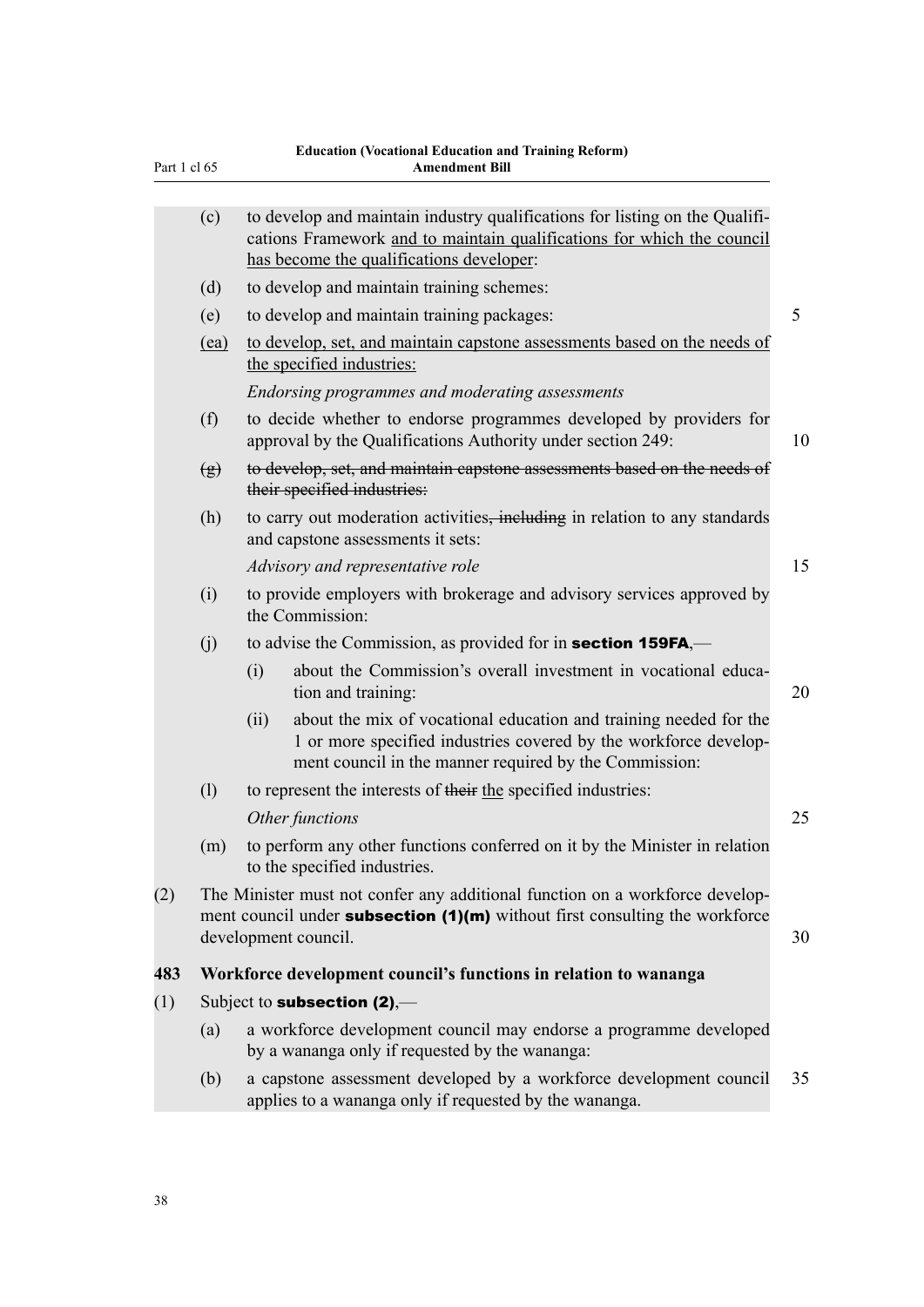(2) If a programme includes a component of work-based training, a workforce development council may perform its functions in **section 482** in relation to the programme.

#### **484 Workforce development council must not operate registered establishment**

- (1) A workforce development council must not operate or hold any interest 5 whether financial or otherwise in a registered establishment.
- (2) A workforce development council must not, whether directly or through an agent,—
	- (a) provide any education and training approved by the Qualifications Authority; or 10

(b) operate, or hold an interest in, any organisation that provides education and training approved by the Qualifications Authority.

## **485 Duties of workforce development councils**

- (1) A workforce development council must comply with any prescribed quality assurance requirements set by the Qualifications Authority relating to the per- 15 formance of its functions.
- (2) In performing its functions, a workforce development council—
	- (a) must take into account the needs of employers and employees in the 1 or more specified industries covered by the workforce development council but, in doing so, must also consider national and regional interests: 20
	- (b) must have regard to the needs of Māori and other population groups identified in the tertiary education strategy issued under section 159AA:
	- (c) must, to the extent that is necessary or desirable in the circumstances, work collaboratively with—
		- (i) providers in relation to the functions set out in **section 482(1)(b)** 25 and (c) and, in the case of wananga, must respect the while respecting their special character of wananga under section  $162(4)(b)(iv):$
		- (ii) other workforce development councils, particularly on matters of common interest: 30
		- (iii) the Qualifications Authority, in relation to qualifications development, programme endorsement, or developing, setting, or maintaining skill standards:
		- (iv) any relevant regulatory body that performs or exercises any functions, duties, or powers under an enactment in relation to entry to 35 an occupation in any of the specified industries covered by the workforce development council: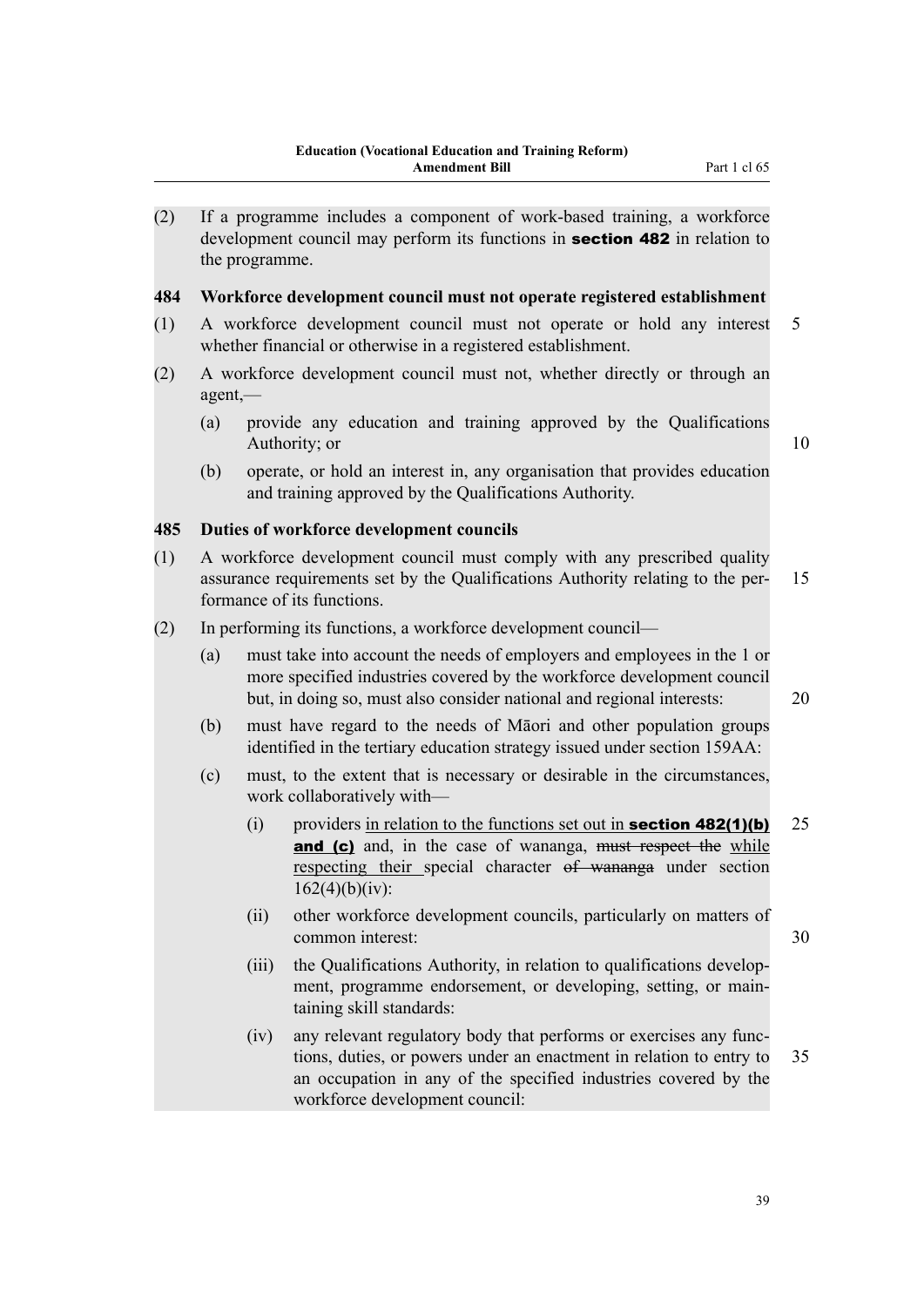(d) must, when performing its functions under **section 482(1)(i) to (I)**, take all reasonable steps to avoid any adverse impact on its relationship with a provider or providers.

## **486 Annual fee payable by workforce development council**

- (1) A workforce development council must pay to the Qualifications Authority an 5 annual fee prescribed by or determined under rules made under section  $253(1)(ga)$  section 253(1)(ga).
- (2) The annual fee may recover no more than the reasonable costs, excluding those costs that are recoverable through fees charged under section 254, incurred by the Qualifications Authority for— 10
	- (a) prescribing quality assurance requirements under **section 253(1)(gb)**; and
	- (b) monitoring compliance, and addressing non-compliance, with those requirements in accordance with its functions under **section 246A(1)(da)**; and  $15$
	- (c) issuing quality assurance improvement notices under section 487.
- (3) The fee is—
	- (a) payable by the due date prescribed in the rules; and
	- (b) recoverable as a debt due to the Qualifications Authority.

## **487 Qualifications Authority may issue quality assurance improvement notice** 20

- (1) The Qualifications Authority may, if satisfied that such action is reasonably necessary to maintain the quality and effectiveness of a workforce development council's performance of its functions, issue a quality assurance improvement notice to a workforce development council.
- (2) A quality assurance improvement notice must— 25
	- (a) set out any concerns the Qualifications Authority has about the workforce development council's systems, practices, or procedures; and
	- (b) specify the time within which the workforce development council is expected to address the Qualifications Authority's concerns (which must be a reasonable time, having regard to the nature and complexity of the 30 action required); and
	- (c) state that, if the Qualifications Authority's concerns are not addressed within the specified time, the Qualifications Authority may issue a compliance notice under section 488; and
	- (d) state the consequence of a failure to comply with a compliance notice. 35

## **488 Qualifications Authority may issue compliance notice**

(1) The Qualifications Authority may issue a compliance notice to a workforce development council requiring it to do either or both of the following: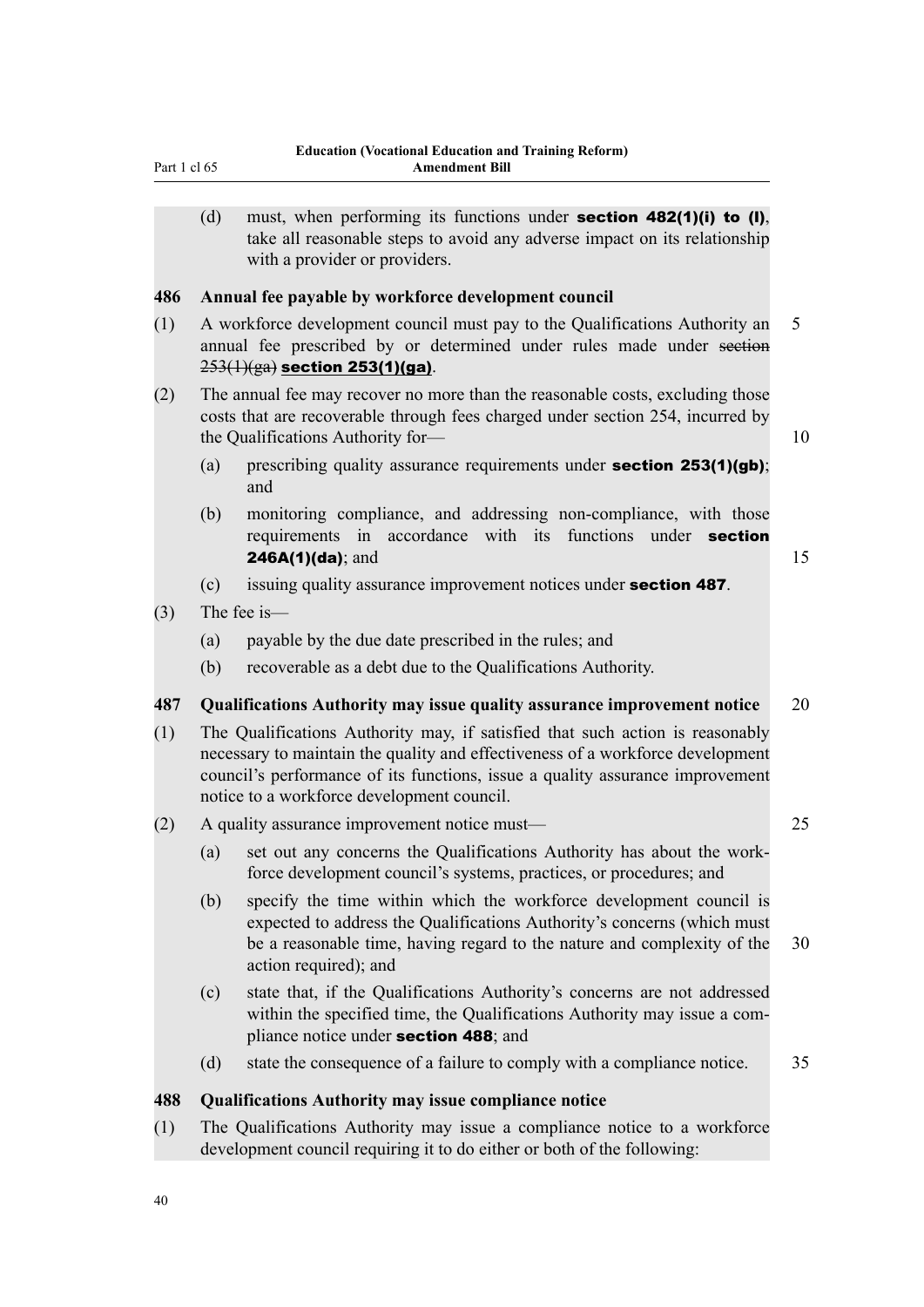- (b) address any concerns set out in a quality assurance improvement notice issued under **section 487** that were not addressed within the time specified in that notice. 5
- (2) Section 255(3) to (6) applies to a compliance notice issued under this section.
- (3) If a workforce development council fails to comply with a compliance notice issued under this section, the Qualifications Authority may notify the Minister in writing.
- (4) A compliance notice may be issued to a workforce development council 10 whether or not a quality assurance improvement notice has been issued under section 487.
- (5) Nothing in this section limits the power of the Qualifications Authority to issue a compliance notice to a workforce development council in accordance with section 255.  $\frac{15}{25}$

#### *Audit*

## **488A Application of Public Audit Act 2001**

Each workforce development council established under section 479 is a public entity as defined in section 4 of the Public Audit Act 2001 and, in accordance with that Act, the Auditor-General is its auditor. 20

## *Validity of acts*

## **488B Act in breach of statute invalid**

- (1) An act of a workforce development council is invalid, unless section 488C applies, if  $\ddot{\text{t}}$  is —
	- (a) an act that the act is contrary to, or outside the authority of, an Act; or 25
	- (b) an act that the act is done otherwise than for the purpose of performing its functions.
- (2) Subsection (1) does not limit any discretion of a court to grant relief in respect of a minor or technical breach. Compare: 2004 No 115 s 19  $30$

## **488C Some natural person acts protected**

- (1) **Section 488B**, or any rule of law to similar effect, does not prevent a person dealing with a workforce development council from enforcing a transaction that is a natural person act unless the person dealing with the entity hadknew, or ought reasonably to have had, knowledge known,—
	- (a) of that an express restriction in an Act that makes the act contrary to, or outside the authority of, the Act; or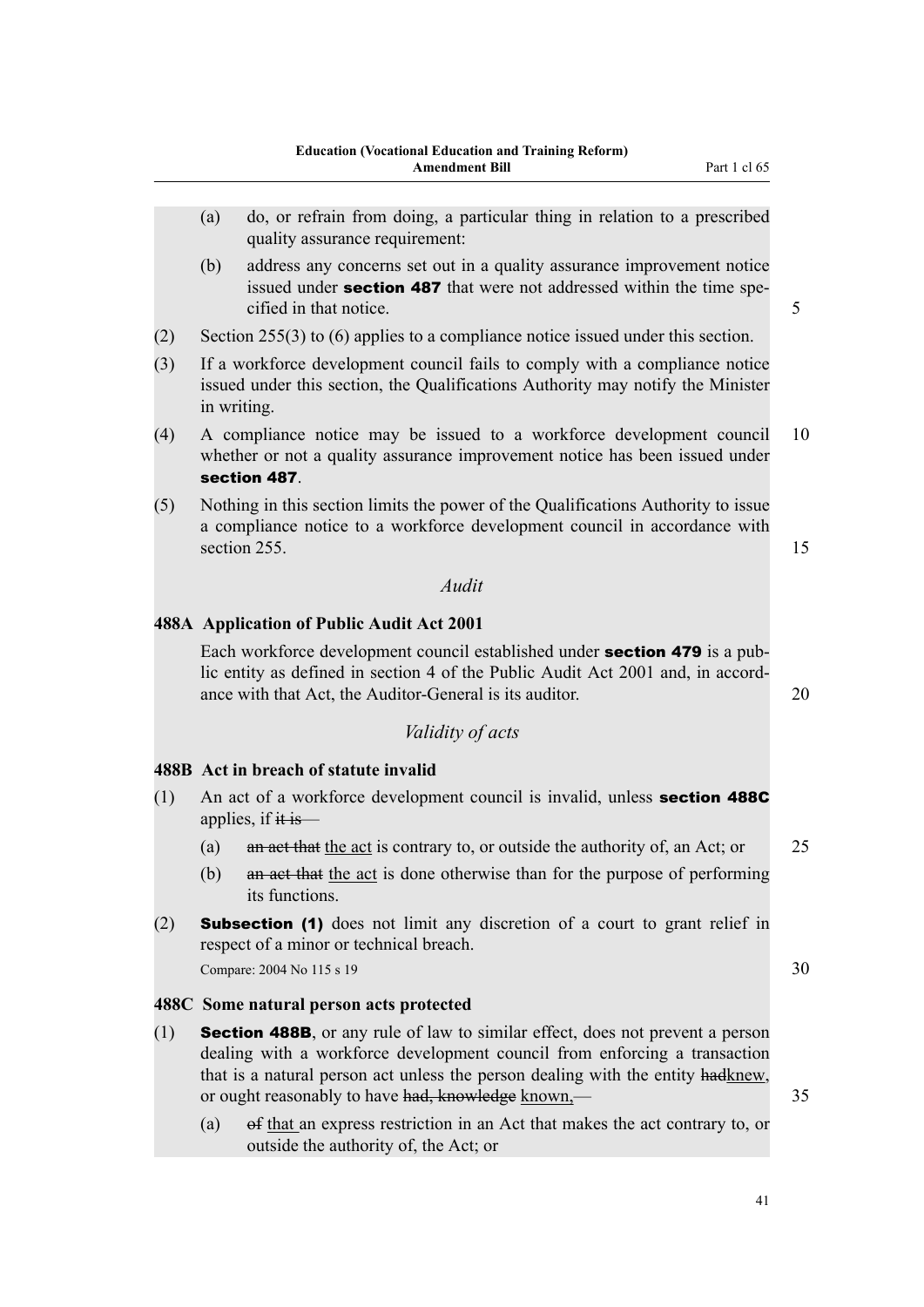| Part 1 cl 65 |  |  |
|--------------|--|--|
|              |  |  |

- (b) that the act is was done otherwise than for the purpose of performing the workforce development council's functions.
- (2) A person who relies on **subsection (1)** has the onus of proving that the person did not have, and ought not reasonably to have had, the knowledge referred to in that subsection.  $\sim$  5  $\sim$  5  $\sim$  5  $\sim$  5  $\sim$  5  $\sim$  5  $\sim$  5  $\sim$  5  $\sim$  5  $\sim$  5  $\sim$  5  $\sim$  5  $\sim$  5  $\sim$  5  $\sim$  5  $\sim$  5  $\sim$  5  $\sim$  5  $\sim$  5  $\sim$  5  $\sim$  5  $\sim$  5  $\sim$  5  $\sim$  5  $\sim$  5  $\sim$  5  $\sim$  5  $\sim$  5  $\sim$
- (3) A workforce development council must report, in its financial report required by section 159YD(2), each transaction that the council has performed in the year to which the report relates that was invalid under section 488B but enforced in reliance on this section subsection (1).
- (4) To avoid doubt, this section does not affect any person's other remedies (for 10 example, remedies in contract) under the general law. Compare: 2004 No 115 s 20

## Subpart 2—Apprenticeships

#### **489 Interpretation**

In this subpart, unless the context otherwise requires,— 15

**apprentice** means a person receiving apprenticeship training

**apprenticeship training** means a type of vocational education and training that—

- (a) is provided for a person who is working in an industry while undertaking training in that industry; and 20
- (b) is provided wholly or partly at the person's workplace, mainly by or on behalf of the person's employer; and
- (c) consists of a programme of study or training, or both, leading to a qualification in the skills of an industry that provides entry into an occupation in that industry; and 25
- (d) is facilitated by a person that receives funding from the Commission

**apprenticeship training agreement** means an agreement between an employee and their employer that relates to the employee's receipt of, or that provides for the employee to receive, apprenticeship training.  $Compare: 1992 No 55 s 13C  $30$$ 

## **490 Apprenticeship training activities must be included in proposed plan**

(1) A provider that seeks funding for an apprenticeship training activity (as described in **subsection (2)**) via a plan must specify in its proposed plan how it intends to carry out that activity.

## (2) The **apprenticeship training activities** are— 35

(a) to promote apprenticeship training generally through providing information, guidance, and advice to employers and prospective apprentices about the benefits of an apprenticeship: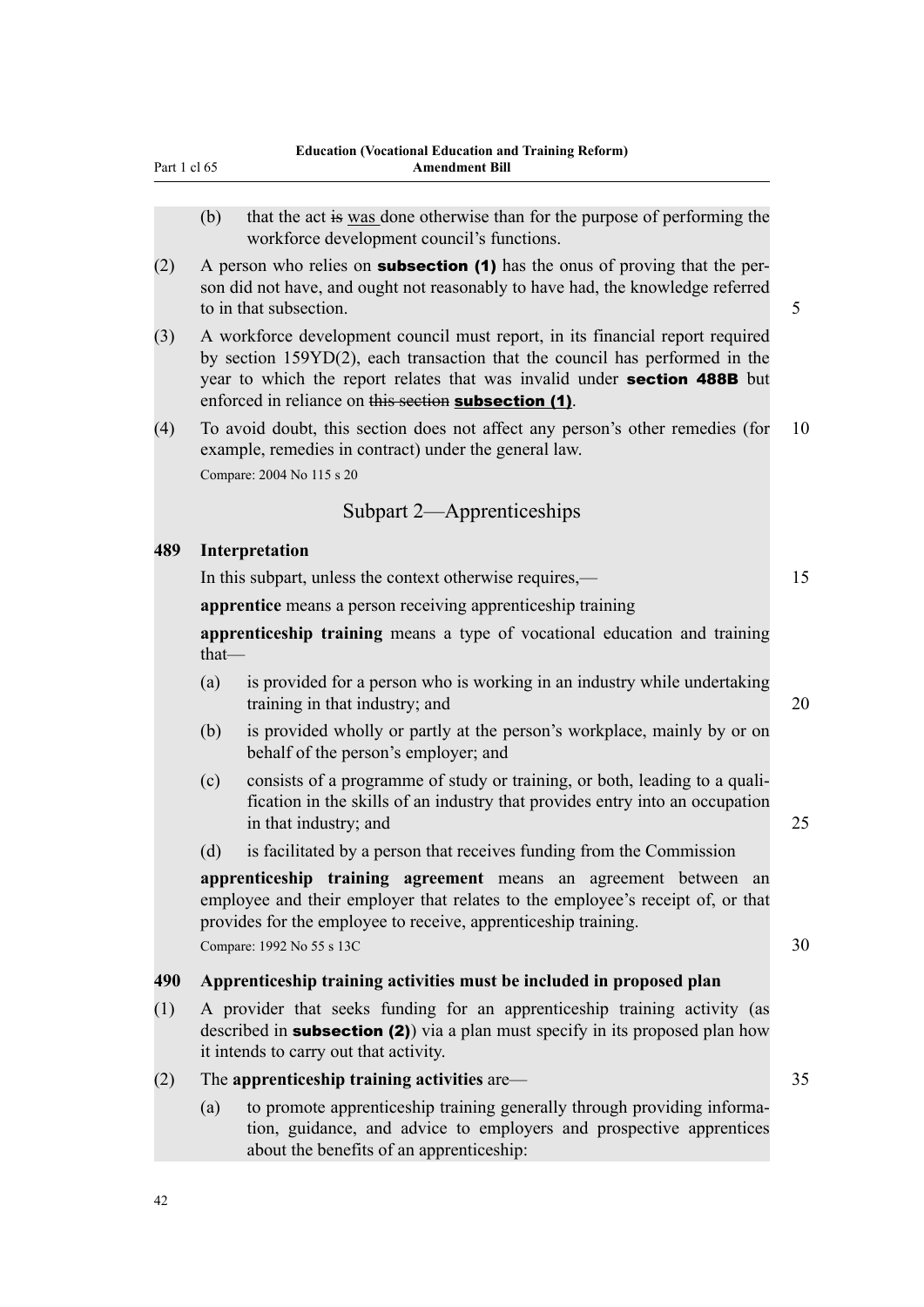- (b) to identify—
	- (i) prospective apprentices; and
	- (ii) employers able to offer apprenticeship training that satisfies all of the work-based requirements of the approved programme of the provider: 5
- (c) to provide or arrange training or employment that may lead to apprenticeship training for prospective apprentices:
- (d) to help prospective apprentices enter into apprenticeship training agreements:
- (e) to produce, and facilitate (in consultation with the apprentice and the 10 apprentice's employer) the implementation of, individual training plans consistent with an apprentice's apprenticeship training agreement:
- (f) to monitor individual apprentices to ensure that their apprenticeship training leads them to attain, within a reasonable time, the level of skills necessary to complete a qualification in the skills of the specified indus- 15 try:
- (g) to ensure, as far as is reasonably practicable, that apprenticeship training, and every apprenticeship training agreement, within the specified industry is consistent with any apprenticeship training code:
- (h) to provide or procure appropriate pastoral care and support for apprenti- 20 ces, having regard to the age and experience of the apprentice and the contents of any apprenticeship training code.

Compare: 1992 No 55 s 13D

## **491 Duties of persons carrying out apprenticeship training activities**

- (1) Persons carrying out apprenticeship training activities (whether or not via a 25 plan) must,—
	- (a) in performing any apprenticeship training activity described in **section** 490(2), comply with every part of the apprenticeship training code that affects that activity:
	- (b) before helping a person to enter into an apprenticeship training agree- 30 ment, advise that person to seek advice about the agreement from an independent person.
- (2) A provider must give written notice to an apprentice under the provider's care if the provider becomes aware that it is impracticable for the apprentice to continue their apprenticeship training with their current employer. 35
- (3) A notice under **subsection (2)** must advise the apprentice—
	- (a) that the provider is able to assist the apprentice with finding a new employer with whom the apprentice can complete their apprenticeship training; and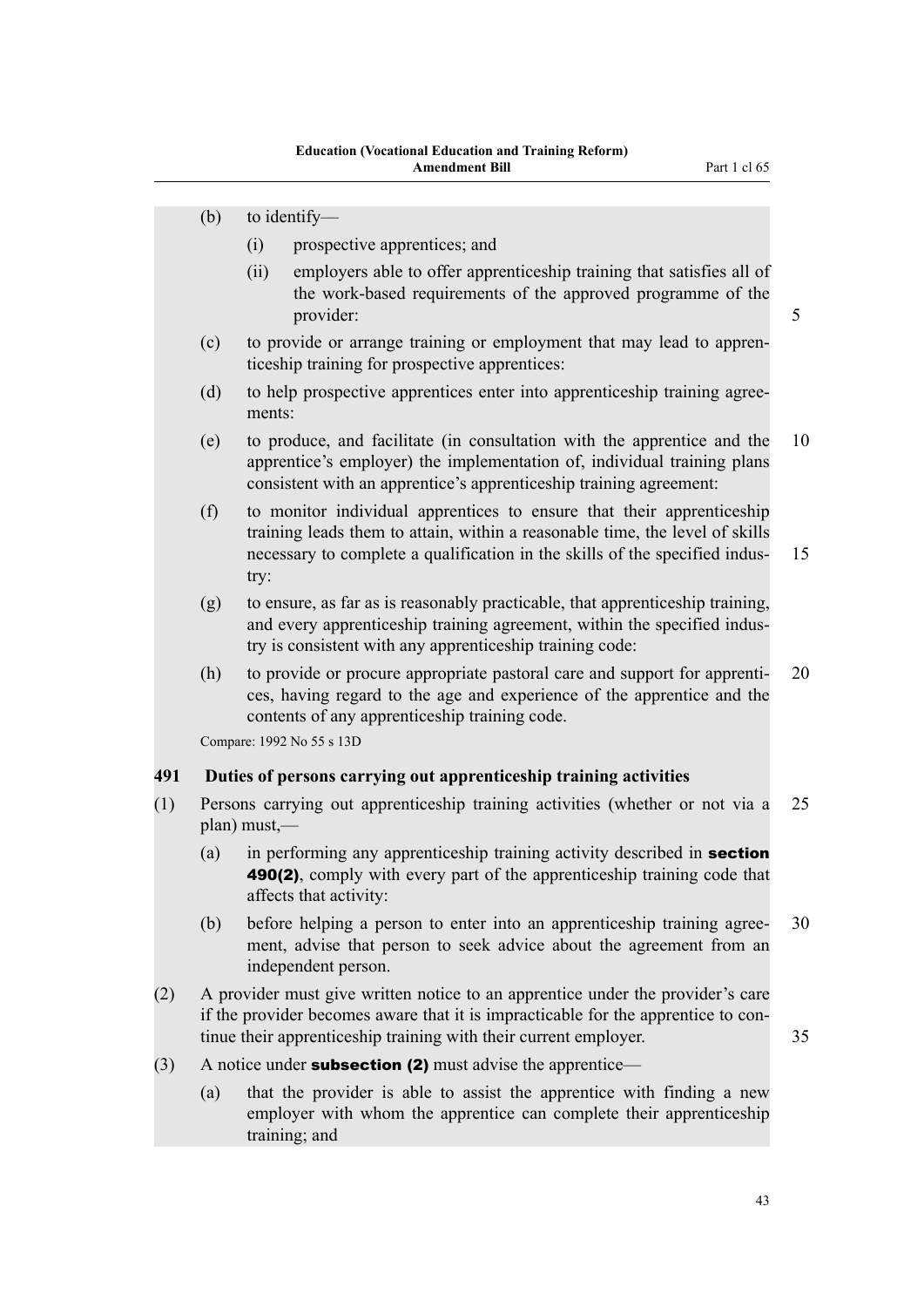| (b)                                                                                                | if the apprentice so requests, the provider will make reasonable endeav-<br>ours to find a new employer with whom the apprentice can complete<br>their training. |                                                                                                                                                                                                                                                                                                                                                                                                                                                                                                                                                                                                                                                                                                                                                                                                                                                                                                                                                                                                                                                                                                                                                                                                                                                                                                                                                                                             |  |  |  |  |
|----------------------------------------------------------------------------------------------------|------------------------------------------------------------------------------------------------------------------------------------------------------------------|---------------------------------------------------------------------------------------------------------------------------------------------------------------------------------------------------------------------------------------------------------------------------------------------------------------------------------------------------------------------------------------------------------------------------------------------------------------------------------------------------------------------------------------------------------------------------------------------------------------------------------------------------------------------------------------------------------------------------------------------------------------------------------------------------------------------------------------------------------------------------------------------------------------------------------------------------------------------------------------------------------------------------------------------------------------------------------------------------------------------------------------------------------------------------------------------------------------------------------------------------------------------------------------------------------------------------------------------------------------------------------------------|--|--|--|--|
|                                                                                                    |                                                                                                                                                                  |                                                                                                                                                                                                                                                                                                                                                                                                                                                                                                                                                                                                                                                                                                                                                                                                                                                                                                                                                                                                                                                                                                                                                                                                                                                                                                                                                                                             |  |  |  |  |
|                                                                                                    |                                                                                                                                                                  | 5                                                                                                                                                                                                                                                                                                                                                                                                                                                                                                                                                                                                                                                                                                                                                                                                                                                                                                                                                                                                                                                                                                                                                                                                                                                                                                                                                                                           |  |  |  |  |
| The Minister may, by notice in the <i>Gazette</i> , issue an apprenticeship training<br>code that- |                                                                                                                                                                  |                                                                                                                                                                                                                                                                                                                                                                                                                                                                                                                                                                                                                                                                                                                                                                                                                                                                                                                                                                                                                                                                                                                                                                                                                                                                                                                                                                                             |  |  |  |  |
| (a)                                                                                                | is consistent with this subpart; and                                                                                                                             |                                                                                                                                                                                                                                                                                                                                                                                                                                                                                                                                                                                                                                                                                                                                                                                                                                                                                                                                                                                                                                                                                                                                                                                                                                                                                                                                                                                             |  |  |  |  |
| (b)                                                                                                | sets out the responsibilities of apprentices, their employers, and persons<br>carrying out apprenticeship training activities under this subpart.                | 10                                                                                                                                                                                                                                                                                                                                                                                                                                                                                                                                                                                                                                                                                                                                                                                                                                                                                                                                                                                                                                                                                                                                                                                                                                                                                                                                                                                          |  |  |  |  |
|                                                                                                    |                                                                                                                                                                  |                                                                                                                                                                                                                                                                                                                                                                                                                                                                                                                                                                                                                                                                                                                                                                                                                                                                                                                                                                                                                                                                                                                                                                                                                                                                                                                                                                                             |  |  |  |  |
|                                                                                                    |                                                                                                                                                                  |                                                                                                                                                                                                                                                                                                                                                                                                                                                                                                                                                                                                                                                                                                                                                                                                                                                                                                                                                                                                                                                                                                                                                                                                                                                                                                                                                                                             |  |  |  |  |
| The notice under <b>subsection</b> $(1)$ must—                                                     |                                                                                                                                                                  |                                                                                                                                                                                                                                                                                                                                                                                                                                                                                                                                                                                                                                                                                                                                                                                                                                                                                                                                                                                                                                                                                                                                                                                                                                                                                                                                                                                             |  |  |  |  |
| (a)<br>is published); and                                                                          |                                                                                                                                                                  |                                                                                                                                                                                                                                                                                                                                                                                                                                                                                                                                                                                                                                                                                                                                                                                                                                                                                                                                                                                                                                                                                                                                                                                                                                                                                                                                                                                             |  |  |  |  |
| (b)                                                                                                | either-                                                                                                                                                          |                                                                                                                                                                                                                                                                                                                                                                                                                                                                                                                                                                                                                                                                                                                                                                                                                                                                                                                                                                                                                                                                                                                                                                                                                                                                                                                                                                                             |  |  |  |  |
|                                                                                                    | (i)<br>set out the apprenticeship training code in full; or                                                                                                      | 20                                                                                                                                                                                                                                                                                                                                                                                                                                                                                                                                                                                                                                                                                                                                                                                                                                                                                                                                                                                                                                                                                                                                                                                                                                                                                                                                                                                          |  |  |  |  |
|                                                                                                    | give enough information to identify the code and state where cop-<br>(ii)<br>ies of the code may be obtained.                                                    |                                                                                                                                                                                                                                                                                                                                                                                                                                                                                                                                                                                                                                                                                                                                                                                                                                                                                                                                                                                                                                                                                                                                                                                                                                                                                                                                                                                             |  |  |  |  |
|                                                                                                    |                                                                                                                                                                  | 25                                                                                                                                                                                                                                                                                                                                                                                                                                                                                                                                                                                                                                                                                                                                                                                                                                                                                                                                                                                                                                                                                                                                                                                                                                                                                                                                                                                          |  |  |  |  |
|                                                                                                    |                                                                                                                                                                  |                                                                                                                                                                                                                                                                                                                                                                                                                                                                                                                                                                                                                                                                                                                                                                                                                                                                                                                                                                                                                                                                                                                                                                                                                                                                                                                                                                                             |  |  |  |  |
|                                                                                                    |                                                                                                                                                                  | 30                                                                                                                                                                                                                                                                                                                                                                                                                                                                                                                                                                                                                                                                                                                                                                                                                                                                                                                                                                                                                                                                                                                                                                                                                                                                                                                                                                                          |  |  |  |  |
|                                                                                                    |                                                                                                                                                                  |                                                                                                                                                                                                                                                                                                                                                                                                                                                                                                                                                                                                                                                                                                                                                                                                                                                                                                                                                                                                                                                                                                                                                                                                                                                                                                                                                                                             |  |  |  |  |
|                                                                                                    |                                                                                                                                                                  | 35                                                                                                                                                                                                                                                                                                                                                                                                                                                                                                                                                                                                                                                                                                                                                                                                                                                                                                                                                                                                                                                                                                                                                                                                                                                                                                                                                                                          |  |  |  |  |
| (a)                                                                                                | a person providing mediation services under that Act:                                                                                                            |                                                                                                                                                                                                                                                                                                                                                                                                                                                                                                                                                                                                                                                                                                                                                                                                                                                                                                                                                                                                                                                                                                                                                                                                                                                                                                                                                                                             |  |  |  |  |
|                                                                                                    |                                                                                                                                                                  | Compare: 1992 No 55 s 13E<br>Minister may issue apprenticeship training code<br>The apprenticeship training code may, but need not, be a code recommended<br>by the Commission.<br>Before issuing an apprenticeship training code, the Minister may consult any<br>persons or organisations as the Minister considers appropriate.<br>specify the date on which the apprenticeship training code comes into<br>force (which must be at least 28 days after the date on which the notice<br>Before issuing an apprenticeship training code under <b>subsection (1)</b> , the<br>Minister must consult the relevant workforce development council that covers<br>the 1 or more specified industries to which the code relates.<br>Compare: 1992 No 55 s 13F<br>Availability of apprenticeship training code<br>An apprenticeship training code issued by the Minister must be published on an<br>Internet site maintained by or on behalf of the Commission.<br>Compare: 1992 No 55 s 13G<br>Apprenticeship training code to be taken into account by mediator,<br><b>Employment Relations Authority, and Employment Court</b><br>In exercising or performing, in relation to a matter concerning an apprentice,<br>any power or function under the Employment Relations Act 2000, the follow-<br>ing must take into account every applicable element of any apprenticeship<br>training code: |  |  |  |  |

(b) the Employment Relations Authority:

Part 1 cl 65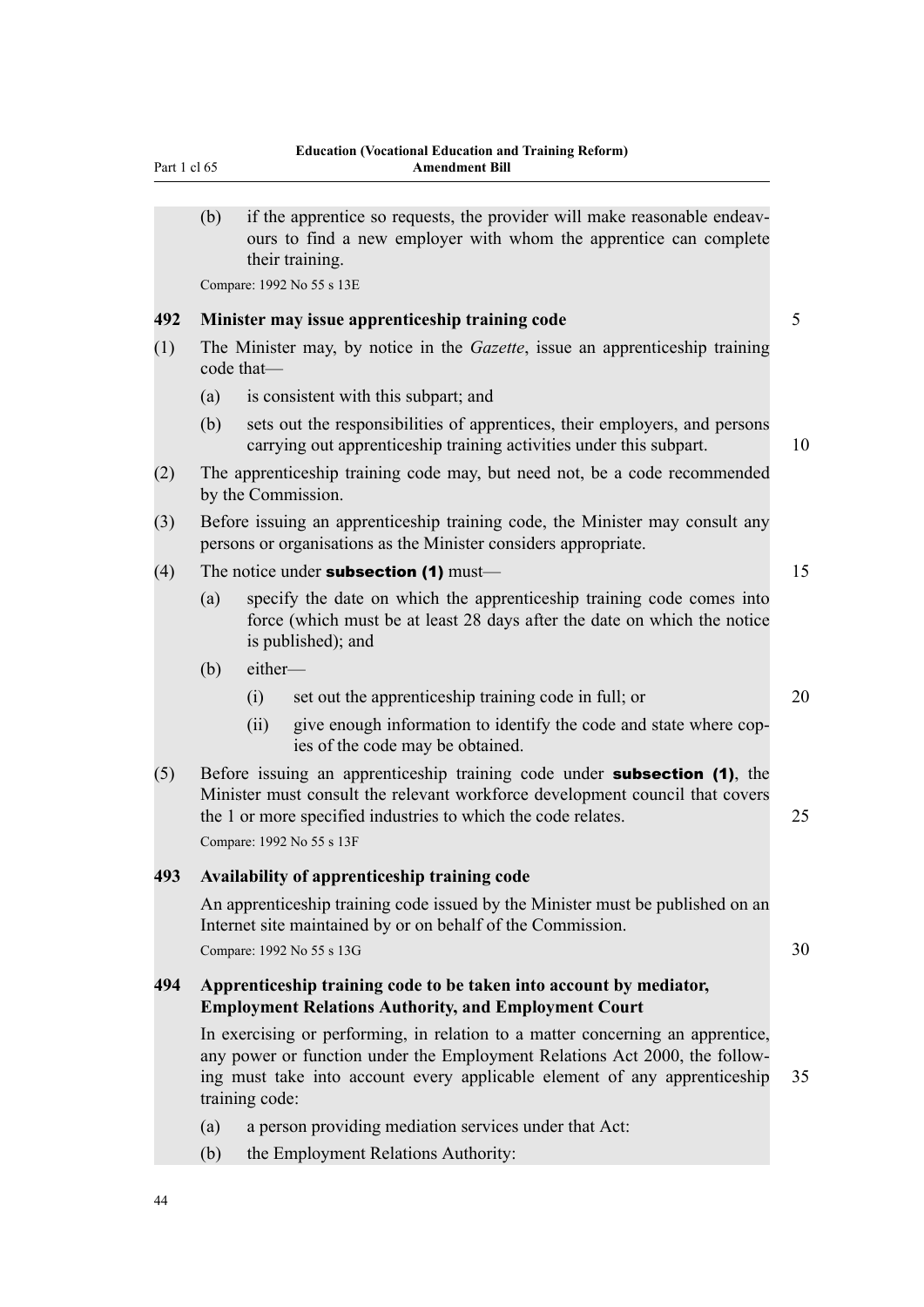(c) the Employment Court.

Compare: 1992 No 55 s 13H

## **495 Application of Legislation Act 2012 to apprenticeship training code**

An apprenticeship training code is a disallowable instrument, but not a legislative instrument, for the purposes of the Legislation Act 2012, and must be pre- 5 sented to the House of Representatives under section 41 of that Act.

Compare: 1992 No 55 s 13I

## Subpart 3—Training levy

#### **496 Interpretation**

For the purposes of this subpart,— 10

**ballot** means a ballot under **section 505** 

**closing date** means the date, specified in the ballot paper under section 510(b), by which ballot papers must be returned

**levy group** means the members of an industry described in a levy order, or proposed to be described in a levy order, who have to, or will have to, pay that 15 levy or proposed levy

**member of an industry** means a person who employs persons who work in that industry or a self-employed person in that industry

**qualifying member**, in relation to a levy group, means a member who does not have a certificate of exemption under **section 514** 20

**relevant industry** means the industry described in the levy order, or proposed levy order.

Compare: 1992 No 55 s 25

## **497 Purpose of levy**

The purpose of this subpart is to enable the making of Orders in Council 25 imposing a training levy on the members of an industry, payable to a workforce development council, if a ballot of those members shows sufficient support for the imposition of the levy.

Compare: 1992 No 55 s 24

## *Imposition of levy* 30

## **498 Levy may be imposed by Order in Council**

- (1) The Governor-General may, by Order in Council made on the recommendation of the Minister, impose a levy on qualifying members of a levy group that is payable to a workforce development council.
- (2) The Minister must not recommend the making of an Order in Council unless 35 the Minister is satisfied on reasonable grounds of the matters in section 499.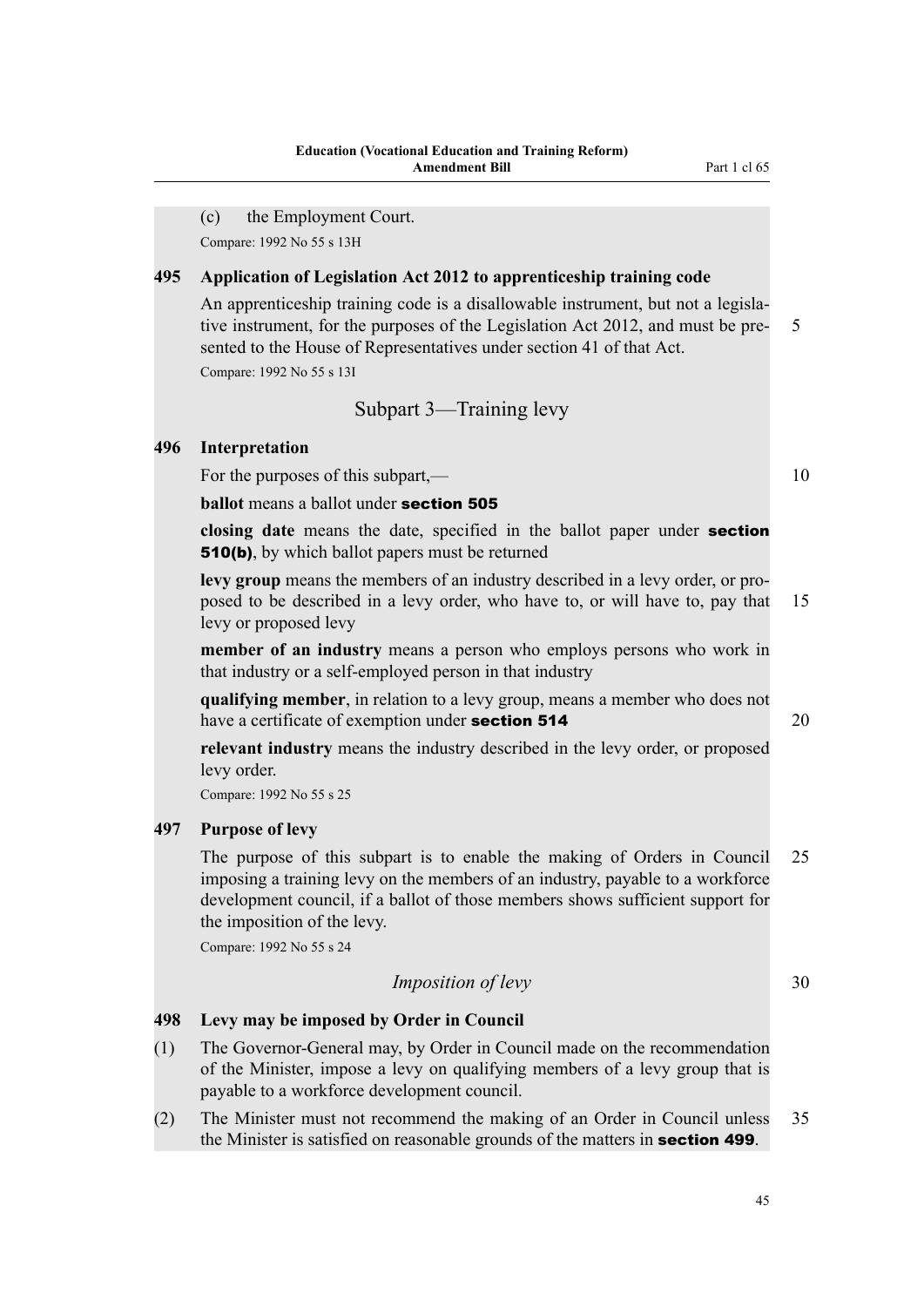- (3) A levy may be payable to—
	- (a) 1 workforce development council by all qualifying members of the industry that is covered by that council; or
	- (b) 1 workforce development council by all qualifying members of a specific industry that is within the range of industries covered by that coun- 5 cil; or
	- (c) more than 1 workforce development council, jointly, by all qualifying members of an industry that is covered by those councils.
- (4) A levy order is a legislative instrument and a disallowable instrument for the purposes of the Legislation Act 2012 and must be presented to the House of 10 Representatives under section 41 of that Act. Compare: 1992 No 55 s 26

## **499 Restrictions on making of levy orders**

- (1) The Minister must not recommend the making of a levy order unless satisfied on reasonable grounds that— 15
	- (a) the workforce development council to which the levy will be payable has, within the previous 12 months, balloted all known members of the levy group, in accordance with sections 505 to 512, in relation to a proposal that the levy should be imposed on those members; and
	- (b) at least 60% of the ballot papers distributed were validly completed and 20 returned before the closing date to the independent returning officer conducting the ballot; and
	- (c) of the ballot papers validly completed and returned,—
		- (i) more than 60% of the total supported the imposition of the levy; and 25
		- (ii) more than 60%, weighted according to the size of the industry member that returned the ballot paper (calculated at the date on which the ballot closed and on the same basis as the levy is proposed to be charged, as set out in the ballot paper), supported the imposition of the levy; and 30
			-
	- (d) the details specified in the order do not differ in any material way from those specified in the ballot paper; and
	- (e) the details specified in the order are acceptable to the Minister; and
	- (f) the workforce development council has or will have in place adequate systems for accounting to qualifying members of the levy group for the 35 expenditure of levy funds; and
	- (g) all other relevant matters known to the Minister have been properly considered.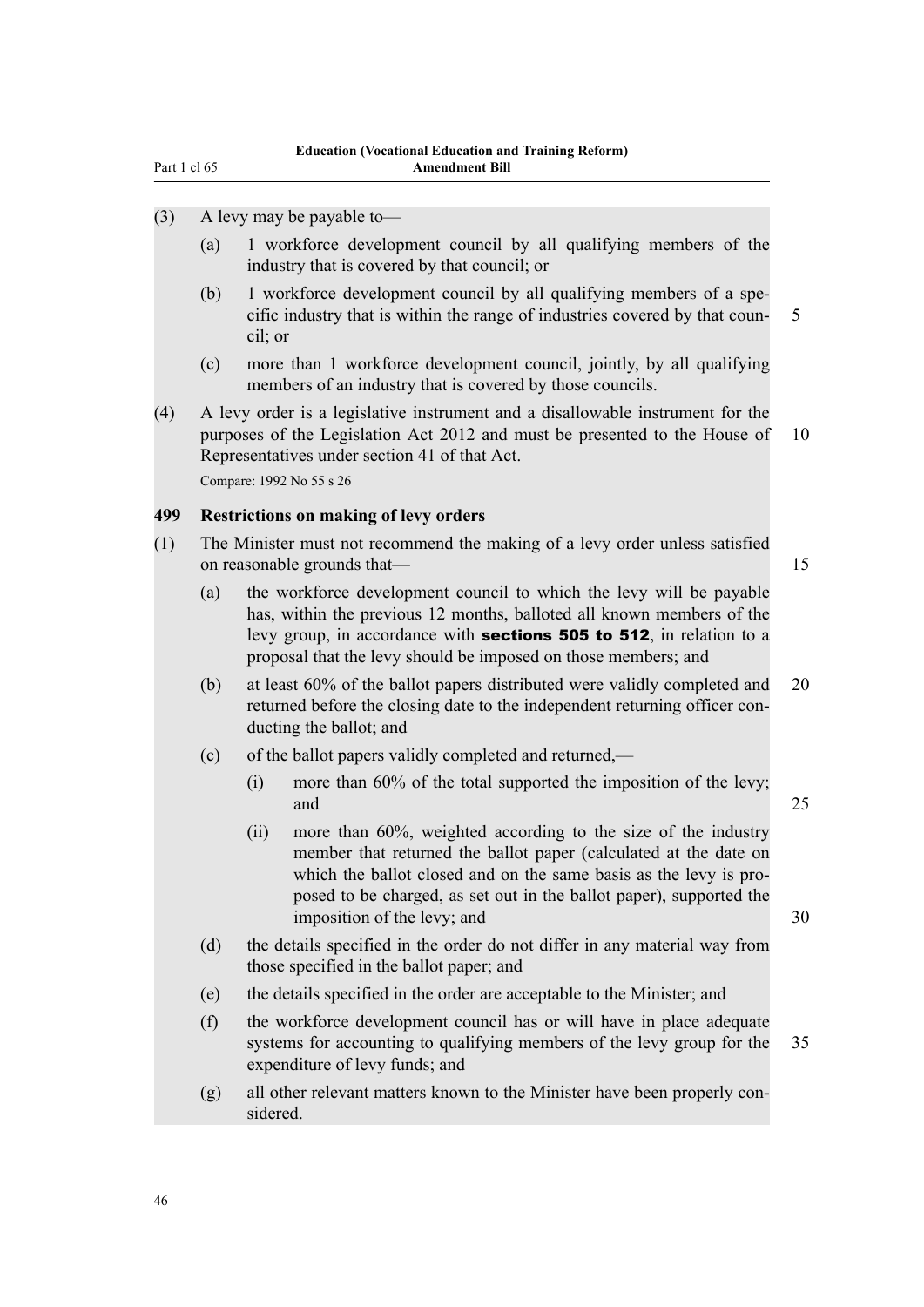| (2) |          | When considering the matters in <b>subsection (1)</b> , the Minister must consult<br>the Commission and may consult any other persons that the Minister considers<br>appropriate.                                                                                                 |    |
|-----|----------|-----------------------------------------------------------------------------------------------------------------------------------------------------------------------------------------------------------------------------------------------------------------------------------|----|
|     |          | Compare: 1992 No 55 s 27                                                                                                                                                                                                                                                          |    |
| 500 |          | Matters to be specified in levy orders                                                                                                                                                                                                                                            | 5  |
|     |          | A levy order must specify the matters set out in <b>Schedule 24</b> .<br>Compare: 1992 No 55 s 28                                                                                                                                                                                 |    |
| 501 |          | Purposes for which levy may be required                                                                                                                                                                                                                                           |    |
| (1) |          | A levy order must specify the purposes for which levy funds are to be used.                                                                                                                                                                                                       |    |
| (2) |          | A levy order may also specify any purpose or purposes for which no amount of<br>levy may be used.                                                                                                                                                                                 | 10 |
| (3) |          | In specifying how levy funds are to be used, a levy order may specify 1 or<br>more purposes that will benefit the levy group as a whole and that are related to<br>meeting the costs of the relevant workforce development council performing its<br>functions under section 482. | 15 |
| (4) |          | No levy order may specify a purpose for which levy funds may be used that is<br>related to-                                                                                                                                                                                       |    |
|     | (a)      | meeting the costs of arranging delivery of work-based training; or                                                                                                                                                                                                                |    |
|     | (b)      | undertaking any commercial or trading activity; or                                                                                                                                                                                                                                |    |
|     | (c)      | any matter that directly benefits 1 or more individual members of the<br>levy group, as opposed to generally benefiting the relevant industry as a<br>whole.                                                                                                                      | 20 |
| (5) |          | <b>Subsection (4)(b)</b> does not prevent a workforce development council from-                                                                                                                                                                                                   |    |
|     | (a)      | using any part of a levy to publish or sell any educational, informative,<br>or promotional material (whether or not at a profit); or                                                                                                                                             | 25 |
|     | (b)      | investing any part of a levy pending its expenditure.                                                                                                                                                                                                                             |    |
|     |          | Compare: 1992 No 55 s 29                                                                                                                                                                                                                                                          |    |
| 502 |          | Levy order may require provision of information                                                                                                                                                                                                                                   |    |
|     |          | A levy order may require qualifying members of the levy group to provide<br>information to the workforce development council, or some other person or<br>body, for the purpose of enabling or assisting the determination of the amount<br>of levy payable.                       | 30 |
|     |          | Compare: 1992 No 55 s 30                                                                                                                                                                                                                                                          |    |
| 503 |          | Orders are confirmable instruments                                                                                                                                                                                                                                                |    |
| (1) | $that$ — | The explanatory note of a levy order made under <b>section 498</b> must indicate                                                                                                                                                                                                  | 35 |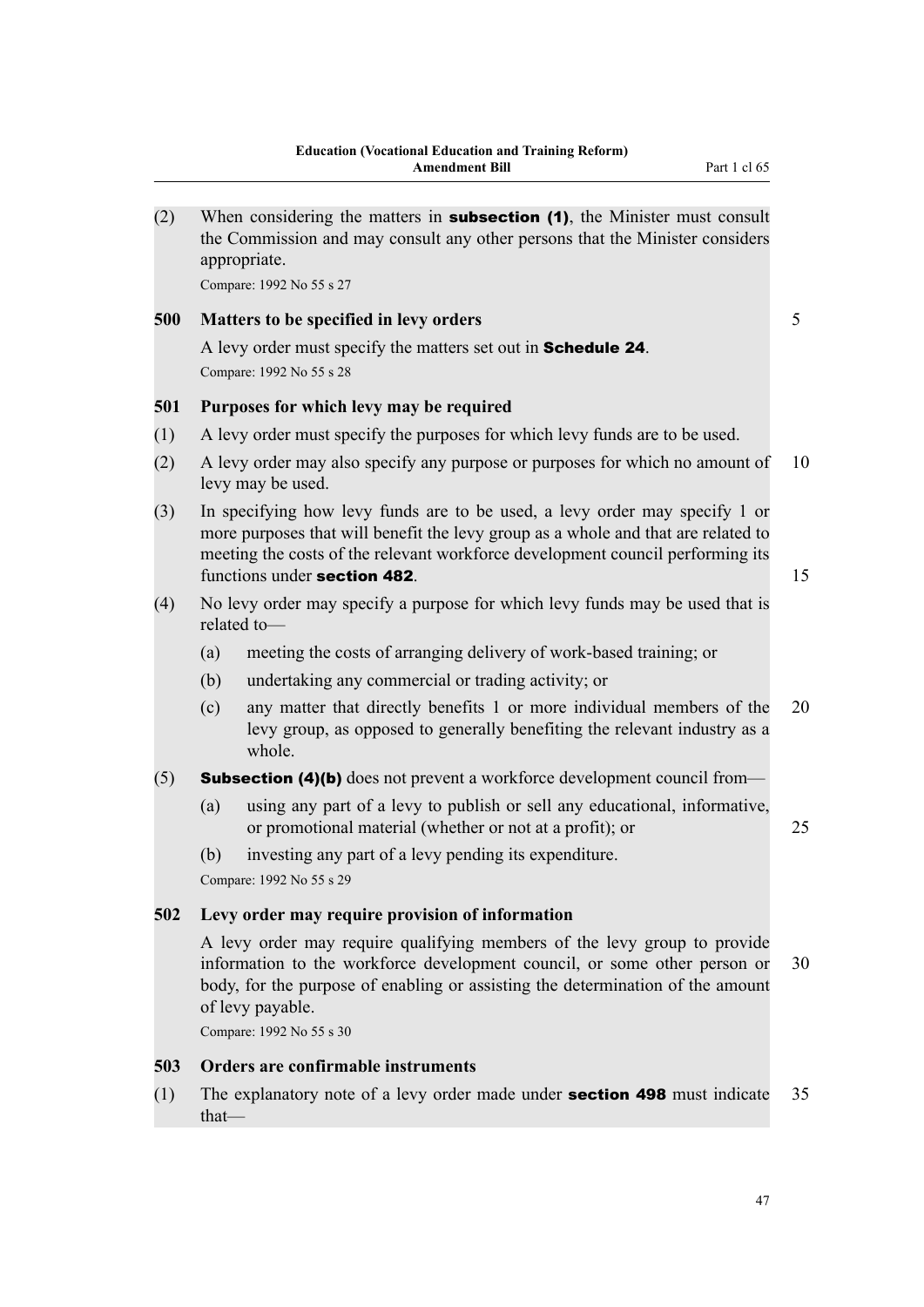| Part 1 cl 65 |         | <b>Amendment Bill</b>                                                                                                                                                                                                                                                                                                                                        |    |
|--------------|---------|--------------------------------------------------------------------------------------------------------------------------------------------------------------------------------------------------------------------------------------------------------------------------------------------------------------------------------------------------------------|----|
|              | (a)     | it is a confirmable instrument under section 47B of the Legislation Act<br>$2012$ ; and                                                                                                                                                                                                                                                                      |    |
|              | (b)     | it is revoked at a time stated in the note, unless earlier confirmed by an<br>Act of Parliament; and                                                                                                                                                                                                                                                         |    |
|              | (c)     | the stated time is the applicable deadline under section $47C(1)(a)$ or (b)<br>of that Act.                                                                                                                                                                                                                                                                  | 5  |
| (2)          |         | The Minister on whose recommendation a levy order was made must, by notice<br>published in the Gazette at least 6 months before the time at which the order<br>may be revoked under section $47C(1)(a)$ or (b) of the Legislation Act 2012,<br>indicate the Minister's intentions with regard to its continuing in force unless<br>the levy order is sooner— | 10 |
|              | (a)     | revoked; or                                                                                                                                                                                                                                                                                                                                                  |    |
|              | (b)     | disallowed under Part 3 of the Legislation Act 2012; or                                                                                                                                                                                                                                                                                                      |    |
|              | (c)     | confirmed by an Act of Parliament.                                                                                                                                                                                                                                                                                                                           |    |
|              |         | Compare: 1992 No 55 s 51                                                                                                                                                                                                                                                                                                                                     | 15 |
| 504          |         | <b>Expiry of levy orders</b>                                                                                                                                                                                                                                                                                                                                 |    |
| (1)          | sooner- | A levy order expires 5 years after the day on which it was made unless it is                                                                                                                                                                                                                                                                                 |    |
|              | (a)     | revoked; or                                                                                                                                                                                                                                                                                                                                                  |    |
|              | (b)     | disallowed under Part 3 of the Legislation Act 2012.                                                                                                                                                                                                                                                                                                         | 20 |
| (2)          |         | A levy order is revoked if the workforce development council responsible for<br>administering the levy is disestablished under section 480.                                                                                                                                                                                                                  |    |
|              |         | Compare: 1992 No 55 s 52                                                                                                                                                                                                                                                                                                                                     |    |
|              |         | <b>Ballots</b>                                                                                                                                                                                                                                                                                                                                               |    |
| 505          |         | Independent returning officer must conduct ballot                                                                                                                                                                                                                                                                                                            | 25 |
|              |         | A ballot must be conducted by an independent returning officer appointed by<br>the workforce development council and approved by the Minister.<br>Compare: 1992 No 55 s 31                                                                                                                                                                                   |    |
| 506          | group   | Workforce development council must identify potential members of levy                                                                                                                                                                                                                                                                                        | 30 |
| (1)          |         | A workforce development council that proposes to impose a levy must take<br>reasonable steps to ensure that it identifies all potential members of the levy<br>group, including-                                                                                                                                                                             |    |
|              |         |                                                                                                                                                                                                                                                                                                                                                              |    |

(a) obtaining from that council's records, and from records that may be available from other workforce development councils, information that 35 can be used to identify potential members; and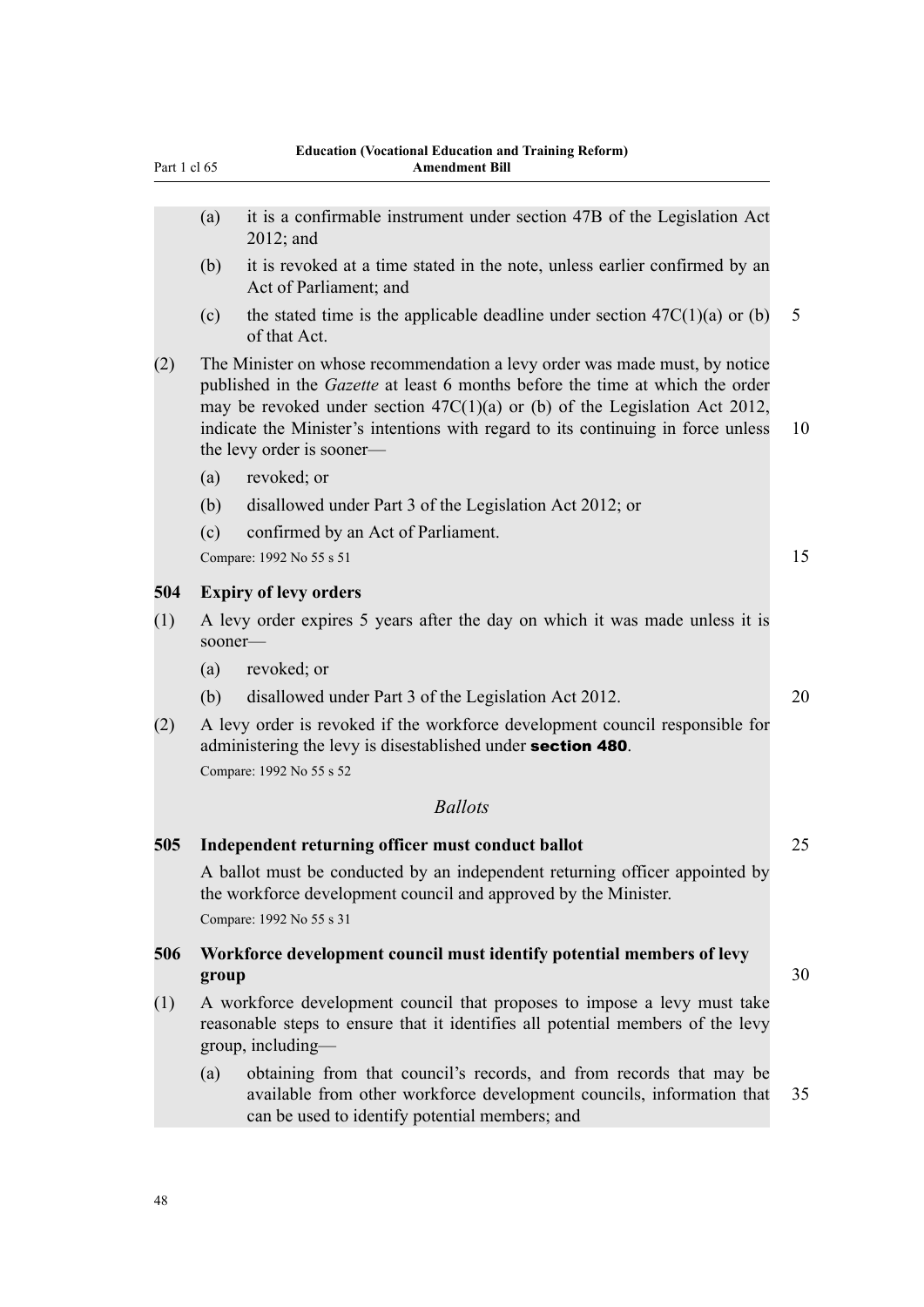|     | (b)     |           | giving adequate notice of the ballot in public newspapers and industry-<br>specific publications, and inviting members of the relevant industry to<br>register to receive information about the ballot and ballot papers.                                     |    |
|-----|---------|-----------|---------------------------------------------------------------------------------------------------------------------------------------------------------------------------------------------------------------------------------------------------------------|----|
| (2) | aware.  |           | After satisfying the requirements of <b>subsection (1)</b> , the workforce develop-<br>ment council must provide to the independent returning officer who is adminis-<br>tering the ballot a list of all potential members of the levy group of whom it is    | 5  |
|     |         |           | Compare: 1992 No 55 s 32                                                                                                                                                                                                                                      |    |
| 507 |         |           | Returning officer must notify potential members of levy group                                                                                                                                                                                                 |    |
| (1) |         |           | The returning officer must give notice of the ballot to-                                                                                                                                                                                                      | 10 |
|     | (a)     | and       | every person named on the list of potential members of the levy group<br>provided by the workforce development council under <b>section 506(2)</b> ;                                                                                                          |    |
|     | (b)     |           | any other person who the independent returning officer considers may be<br>a member of the levy group.                                                                                                                                                        | 15 |
| (2) | $must-$ |           | The notice under <b>subsection (1)</b> must advise the person about the ballot and                                                                                                                                                                            |    |
|     | (a)     |           | describe the industry that is intended to be covered by the proposed levy<br>order; and                                                                                                                                                                       |    |
|     | (b)     |           | state that the returning officer considers that the person is or may be a<br>member of that industry; and                                                                                                                                                     | 20 |
|     | (c)     |           | state that membership of the industry means that the person—                                                                                                                                                                                                  |    |
|     |         | (i)       | is entitled to participate in the ballot; and                                                                                                                                                                                                                 |    |
|     |         | (ii)      | will be required to pay the levy if there is sufficient support for it<br>in the ballot and the levy order is made; and                                                                                                                                       | 25 |
|     | (d)     |           | state that the person must notify the returning officer if the person dis-<br>putes that the person is a member of the industry intended to be covered<br>by the proposed levy order (a coverage dispute); and                                                |    |
|     | (e)     | received. | state the date by which that notification of a coverage dispute must be                                                                                                                                                                                       | 30 |
|     |         |           | Compare: 1992 No 55 s 33                                                                                                                                                                                                                                      |    |
| 508 |         |           | <b>Commission must resolve coverage disputes</b>                                                                                                                                                                                                              |    |
|     |         |           | If the returning officer receives a notice under <b>section 507(2)(d)</b> that the per-<br>son wishes to raise a coverage dispute, the returning officer must refer that<br>issue to the Commission for determination in accordance with <b>section 522</b> . | 35 |

Compare: 1992 No 55 s 34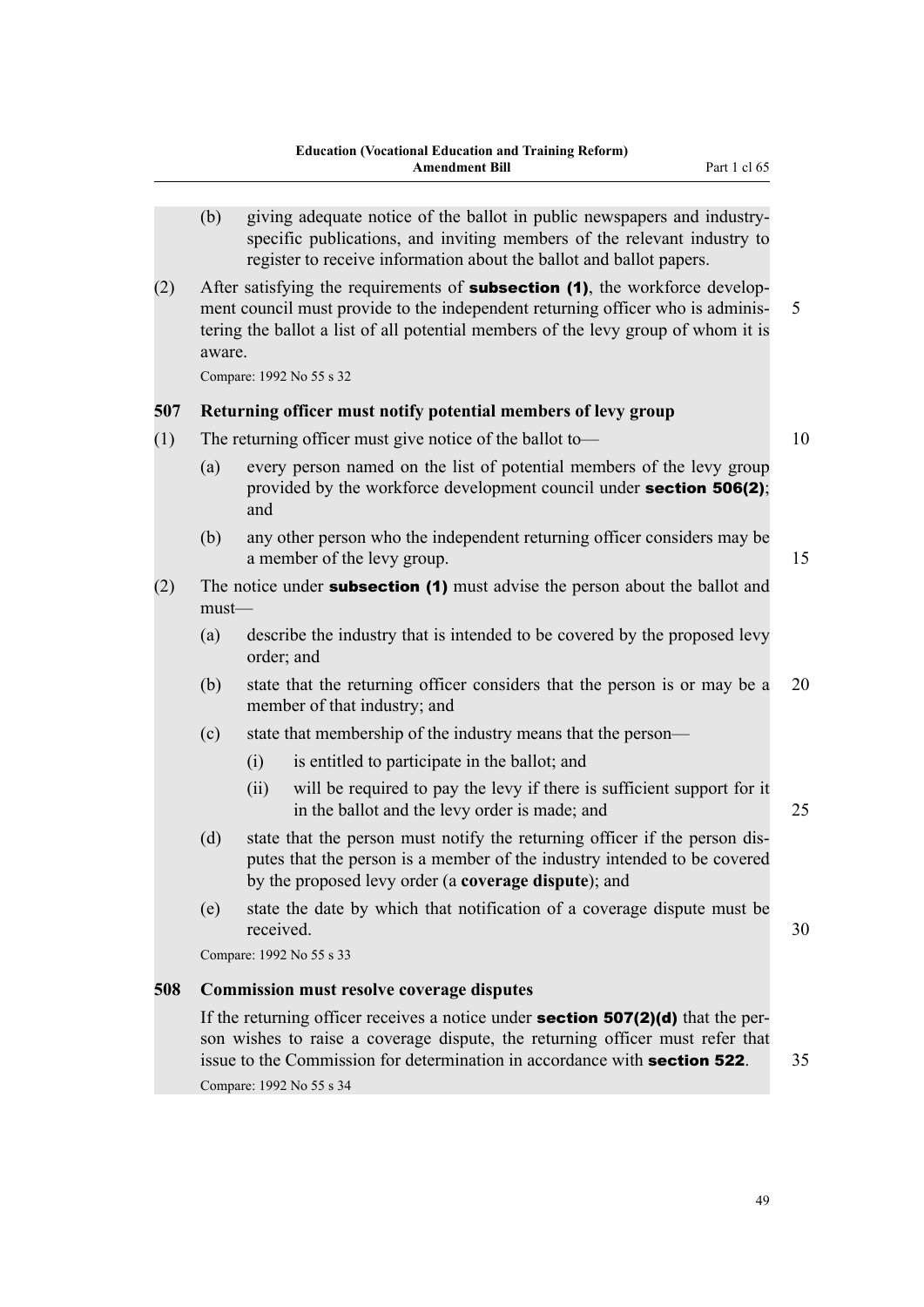Part 1 cl 65

#### **509 Population to be balloted**

As soon as practicable after all coverage disputes have been finally determined (including any appeals under **section 523(2)**), the returning officer must send a ballot paper to each person in the levy group.

Compare: 1992 No 55 s  $35$  5  $\frac{1}{2}$  5  $\frac{1}{2}$  5  $\frac{1}{2}$  5  $\frac{1}{2}$  5  $\frac{1}{2}$  5  $\frac{1}{2}$  5  $\frac{1}{2}$  5  $\frac{1}{2}$  5  $\frac{1}{2}$  5  $\frac{1}{2}$  5  $\frac{1}{2}$  5  $\frac{1}{2}$  5  $\frac{1}{2}$  5  $\frac{1}{2}$  5  $\frac{1}{2}$  5  $\frac{1}{2}$  5

#### **510 Requirements of ballot papers**

A ballot paper must state—

- (a) the address to which ballot papers must be returned; and
- (b) the date by which ballot papers must be returned; and
- (c) full information on the nature of the levy power being sought, including 10 all the matters listed in Schedule 24.

Compare: 1992 No 55 s 36

## **511 Returning officer must count votes**

The returning officer must collect all validly completed ballot papers received by the returning officer at the closing date and calculate— 15

- (a) the proportion of the total number of ballot papers sent by the returning officer under **section 509** that have been validly completed and received by them at the closing date; and
- (b) the proportion of the validly completed ballot papers received by the returning officer the closing date that are in favour of the proposal to 20 impose the levy; and
- (c) the proportion of the validly completed ballot papers received by the returning officer at the closing date that are in favour of the proposal to impose the levy if the votes are weighted according to the size of the member of the industry that returned the ballot paper (calculated at the 25 date on which the ballot closed and on the same basis as the levy is proposed to be charged as set out in the ballot paper).

Compare: 1992 No 55 s 37

## **512 Returning officer must keep ballot papers, etc**

The returning officer must take all reasonable steps to ensure that all ballot 30 papers, envelopes, lists, and other documents used in connection with a ballot conducted under this Part are preserved and kept for a period of 1 year after the completion of the ballot.

Compare: 1992 No 55 s 38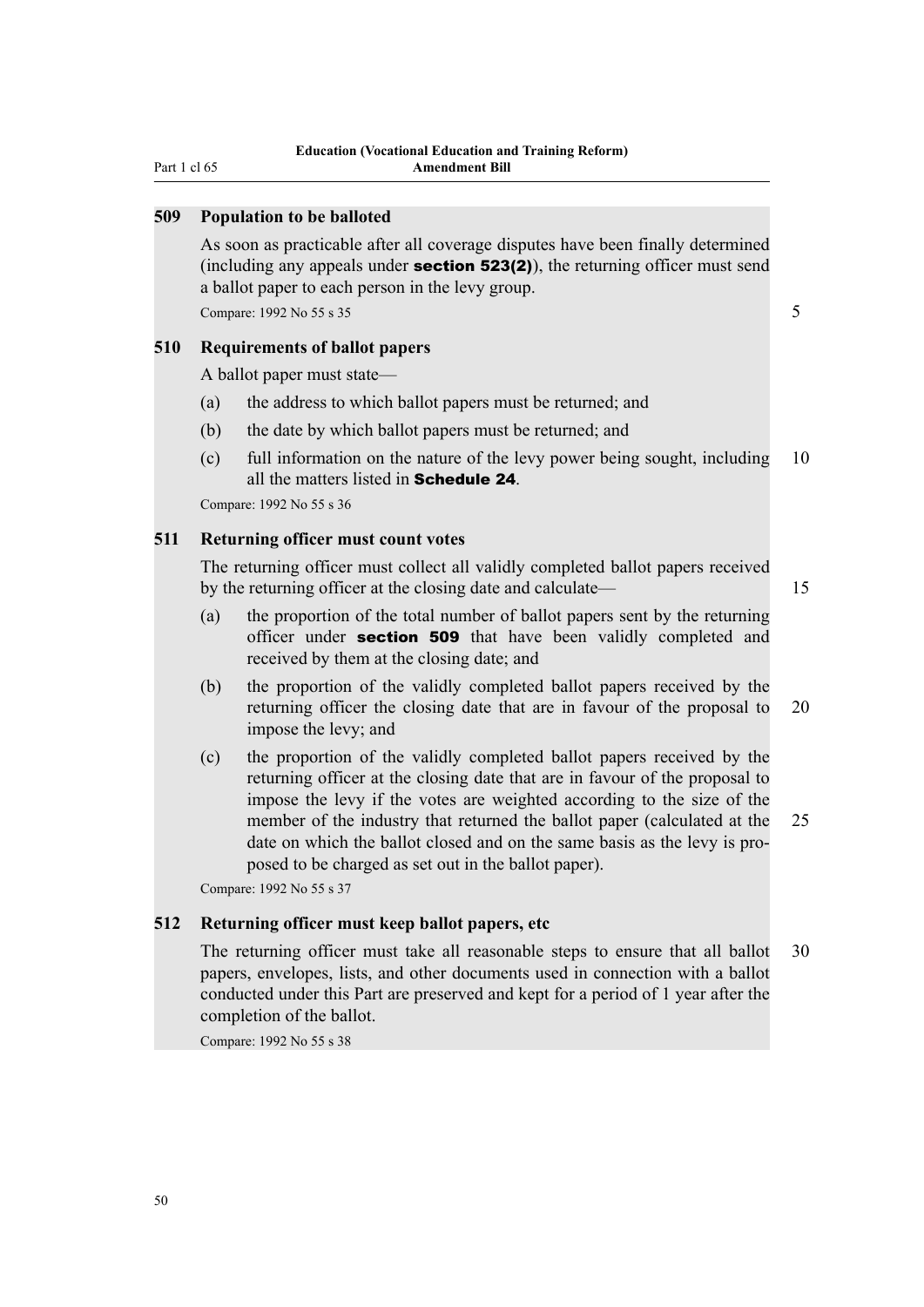|     | Collection of levy                                                                                                                                                                                                                                                                                         |    |  |  |  |  |  |  |  |
|-----|------------------------------------------------------------------------------------------------------------------------------------------------------------------------------------------------------------------------------------------------------------------------------------------------------------|----|--|--|--|--|--|--|--|
| 513 | Levy is payable by qualifying members to workforce development council<br>If a levy order is made, the levy specified in the order is payable by every<br>qualifying member of the levy group to the workforce development council<br>named in the levy order.<br>5<br>Compare: 1992 No 55 s 39            |    |  |  |  |  |  |  |  |
| 514 | <b>Certificate of exemption</b>                                                                                                                                                                                                                                                                            |    |  |  |  |  |  |  |  |
| (1) | The chief executive of the Commission may issue a certificate of exemption<br>from payment of a levy to a member of the relevant industry who-<br>was a member of the industry at the time the ballot was held in relation<br>(a)                                                                          | 10 |  |  |  |  |  |  |  |
|     | to that levy; and                                                                                                                                                                                                                                                                                          |    |  |  |  |  |  |  |  |
|     | was, through no fault or neglect on that person's part, not included in the<br>(b)<br>ballot.                                                                                                                                                                                                              |    |  |  |  |  |  |  |  |
| (2) | The chief executive may revoke a certificate of exemption if—                                                                                                                                                                                                                                              |    |  |  |  |  |  |  |  |
|     | (a)<br>the person to whom it has been issued agrees; or                                                                                                                                                                                                                                                    | 15 |  |  |  |  |  |  |  |
|     | (b)<br>it was issued in error.<br>Compare: 1992 No 55 s 40                                                                                                                                                                                                                                                 |    |  |  |  |  |  |  |  |
| 515 | <b>Method of collecting levy</b>                                                                                                                                                                                                                                                                           |    |  |  |  |  |  |  |  |
| (1) | A workforce development council may collect levies directly from qualifying<br>members of the levy group or by using a collection agent specified in the levy<br>order in accordance with section 516.                                                                                                     | 20 |  |  |  |  |  |  |  |
| (2) | A workforce development council may recover levies due from any qualifying<br>member of the levy group—                                                                                                                                                                                                    |    |  |  |  |  |  |  |  |
|     | by deducting the amount due from any amount the workforce develop-<br>(a)<br>ment council owes that qualifying member; or                                                                                                                                                                                  | 25 |  |  |  |  |  |  |  |
|     | as a debt due to the workforce development council in any court of com-<br>(b)<br>petent jurisdiction.<br>Compare: 1992 No 55 s 41                                                                                                                                                                         |    |  |  |  |  |  |  |  |
| 516 | Levy order may provide for collection by agent                                                                                                                                                                                                                                                             |    |  |  |  |  |  |  |  |
| (1) | A levy order may specify persons, other than the persons who are primarily<br>30<br>responsible for paying the levy, who must collect levy money due from qualify-<br>ing members and pay it to the workforce development council.                                                                         |    |  |  |  |  |  |  |  |
| (2) | If a levy order specifies a person who must act as a collection agent under sub-<br>section (1), the levy order must also specify an amount from, or a percentage<br>of, the levy money collected that the person may retain as a fee for providing<br>the collection service.<br>Compare: 1992 No 55 s 42 | 35 |  |  |  |  |  |  |  |
|     |                                                                                                                                                                                                                                                                                                            |    |  |  |  |  |  |  |  |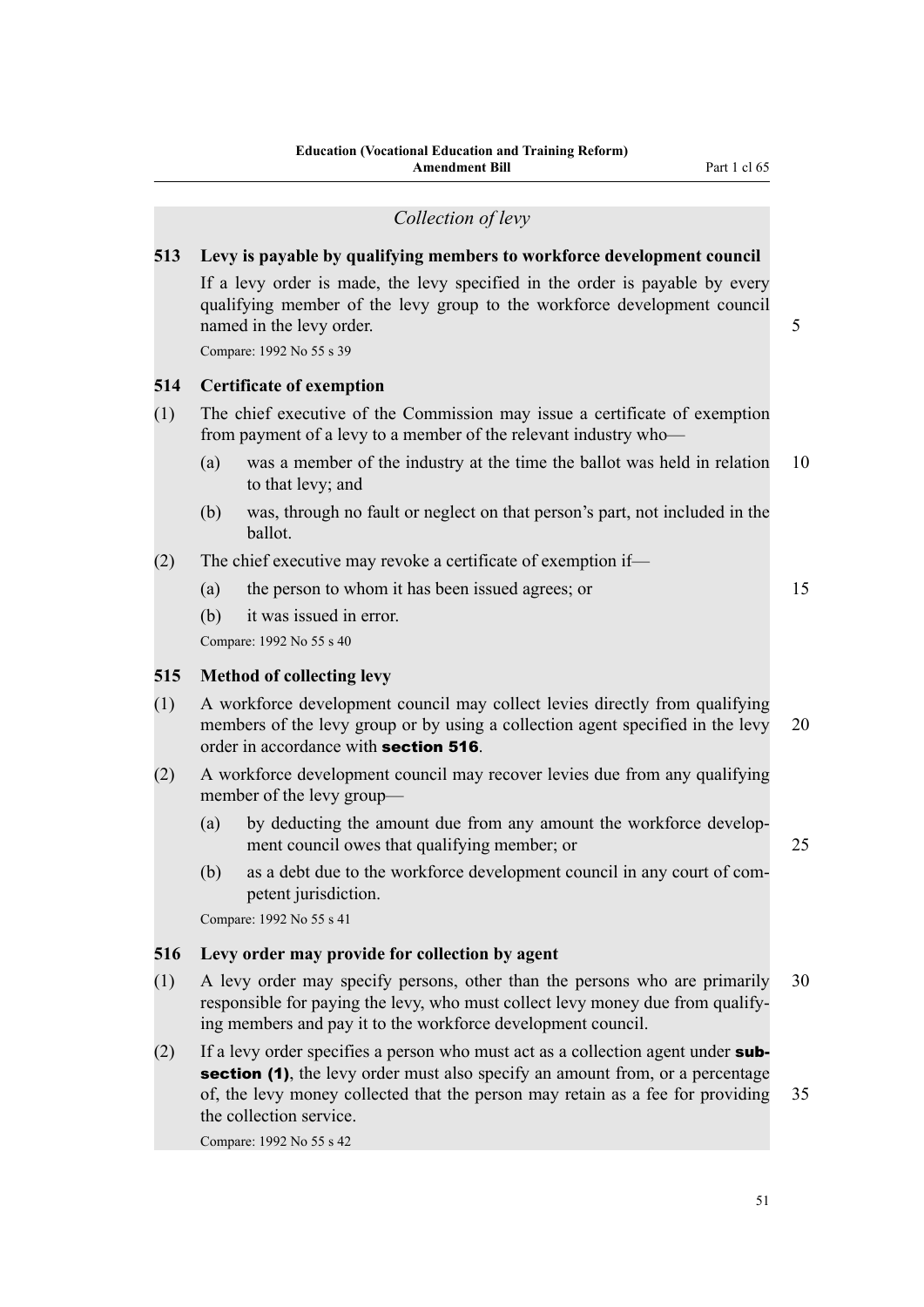*Duties of workforce development councils and others in relation to levies*

## **517 Levy funds must be kept in separate bank accounts and used only for authorised purposes**

- (1) A workforce development council that receives a levy under a levy order must open 1 or more bank accounts for the purpose of the levy and must use the 5 account or those accounts for only the following purposes:
	- (a) depositing amounts of levy paid or recovered; and
	- (b) making payments out of levy funds.
- (2) Only people expressly authorised by the workforce development council may operate the account or those accounts. 10
	-
- (3) No money may be paid out of the account or those accounts except for a purpose authorised in the levy order.

Compare: 1992 No 55 s 44

#### **518 Duty to keep records**

A workforce development council that receives a levy must ensure that accur- 15 ate and up-to-date records are kept of—

- (a) the names of all members of the levy group from whom the levy has been collected or recovered; and
- (b) the amount of the levy collected or recovered from those members; and
- (c) the names of all members of the levy group who are or may be liable to 20 pay the levy but have not done so; and
- (d) the use to which the levy funds have been put.

Compare: 1992 No 55 s 45

## **519 Duty to provide annual report**

- (1) As soon as practicable after the end of a financial year during which a levy has 25 been paid to a workforce development council under a levy order, the workforce development council—
	- (a) must prepare, in respect of that year, financial statements in accordance with generally accepted accounting practice (within the meaning of section 8 of the Financial Reporting Act 2013); and 30
	- (b) must include in the financial statements required by paragraph (a) all the necessary information to explain—
		- (i) the balance of the levy fund; and
		- (ii) the movements in the levy fund over the course of the year, including receipts of money collected and payments of money 35 made under the levy order; and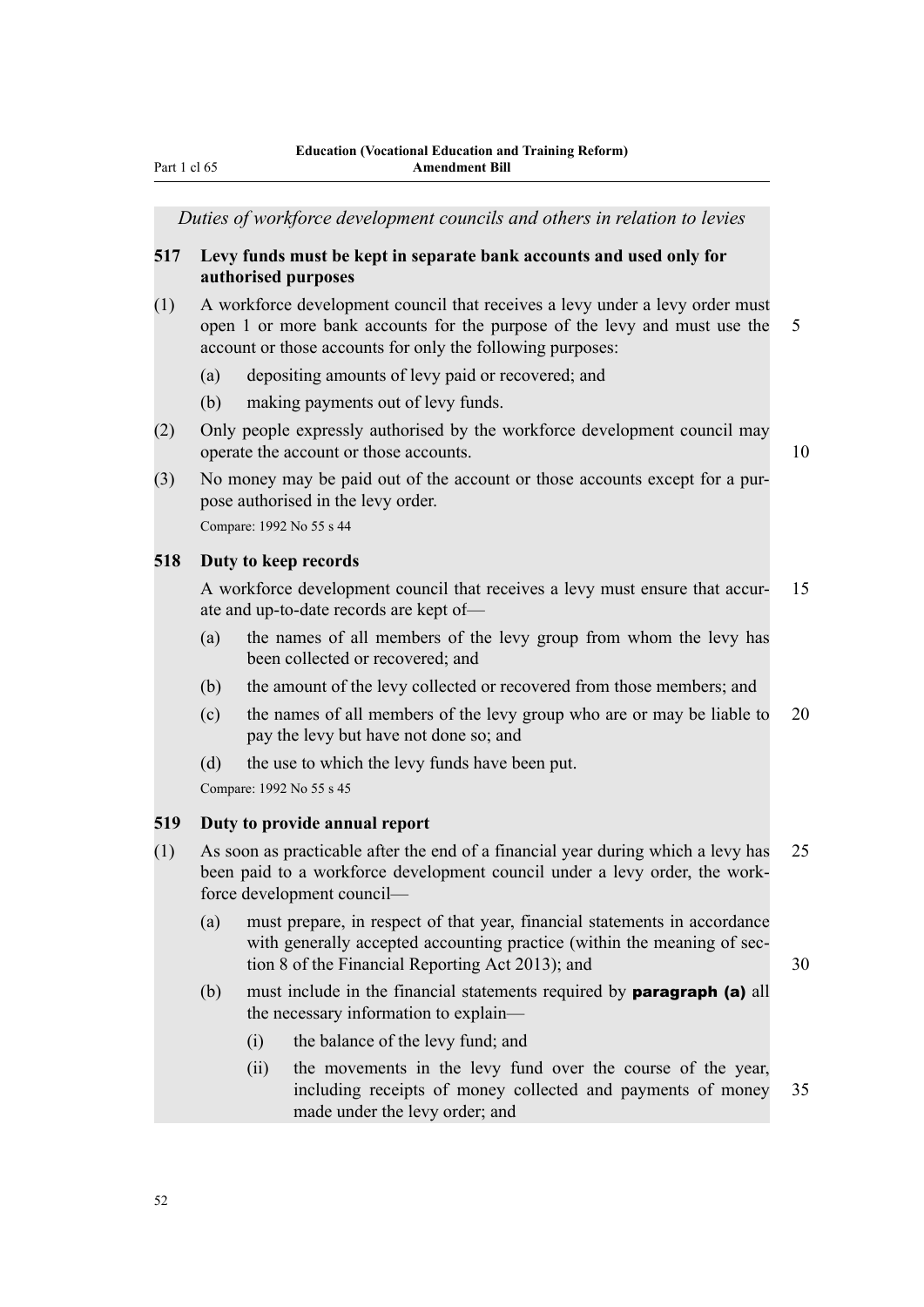- (iii) the use of assets acquired or built up with or out of money received under the levy order.
- (2) The workforce development council must ensure that the financial statements prepared under **subsection (1)** are audited within 90 days of the end of that financial year. 5 September 2014 12:30 September 2014 12:30 September 2014 12:30 September 2014 12:30 September 2014 12:30 September 2014 12:30 September 2014 12:30 September 2014 12:30 September 2014 12:30 September 2014
- (3) Financial statements prepared under subsection (1) must be included in the workforce development council's annual report for that year.
- (4) A workforce development council that is required by subsection (3) to include financial statements in its annual report must, as soon as that report has been completed, give a copy to the Minister, and the Minister must present a 10 copy to the House of Representatives not later than 6 sitting days after receiving it.
- $(5)$  Despite **subsection (4)**, if an enactment other than this Act requires a workforce development council to give a Minister a copy of its annual report and requires the Minister to present a copy to the House of Representatives, that 15 organisation must, to the extent that the enactment and **subsection (4)** impose different requirements, comply with the enactment instead of **subsection (4)**.
- (6) A workforce development council that is required by subsection (3) to include financial statements in its annual report must take all reasonable steps to ensure that every person primarily liable for paying the levy that is reflected 20 in those financial statements receives a copy of the annual report as soon as is reasonably practicable after the report has been completed. Compare: 1992 No 55 s 46

## **520 Duty to protect commercially sensitive information**

A person who receives commercially sensitive information for the purposes of 25 carrying out a function or an activity under this Part, or under a levy order, must take reasonable steps to protect that information. Compare: 1992 No 55 s 47

## *Disputes*

## **521 Arbitration or mediation system must be established** 30

- (1) A workforce development council that receives a levy under a levy order must establish a method of arbitration or mediation in the case of disputes regarding—
	- (a) whether a person was included in the ballot relating to that levy; and
	- (b) whether a person has paid the levy; and 35
	- (c) the amount of levy payable; and
	- (d) any other matter relating to the levy, except disputes about whether a person is within the levy group.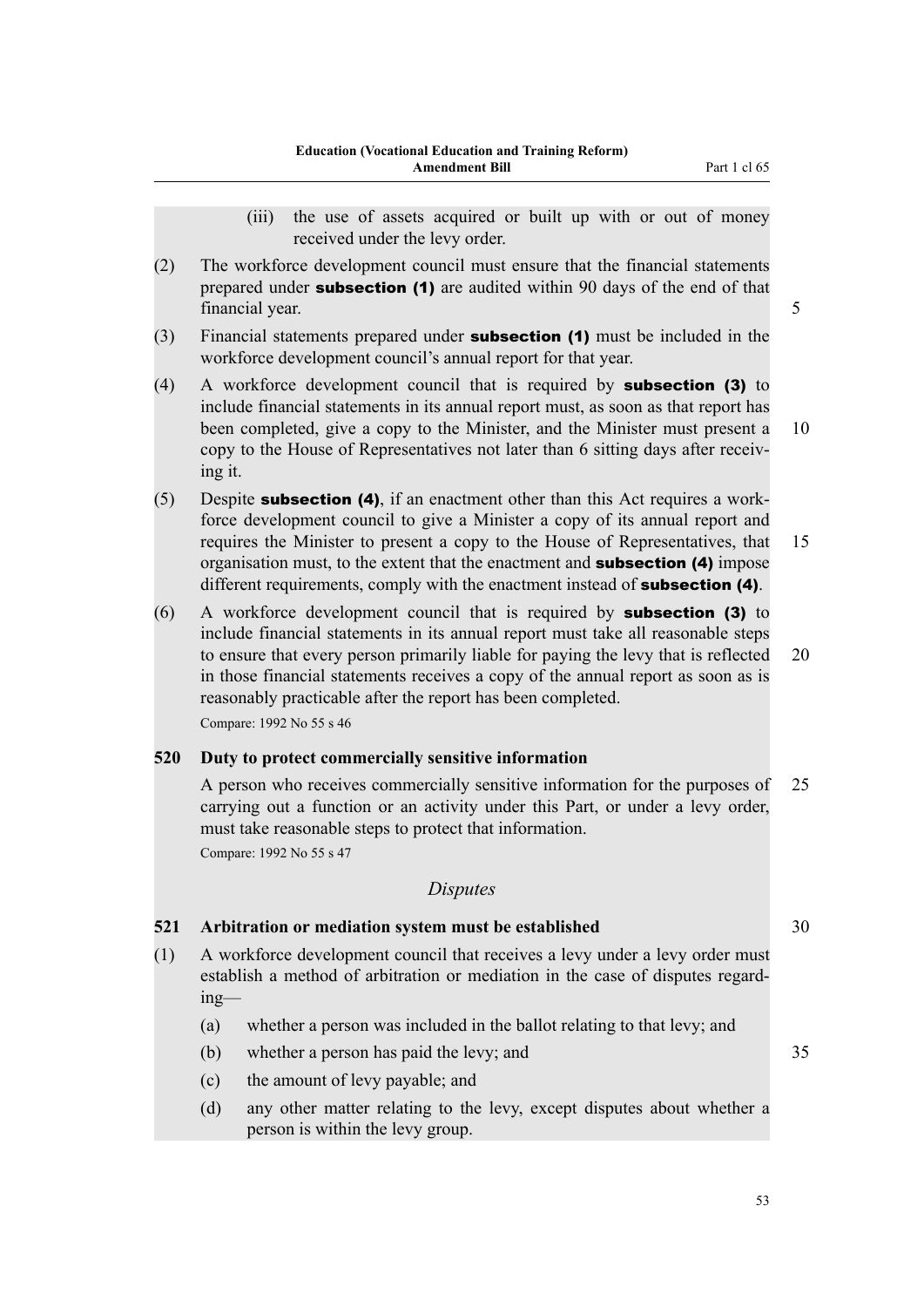| (2) | Details of the arbitration or mediation system must be specified in the levy |  |  |  |  |  |
|-----|------------------------------------------------------------------------------|--|--|--|--|--|
|     | order, including—                                                            |  |  |  |  |  |

- (a) the method of appointment of arbitrators or mediators; and
- (b) the procedures to be followed by arbitrators or mediators; and
- (c) the remuneration of arbitrators or mediators; and 5
- (d) the payment of costs in relation to arbitration or mediation; and
- (e) any other matters relating to the resolution of disputes.

Compare: 1992 No 55 s 48

## **522 Disputes about coverage**

- (1) If a returning officer refers a dispute to the Commission under **section 508**, 10 the Commission must determine the matter.
- (2) The workforce development council that is proposing to impose a levy or, if a levy order has been made, that is responsible for administering the levy must pay the reasonable costs of the Commission for determining the dispute. Compare:  $1992$  No 55 s 49 15

#### **523 Appeals to District Court**

- (1) If a dispute is unresolved after arbitration or mediation in accordance with the method specified in the levy order, or if a party wishes to appeal against a decision of an arbitrator or mediator, the dispute may be referred, or the decision may be appealed, to the District Court. 20
- (2) A determination by the Commission under section 522 may be appealed against on grounds of procedural error only.
- (3) An appeal under **subsection (2)** may be made to the District Court by the person disputing membership of the levy group or by the workforce development council that is proposing to impose, or responsible for administering, the levy. 25 Compare: 1992 No 55 s 50

#### **66 Schedule 1 amended**

- (1) In Schedule 1, repeal clause 17(3).
- (2) In Schedule 1, after Part 89, insert the Part 910 set out in Schedule 1 of this Act.  $30$

## **67 Schedule 13A amended**

(1) After the Schedule 13A heading, insert:

## **Part 1**

## **Provisions relating to all tertiary education institutions**

(2) In Schedule 13A, after the last item, insert the **Part 2** set out in **Schedule 2** of 35 this Act.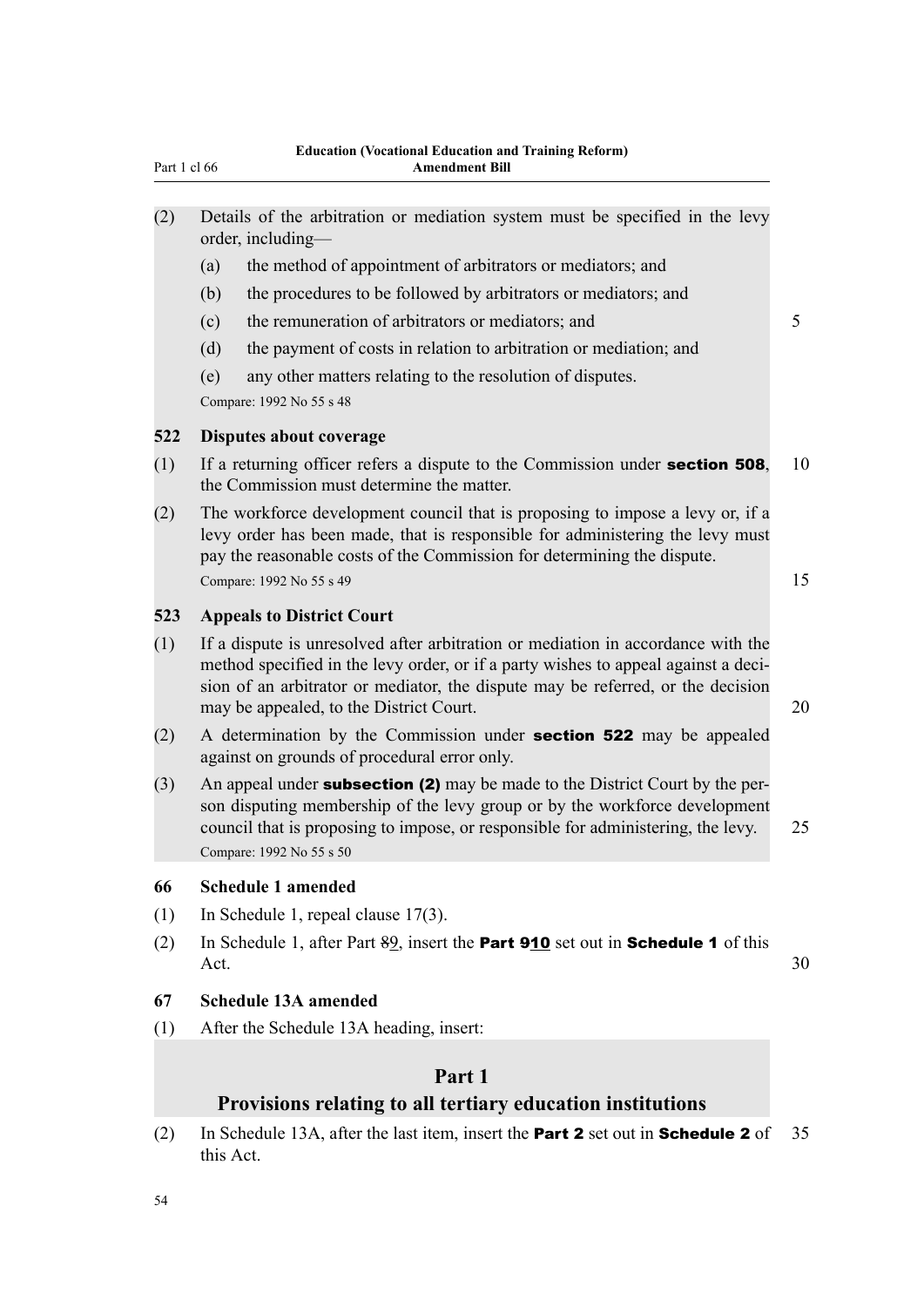#### **68 Schedule 19 repealed**

Repeal Schedule 19.

## **69 New Schedules 22 to 25 inserted**

- (1) After Schedule 21, insert the **Schedule 22** set out in **Schedule 3** of this Act.
- (2) After Schedule 22 (as inserted by subsection (1)), insert the Schedule 23  $5$ set out in **Schedule 4** of this Act.
- (3) After Schedule 23 (as inserted by subsection (2)), insert the Schedule 24 set out in **Schedule 5** of this Act.
- (4) After Schedule 24 (as inserted by subsection (3)), insert the Schedule 25 set out in **Schedule 5A** of this Act. 10

## **Part 2**

## **Repeals, revocations, and other amendments**

**70 Repeal of Industry Training and Apprenticeships Act 1992**

The Industry Training and Apprenticeships Act 1992 (1992 No 55) is repealed.

# **71 Repeal of Education (Polytechnics) Amendment Act 2009** 15

## The Education (Polytechnics) Amendment Act 2009 (2009 No 70) is repealed.

## **72 Orders revoked**

The following orders are revoked:

- (a) Education (Disestablishment of Tairāwhiti Polytechnic and Incorporation in Eastern Institute of Technology) Order 2010 (SR 2010/449): 20
- (b) Education (Disestablishment of Aoraki Polytechnic and Incorporation in Christchurch Polytechnic Institute of Technology) Order 2015 (LI 2015/257):
- (c) Education (Disestablishment of Bay of Plenty Polytechnic and Waiariki Institute of Technology and Incorporation into Waiariki Bay of Plenty 25 Polytechnic) Order 2016 (LI 2016/1).

#### **73 Consequential amendments to other enactments**

- (1) Amend the Acts specified in **Part 1 of Schedule 6** as set out in that Part.
- (2) Amend the legislative instruments specified in **Part 2 of Schedule 6** as set out in that Part. 30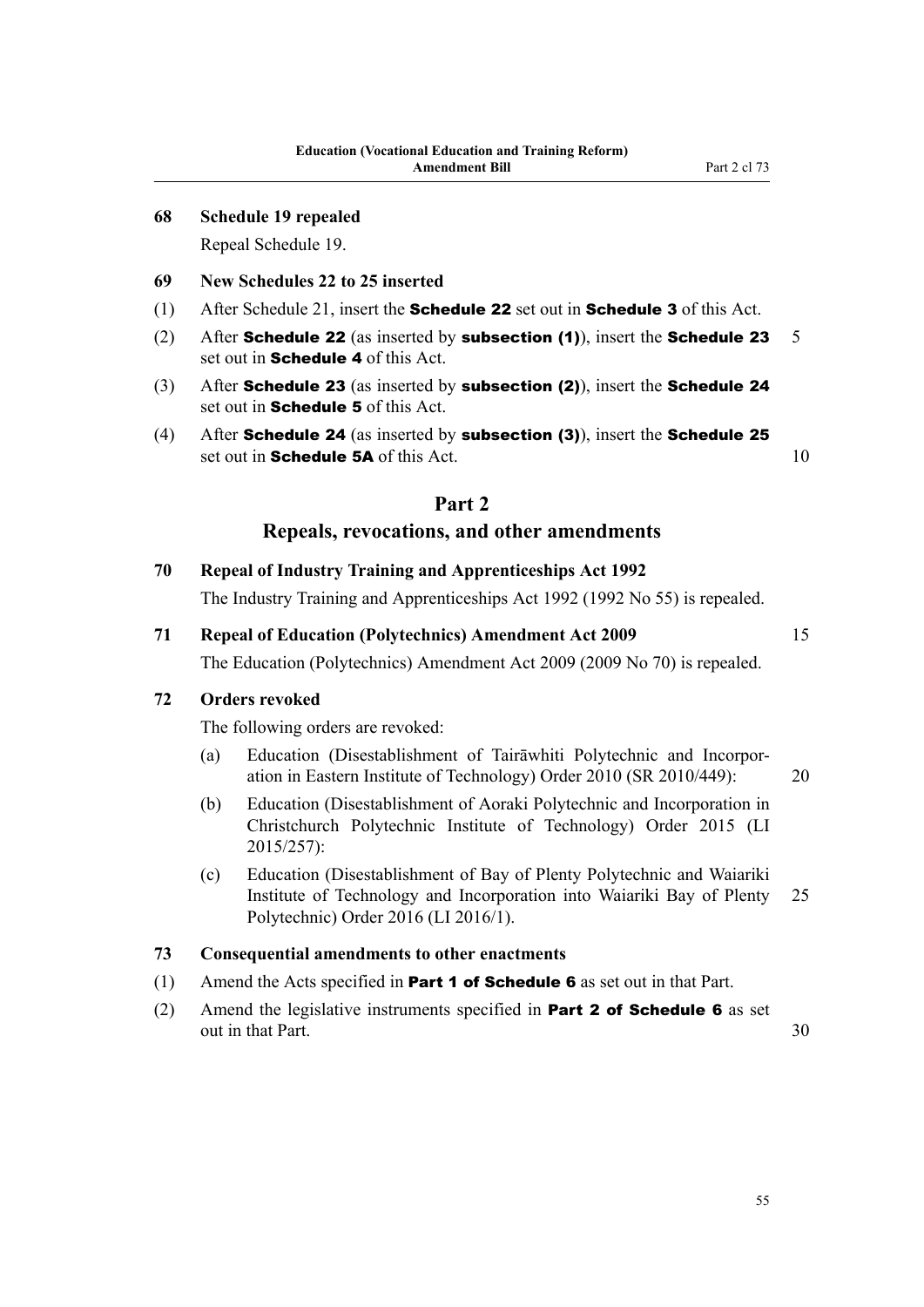## **Schedule 1**

**New Part 910 inserted into Schedule 1**

s 66(2)

#### **Part 9 10**

## **Provisions relating to Education (Vocational Education and Training** 5 **Reform) Amendment Act** 2019

## **2628 Interpretation**

In this Part, unless the context otherwise requires,—

**amendment Act** means the Education (Vocational Education and Training Reform) Amendment Act 2019 10

**commencement date** means the date on which the amendment Act comes into force

**Commission** means the Tertiary Education Commission established under section 159C

**corresponding NZIST subsidiary**, in relation to an existing polytechnic, 15 means the Crown entity subsidiary specified in the second column of the table in clause 27(3)29(3) opposite the name of the existing polytechnic specified in the first column of the table

**existing polytechnic** or **polytechnic** means each polytechnic listed in the first column of the table in **clause 27(3)29(3)** that was established or deemed to 20 have been established under section 162 before the commencement date and in existence immediately before that date

**NZIST** means the New Zealand Institute of Skills and Technology established by section 222A (as inserted by section 49 of the amendment Act)

**Qualifications Authority** means the New Zealand Qualifications Authority 25 continued by section 256A.

Subpart 1—Transitional provisions relating to polytechnics

*Conversion of polytechnics to corresponding NZIST subsidiaries*

## **2729 Polytechnics converted to corresponding NZIST subsidiaries**

- (1) On and after the commencement date, an existing polytechnic becomes a 30 Crown entity subsidiary of NZIST and the following provisions apply for that purpose:
	- (a) the polytechnic is to be treated as a company registered under the Companies Act 1993 with the name specified in the second column of the table in **subclause (3)** opposite the name of the polytechnic specified 35 in the first column of that table; and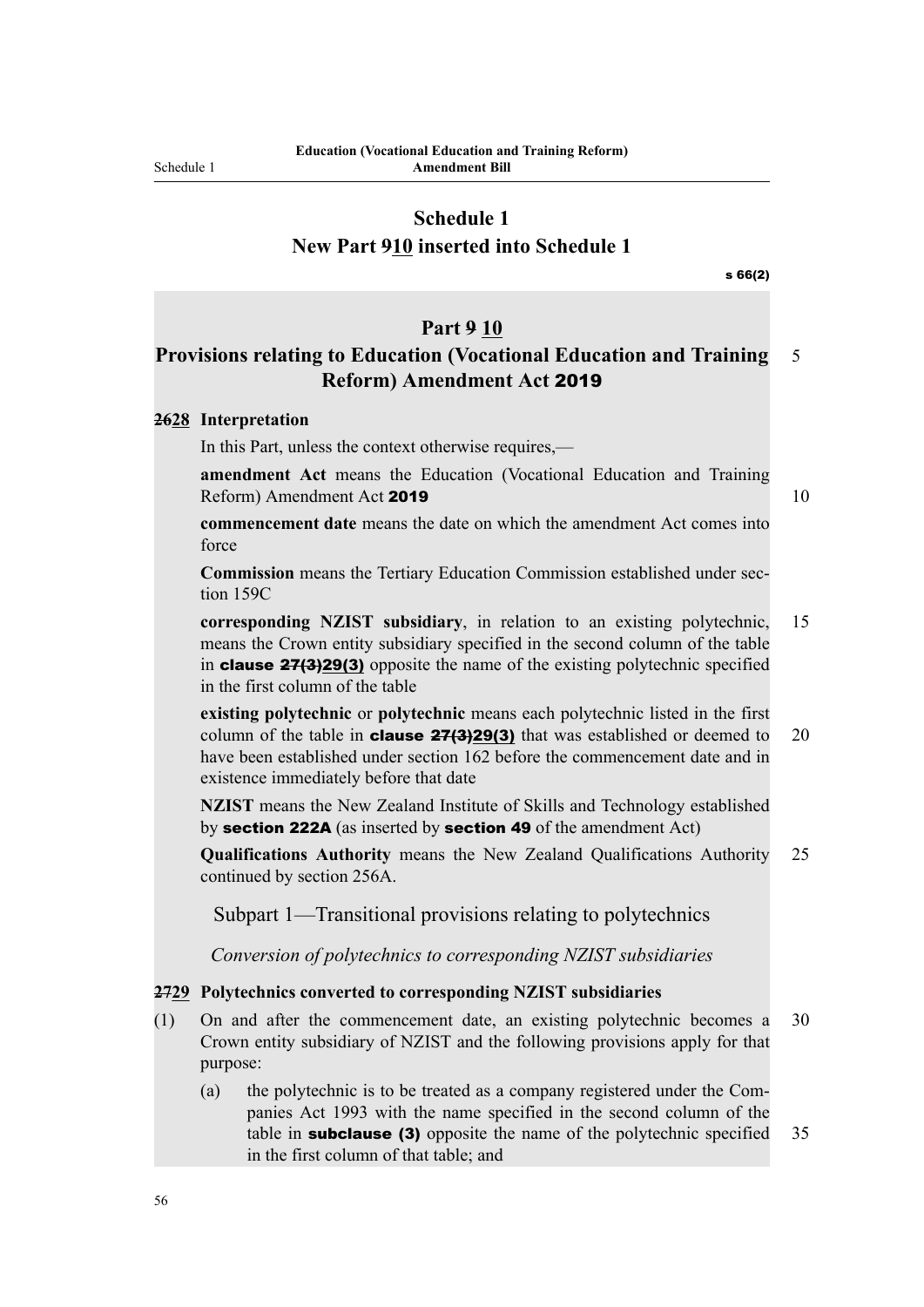|     | (b)<br>the Registrar of Companies must, on the commencement date, issue a<br>certificate of incorporation for the company; and |                                                                                                                                                            |   |  |  |  |  |  |  |
|-----|--------------------------------------------------------------------------------------------------------------------------------|------------------------------------------------------------------------------------------------------------------------------------------------------------|---|--|--|--|--|--|--|
|     | 100 shares must be treated as having been issued to NZIST.<br>(c)                                                              |                                                                                                                                                            |   |  |  |  |  |  |  |
| (2) | company under the Companies Act 1993.                                                                                          | The certificate of registration is conclusive evidence that the corresponding<br>NZIST subsidiary was, on and after the commencement date, registered as a | 5 |  |  |  |  |  |  |
| (3) | subsidiary is:                                                                                                                 | For the purposes of <b>subclause (1)(a)</b> , the name of the corresponding NZIST                                                                          |   |  |  |  |  |  |  |
|     | Name of existing polytechnic                                                                                                   | Name of corresponding NZIST subsidiary                                                                                                                     |   |  |  |  |  |  |  |
|     | Ara Institute of Canterbury                                                                                                    | Ara Institute of Canterbury Limited                                                                                                                        |   |  |  |  |  |  |  |
|     | Eastern Institute of Technology                                                                                                | Eastern Institute of Technology Limited                                                                                                                    |   |  |  |  |  |  |  |
|     | Manukau Institute of Technology                                                                                                | Manukau Institute of Technology Limited                                                                                                                    |   |  |  |  |  |  |  |
|     | Nelson Marlborough Institute of Technology                                                                                     | Nelson Marlborough Institute of Technology<br>Limited                                                                                                      |   |  |  |  |  |  |  |
|     | Northland Polytechnic                                                                                                          | Northland Polytechnic Limited                                                                                                                              |   |  |  |  |  |  |  |
|     | Otago Polytechnic                                                                                                              | Otago Polytechnic Limited                                                                                                                                  |   |  |  |  |  |  |  |
|     | Southern Institute of Technology                                                                                               | Southern Institute of Technology Limited                                                                                                                   |   |  |  |  |  |  |  |
|     | Tai Poutini Polytechnic                                                                                                        | Tai Poutini Polytechnic Limited                                                                                                                            |   |  |  |  |  |  |  |
|     | The Open Polytechnic of New Zealand                                                                                            | The Open Polytechnic of New Zealand Limited                                                                                                                |   |  |  |  |  |  |  |
|     | Toi Ohomai Institute of Technology                                                                                             | Toi Ohomai Institute of Technology Limited                                                                                                                 |   |  |  |  |  |  |  |
|     | <b>Unitec New Zealand</b>                                                                                                      | Unitec New Zealand Limited                                                                                                                                 |   |  |  |  |  |  |  |
|     | Universal College of Learning                                                                                                  | Universal College of Learning Limited                                                                                                                      |   |  |  |  |  |  |  |
|     | Waikato Institute of Technology                                                                                                | Waikato Institute of Technology Limited                                                                                                                    |   |  |  |  |  |  |  |
|     | Wellington Institute of Technology                                                                                             | Wellington Institute of Technology Limited                                                                                                                 |   |  |  |  |  |  |  |
|     | Western Institute of Technology at Taranaki<br>Western Institute of Technology at Taranaki                                     |                                                                                                                                                            |   |  |  |  |  |  |  |

Whitireia Community Polytechnic Whitireia Community Polytechnic Limited

#### *Duration of corresponding NZIST subsidiaries*

Limited

## **27A30 Duration of corresponding NZIST subsidiaries** 10

- (1) Each corresponding NZIST subsidiary continues in existence until the close of 31 December 2022.
- (2) However, the Governor-General may, by Order in Council made on the recommendation of the Minister, extend the period that any particular corresponding NZIST subsidiary may continue to exist to a date specified in the order. 15
- (3) Before making a recommendation under subclause (2), the Minister must consult NZIST on the proposed extension and take into account NZIST's views.
- (4) The Minister must not recommend an extension under subclause (2) unless the Minister is satisfied on reasonable grounds that the extension is— 20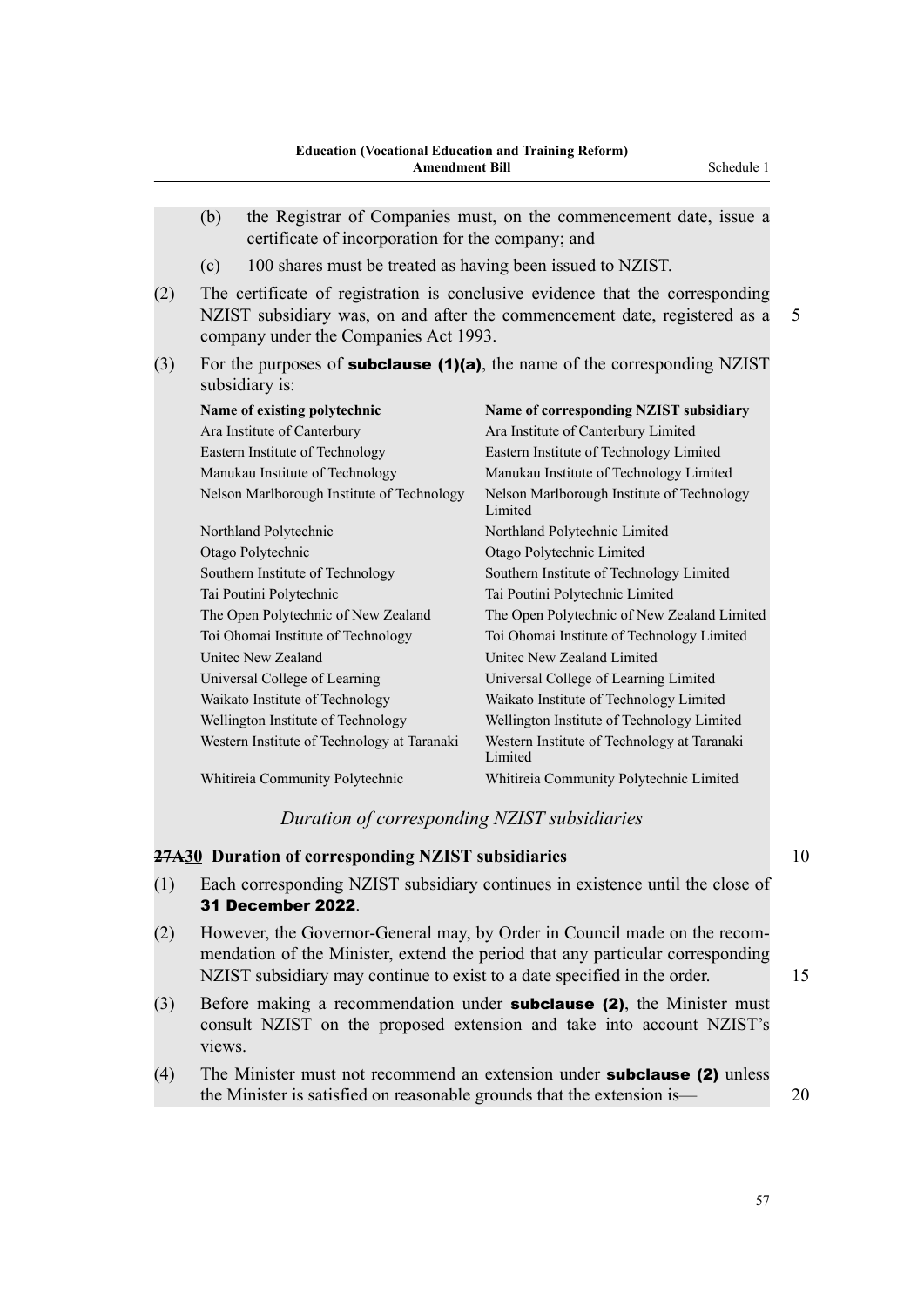- (a) consistent with the NZIST's responsibilities under the charter set out in **Schedule 22** (as inserted by **section 69(2)** of the amendment Act); and
- (b) in the interests of the tertiary education system and the nation as a whole. 5

## **27B31 NZIST's council may dissolve corresponding NZIST subsidiary**

NZIST's council may, by resolution, at any time before the date specified in clause 27A(1)30(1) or by Order in Council under clause 27A(2)30(2), dissolve a corresponding NZIST subsidiary and transfer some or all of the rights, assets, or liabilities of that subsidiary to NZIST or another NZIST subsidiary 10 (whether established under **clause**  $27(1)29(1)$  or formed by NZIST under section 222Z).

*Consequences of conversion of polytechnics to corresponding NZIST subsidiaries*

## **2832 Directors of corresponding NZIST subsidiary** 15

- (1) The directors of each corresponding NZIST subsidiary must comprise at least 4, but not more than 8, directors.
- (2) In appointing directors under **subclause (1)**, NZIST must ensure that at least half of the initial directors reside in the region in which the corresponding NZIST subsidiary predominantly operates. 20

## **2933 Application of this Act to corresponding NZIST subsidiariesy**

The provisions of this Act as far as they relate to an NZIST subsidiary that provides education or training (or both) apply, with any necessary modifications, to each corresponding NZIST subsidiary during the period that the corresponding NZIST subsidiary exists in accordance with clause 27A or 27B 30 or 25 31.

## **3034 Corresponding NZIST subsidiary is organisation, provider, and institution for purposes of this Act**

- (1) Without limiting **clause 2933**, each corresponding NZIST subsidiary is to be treated, during the period that it exists in accordance with **clause 27A or**  $30$ clause 27B 30 or 31, as—
	- (a) an organisation within the meaning of section 159B(1), and the provisions of this Act relating to an organisation apply to it accordingly as if those provisions included a reference to the corresponding NZIST subsidiary: 35
	- (b) a provider within the meaning of section 238D, and the provisions of this Act relating to providers apply to it accordingly as if those provisions included a reference to the corresponding NZIST subsidiary: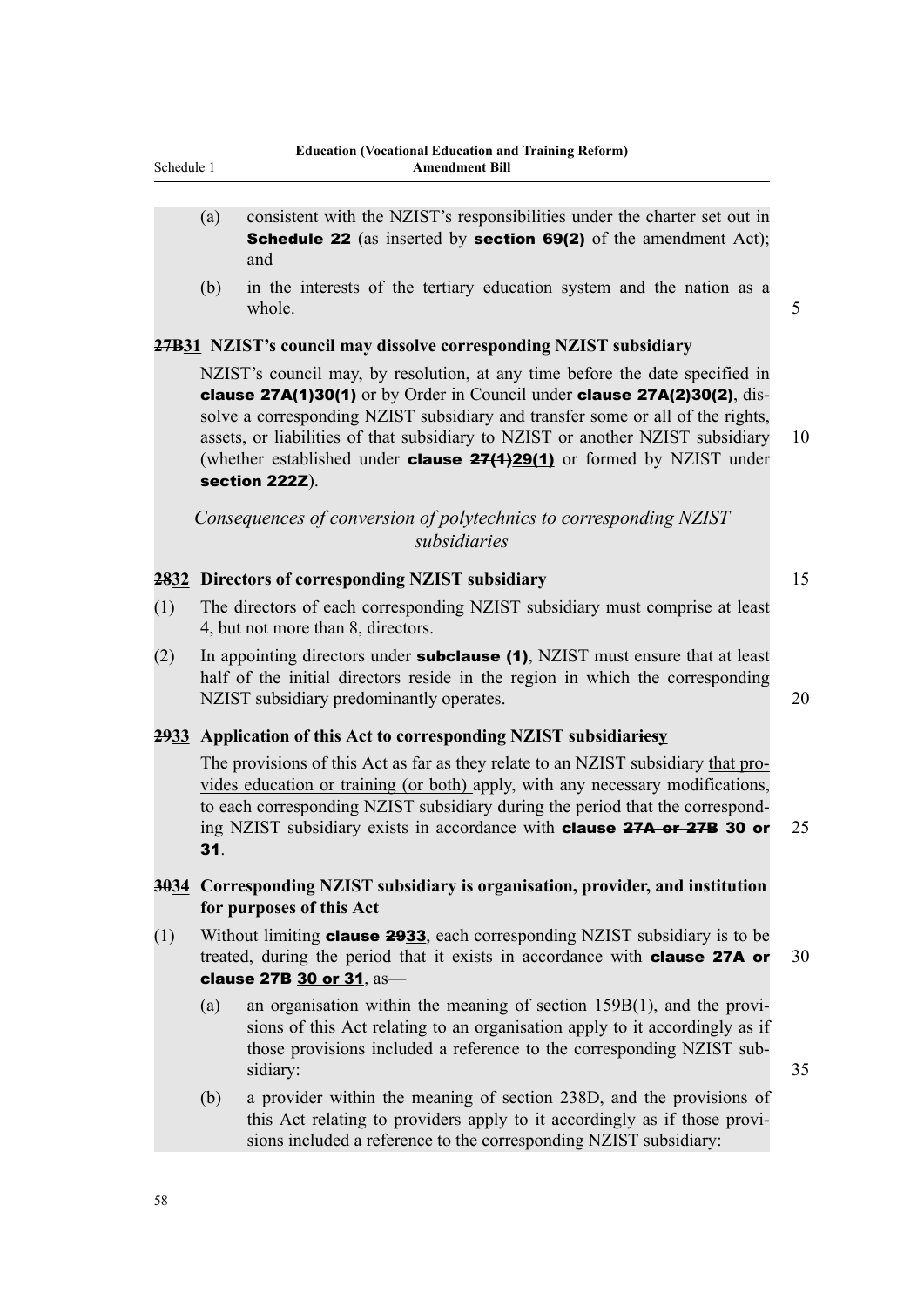- (c) an institution within the meaning of section 159(1), and sections 31B, 31F, and 31G, and Parts 16, 16A, and 20 apply to it accordingly as if—
	- (i) those provisions included a reference to the corresponding NZIST subsidiary; and
	- (ii) any reference in those provisions to the council of an institution 5 were a reference to the board of the corresponding NZIST subsidiary.
- (2) For the purposes of **subclause (1)(a)**, the Commission may consider a proposed plan of an NZIST subsidiary and fund that subsidiary for an academic year beginning on or after **1 January 2021** but only if requested by NZIST. 10

## **3135 Members of existing polytechnic council cease to hold office**

- (1) Every member of an existing polytechnic council holding office immediately before the commencement date ceases to hold office on the close of the day before that date.
- (2) Neither the Crown nor any existing polytechnic council is liable to make a pay- 15 ment to, or otherwise compensate, a person referred to in **subclause (1)** in respect of the loss of office.

#### **3236 Rights, assets, and liabilities of existing polytechnics**

- (1) This clause applies to all rights, assets, and liabilities that an existing polytechnic had immediately before the commencement date. 20
- (2) On and after the commencement date,—
	- (a) the rights, assets, and liabilities of the existing polytechnic vest in the existing polytechnic's corresponding NZIST subsidiary; and
	- (b) unless the context otherwise requires, every reference to the existing polytechnic in any enactment (other than this Act), or instrument, agree- 25 ment, deed, lease, application, notice, or other document before the commencement date must be read as a reference to the polytechnic's corresponding NZIST subsidiary.
- (3) In this clause, **assets**, **liabilities**, and **rights** have the same meanings as in section 216(1). 30

## **32A37 Same person for purposes of Inland Revenue Acts**

For the purposes of the Inland Revenue Acts (as defined in section 3(1) of the Tax Administration Act 1994), a corresponding NZIST subsidiary must be treated as the same person as the existing polytechnic.

#### **3338 Employees of existing polytechnics** 35

(1) On and after the commencement date, every employee of an existing polytechnic becomes an employee of the polytechnic's corresponding NZIST subsidiary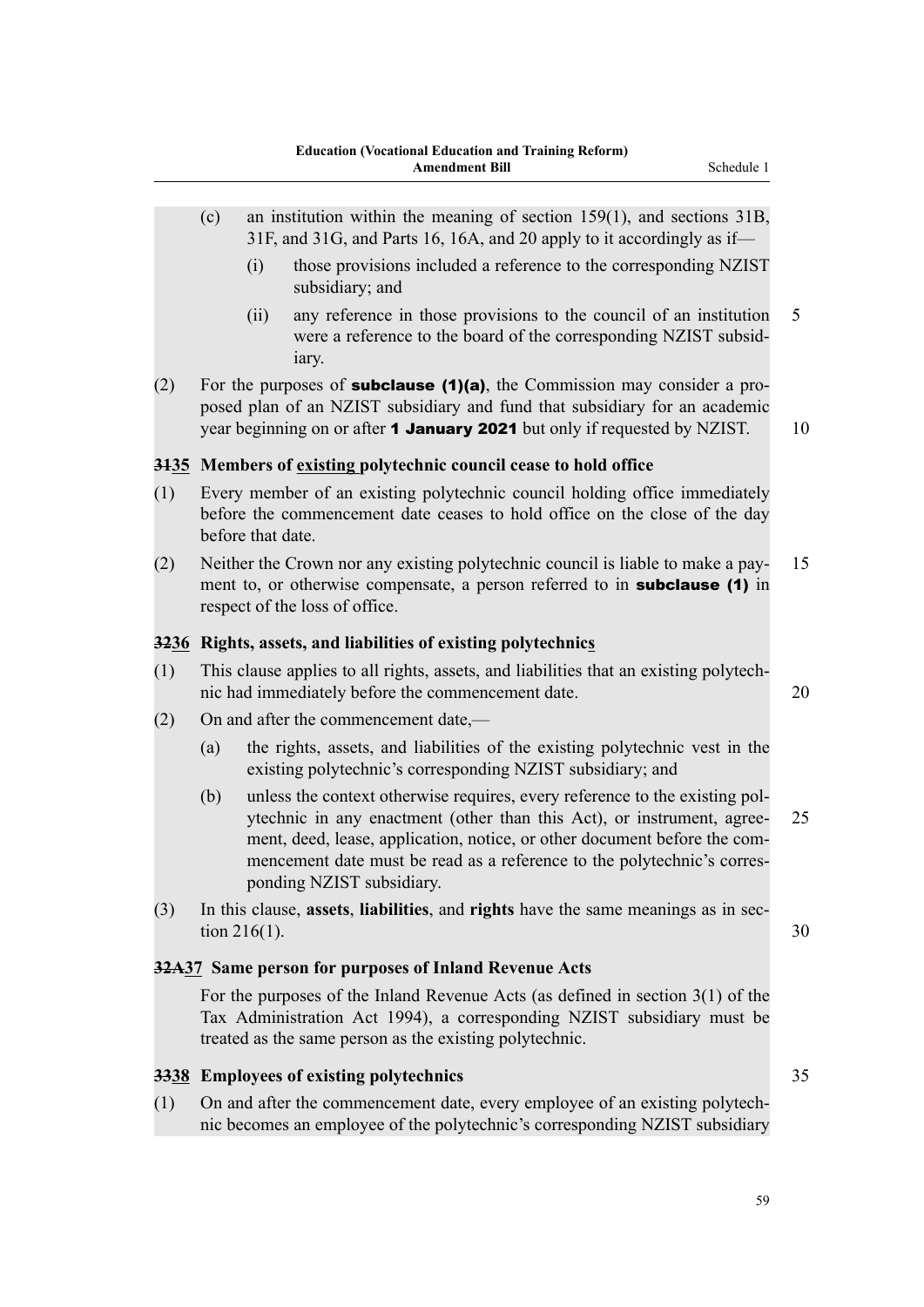on the same terms and conditions that applied to the person immediately before they became an employee of the corresponding NZIST subsidiary.

- (2) For the purposes of every enactment, law, determination, contract, and agreement relating to the employment of that employee,—
	- (a) the employee's employment agreement is to be treated as unbroken; and 5
	- (b) the employee's period of service with the existing polytechnic, and every other period of service of the employee that is recognised by the polytechnic as continuous service, is to be treated as a period of service with the polytechnic's corresponding NZIST subsidiary.
- (3) To avoid doubt, the employment of an employee to whom this clause applies 10 by a polytechnic's corresponding NZIST subsidiary does not constitute new employment for the purposes of any service-related benefits, whether legislative or otherwise.
- (4) An employee to whom this clause applies is not entitled to receive any payment or benefit from an existing polytechnic or its corresponding NZIST sub- 15 sidiary on the grounds that the person's position in the polytechnic has ceased to exist or the person has ceased to be an employee of the polytechnic as a result of the transfer to its corresponding NZIST subsidiary.
- (5) This clause overrides—
	- (a) Part 6A of the Employment Relations Act 2000; and 20
	- (b) any employment protection provision in any relevant employment agreement.

#### **3439 Government Superannuation Fund**

- (1) This clause applies to a person who, immediately before becoming an employee of a corresponding NZIST subsidiary, was a contributor to the Gov- 25 ernment Superannuation Fund under Part 2 or 2A of the Government Superannuation Fund Act 1956.
- (2) For the purposes of the Government Superannuation Fund Act 1956, the person is treated as being employed in the Government service as long as the person continues to be an employee of the corresponding NZIST subsidiary. 30
- (3) The Government Superannuation Fund Act 1956 applies to the person in all respects as if the person's service as an employee of the corresponding NZIST subsidiary were Government service.
- (4) Subclause (1) does not entitle a person to become a contributor to the Government Superannuation Fund if the person has ceased to be a contributor. 35
- (5) For the purpose of applying the Government Superannuation Fund Act 1956, the chief executive of the corresponding NZIST subsidiary is the controlling authority.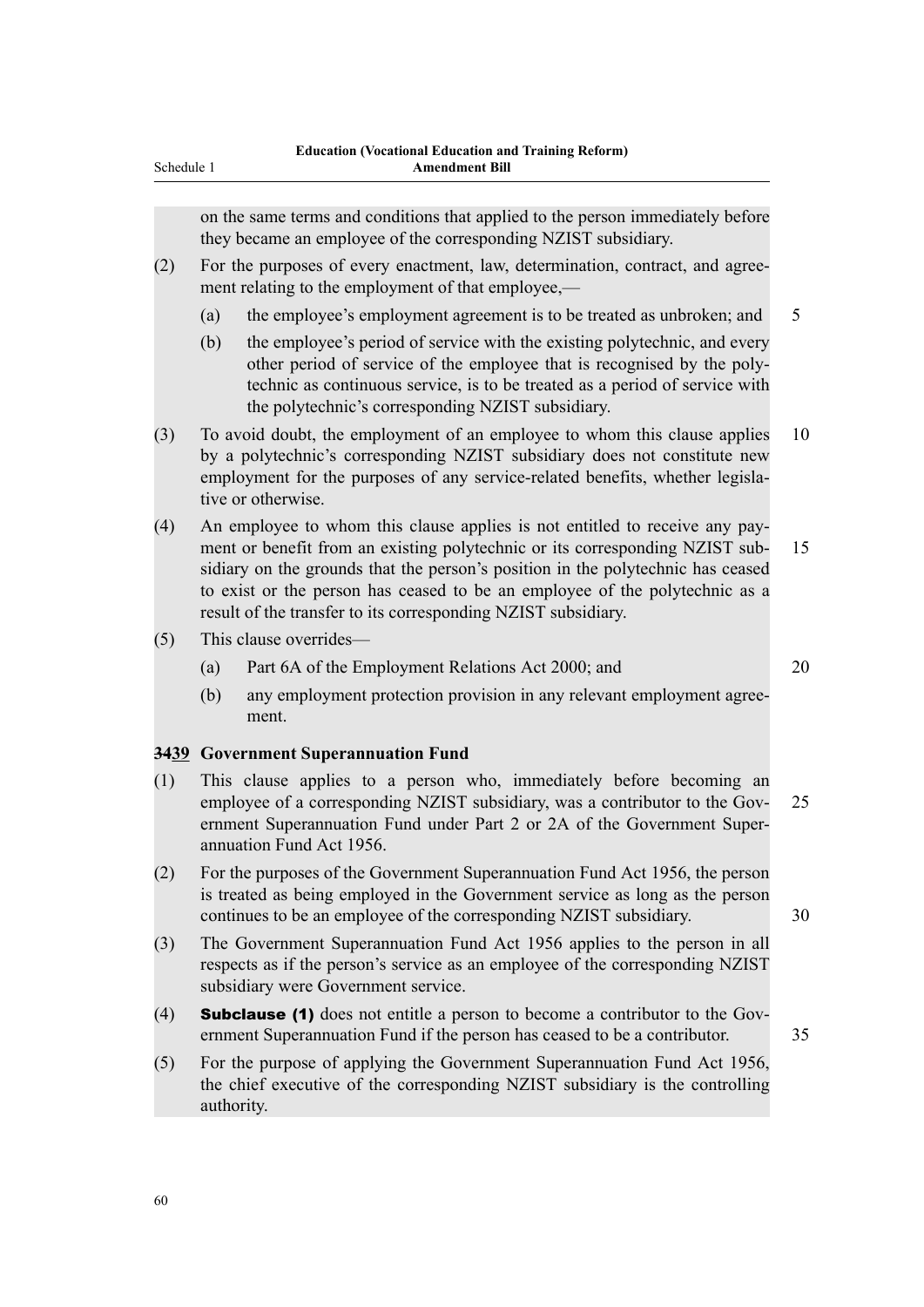#### **3540 Students of existing polytechnics**

- (1) This clause applies to every student enrolled at an existing polytechnic immediately before the commencement date.
- (2) On and after the commencement date, the student must be treated as having been enrolled at the existing polytechnic's corresponding NZIST subsidiary.  $\frac{5}{5}$
- (3) A student who would, but for the conversion of the existing polytechnic into its corresponding NZIST subsidiary, have been entitled to be granted an award of the existing polytechnic is entitled to be granted a like award of the corresponding NZIST subsidiary.
- (4) In **subclause (3)**, award has the same meaning as in section  $159(1)$ .

## **35A 41 Visas granted under Immigration Act 2009**

- (1) This clause applies to a visa granted under the Immigration Act 2009 in respect of—
	- (a) a student, for the purposes of enrolment at an existing polytechnic; or
	- (b) a staff member of an existing polytechnic. 15
- (2) On and after the commencement date, any reference to the existing polytechnic in a condition imposed on the visa must be read as a reference to the polytechnic's corresponding NZIST subsidiary.

#### **3642 Existing Qualifications Authority approvals, accreditations, and consents**

- (1) This clause applies to the following matters granted to an existing polytechnic 20 by the Qualifications Authority under Part 20 before the commencement date and in effect immediately before that date:
	- (a) an approval of a programme under section 249:
	- (b) an accreditation to provide all or part of a programme under section 250:
	- (c) an approval to provide a training scheme under section 251: 25
	- (d) a consent to assess against the standards listed on the Directory of Assessment Standards under section 252:
	- (e) a consent to award a degree or a post-graduate qualification under section 253B.
- (2) On and after the commencement date,— 30
	- (a) except as provided in subclause (3), the approval, accreditation, or consent (including any conditions imposed on an approval, an accreditation, or a consent) must be treated as if it were granted to the existing polytechnic's corresponding NZIST subsidiary; and
	- (b) unless the context otherwise requires, every reference to the existing pol- 35 ytechnic in the approval, accreditation, or consent must be read as a reference to the polytechnic's corresponding NZIST subsidiary.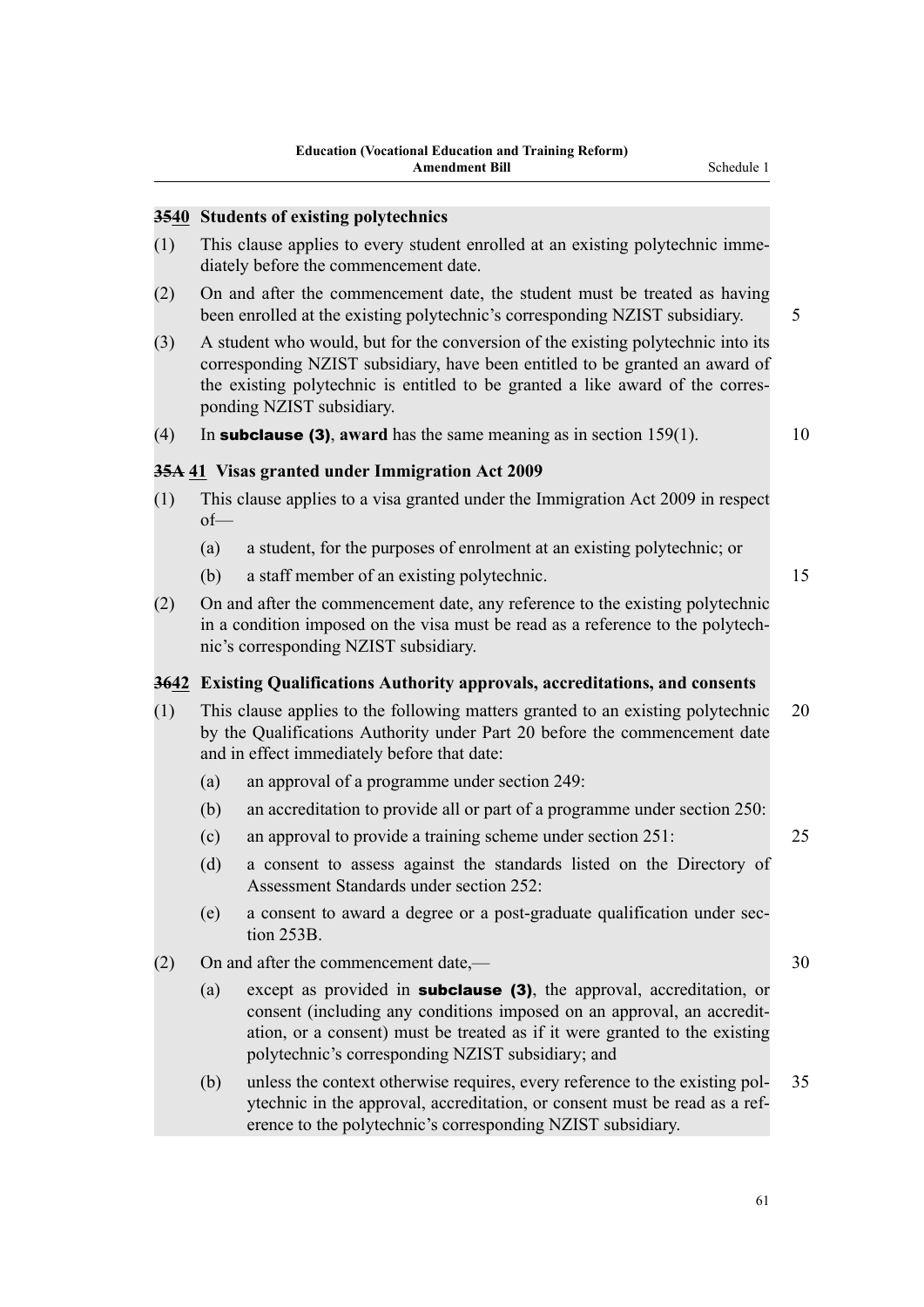(3) On and after **1 January 2023**, the approval of a programme under section 249 and the consent to award a degree or a post-graduate qualification under section 253B must be treated as if they were granted to NZIST.

## **37 Existing funding approvals granted by Commission**

(1) This clause applies to an approval granted to an existing polytechnic by the 5 Commission under section 159YA(2) or 159ZC before the commencement date and in effect immediately before that date.

## (2) On and after the commencement date,—

Schedule 1

- (a) the approval (including any conditions imposed on it) must be treated as if it were granted to the polytechnic's corresponding NZIST subsidiary 10 until the close of 31 December 2020 (unless the approval is earlier withdrawn or revoked or the subsidiary is earlier dissolved in accordance with **clause 27B** ); and
- (b) unless the context otherwise requires, every reference to the existing polytechnic in the approval must be read as a reference to the polytechnic's 15 corresponding NZIST subsidiary.

## **43 Existing funding paid by Commission under funding mechanism**

- (1) This clause applies to funding (including any conditions imposed on the funding) payable by the Commission to an existing polytechnic—
	- (a) in accordance with an approval granted under section 159YA(2); or 20
	- (b) other than via a plan under section 159ZC.
- (2) On and after the commencement date,—
	- (a) the Commission must treat the funding as if it were payable to the polytechnic's corresponding NZIST subsidiary until the close of 31 December 2020, unless that funding is earlier suspended, revoked, or with- 25 drawn under section 159YG or 159ZF or the subsidiary is earlier dissolved in accordance with **clause 31**; and
	- (b) for the purposes of **paragraph (a)**, every reference to the existing polytechnic in an approval granted under section 159YA(2) must, unless the context otherwise requires, be read as a reference to the polytechnic's 30 corresponding NZIST subsidiary.

## **37A44 Other references to existing polytechnics**

On and after the commencement date, every reference to an existing polytechnic in any enactment (other than this Act) or document must, unless the context otherwise requires, be read as a reference to the polytechnic's corresponding 35 NZIST subsidiary.

## **3845 Existing proceedings and other matters**

(1) On and after the commencement date,—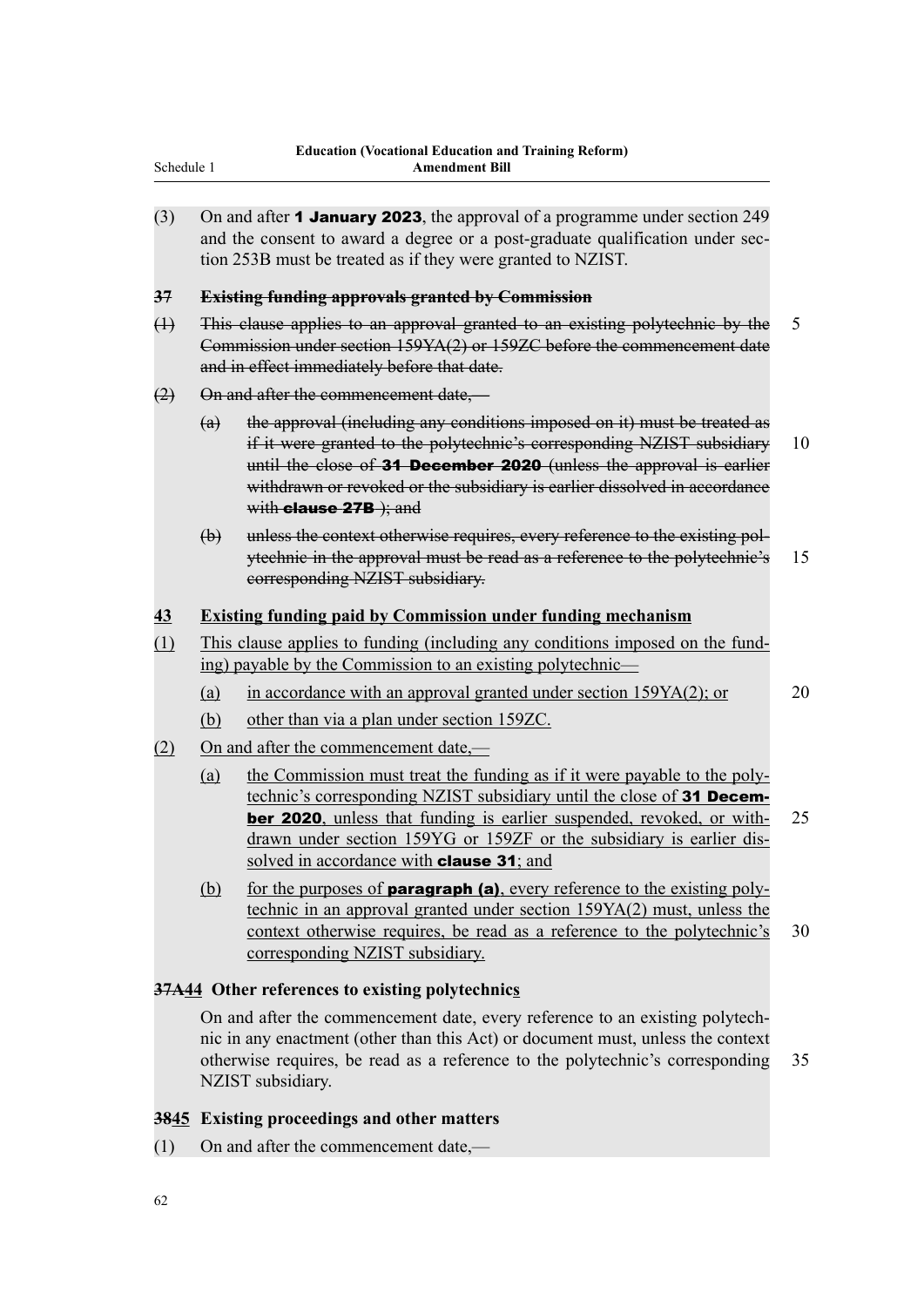- (a) the continuation or enforcement of any proceedings by or against an existing polytechnic may instead be continued or enforced by or against its corresponding NZIST subsidiary without amendment to the proceedings; and
- (b) the completion of a matter or thing that would, but for this clause, have 5 been completed by the existing polytechnic may be completed by its corresponding NZIST subsidiary; and
- (c) anything done, or omitted to be done, or that is to be done, by or in relation to the existing polytechnic is to be treated as having been done, or having been omitted to be done, or to be done, by or in relation to its 10 corresponding NZIST subsidiary.

## (2) In subclause (1)(a), **proceedings**—

- (a) means civil and criminal proceedings; and
- (b) includes any enforcement or compliance action by the Commission or the Qualifications Authority. 15

## **3946 Final report of existing polytechnics**

- (1) Each corresponding NZIST subsidiary must provide a final report to the Minister in relation to the polytechnic from which the corresponding NZIST subsidiary was formed in accordance with clause 27 29.
- (1A) For the purposes of section 45L of the Public Finance Act 1989, an existing 20 polytechnic that is converted into a corresponding NZIST subsidiary must be treated as if it were disestablished and its operations were transferred to the corresponding subsidiary.
- (2) Despite subpart 1 of Part 5 of the Public Finance Act 1989, the Minister may specify the contents of the final report and the date or dates by which the con- 25 tents of the report must be provided.
- (3) The Minister must present a copy of the final report to the House of Representatives as soon as is reasonably practicable after receiving it.
- **40 Validation of pre-commencement actions and processes regarding Ministerial appointments to NZIST's council** 30
- (1) This clause applies to any action or process undertaken by the Minister before the commencement date in appointing members to NZIST's council.
- (2) An appointment is valid if the action or process substantially complies with the provisions of this Act (as amended by the amendment Act).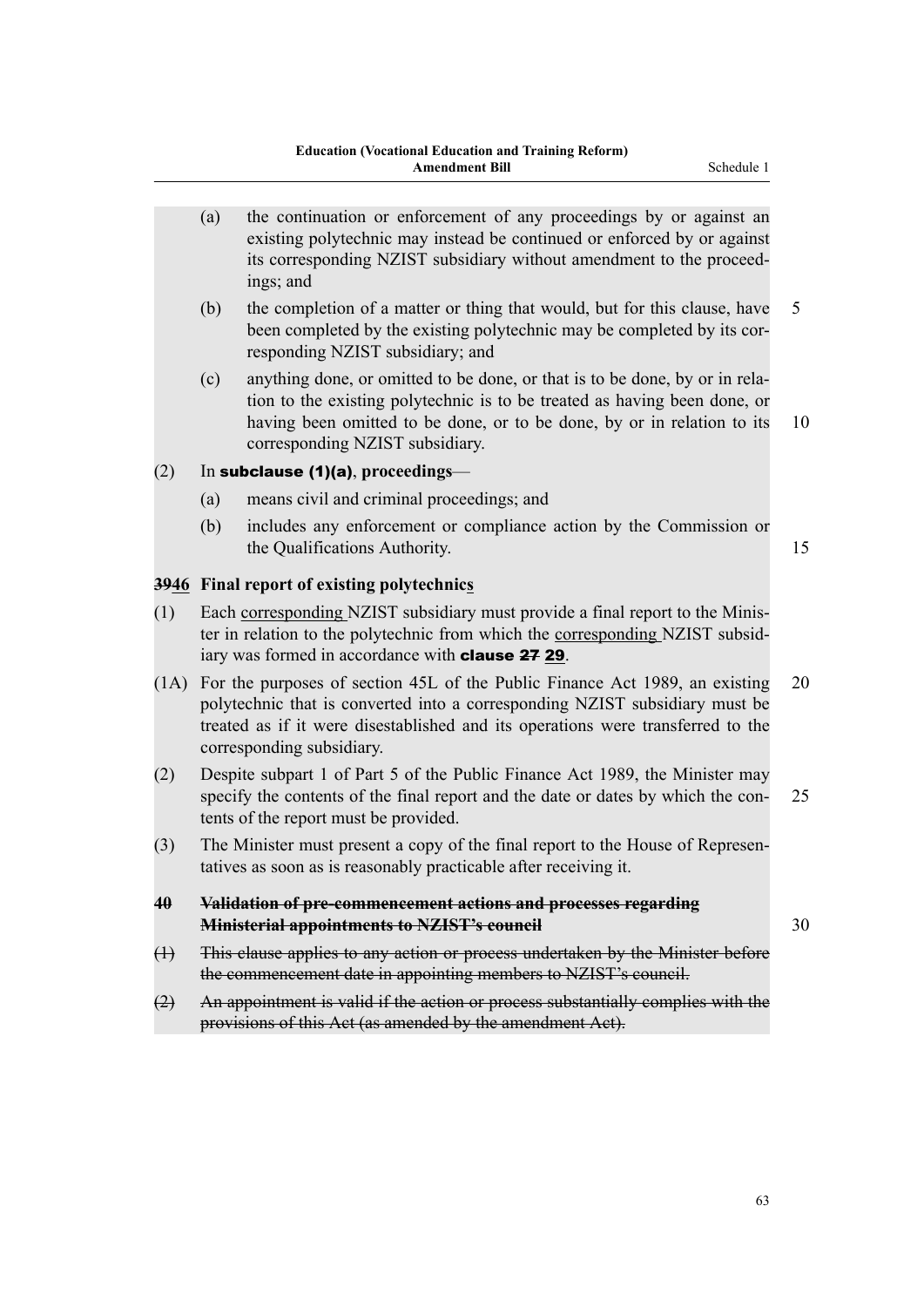## Subpart 1A2—Transitional provisions relating to NZIST

## **47 Validation of pre-commencement actions and processes regarding Ministerial appointments to NZIST's council**

- (1) This clause applies to any action or process undertaken by the Minister before the commencement date in appointing members to NZIST's council. 5
- (2) An appointment is valid if the action or process substantially complies with the provisions of this Act (as amended by the amendment Act).

## **48 Interim chief executive of NZIST**

Despite anything in Part 7B of the State Sector Act 1988, NZIST's council may appoint a person, whether by way of an employment agreement or otherwise, 10 as chief executive of NZIST during the period beginning on the commencement date and ending on the close of 6 July 2020 on terms and conditions agreed with the State Services Commissioner.

#### **40A49 Membership of NZIST's council reduced until all appointments made**

- (1) The number of NZIST council members is proportionately reduced until the 15 date on which each member referred to in section  $222G(1)(a)$ , (b), and (c) is appointed to the council.
- (2) No action of NZIST's council is invalid merely because any member referred to in subclause (1) has not been appointed to NZIST's council on the commencement date. 20

## **40B50 Restriction on NZIST forming new subsidiaries**

The requirement for NZIST to obtain Ministerial approval before forming a subsidiary under **section 222Z(1)** (as inserted by **section 49** of the amendment Act) ceases to apply on the close of 31 December 2024.

## **40C51 NZIST subsidiary is organisation, provider, and institution** 25

- (1) This clause applies to an NZIST subsidiary formed by NZIST on or after the commencement date under **section 222Z(1)** that provides education or training, or both.
- (2) The NZIST subsidiary must be treated as—
	- (a) an organisation within the meaning of section 159B(1), and the provi- 30 sions of this Act relating to an organisation apply to it accordingly as if those provisions included a reference to the NZIST subsidiary:
	- (b) a provider within the meaning of section 238D, and the provisions of this Act relating to providers apply to it accordingly as if those provisions included a reference to the NZIST subsidiary: 35
	- (c) an institution within the meaning of section 159(1), and sections 31B, 31F, and 31G, and Parts 16, 16A, and 20 apply to it accordingly as if—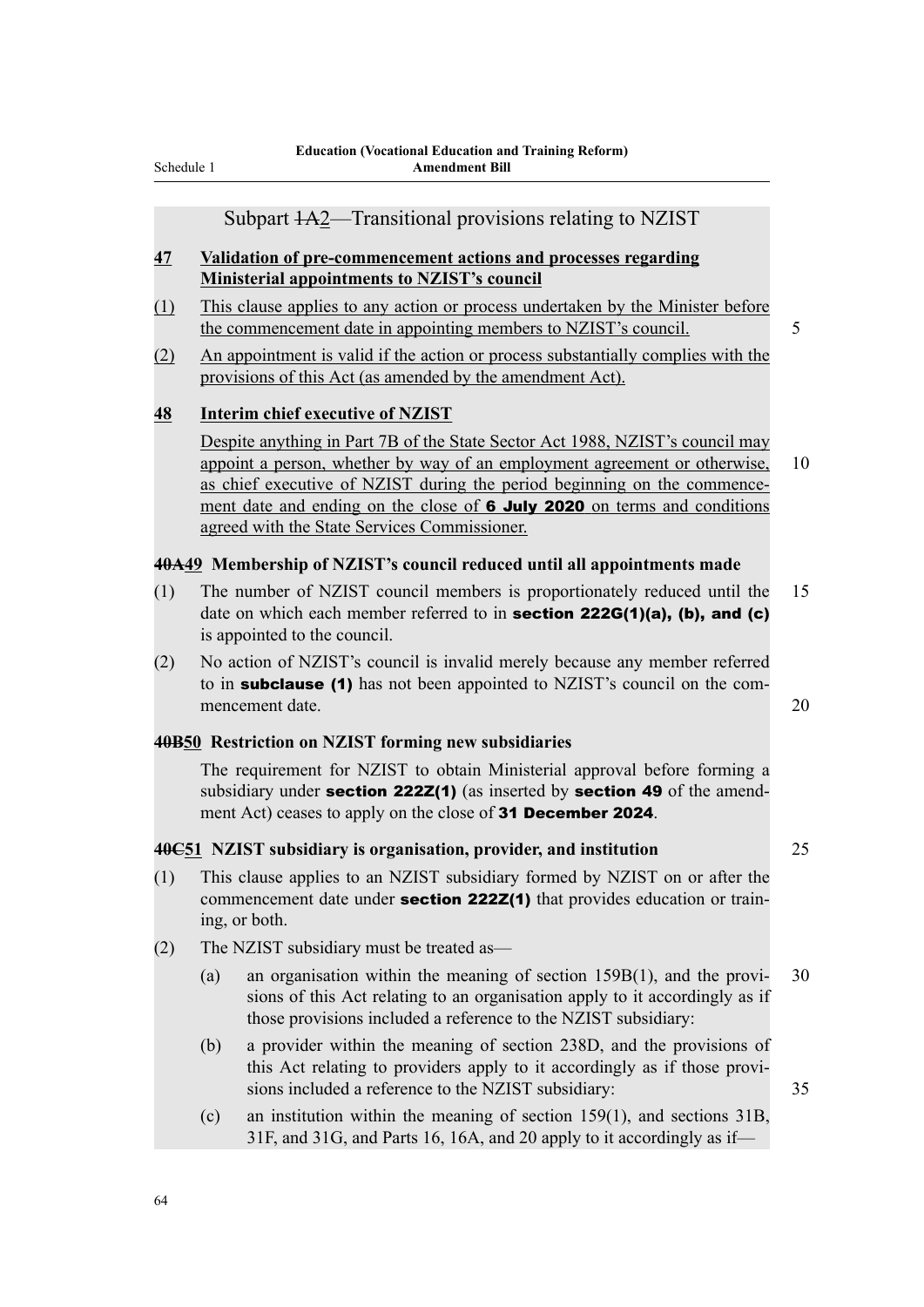- (ii) any reference in those provisions to the council of an institution were a reference to the board of the NZIST subsidiary.
- (3) For the purposes of **subclause (2)(a)**, the Commission may consider a pro- 5 posed plan of the NZIST subsidiary and fund that subsidiary for an academic year beginning on or after **1 January 2021** but only if requested by NZIST.

Subpart 23—Transitional arrangements for work-based training

## **4152 Interpretation**

(1) In this subpart, unless the context otherwise requires,— 10

**1992 Act** means the Industry Training and Apprenticeships Act 1992

**assets** has the same meaning as in section 216(1)

**former ITO** means an industry training organisation listed in **clause** 43(a) 54(a) that was recognised under Part 2 of the 1992 Act and whose recognition was in force immediately before that date 15

**transition period** means the period beginning on the commencement date and ending on the close of 31 December 2022

## **transitional ITO** means—

- (a) a former ITO:
- (b) a body corporate that is recognised by the Minister under **clause** 20 43(b)54(b)

**transition period** means the period beginning on the commencement date and ending on the close of 31 December 2022

**workforce development council** means a workforce development council established under **section 479** (as inserted by **section 65** of the amendment 25 Act).

(2) In this subpart, unless the context otherwise requires, **provider**, **specified industry**, **trainee**, and **work-based training** have the same meanings as in section 477 (as inserted by section 65 of the amendment Act).

## **4253 Application of clauses 43 to 56 54 to 67** 30

Clauses 43 to 5654 to 67 apply during the transition period.

## **4354 Recognition of transitional ITOs**

The following are recognised as transitional ITOs for the purposes of this subpart:

- (a) each of the following former ITOs: 35
	- (i) Boating Industries Association of New Zealand Incorporated: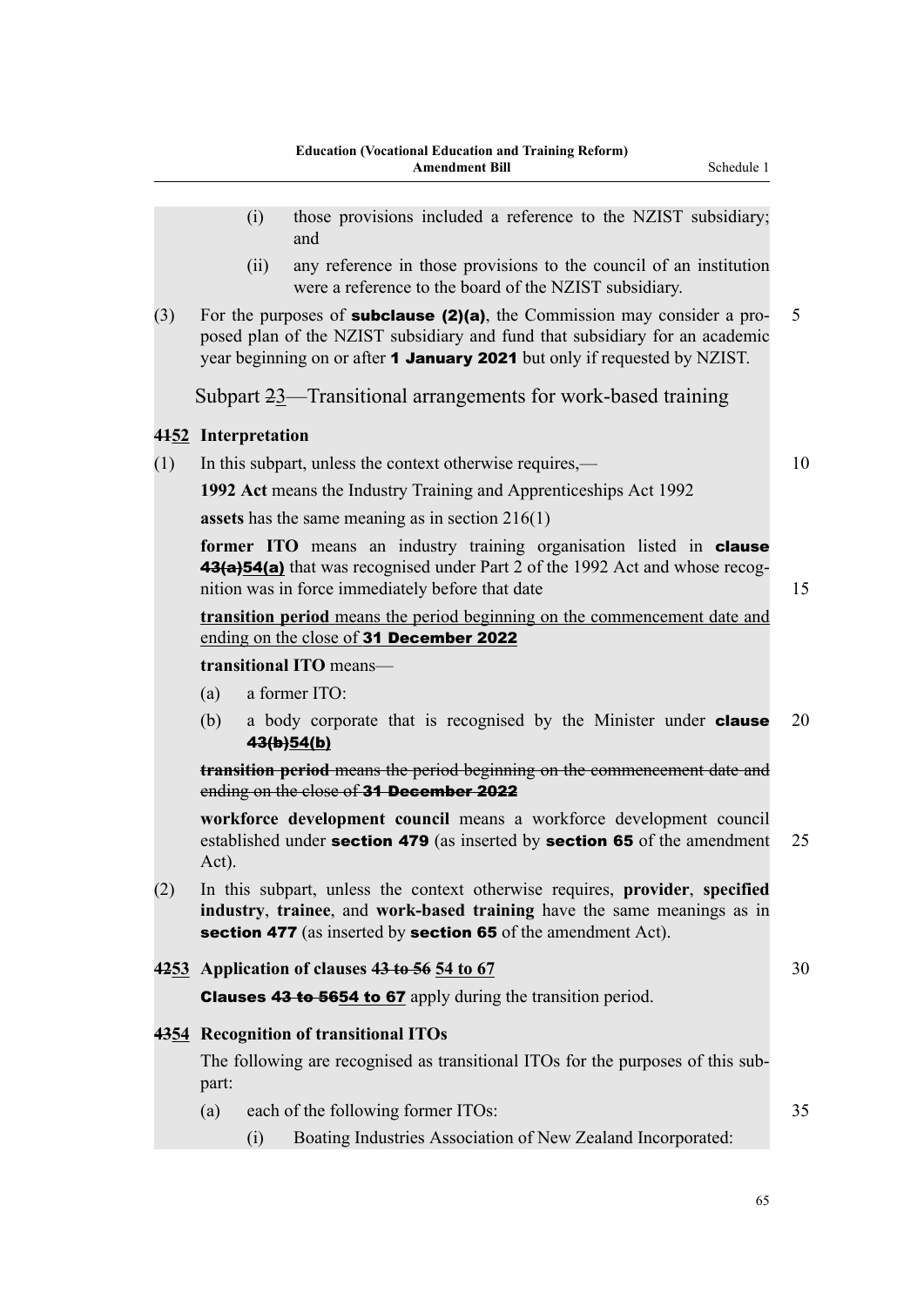| Schedule 1 |     |         | <b>Education (Vocational Education and Training Reform)</b><br><b>Amendment Bill</b>                                                                                          |    |
|------------|-----|---------|-------------------------------------------------------------------------------------------------------------------------------------------------------------------------------|----|
|            |     | (ii)    | Building and Construction Industry Training Organisation Incorp-<br>orated:                                                                                                   |    |
|            |     | (iii)   | Community Support Services ITO Limited:                                                                                                                                       |    |
|            |     | (iv)    | Competenz Trust:                                                                                                                                                              |    |
|            |     | (v)     | Infrastructure Industry Training Organisation Incorporated:                                                                                                                   | 5  |
|            |     | (vi)    | MITO New Zealand Incorporated:                                                                                                                                                |    |
|            |     | (vii)   | New Zealand Hair and Beauty Industry Training Organisation<br>Incorporated:                                                                                                   |    |
|            |     | (viii)  | Primary Industry Training Organisation Incorporated:                                                                                                                          |    |
|            |     | (ix)    | Service Skills Institute Incorporated:                                                                                                                                        | 10 |
|            |     | (x)     | Skills Active Aotearoa Limited:                                                                                                                                               |    |
|            |     | $(x_i)$ | The Skills Organisation Incorporated:                                                                                                                                         |    |
|            | (b) |         | any body corporate recognised by the Minister, by notice in the Gazette,<br>as a transitional ITO for the purposes of this subpart.                                           |    |
|            |     |         | 4455 Effect of recognition                                                                                                                                                    | 15 |
| (1)        |     |         | A transitional ITO recognised under <b>clause <math>43(a)54(a)</math></b>                                                                                                     |    |
|            | (a) |         | is recognised for the 1 or more specified industries for which it was<br>recognised under Part 2 of the 1992 Act immediately before the com-<br>mencement date; and           |    |
|            | (b) |         | must carry out the 1 or more activities described in subclause (3) in<br>relation to the specified industries for which it was previously recog-<br>nised under the 1992 Act. | 20 |
| (2)        |     |         | A transitional ITO recognised under <b>clause 43(b)54(b)</b> —                                                                                                                |    |
|            | (a) |         | is recognised for the 1 or more specified industries specified in the<br>notice given by the Minister recognising the transitional ITO; and                                   | 25 |
|            | (b) |         | must carry out the 1 or more activities described in <b>subclause</b> (3) and<br>specified in the notice.                                                                     |    |
| (3)        |     |         | For the purposes of this clause, the activities are—                                                                                                                          |    |
|            | (a) |         | developing, setting, and maintaining skill standards to be listed on the<br>Directory of Assessment Standards; and                                                            | 30 |
|            | (b) | and     | developing and maintaining arrangements for the delivery of work-based<br>training that will enable trainees to achieve the relevant skill standards;                         |    |
|            | (c) |         | the apprenticeship training activities described in <b>section 490(2)</b> (as<br>inserted by <b>section 65</b> of the amendment Act).                                         | 35 |
|            |     |         |                                                                                                                                                                               |    |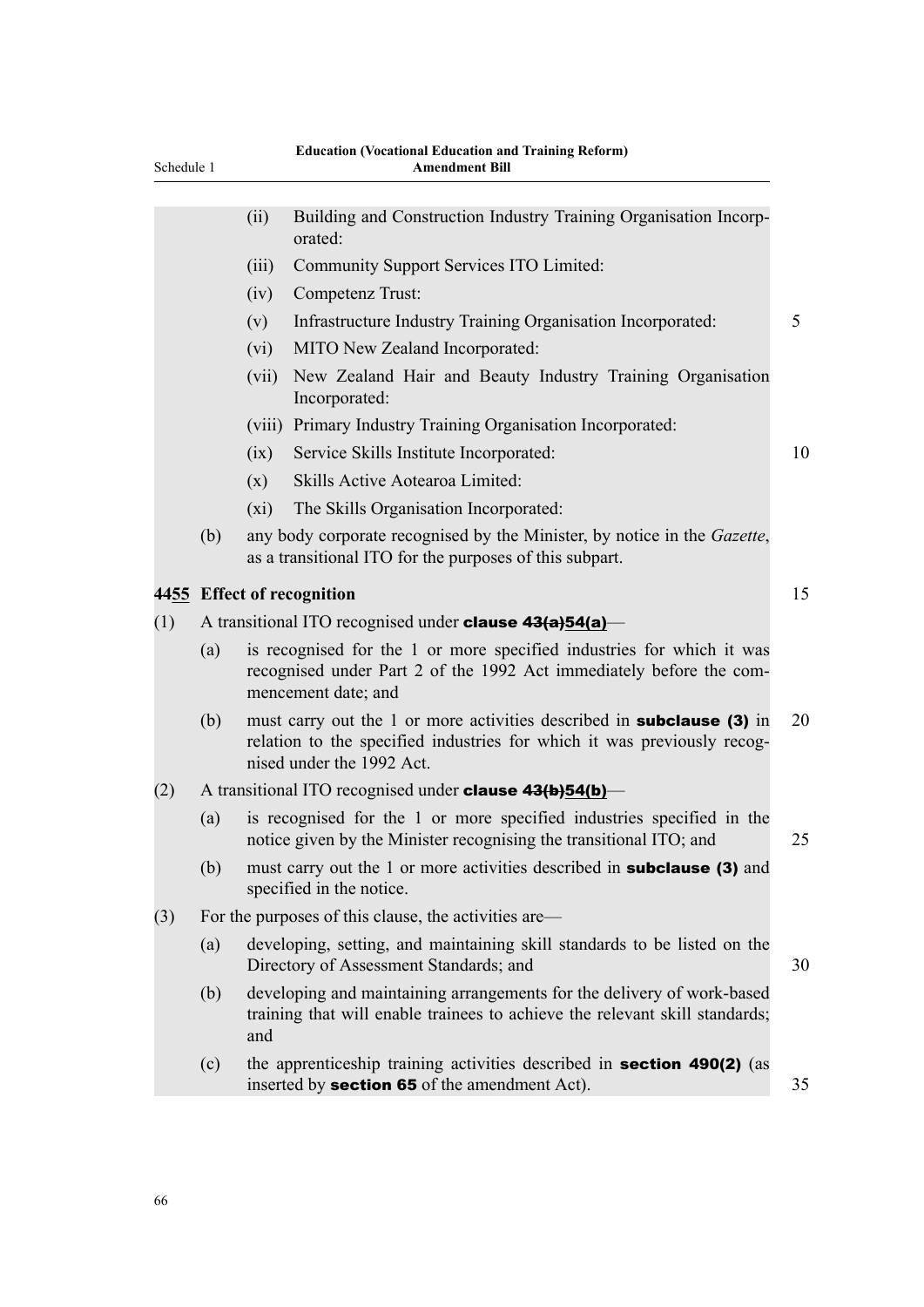| The Minister may, by written notice to a transitional ITO, impose conditions on<br>that recognition that the Minister considers are reasonably necessary— |                                                                                                                                       |                                                                                                                                                                                                                                                                                                                                                                                                                                                                                                                                                                                                                                                                                                                                                                                                                                                                                                  |
|-----------------------------------------------------------------------------------------------------------------------------------------------------------|---------------------------------------------------------------------------------------------------------------------------------------|--------------------------------------------------------------------------------------------------------------------------------------------------------------------------------------------------------------------------------------------------------------------------------------------------------------------------------------------------------------------------------------------------------------------------------------------------------------------------------------------------------------------------------------------------------------------------------------------------------------------------------------------------------------------------------------------------------------------------------------------------------------------------------------------------------------------------------------------------------------------------------------------------|
| (a)                                                                                                                                                       | to maintain the quality and effectiveness of vocational education and<br>training in the transitional ITO's specified industries; and | 5                                                                                                                                                                                                                                                                                                                                                                                                                                                                                                                                                                                                                                                                                                                                                                                                                                                                                                |
| (b)                                                                                                                                                       | to ensure the success of the transfer of responsibility for the activities of<br>the transitional ITO.                                |                                                                                                                                                                                                                                                                                                                                                                                                                                                                                                                                                                                                                                                                                                                                                                                                                                                                                                  |
|                                                                                                                                                           |                                                                                                                                       |                                                                                                                                                                                                                                                                                                                                                                                                                                                                                                                                                                                                                                                                                                                                                                                                                                                                                                  |
|                                                                                                                                                           |                                                                                                                                       | 10                                                                                                                                                                                                                                                                                                                                                                                                                                                                                                                                                                                                                                                                                                                                                                                                                                                                                               |
|                                                                                                                                                           |                                                                                                                                       |                                                                                                                                                                                                                                                                                                                                                                                                                                                                                                                                                                                                                                                                                                                                                                                                                                                                                                  |
|                                                                                                                                                           |                                                                                                                                       |                                                                                                                                                                                                                                                                                                                                                                                                                                                                                                                                                                                                                                                                                                                                                                                                                                                                                                  |
| (a)                                                                                                                                                       | the specified industries covered by a transitional ITO; or                                                                            | 15                                                                                                                                                                                                                                                                                                                                                                                                                                                                                                                                                                                                                                                                                                                                                                                                                                                                                               |
| (b)                                                                                                                                                       | the activities that must be carried out by the transitional ITO in relation<br>to those industries.                                   |                                                                                                                                                                                                                                                                                                                                                                                                                                                                                                                                                                                                                                                                                                                                                                                                                                                                                                  |
|                                                                                                                                                           |                                                                                                                                       |                                                                                                                                                                                                                                                                                                                                                                                                                                                                                                                                                                                                                                                                                                                                                                                                                                                                                                  |
|                                                                                                                                                           |                                                                                                                                       | 20                                                                                                                                                                                                                                                                                                                                                                                                                                                                                                                                                                                                                                                                                                                                                                                                                                                                                               |
| (a)                                                                                                                                                       | references in those provisions to an industry training organisation were<br>references to the transitional ITO; and                   |                                                                                                                                                                                                                                                                                                                                                                                                                                                                                                                                                                                                                                                                                                                                                                                                                                                                                                  |
| (b)                                                                                                                                                       | references in those provisions to industry training were references to<br>work-based training.                                        | 25                                                                                                                                                                                                                                                                                                                                                                                                                                                                                                                                                                                                                                                                                                                                                                                                                                                                                               |
|                                                                                                                                                           |                                                                                                                                       |                                                                                                                                                                                                                                                                                                                                                                                                                                                                                                                                                                                                                                                                                                                                                                                                                                                                                                  |
| (a)                                                                                                                                                       | section 10 (industry training organisation's proposed plan must identify<br>activities for which it seeks funding):                   |                                                                                                                                                                                                                                                                                                                                                                                                                                                                                                                                                                                                                                                                                                                                                                                                                                                                                                  |
| (b)                                                                                                                                                       | section 10A (power to fund if employer switches industry training<br>organisation):                                                   | 30                                                                                                                                                                                                                                                                                                                                                                                                                                                                                                                                                                                                                                                                                                                                                                                                                                                                                               |
| (c)                                                                                                                                                       | section 11 (matters to which Commission must have regard in determin-<br>ing whether to give funding approval to proposed plan):      |                                                                                                                                                                                                                                                                                                                                                                                                                                                                                                                                                                                                                                                                                                                                                                                                                                                                                                  |
| (d)                                                                                                                                                       | section 11B (obligations of industry training organisations):                                                                         |                                                                                                                                                                                                                                                                                                                                                                                                                                                                                                                                                                                                                                                                                                                                                                                                                                                                                                  |
| (e)                                                                                                                                                       | section 11C (Qualifications Authority may issue quality assurance<br>improvement notice):                                             | 35                                                                                                                                                                                                                                                                                                                                                                                                                                                                                                                                                                                                                                                                                                                                                                                                                                                                                               |
| (f)                                                                                                                                                       | section 11D (Qualifications Authority may issue compliance notice):                                                                   |                                                                                                                                                                                                                                                                                                                                                                                                                                                                                                                                                                                                                                                                                                                                                                                                                                                                                                  |
| (g)                                                                                                                                                       | section 11E (industry training organisation not to operate registered pri-<br>vate training establishment):                           |                                                                                                                                                                                                                                                                                                                                                                                                                                                                                                                                                                                                                                                                                                                                                                                                                                                                                                  |
|                                                                                                                                                           |                                                                                                                                       | 4556 Minister may impose conditions on recognition of transitional ITO<br>The Minister may amend or revoke a condition imposed under <b>subclause</b> (1)<br>by written notice to the transitional ITO.<br>However, no condition may be imposed under <b>subclause</b> (1) that requires the<br>assets of a transitional ITO to be allocated to a workforce development council<br>under clause 5567.<br>4657 Minister may change specified industries or activities of transitional ITO<br>The Minister may, by notice in the <i>Gazette</i> , change—<br>4758 Application of provisions of 1992 Act to transitional ITO<br>Despite the repeal of the 1992 Act, the provisions of the 1992 Act listed in<br>subclause (2) continue in force, with any necessary modifications, and apply<br>to a transitional ITO as if the amendment Act had not been passed and as if—<br>The provisions are— |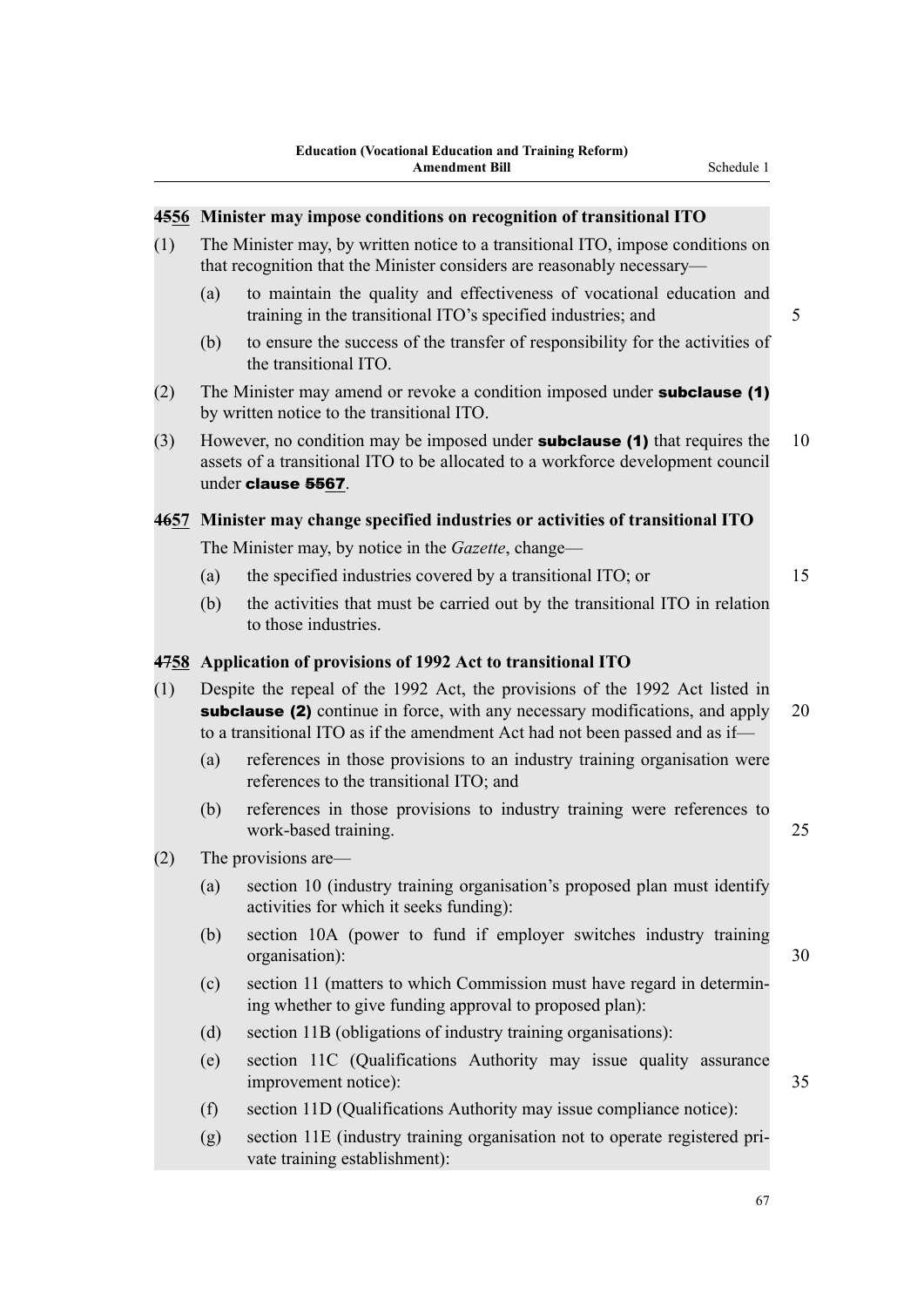- (h) section 11F (annual fee):
- (i) section 13A (additional functions of Qualifications Authority):
- (j) section 13B (Qualifications Authority may prescribe quality assurance requirements):
- (k) Part 2A (apprenticeship training): 5
- (l) Part 5 and Schedule 4 (training levies).
- (3) Despite **subclause (1)**, section 11E of the 1992 Act (as applied by **sub**clause (2)(g)) applies to a transitional ITO only while the transitional ITO continues to exercise any standard-setting powers for the specified industries covered by the transitional ITO. 10

#### **4859 Existing approvals and consents granted to former ITO**

- (1) This clause applies to the following matters granted to a former ITO by the Qualifications Authority under Part 20 before the commencement date and in effect immediately before that date:
	- (a) an approval of a programme under section 249: 15
	- (b) an approval to provide a training scheme under section 251:
	- (c) a consent to assess against the standards listed on the Directory of Assessment Standards under section 252.
- (2) On and after the commencement date,—
	- (a) an approval or a consent (including any conditions imposed on the 20 approval or consent) must be treated as if it were granted to the former ITO's corresponding transitional ITO; and
	- (b) unless the context otherwise requires, every reference in the approval or consent must be read as a reference to the corresponding transitional  $\Box$  1TO. 25

## **4960 Transitional ITO is organisation**

A transitional ITO is to be treated as an organisation within the meaning of section 159B, and the provisions of this Act relating to an organisation apply to it accordingly.

## **5061 Transitional ITO is approved standard-setting body** 30

A transitional ITO is to be treated as an approved standard-setting body for the purposes of section 248B in relation to the specified industries for which it is recognised under this subpart until—

- (a) a notice is given under **clause 4657** that removes the activity described in clause  $44(3)(a)55(3)(a)$  for a specified industry covered by the 35 transitional ITO; or
- (b) the recognition of the transitional ITO is cancelled under **clause 5365** or lapses under clause 5466.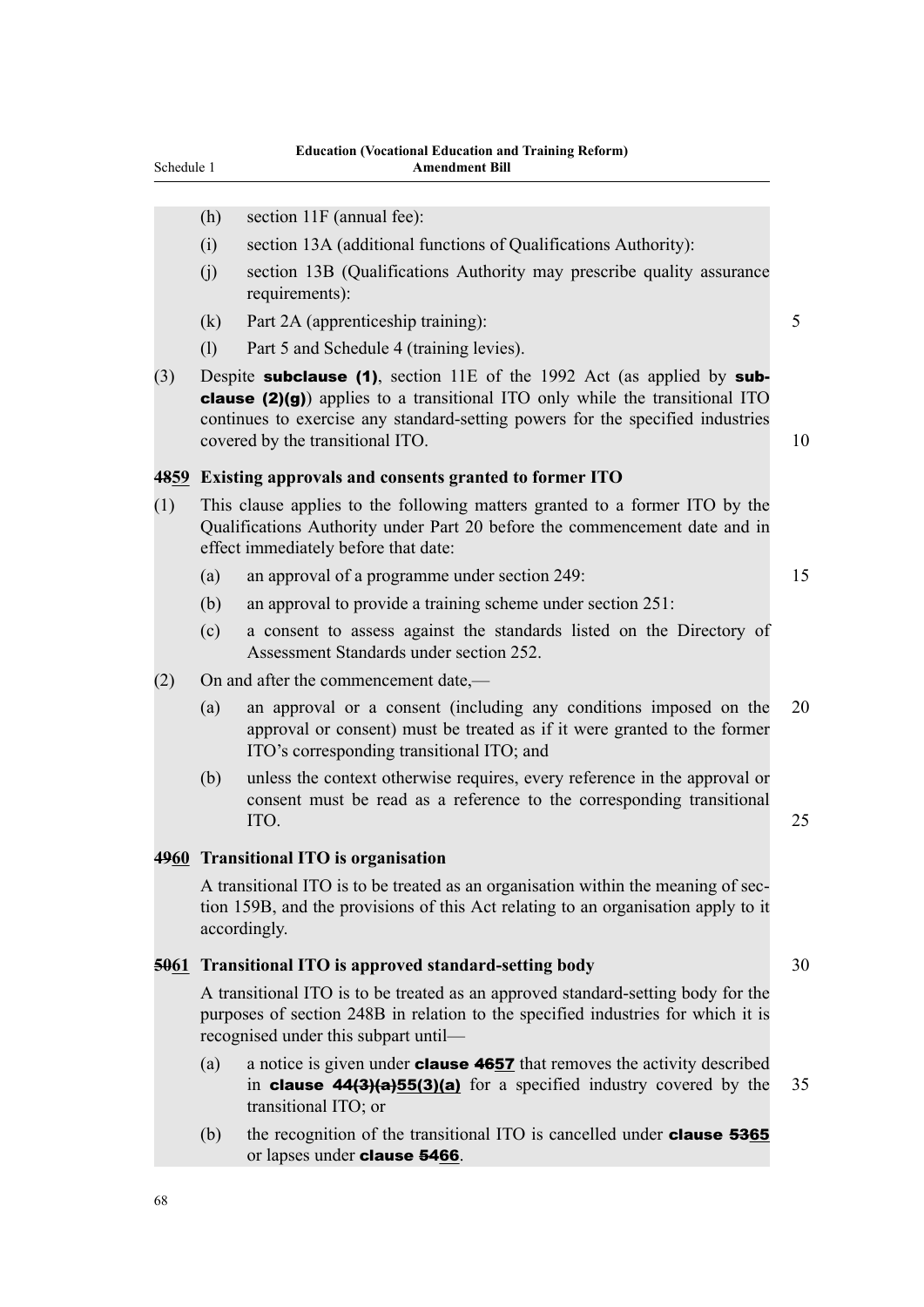## **5162 Transitional ITOs must develop transition plan**

- (1) As soon as practicable after the commencement date, every transitional ITO must—
	- (a) develop a transition plan for approval by the Commission that provides for the transfer of — 5
		- (i) responsibility for the activity described in clause  $44(3)(a)55(3)(a)$  (or any part of the activity) to any 1 or more workforce development councils:
		- (ii) responsibility for the activities described in **clause 44(3)(b)55(3)(b) and (c)** (or any part of those activities) to any 10 1 or more providers specified by the Commission; and:
		- (iia) responsibility for any of activities described in clause 55(3) (or any part of those activities) to another transitional ITO:
		- (iii) the assets of the transitional ITO to any 1 or more providers specified by the Commission:providers, workforce development coun- 15 cils, or other transitional ITO; and
	- (b) implement and maintain that plan; and
	- (c) support providers specified by the Commission in transferring the responsibility for the activities described in **clause**  $44(3)(b)55(3)(b)$ and (c).  $20$
- $(2)$  The Commission may, when approving a transition plan under **subclause (1)**, make any amendments to the plan that it considers necessary or desirable by giving written notice to the transitional ITO.
- (2) When approving a transition plan under **subclause (1)**, the Commission—
	- (a) may make any amendments to the plan that it considers necessary or 25 desirable by giving written notice to the transitional ITO; but
	- (b) must not amend that part of the plan that relates to transfer of the assets to any 1 or more providers, workforce development councils, or other transitional ITO.
- (3) If a transitional ITO fails or refuses to comply with **subclause (1)**, the Com- 30 mission may develop the transition plan for the transitional ITO and the transitional ITO must implement and maintain that plan.

### **51A63 Commission must issue guidance on transition plans**

- (1) The Commission must issue guidance to transitional ITOs on what must be contained in a transition plan required by **clause 51(1)**. 35
- (2) The Commission must consult transitional ITOs when developing guidance under subclause (1).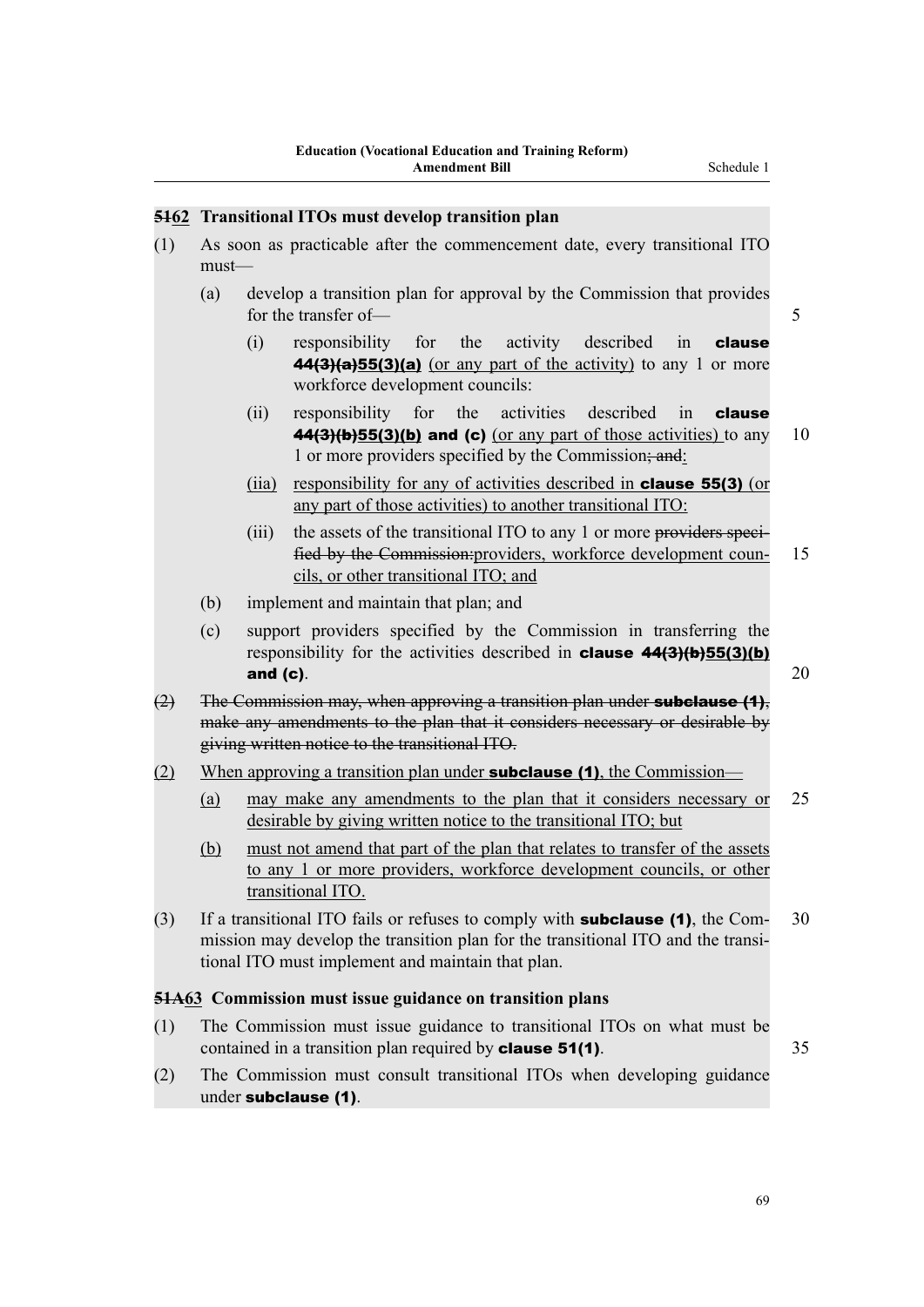### **5264 Minister may direct funding to provider for work-based training**

Despite **section 159M(1)**, the Minister may direct that funding be provided to a provider to support work-based training on behalf of employers if the Minister believes it is reasonably necessary for facilitating or ensuring the successful transfer of responsibility for the activities referred to in **clause** 5  $44(3)(b)55(3)(b)$  and (c).

### **5365 Cancellation of recognition of transitional ITO**

- (1) The Minister may, by notice in the *Gazette*, cancel the recognition of a transitional ITO—
	- (a) if it asks the Minister to cancel its recognition; or 10

- (b) if the circumstances described in **subclause (2)** apply; or
- (c) if it has breached the requirement set out in section 11E of the 1992 Act (as applied by **clause 47(2)(g)**); or
- (d) if the Minister is satisfied that the transitional ITO—
	- (i) the transitional ITO is no longer responsible for carrying out any 15 of the activities referred to in clause 44(3)55(3); or
	- (ii) the body corporate recognised as the transitional ITO no longer exists.
- (2) For the purpose of subclause (1)(b), the **circumstances** are that—
	- (a) the Minister has issued a notice to the transitional ITO stating that the 20 Minister considers its performance is inadequate for any of the following reasons:
		- (i) it is not carrying out at least 1 of the activities for the specified industries for which it is recognised:
		- (ii) it is failing to comply with 1 or more conditions of its recognition: 25
		- (iii) it is failing to comply with a compliance notice issued by the Qualifications Authority; and
	- (b) the period of time specified in the notice within which the transitional ITO must improve its performance has elapsed; and
	- (c) the Minister is satisfied that the transitional ITO's performance continues 30 to be inadequate for the reason specified in the notice.
- (3) For the purpose of **subclause (2)(a)**, the notice must be in writing and state—
	- (a) the areas in which the Minister considers the transitional ITO's performance to be inadequate; and
	- (b) what actions the transitional ITO should take to improve its perform- 35 ance; and
	- (c) the period (which must be a reasonable period) within which the transitional ITO must improve its performance; and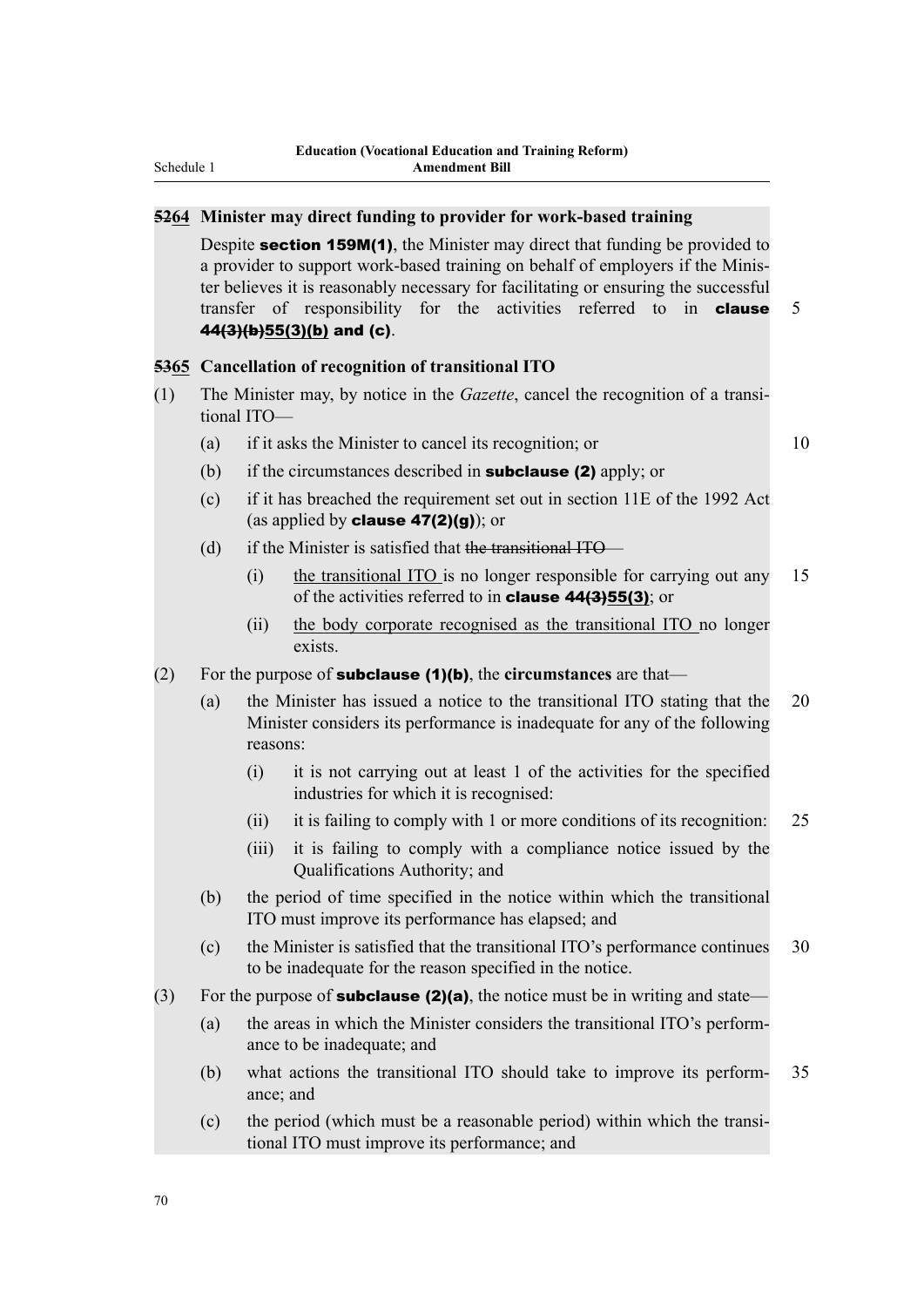- (d) the fact that the Minister may cancel the recognition of the transitional ITO under **subclause** (1) if it fails to improve its performance within that period.
- (4) If the recognition of a transitional ITO is cancelled under **subclause (1)**, any approval or consent associated with that recognition is withdrawn on the date 5 on which the recognition is cancelled.
- (5) No notice is required to be given to a transitional ITO for a withdrawal under subclause (4).

## **5466 Recognition lapses at end of transition period**

- (1) This clause applies to any transitional ITO in existence at the close of the day 10 immediately before the end of the transition period.
- (2) The recognition of the transitional ITO lapses at the end of the transition period.
- (3) If the recognition of a transitional ITO lapses under subclause (2), any approval or consent associated with that recognition is withdrawn on the date on 15 which the recognition lapses.
- (4) No notice is required to be given to a transitional ITO for a withdrawal under subclause (3).

### **5567 Allocation of assets of transitional ITO**

- (1) This clause applies to any assets of a transitional ITO during the transition 20 period.
- (2) Despite any enactment to the contrary or anything in the transitional ITO's founding document, those assets may be allocated to 1 or more providers, workforce development councils, or other transitional ITOs to which the activities of the transitional ITO have been transferred in accordance with the transi- 25 tion plan.
- (3) In this clause,—

**founding document** means,—

- (a) for a transitional ITO that is a company, the transitional ITO's constitu- $\frac{1}{1000}$  (if any):  $\frac{30}{1000}$
- (b) for a transitional ITO that is an incorporated society, the transitional ITO's rules:
- (c) for a transitional ITO that is a charitable trust, the transitional ITO's trust deed.
- (3) In this clause, **founding document** means,— 35
	- (a) for a transitional ITO that is a company, the transitional ITO's constitution (if any):

71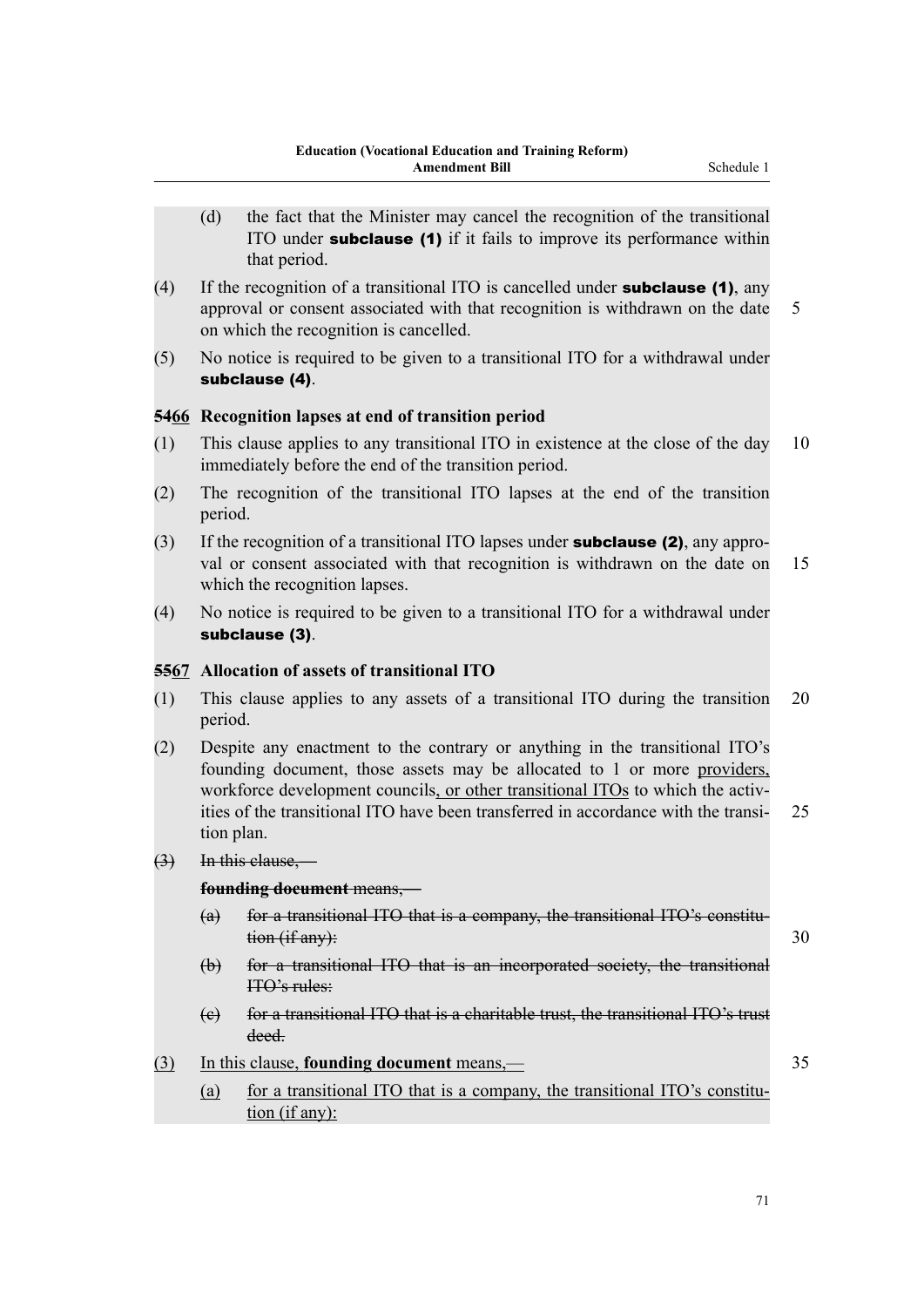| Schedule 1        |                | <b>Education (Vocational Education and Training Reform)</b><br><b>Amendment Bill</b>                                                                                                                                                                                                                                                                                                                       |    |
|-------------------|----------------|------------------------------------------------------------------------------------------------------------------------------------------------------------------------------------------------------------------------------------------------------------------------------------------------------------------------------------------------------------------------------------------------------------|----|
|                   | (b)            | for a transitional ITO that is an incorporated society, the transitional<br>ITO's rules:                                                                                                                                                                                                                                                                                                                   |    |
|                   | (c)            | for a transitional ITO that is a charitable trust, the transitional ITO's trust<br>deed.                                                                                                                                                                                                                                                                                                                   |    |
| 56                | H <sup>O</sup> | No compensation for technical redundancy of employees of transitional                                                                                                                                                                                                                                                                                                                                      | 5  |
| $\leftrightarrow$ |                | An employee of a transitional ITO is not entitled to receive any payment or<br>other benefit on the ground that the position held by the employee in the transi-<br>tional ITO has ceased to exist if the position ceases to exist because the duties<br>of the position are more closely connected with the functions of a workforce<br>development council, a provider, or another transitional ITO and— | 10 |
|                   | (a)            | the employee is offered employment in an equivalent position in that<br>workforce development council, provider, or other transitional ITO<br>(whether or not the employee accepts the offer); or                                                                                                                                                                                                          |    |
|                   | $\bigoplus$    | the employee is offered and accepts that employment.                                                                                                                                                                                                                                                                                                                                                       | 15 |
| (2)               |                | In subclause (1)(a), employment in an equivalent position means employ-<br>ment that is-                                                                                                                                                                                                                                                                                                                   |    |
|                   | (a)            | in substantially the same position; and                                                                                                                                                                                                                                                                                                                                                                    |    |
|                   | $\biguplus$    | in the same general locality; and                                                                                                                                                                                                                                                                                                                                                                          |    |
|                   | (e)            | on terms and conditions that are no less favourable than those applying<br>to the employee immediately before the date the offer of employment is<br>made to that employee; and                                                                                                                                                                                                                            | 20 |
|                   | (d)            | on terms that treat the period of service with the transitional ITO (and<br>every other period of service recognised by the transitional ITO as con-<br>tinuous service) as if it were continuous service with the workforce<br>development council, provider, or other transitional ITO (as the case<br>$may be)$ .                                                                                       | 25 |
|                   |                | Subpart $34$ —Other matters                                                                                                                                                                                                                                                                                                                                                                                |    |
|                   |                | 56A68 Employment of transitional ITO employees by NZIST, NZIST<br>subsidiary, wananga, or workforce development council, or other<br>transitional ITO                                                                                                                                                                                                                                                      | 30 |
| (1)               |                | This clause applies if the activities of a transitional ITO are transferred to<br>NZIST, an NZIST subsidiary, a wananga, or a workforce development council,<br>or another transitional ITO in accordance with a transition plan developed<br>under clause 5462.                                                                                                                                           | 35 |
| (2)               |                | The chief executive of NZIST or the NZIST subsidiary, wananga, or workforce<br>development council, or other transitional ITO (as the case may be) to which                                                                                                                                                                                                                                                |    |

those activities are transferred must identify the employees of the transitional

ITO—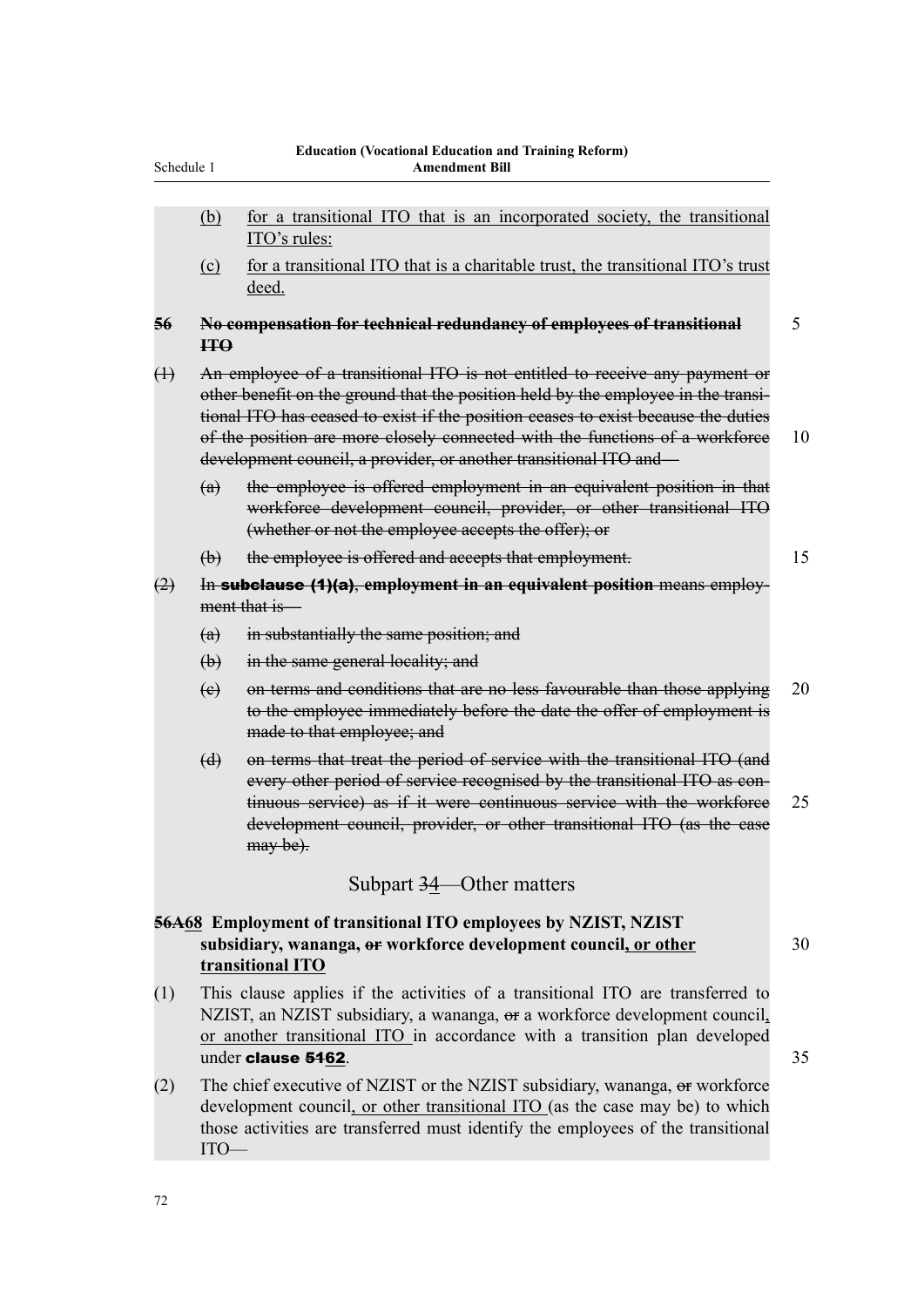- (a) whose duties overall are required by NZIST or the NZIST subsidiary, wananga, or workforce development council, or other transitional ITO (as the case may be) to carry out its functions; and
- (b) whose positions will cease to exist as a result of the transfer of responsibility of the transitional ITO's activities to NZIST or the NZIST subsid- 5 iary, wananga, or workforce development council, or other transitional ITO.
- (3) An employee who is identified under **subclause (2)** may be offered equivalent employment by NZIST or the NZIST subsidiary, wananga, or workforce development council, or other transitional ITO (as the case may be), being 10 employment that is—
	- (a) in substantially the same position; and
	- (b) in the same general locality; and
	- (c) on terms and conditions (including any terms and conditions relating to redundancy and superannuation) that are no less favourable than those 15 applying to the employee immediately before the date on which the offer of employment is made to the employee; and
	- (d) on terms that treat the period of service with the transitional ITO (and every other period of service recognised by the transitional ITO as continuous service) as if it were continuous service with NZIST or the 20 NZIST subsidiary, wananga, or workforce development council, or other transitional ITO.
- (4) If the employee accepts an offer of employment under subclause (3), the employee's employment by NZIST, or the NZIST subsidiary, wananga, or workforce development council, or other transitional ITO (as the case may be) 25 is to be treated as continuous employment, including for the purpose of service-related entitlements, whether legislative or otherwise.
- (5) An employee of a transitional ITO that who is offered employment under subclause (3) is not entitled to receive any payment or other benefit on the ground that the employee's position in the transitional ITO has ceased to exist, 30 whether or not the employee accepts the offer.
- (6) This clause overrides—
	- (a) Part 6A of the Employment Relations Act 2000; and
	- (b) any employee protection provision in any relevant employment agreement. 35
- (7) In this clause, **transitional ITO** has the same meaning as in clause 52.

# **56B69 Employment of Qualifications Authority employees by workforce development council**

(1) This clause applies if the functions of the Qualifications Authority in developing, setting, and maintaining skill standards in relation to 1 or more specified 40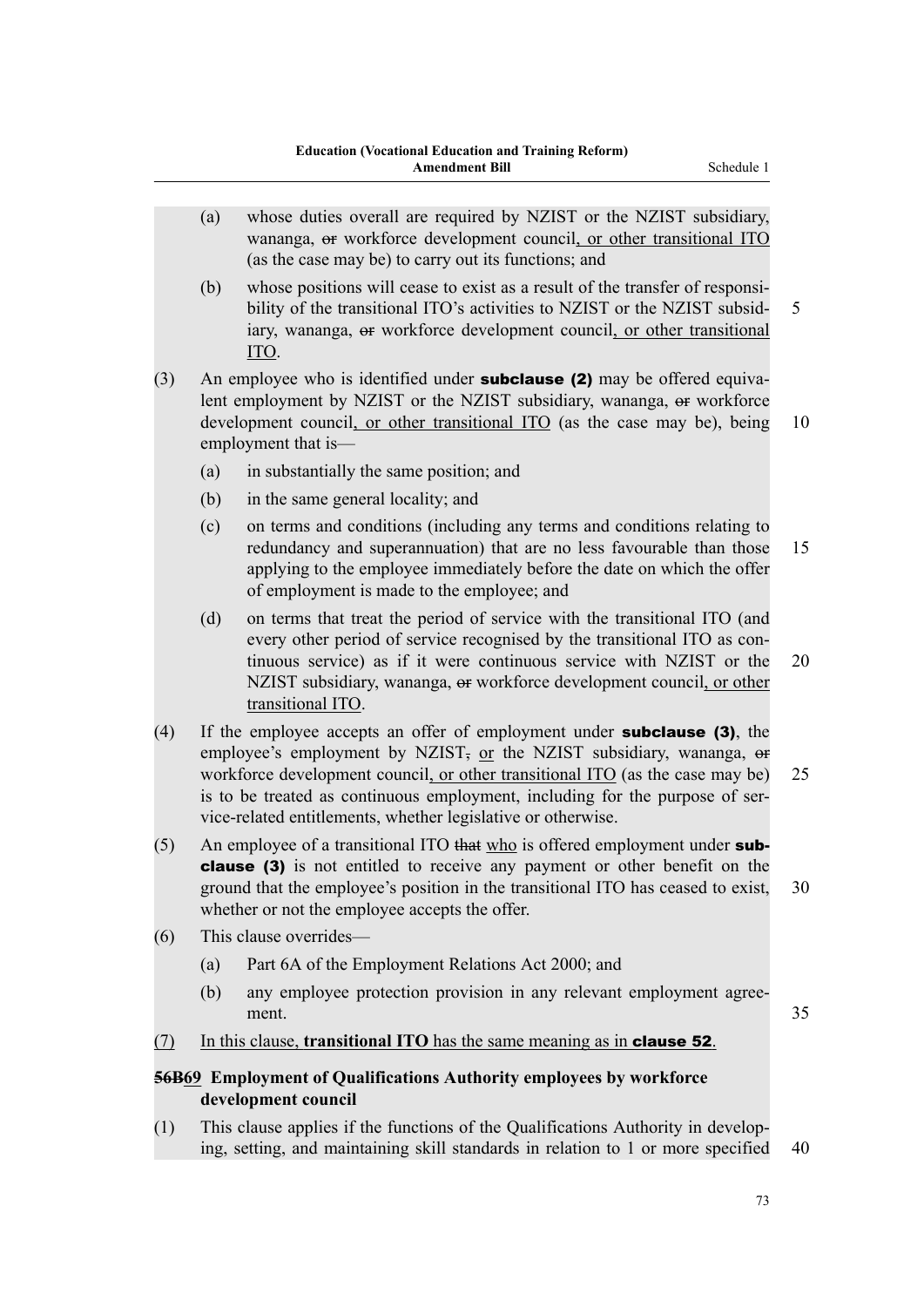| Schedule 1 |          | <b>Amendment Bill</b>                                                                                                                                                                                                                                                                        |    |
|------------|----------|----------------------------------------------------------------------------------------------------------------------------------------------------------------------------------------------------------------------------------------------------------------------------------------------|----|
|            |          | industries are to be transferred to a workforce development council that covers<br>those industries in accordance with a transition plan developed by the Qualifi-<br>cations Authority for the purpose of this clause.                                                                      |    |
| (2)        |          | The chief executive of the workforce development council to which the func-<br>tions of the Qualifications Authority are transferred must identify the<br>employees of the Qualifications Authority-                                                                                         | 5  |
|            | (a)      | whose duties overall are required by the workforce development council<br>to carry out its functions; and                                                                                                                                                                                    |    |
|            | (b)      | whose positions will cease to exist as a result of the transfer of responsi-<br>bility of the Qualifications Authority's functions to the workforce devel-<br>opment council.                                                                                                                | 10 |
| (3)        | that is- | An employee who is identified under <b>subclause (2)</b> may be offered equiva-<br>lent employment by the workforce development council, being employment                                                                                                                                    |    |
|            | (a)      | in substantially the same position; and                                                                                                                                                                                                                                                      | 15 |
|            | (b)      | in the same general locality; and                                                                                                                                                                                                                                                            |    |
|            | (c)      | on terms and conditions (including any terms and conditions relating to<br>redundancy and superannuation) that are no less favourable than those<br>applying to the employee immediately before the date on which the offer<br>of employment is made to the employee; and                    | 20 |
|            | (d)      | on terms that treat the period of service with the Qualifications Authority<br>(and every other period of service recognised by the Qualifications<br>Authority as continuous service) as if it were continuous service with the<br>workforce development council.                           |    |
| (4)        |          | If the employee accepts an offer of employment under <b>subclause</b> (3), the<br>employee's employment by the workforce development council is to be treated<br>as continuous employment, including for the purpose of service-related entitle-<br>ments, whether legislative or otherwise. | 25 |
| (5)        |          | An employee of the Qualifications Authority that who is offered employment<br>under <b>subclause</b> (3) is not entitled to receive any payment or other benefit on<br>$1 \quad \alpha \quad \mathbf{1}^{\prime} \quad \mathbf{0}$<br>and the state of the state of                          | 30 |

- the ground that the employee's position in the Qualifications Authority has ceased to exist, whether or not the employee accepts the offer.
- (6) This clause overrides—
	- (a) Part 6A of the Employment Relations Act 2000; and
	- (b) any employee protection provision in any relevant employment agree- 35 ment.

### **56C No compensation for technical redundancy**

(1) An employee of the Qualifications Authority is not entitled to receive any payment or other benefit on the ground that the position held by the employee has ceased to exist if the position ceases to exist because the duties of the position 40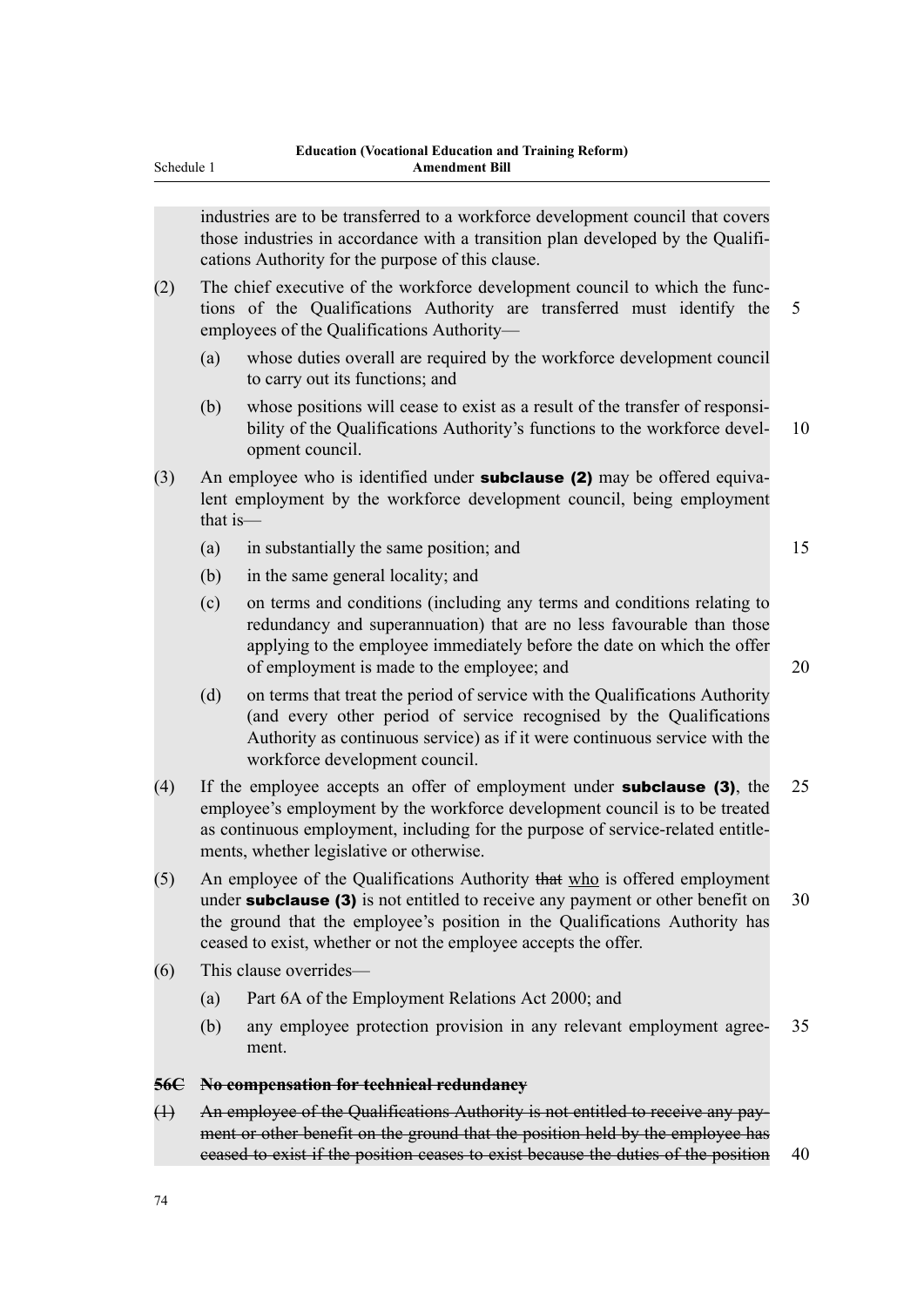|     |             | are more closely connected with the functions of a workforce development<br>council and                                                                                                                                                                            |    |
|-----|-------------|--------------------------------------------------------------------------------------------------------------------------------------------------------------------------------------------------------------------------------------------------------------------|----|
|     | (a)         | the employee is offered employment in an equivalent position in that<br>workforce development council (whether or not the employee accepts<br>the offer); or                                                                                                       | 5  |
|     | $\bigoplus$ | the employee is offered and accepts that employment.                                                                                                                                                                                                               |    |
| (2) |             | In subclause (1)(a), employment in an equivalent position means employ-                                                                                                                                                                                            |    |
|     |             | ment that is                                                                                                                                                                                                                                                       |    |
|     | (a)         | in substantially the same position; and                                                                                                                                                                                                                            |    |
|     | $\bigoplus$ | in the same general locality; and                                                                                                                                                                                                                                  | 10 |
|     | (e)         | on terms and conditions that are no less favourable than those applying<br>to the employee immediately before the date the offer of employment is<br>made to that employee; and                                                                                    |    |
|     | $\Theta$    | on terms that treat the period of service with the Qualifications Authority<br>(and every other period of service recognised by the Qualifications<br>Authority as continuous service) as if it were continuous service with the<br>workforce development council. | 15 |
| 70  |             | <b>Provider must not charge fee for compulsory student services during</b><br>specified period                                                                                                                                                                     |    |
| (1) |             | A provider must not charge a trainee a compulsory student services fee during<br>the specified period.                                                                                                                                                             | 20 |
| (2) |             | The Minister may, by notice published on an Internet site maintained by or on<br>behalf of the Ministry, specify any class of trainees to whom <b>subclause</b> (1)<br>does not apply.                                                                             |    |
| (3) |             | $In$ subclause (1),—                                                                                                                                                                                                                                               | 25 |
|     |             | compulsory student services fee means a fee determined under section<br>$227(1B)$ or as defined in section $235D(6)$                                                                                                                                               |    |
|     |             | provider has the same meaning as in section 477                                                                                                                                                                                                                    |    |
|     |             | specified period means the period beginning on the commencement date and<br>ending on the close of 31 December 2021.                                                                                                                                               | 30 |
|     |             | <b>56D71</b> Existing training contracts                                                                                                                                                                                                                           |    |
| (1) |             | This clause applies to a training contract between an employer and employee<br>that is in force immediately before the commencement date.                                                                                                                          |    |
| (2) |             | On and after the commencement date, the training contract must be treated as if<br>it were a training agreement for the purposes of <b>section 478</b> .                                                                                                           | 35 |
|     |             |                                                                                                                                                                                                                                                                    |    |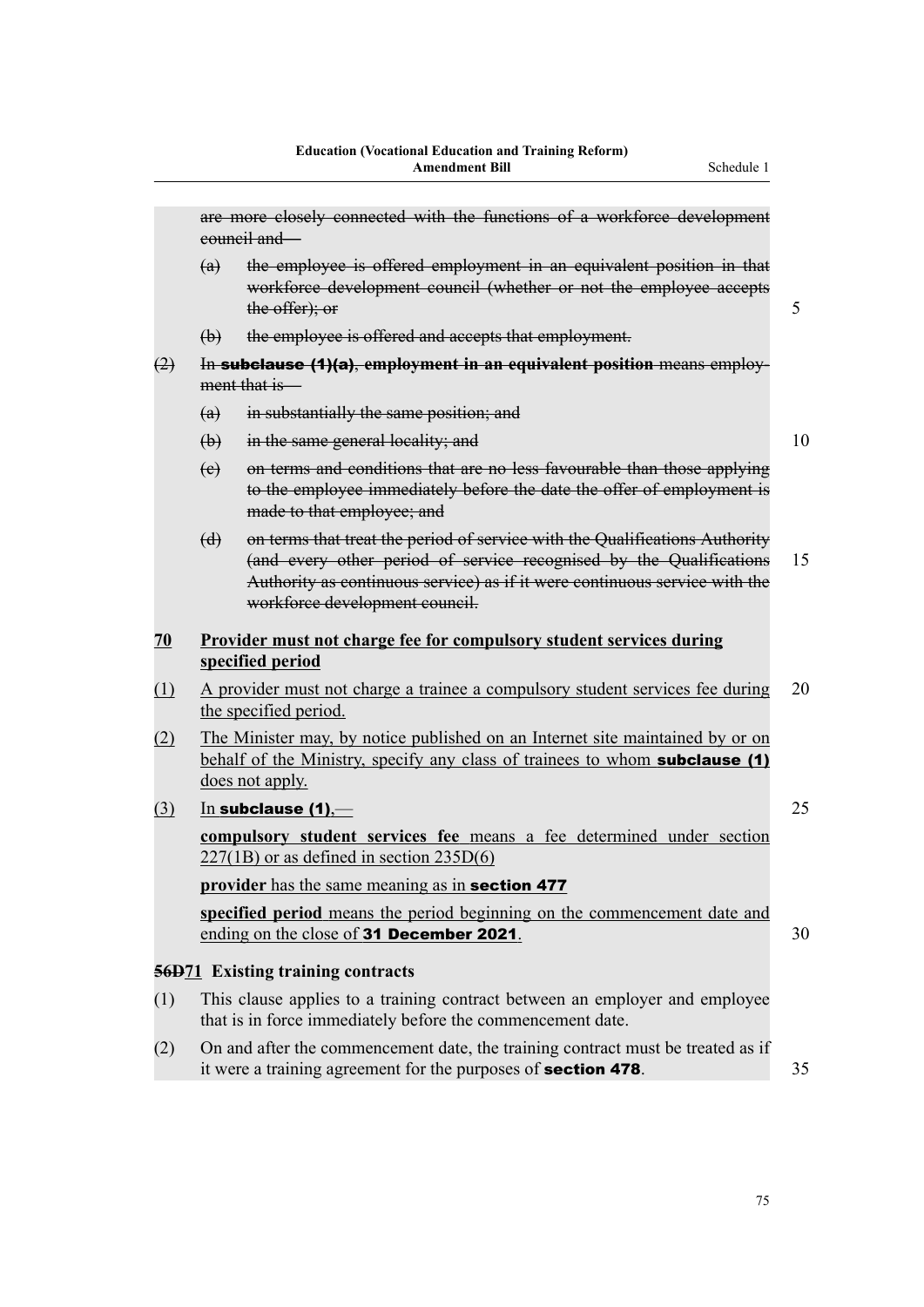# **56E72 References to industry training organisation to be treated as references to transitional ITO**

Despite the amendments made by the amendment Act, a reference to an industry training organisation in any enactment or document, as it read immediately before the commencement date, must, on and after that date, be read as a refer- 5 ence to a transitional ITO for the period that transitional ITOs remain in existence under the amendment Act.

## **5773 Transitional regulations**

- (1) The Governor-General may, by Order in Council made on recommendation of the Minister, make regulations prescribing transitional provisions, savings pro- 10 visions, or both, for either or both of the following purposes:
	- (a) facilitating or ensuring the orderliness of the transition of the amendments made to this Act by the amendment Act:
	- (b) ensuring that existing rights or obligations continue as part of, or despite, that transition. **15**

# (2) The Minister must not recommend the making of regulations under **subclause** (1) unless satisfied that those regulations—

- (a) are reasonably necessary for either or both of the purposes in subclause (1)(a) and (b); and
- (b) are consistent with the purposes of those amendments. 20
- (3) The transitional provisions or savings provisions prescribed by regulations under **subclause** (1) may be provisions in addition to or instead of those set out in this Part, and may—
	- (a) provide that, for a transitional period, in any circumstances, or subject to any conditions, specified in the regulations, 1 or more provisions 25 (including definitions) of those amendments to this Act do not apply, or apply with modifications or additions:
	- (b) provide that, for a transitional period, in any circumstances, or subject to any conditions, specified in the regulations, 1 or more provisions repealed, amended, or revoked by those amendments to this Act con- 30 tinue to apply, or apply with modifications or additions, as if they had not been repealed, amended, or revoked:
	- (c) provide for any other matter necessary for either or both of the purposes in subclause (1)(a) and (b).
- (4) No regulations made under this clause may be made, or continue in force, after 35 the close of 31 December 2022.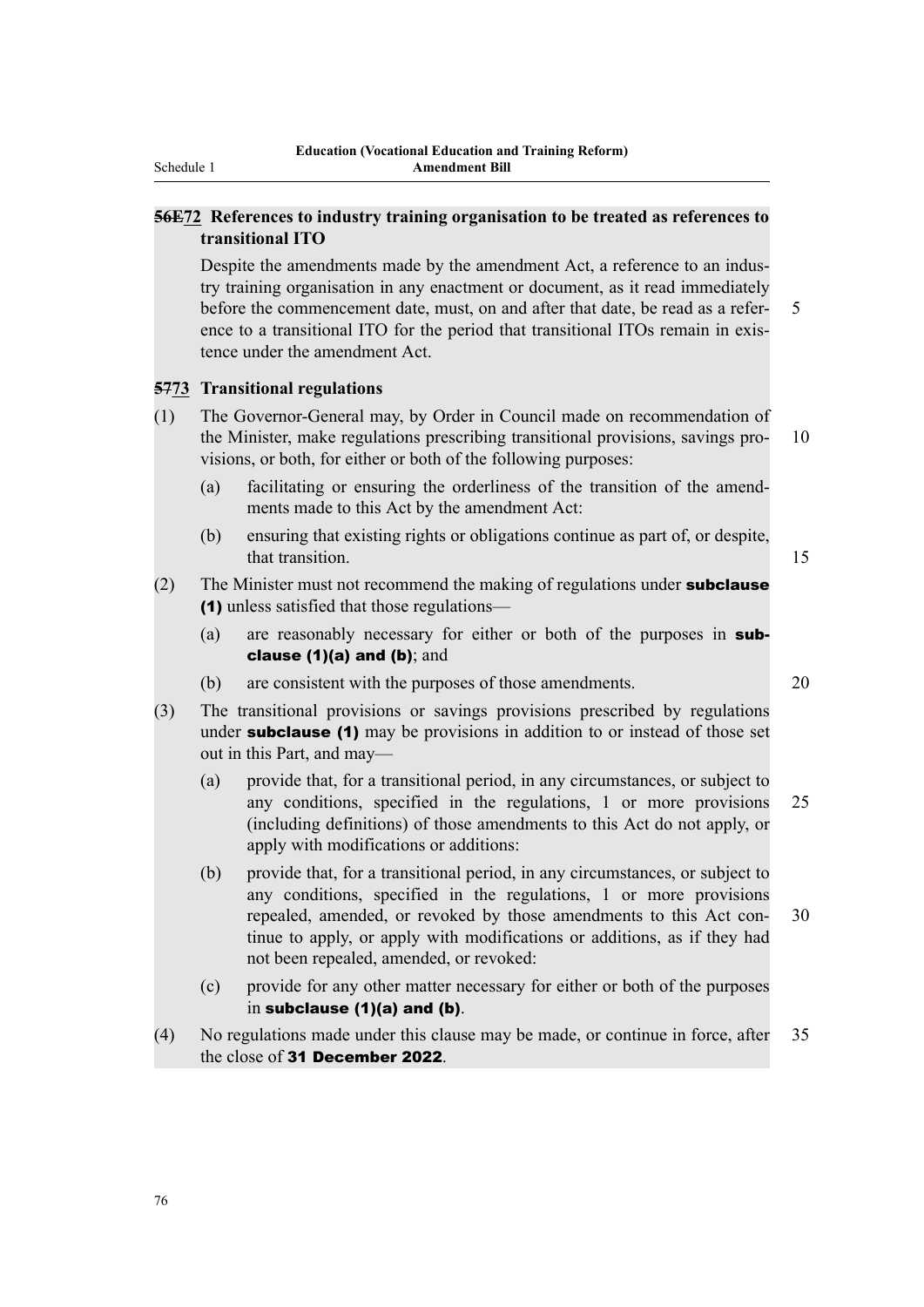# **Schedule 2 New Part 2 inserted into Schedule 13A**

s 67(2)

# **Part 2**

# **Additional provisions of Crown Entities Act 2004 applying to NZIST** 5

| <b>Section</b>              | <b>Brief description</b>                                                       |
|-----------------------------|--------------------------------------------------------------------------------|
| Section 37                  | Removal of members of autonomous Crown<br>entities                             |
| Section 38                  | Removal of elected members of Crown agents and<br>autonomous Crown entities    |
| Section 40                  | Definition of just cause                                                       |
| Section 41                  | Process for removal                                                            |
| Section 43                  | No compensation for loss of office                                             |
| Sections 44 and 45          | Resignation of members and members ceasing to<br>hold office                   |
| Sections 47 and 48          | Remuneration and expenses of members                                           |
| Sections 49 to 52           | Collective duties of board                                                     |
| Sections 53 to 57           | Individual duties of members                                                   |
| Sections 58 to 61           | Effect of non-compliance with duties and reliance<br>on information and advice |
| Sections 73 to 76           | Delegation                                                                     |
| Section 77                  | Vacancies in membership of board                                               |
| Sections 96 to 102          | Crown entity subsidiaries                                                      |
| Sections 120 to 126         | Liability of members, office holders, and<br>employees                         |
| Sections 127-and 128 to 130 | Method of contracting and seal Dealings with<br>third parties                  |
| Sections 138 to 149A        | Statement of intent                                                            |
| Sections 149B to 149M       | Statement of performance expectations                                          |
| Sections 150 to 156         | Reporting: annual report                                                       |
| Section 158                 | Bank accounts of Crown entities                                                |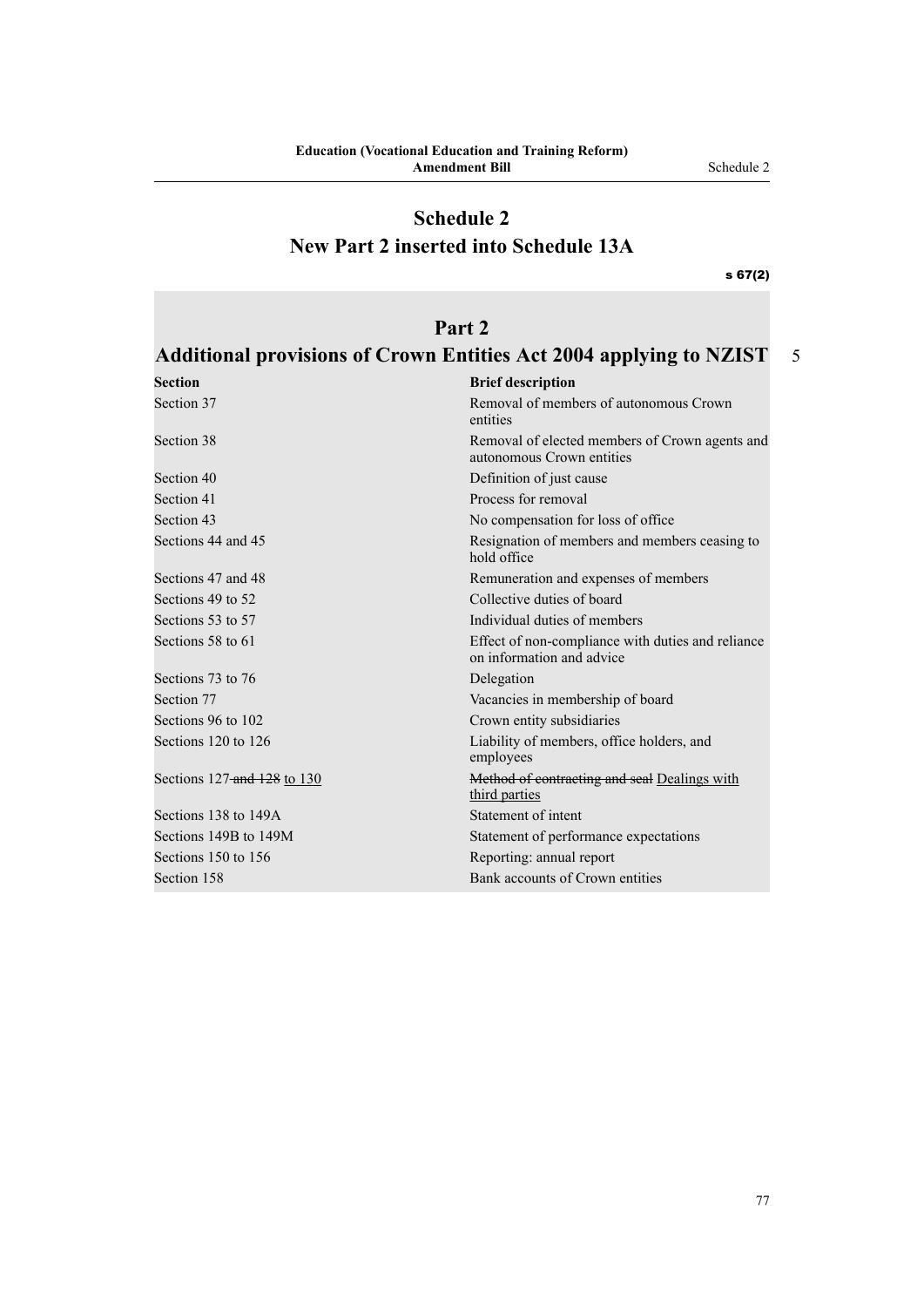# **Schedule 3 New Schedule 22 inserted**

|                |     |      | s69(1)                                                                                                                                                                                                                                              |    |
|----------------|-----|------|-----------------------------------------------------------------------------------------------------------------------------------------------------------------------------------------------------------------------------------------------------|----|
|                |     |      | <b>Schedule 22</b>                                                                                                                                                                                                                                  |    |
|                |     |      | <b>NZIST's charter</b>                                                                                                                                                                                                                              | 5  |
|                |     |      | s 222C(1)                                                                                                                                                                                                                                           |    |
| $\mathbf{1}$   |     |      | The New Zealand Institute of Skills and Technology (NZIST) exists to perform<br>the functions set out in <b>section 222B</b> .                                                                                                                      |    |
| $\overline{2}$ |     |      | NZIST will be responsive to the needs of all regions of New Zealand, their<br>learners, industries, employers, and communities.                                                                                                                     | 10 |
| 3              |     |      | To meet the needs of regions throughout New Zealand, NZIST must—                                                                                                                                                                                    |    |
|                | (a) |      | offer in each region a mix of education and training, including on-the-<br>job, face-to-face, and distance delivery that is accessible to the learners<br>of that region and meets the needs of its learners, industries, and com-<br>munities; and | 15 |
|                | (b) |      | operate in a manner that ensures its regional representatives are empow-<br>ered to make decisions about delivery and operations that are informed<br>by local relationships and to make decisions that meet the needs of their<br>communities; and |    |
|                | (c) |      | ensure that international learners are attracted to train and study in<br>regions throughout New Zealand; and                                                                                                                                       | 20 |
|                | (d) |      | ensure that there is collaboration across its national network; and                                                                                                                                                                                 |    |
|                | (e) |      | maintain a high-quality coherent network of infrastructure that meets<br>regional skills needs.                                                                                                                                                     |    |
| 4              |     |      | NZIST must operate in a way that allows it to-                                                                                                                                                                                                      | 25 |
|                | (a) | and  | empower students and staff on academic, non-academic, and well-being<br>matters and matters relating to the organisation's practices and services;                                                                                                  |    |
|                | (b) |      | develop meaningful partnerships with-                                                                                                                                                                                                               |    |
|                |     |      | (i) industry across the country, including Māori and Pacific employ-<br>ers, smaller employers, and those operating in niche sectors; and                                                                                                           | 30 |
|                |     | (ii) | communities at a local level, including hapul and iwi, and Pacific<br>communities; and                                                                                                                                                              |    |
|                | (c) |      | use the insights gained through partnerships to-                                                                                                                                                                                                    |    |
|                |     | (i)  | develop and provide vocational education and training that meets<br>short-term and long-term skills needs; and                                                                                                                                      | 35 |
|                |     |      |                                                                                                                                                                                                                                                     |    |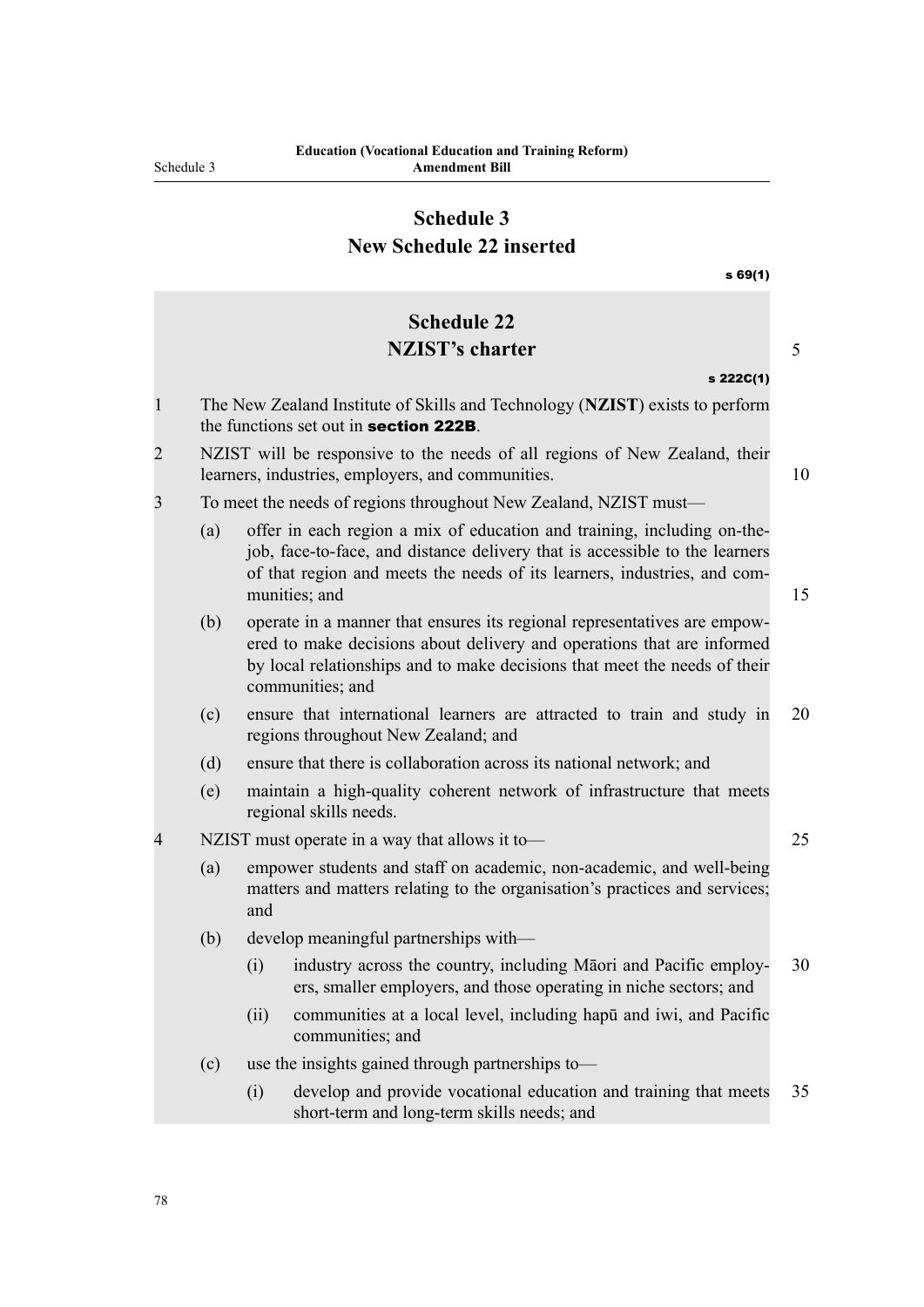|   |      | (ia)  | expand industry training into smaller employers and niche sectors;<br>and                                                                                                                                                                                    |    |
|---|------|-------|--------------------------------------------------------------------------------------------------------------------------------------------------------------------------------------------------------------------------------------------------------------|----|
|   |      | (ii)  | align education and training delivery to support the unique social<br>and economic goals of local communities; and                                                                                                                                           |    |
|   |      | (iii) | work towards equity for learners and staff of different genders,<br>ethnicities, cultures, and abilities; and                                                                                                                                                | 5  |
|   | (d)  |       | reflect Māori-Crown partnerships in order to-                                                                                                                                                                                                                |    |
|   |      | (i)   | ensure that its governance, management, and operations give<br>effect to Te Tiriti o Waitangi; and                                                                                                                                                           |    |
|   |      | (ii)  | recognise that Māori are key actors in regional social, environ-<br>mental, and economic development; and                                                                                                                                                    | 10 |
|   |      | (iii) | respond to the needs of and improve outcomes for Māori learners,<br>whanau, hapū and iwi, and employers; and                                                                                                                                                 |    |
|   | (e)  |       | hold inclusivity and equity as core principles, recognising and valuing<br>the diversity of all of its learners, and providing the unique types of sup-<br>port different learners need to succeed; and                                                      | 15 |
|   | (f)  |       | meet the needs of all of its learners, in particular those who are under-<br>served by the education system, including, but not limited to, Māori,<br>Pacific, and disabled learners; and                                                                    |    |
|   | (fa) |       | promote equitable access to learning opportunities for learners across all<br>regions; and                                                                                                                                                                   | 20 |
|   | (g)  |       | have culturally responsive delivery approaches, whether on campus, in<br>the workplace, online, or otherwise; and                                                                                                                                            |    |
|   | (h)  |       | work collaboratively with schools, wananga, and other tertiary education<br>organisations (including workforce development councils) to improve<br>the outcomes of the education system as a whole, including the transition<br>of learners into employment. | 25 |
| 5 |      |       | In giving effect to clause 4, NZIST must ensure that-                                                                                                                                                                                                        |    |
|   | (a)  |       | students and employers can transition seamlessly between delivery sites<br>and educational modes, including between workplaces and other forms<br>and places of learning; and                                                                                | 30 |
|   | (b)  |       | programmes of study and qualifications are portable and consistent, yet<br>flexible enough to meet local needs; and                                                                                                                                          |    |
|   | (ba) |       | the academic integrity of the education and training programmes it deliv-<br>ers is protected; and                                                                                                                                                           | 35 |
|   | (c)  |       | New Zealand's reputation as a quality study destination for international<br>learners is sustained; and                                                                                                                                                      |    |
|   | (d)  |       | the range of education and training options available to learners and<br>employers is appropriately broad and current; and                                                                                                                                   |    |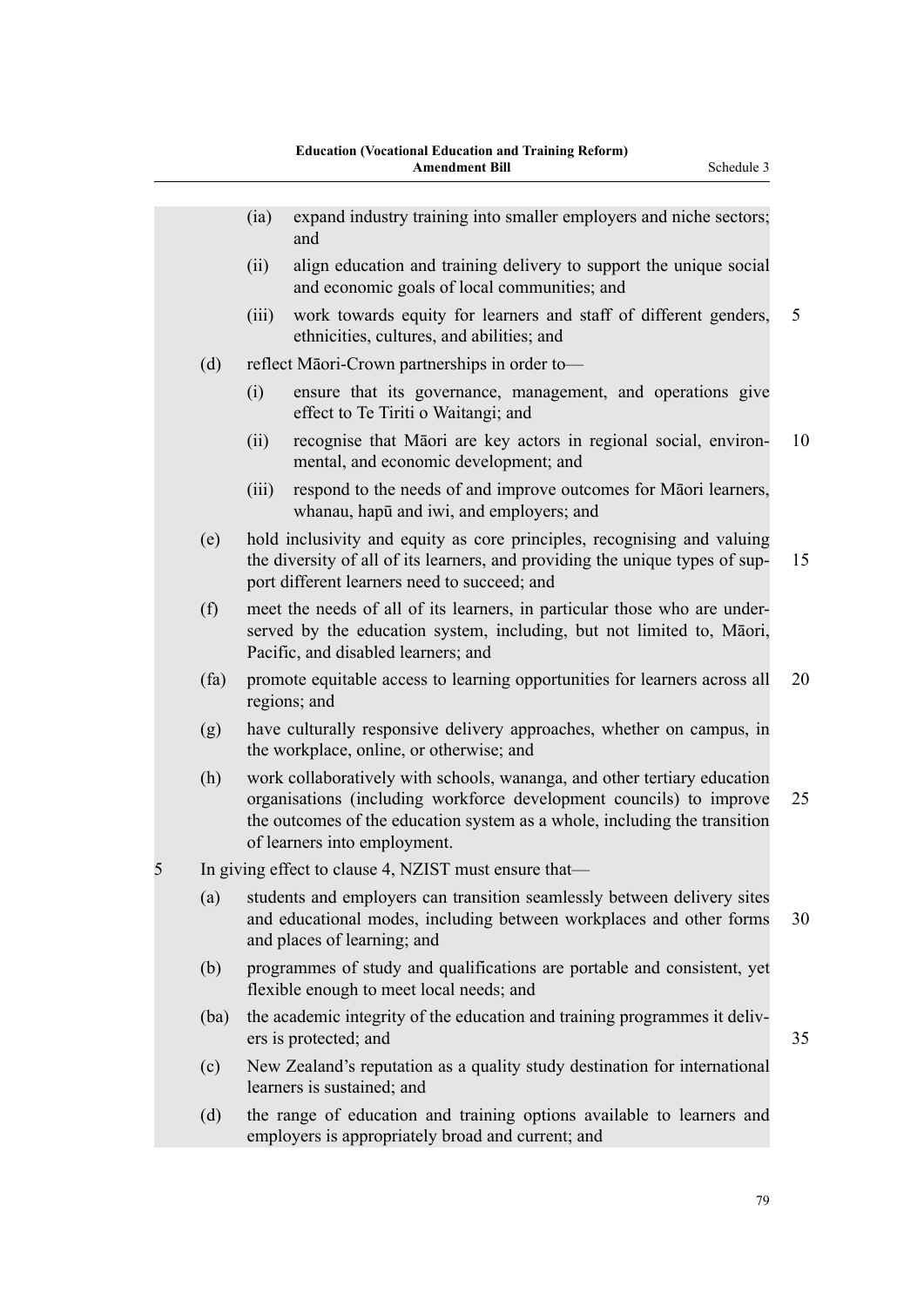| Schedule 3 | <b>Education (Vocational Education and Training Reform)</b><br><b>Amendment Bill</b>                                                                             |                          |
|------------|------------------------------------------------------------------------------------------------------------------------------------------------------------------|--------------------------|
|            |                                                                                                                                                                  |                          |
| (e)        | future skill needs are anticipated and quickly responded to; and                                                                                                 |                          |
| (f)        | teaching and learning is supported by research, evidence, and best prac-<br>tice; and                                                                            |                          |
| (g)        | learning pathways provide learners with a range of opportunities to pro-<br>gress to higher levels of education and training, and also into employ-<br>ment; and | $\overline{\mathcal{L}}$ |
| (h)        | the needs of adult and second-chance learners are afforded high priority.                                                                                        |                          |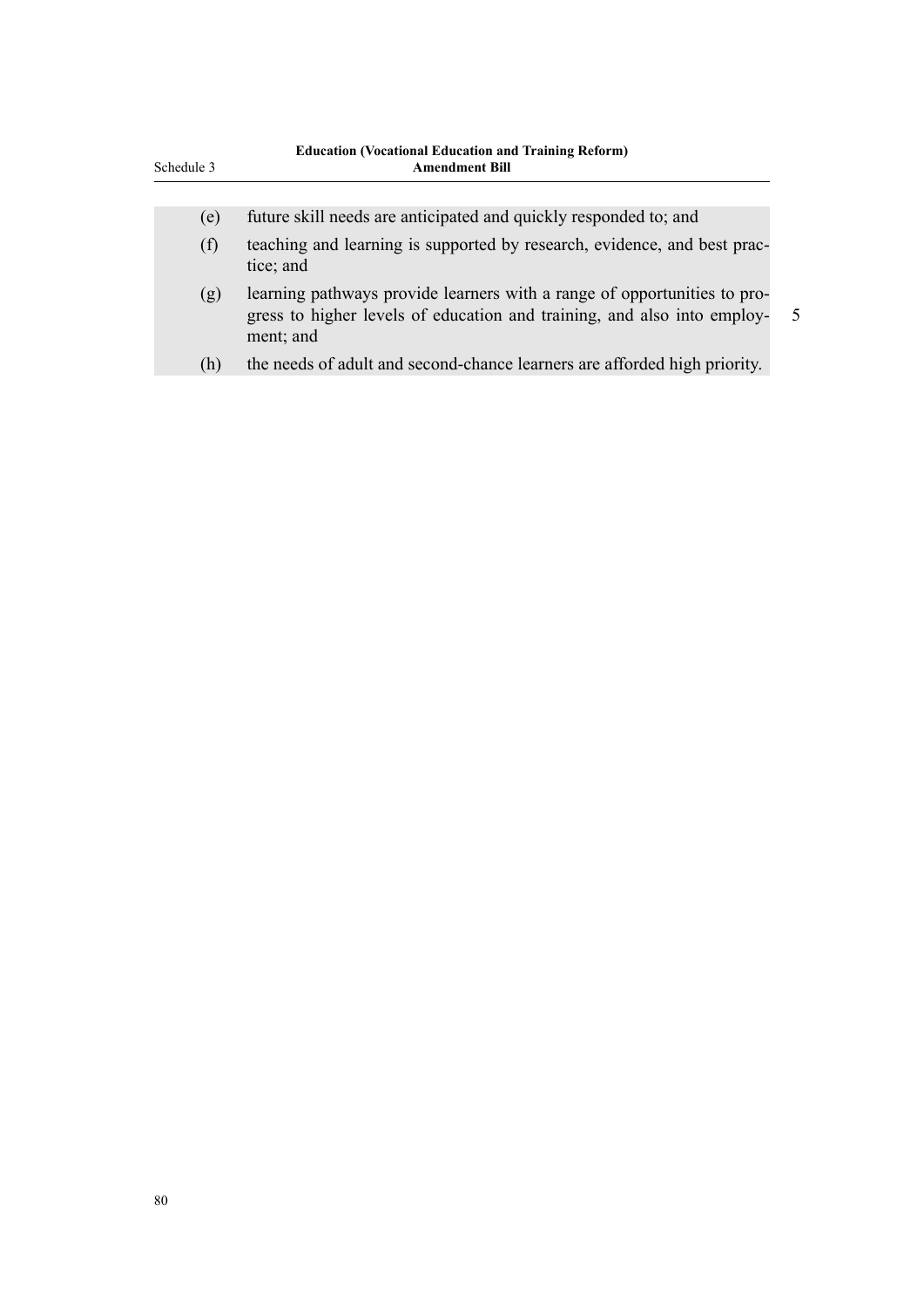# **New Schedule 23 inserted**

|                         |     | s69(2)                                                                                                                                                                           |    |
|-------------------------|-----|----------------------------------------------------------------------------------------------------------------------------------------------------------------------------------|----|
|                         |     | <b>Schedule 23</b><br>Provisions applying on dissolution of NZIST subsidiary<br>s 222ZC                                                                                          | 5  |
| 1                       |     | Interpretation                                                                                                                                                                   |    |
|                         |     | In this schedule, unless the context otherwise requires,—                                                                                                                        |    |
|                         |     | Commission means the Tertiary Education Commission established under sec-<br>tion 159C                                                                                           | 10 |
|                         |     | dissolution date-                                                                                                                                                                |    |
|                         | (a) | means, in relation to a corresponding NZIST subsidiary established<br>under clause $27(1)29(1)$ of Schedule 1,—                                                                  |    |
|                         |     | the date specified in <b>clause <math>27A(1)30(1)</math></b> of that schedule:<br>(i)                                                                                            |    |
|                         |     | date specified by Order in Council under <b>clause</b><br>(ii)<br>the<br><b>27A(2)30(2)</b> of that schedule:                                                                    | 15 |
|                         |     | the date on which the subsidiary is dissolved in accordance with a<br>(iii)<br>resolution of NZIST's council under clause 27B 31 of Sched-<br>ule $1$ :                          |    |
|                         | (b) | means, in relation to a subsidiary formed by NZIST under section<br>222Z(1), the date on which the subsidiary is dissolved in accordance<br>with a resolution of NZIST's council | 20 |
|                         |     | <b>NZIST</b> means the New Zealand Institute of Skills and Technology established<br>by section 222A                                                                             |    |
|                         |     | NZIST subsidiary means-                                                                                                                                                          | 25 |
|                         | (a) | corresponding NZIST subsidiary established under <b>clause</b><br>a<br>27(1)29(1) of Schedule 1:                                                                                 |    |
|                         | (b) | a subsidiary formed by NZIST under section 222Z(1)                                                                                                                               |    |
|                         |     | Qualifications Authority means the New Zealand Qualifications Authority<br>continued by section 256A.                                                                            | 30 |
|                         |     | <b>Dissolution</b>                                                                                                                                                               |    |
| $\overline{\mathbf{c}}$ |     | <b>Dissolution of NZIST subsidiary</b>                                                                                                                                           |    |
| (1)                     |     | An NZIST subsidiary is dissolved on the dissolution date.                                                                                                                        |    |
|                         |     |                                                                                                                                                                                  |    |

**2 Discription 0**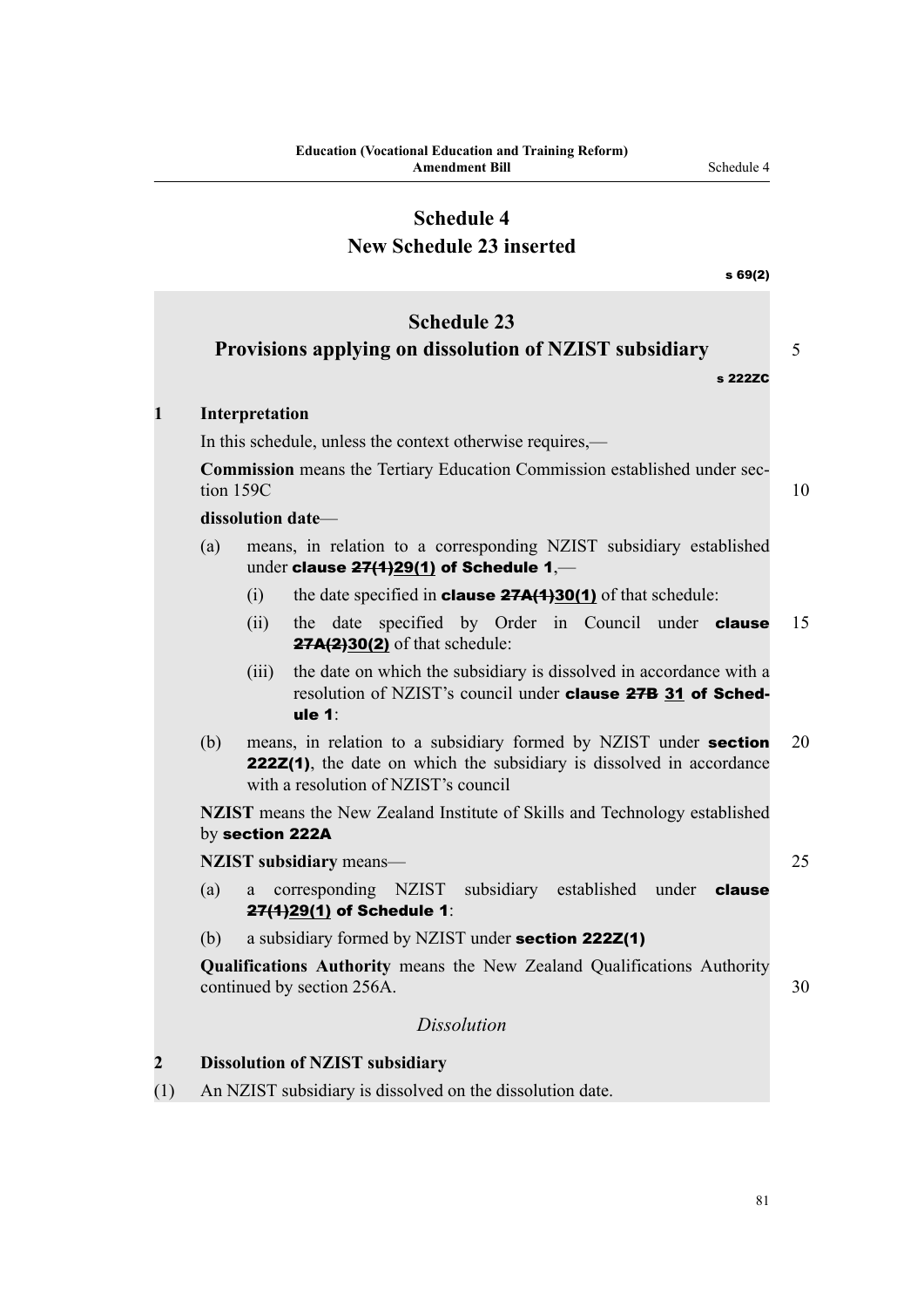| (2) |            | As soon as possible after the dissolution date, the Registrar of Companies must<br>remove the NZIST subsidiary from the New Zealand register of companies<br>kept under the Companies Act 1993.                                                                          |    |
|-----|------------|--------------------------------------------------------------------------------------------------------------------------------------------------------------------------------------------------------------------------------------------------------------------------|----|
|     |            | Consequences of dissolution                                                                                                                                                                                                                                              |    |
| 3   |            | Members of NZIST subsidiary board cease to hold office                                                                                                                                                                                                                   | 5  |
| (1) | that date. | Every member of an NZIST subsidiary's board who holds office immediately<br>before the dissolution date ceases to hold office on the close of the day before                                                                                                             |    |
| (2) |            | Neither the Crown, NZIST, nor the NZIST subsidiary is liable to make a pay-<br>ment to, or otherwise compensate, a person referred to in <b>subclause</b> (1) for<br>the loss of office.                                                                                 | 10 |
| 4   |            | Transfer of rights, assets, and liabilities to NZIST                                                                                                                                                                                                                     |    |
| (1) |            | This clause applies to all rights, assets, and liabilities that an NZIST subsidiary<br>had immediately before the dissolution date.                                                                                                                                      |    |
| (2) |            | On and after the dissolution date,—                                                                                                                                                                                                                                      | 15 |
|     | (a)        | all rights, assets, and liabilities of the NZIST subsidiary vest in NZIST;<br>and                                                                                                                                                                                        |    |
|     | (b)        | unless the context otherwise requires, every reference to the NZIST sub-<br>sidiary in any enactment or any instrument, register, agreement, deed,<br>lease, application, notice, or other document before the dissolution date<br>must be read as a reference to NZIST. | 20 |
| (3) |            | In this clause, assets, liabilities, and rights have the same meanings as in sec-<br>tion $216(1)$ .                                                                                                                                                                     |    |
| 5   |            | <b>Employment of NZIST subsidiary employees by NZIST</b>                                                                                                                                                                                                                 |    |
| (1) | sidiary-   | The chief executive of NZIST must identify the employees of the NZIST sub-                                                                                                                                                                                               | 25 |
|     | (a)        | whose duties overall are required by NZIST to carry out its functions;<br>and                                                                                                                                                                                            |    |
|     | (b)        | whose positions will cease to exist as a result of the dissolution of the<br>NZIST subsidiary.                                                                                                                                                                           | 30 |
| (2) |            | An employee who is identified under <b>subclause (1)</b> must be offered equiva-<br>lent employment by NZIST, being employment that is—                                                                                                                                  |    |
|     | (a)        | in substantially the same position; and                                                                                                                                                                                                                                  |    |
|     | (b)        | in the same general locality; and                                                                                                                                                                                                                                        |    |
|     | (c)        | on terms and conditions (including any terms and conditions relating to<br>redundancy and superannuation) that are no less favourable than those                                                                                                                         | 35 |
|     |            |                                                                                                                                                                                                                                                                          |    |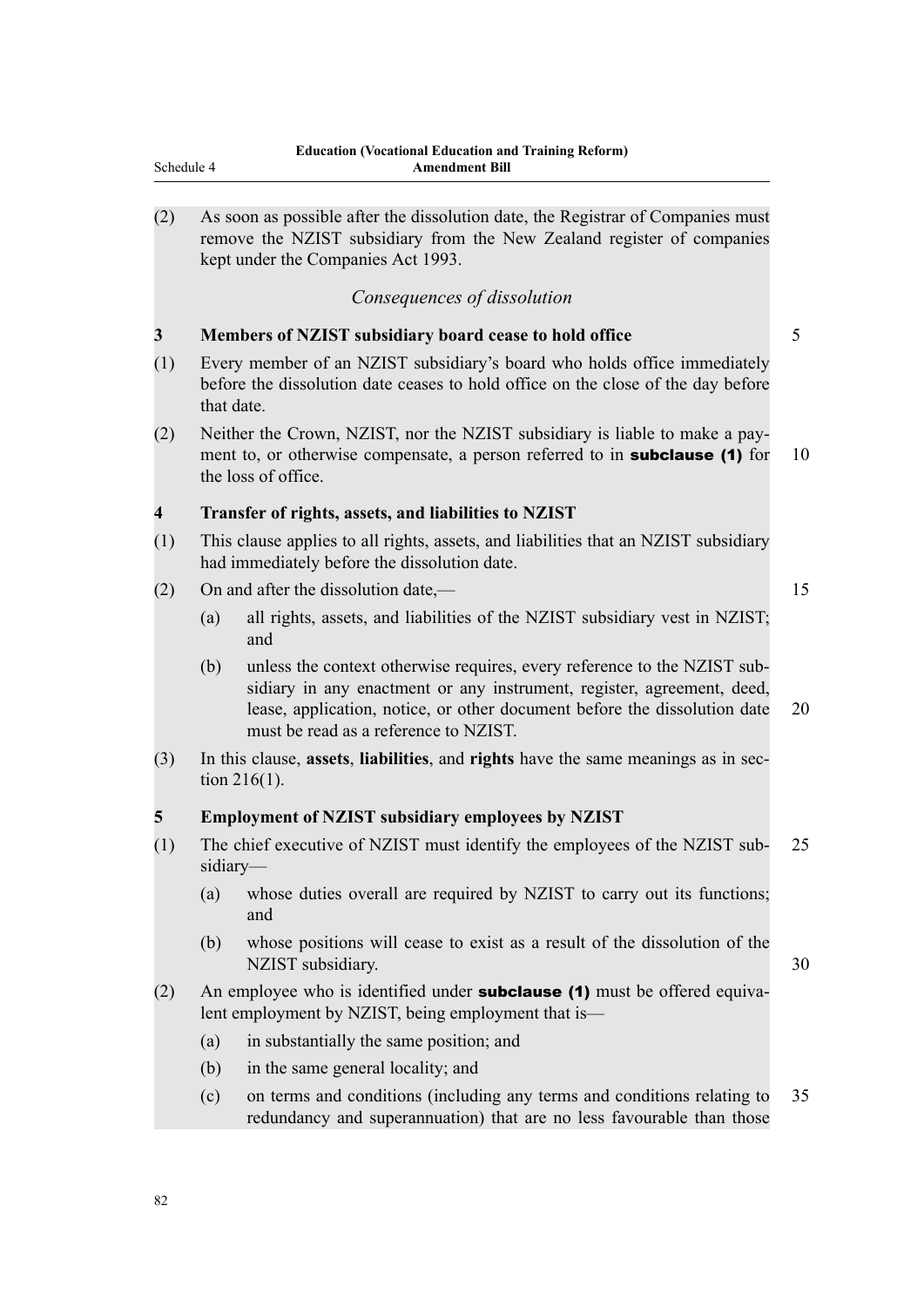|                |                                                                                                                                                                                                                                                                                           | applying to the employee immediately before the date on which the offer<br>of employment is made to the employee; and                                                                                                                                                                               |    |  |
|----------------|-------------------------------------------------------------------------------------------------------------------------------------------------------------------------------------------------------------------------------------------------------------------------------------------|-----------------------------------------------------------------------------------------------------------------------------------------------------------------------------------------------------------------------------------------------------------------------------------------------------|----|--|
|                | (d)                                                                                                                                                                                                                                                                                       | on terms that treat the period of service with the NZIST subsidiary (and<br>every other period of service recognised by the NZIST subsidiary as<br>continuous service) as if it were continuous service with NZIST.                                                                                 | 5  |  |
| (3)            | If the employee of the NZIST subsidiary accepts an offer of employment under<br><b>subclause (2)</b> , the employee's employment by NZIST is to be treated as con-<br>tinuous employment, including for the purpose of service-related entitlements,<br>whether legislative or otherwise. |                                                                                                                                                                                                                                                                                                     |    |  |
| (4)            |                                                                                                                                                                                                                                                                                           | An employee of an NZIST subsidiary that who is offered employment under<br><b>subclause (2)</b> is not entitled to receive any payment or other benefit on the<br>ground that the employee's position in the NZIST subsidiary has ceased to<br>exist whether or not the employee accepts the offer. | 10 |  |
| (5)            |                                                                                                                                                                                                                                                                                           | This clause overrides-                                                                                                                                                                                                                                                                              |    |  |
|                | (a)                                                                                                                                                                                                                                                                                       | Part 6A of the Employment Relations Act 2000; and                                                                                                                                                                                                                                                   | 15 |  |
|                | (b)                                                                                                                                                                                                                                                                                       | any employee protection provision in any relevant employment agree-<br>ment.                                                                                                                                                                                                                        |    |  |
| 6              |                                                                                                                                                                                                                                                                                           | <b>Government Superannuation Fund</b>                                                                                                                                                                                                                                                               |    |  |
| (1)            | This clause applies to a person who, immediately before becoming an<br>employee of NZIST, was a contributor to the Government Superannuation<br>20<br>Fund under Part 2 or 2A of the Government Superannuation Fund Act 1956.                                                             |                                                                                                                                                                                                                                                                                                     |    |  |
| (2)            | For the purposes of the Government Superannuation Fund Act 1956, the person<br>is treated as being employed in the Government service as long as the person<br>continues to be an employee of NZIST.                                                                                      |                                                                                                                                                                                                                                                                                                     |    |  |
| (3)            | 25<br>The Government Superannuation Fund Act 1956 applies to the person in all<br>respects as if the person's service as an employee of NZIST were Government<br>service.                                                                                                                 |                                                                                                                                                                                                                                                                                                     |    |  |
| (4)            |                                                                                                                                                                                                                                                                                           | <b>Subclause (1)</b> does not entitle a person to become a contributor to the Gov-<br>ernment Superannuation Fund if the person has ceased to be a contributor.                                                                                                                                     |    |  |
| (5)            |                                                                                                                                                                                                                                                                                           | For the purpose of applying the Government Superannuation Fund Act 1956,<br>the chief executive of NZIST is the controlling authority.                                                                                                                                                              | 30 |  |
| $\overline{7}$ |                                                                                                                                                                                                                                                                                           | Students of existing polytechnies NZIST subsidiary                                                                                                                                                                                                                                                  |    |  |
| (1)            |                                                                                                                                                                                                                                                                                           | This clause applies to every student enrolled at an NZIST subsidiary immedi-<br>ately before the dissolution date.                                                                                                                                                                                  |    |  |
| (2)            |                                                                                                                                                                                                                                                                                           | On and after the dissolution date, the student must be treated as having been<br>enrolled at NZIST.                                                                                                                                                                                                 | 35 |  |
| (3)            |                                                                                                                                                                                                                                                                                           | A student who would, but for the dissolution of the NZIST subsidiary, have<br>been entitled to be granted an award of the NZIST subsidiary is entitled to be<br>granted a like award of NZIST.                                                                                                      |    |  |
|                |                                                                                                                                                                                                                                                                                           |                                                                                                                                                                                                                                                                                                     |    |  |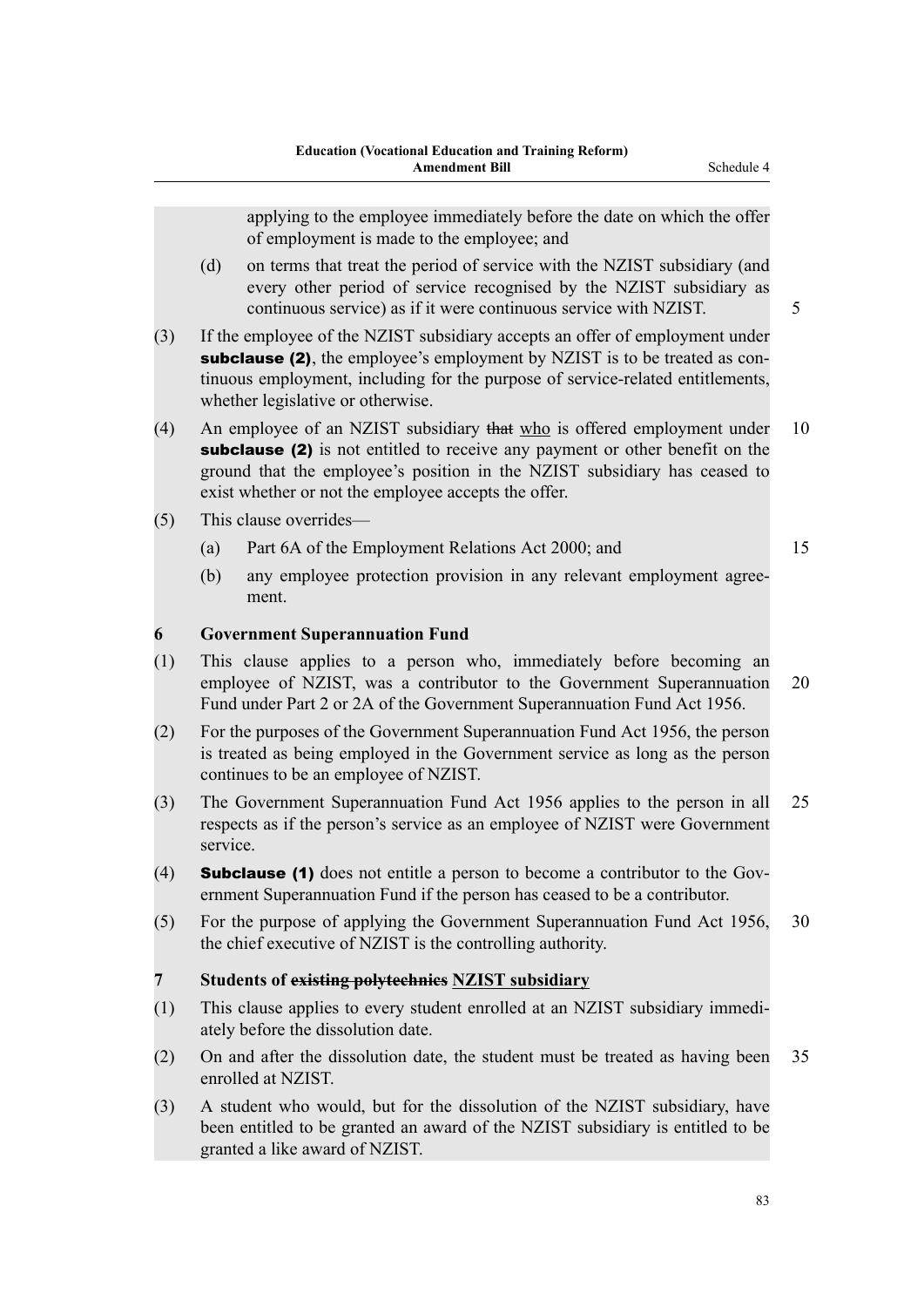#### (4) In subclause (3), **award** has the same meaning as in section 159(1).

### **7A Visas granted under Immigration Act 2009**

- (1) This clause applies to a visa granted under the Immigration Act 2009 in respect of—
	- (a) a student, for the purposes of enrolment at an NZIST subsidiary; or 5
	- (b) a staff member of an NZIST subsidiary.
- (2) On and after the dissolution date, any reference to the NZIST subsidiary in a condition imposed on the visa must be read as a reference to NZIST.

#### **8 Existing approvals, accreditations, and consents**

- (1) This clause applies to the following matters granted to an NZIST subsidiary or 10 treated as having been granted to the subsidiary by the Qualifications Authority under Part 20 before the dissolution date and in effect immediately before that date:
	- (a) an approval of a programme under section 249:
	- (b) an accreditation to provide all or part of a programme under section 250: 15
	- (c) an approval to provide a training scheme under section 251:
	- (d) a consent to assess against the standards listed on the Directory of Assessment Standards under section 252:
	- (e) a consent to award a degree or a post-graduate qualification under section 253B. 20
- (2) On and after the dissolution date,—
	- (a) the approval, accreditation, or consent (including any conditions imposed on an approval or accreditation) continues to apply and must be treated as if it were granted to NZIST; and
	- (b) unless the context otherwise requires, every reference in the approval, 25 accreditation, or consent must be read as a reference to NZIST.

#### **9 Existing funding approvals**

- (1) This clause applies to an approval granted to an NZIST subsidiary or treated as having been granted to the subsidiary by the Commission under section 159YA(2) or 159ZC before the dissolution date and in effect immediately 30 before that date.
- (2) On and after the dissolution date,—
	- (a) the approval (including any conditions imposed on the approval) continues to apply and must be treated, unless it is earlier withdrawn or revoked, as if it were granted to NZIST; and 35
	- (b) unless the context otherwise requires, every reference in the approval to the NZIST subsidiary must be read as a reference to NZIST.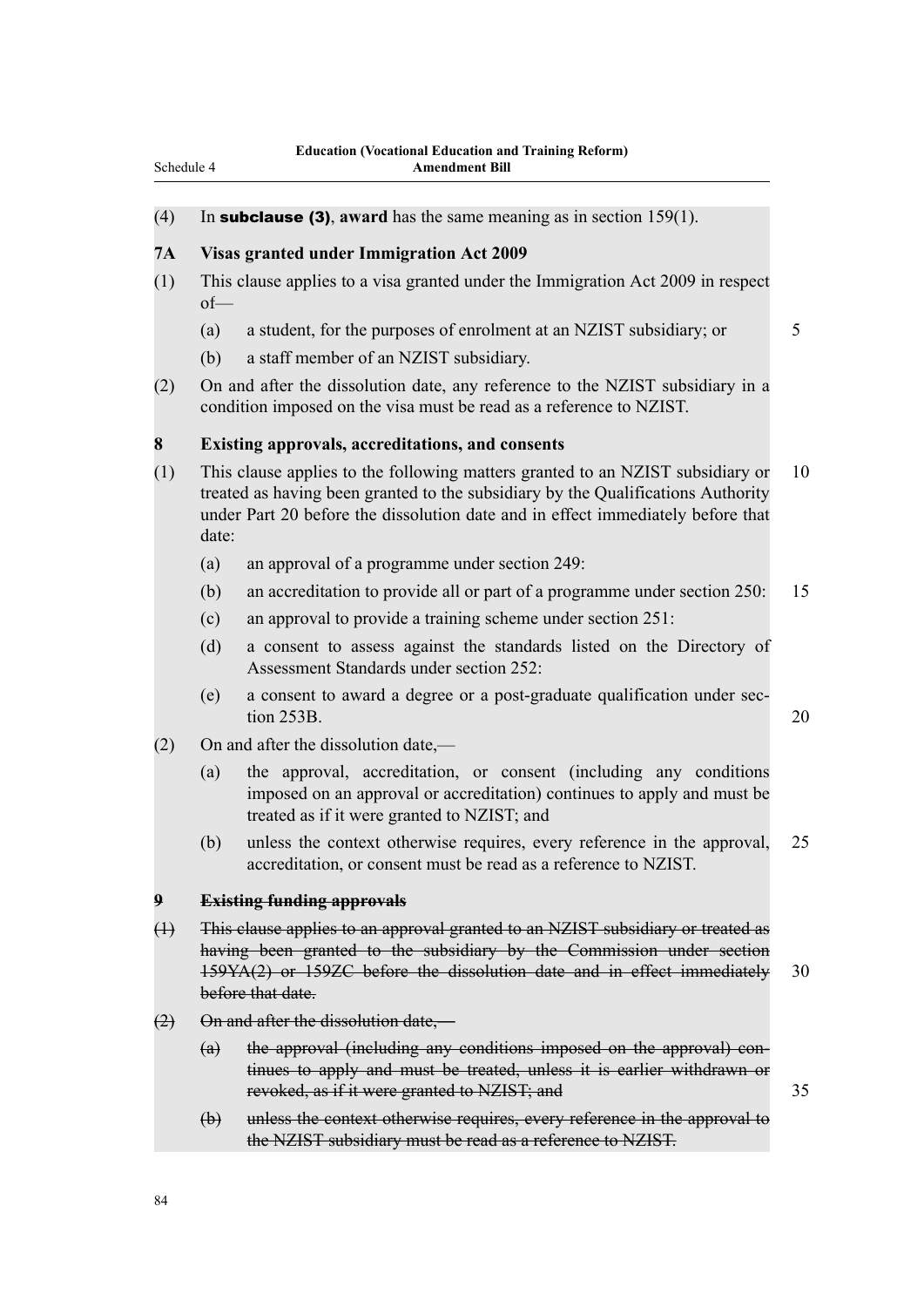|     | <b>Existing funding paid by Commission under funding mechanism</b>                                                                                                                                                                    |
|-----|---------------------------------------------------------------------------------------------------------------------------------------------------------------------------------------------------------------------------------------|
| (1) | This clause applies to funding (including any conditions imposed on the fund-<br>ing) payable by the Commission to an NZIST subsidiary or that is treated as<br>being payable to the subsidiary under <b>clause 43 of Schedule 1—</b> |
| (a) | in accordance with an approval granted under section 159YA(2); or                                                                                                                                                                     |
| (b) | other than via a plan under section 159ZC.                                                                                                                                                                                            |
|     | On and after the dissolution date,—                                                                                                                                                                                                   |
| (a) | the Commission must treat the funding, unless it is earlier suspended,<br>revoked, or withdrawn under section 159YG or 159ZF, as if it were pay-<br>able to NZIST; and                                                                |
| (b) | for the purposes of <b>paragraph (a)</b> , every reference to the NZIST sub-<br>sidiary in an approval granted under section 159YA(2) must, unless the<br>context otherwise requires, be read as a reference to NZIST.                |
|     | <b>Existing proceedings and other matters</b>                                                                                                                                                                                         |
|     | On and after the dissolution date,—                                                                                                                                                                                                   |
| (a) | the continuation or enforcement of any proceedings by or against an<br>NZIST subsidiary may instead be continued or enforced by or against<br>NZIST without amendment to the proceedings; and                                         |
| (b) | the completion of a matter or thing that would, but for this clause, have<br>been completed by the NZIST subsidiary may be completed by NZIST;<br>and                                                                                 |
| (c) | anything done, or omitted to be done, or that is to be done, by or in rela-<br>tion to the NZIST subsidiary is to be treated as having been done, or<br>having been omitted to be done, or to be done, by or in relation to<br>NZIST. |
|     | In subclause (1)(a), proceedings-                                                                                                                                                                                                     |
| (a) | means civil and criminal proceedings; and                                                                                                                                                                                             |
| (b) | includes any enforcement or compliance activities by the Commission or<br>the Qualifications Authority.                                                                                                                               |
|     | Final report of dissolved NZIST subsidiary                                                                                                                                                                                            |
|     | As soon as is reasonably practicable after the dissolution date, NZIST must<br>prepare and forward to the Minister a final report on the dissolved NZIST sub-<br>sidiary's operations.                                                |
|     | The final report must be for the period (the report period)—                                                                                                                                                                          |
| (a) | commencing at the start of the financial year in which the NZIST subsid-<br>iary was dissolved; and                                                                                                                                   |
| (b) | ending with the close of the day immediately before the date on which<br>the subsidiary was dissolved.                                                                                                                                |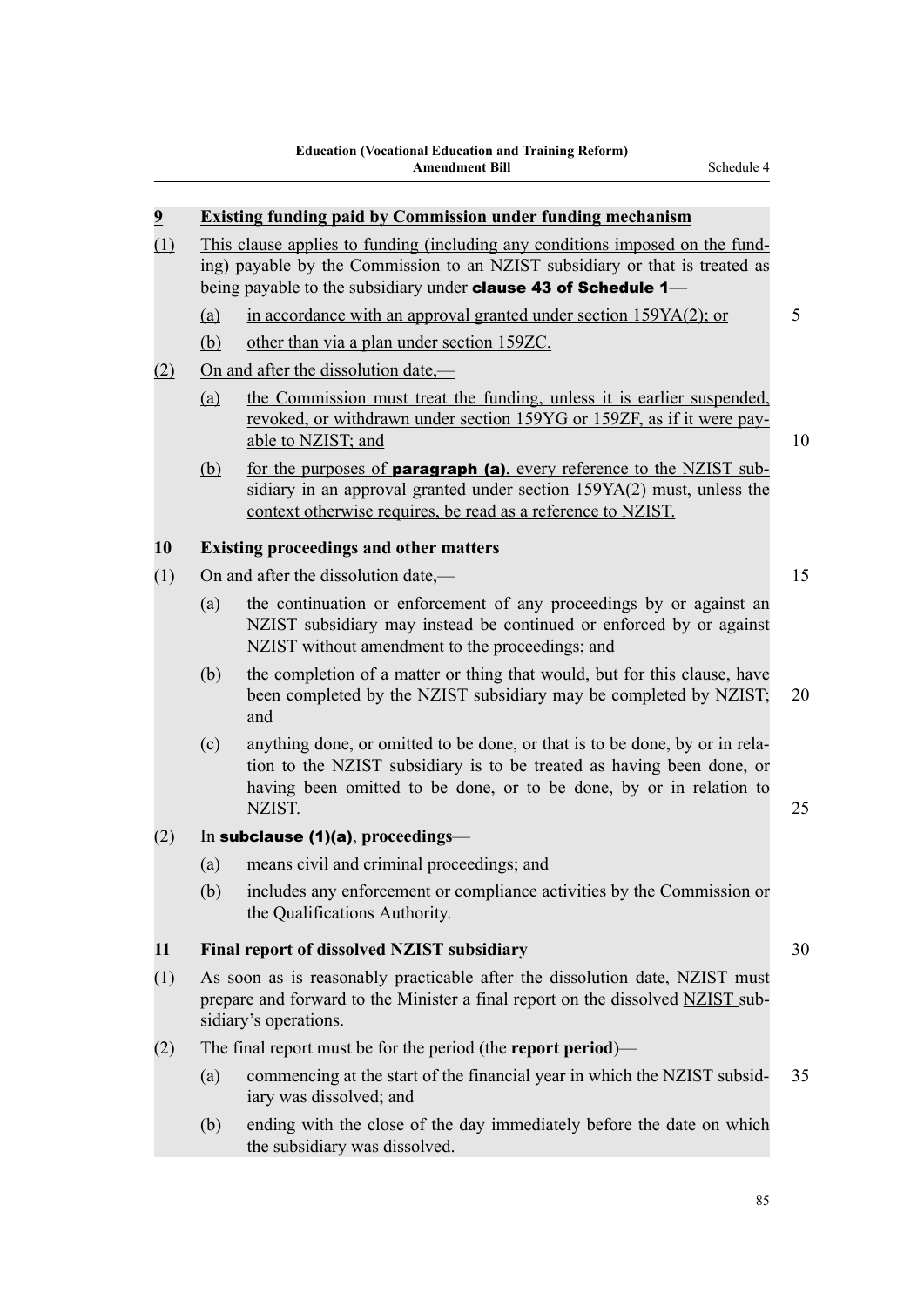- (3) The final report must include audited financial statements for the report period.
- (4) The Minister must present a copy of the final report to the House of Representatives as soon as is reasonably practicable after receiving it.

## **12 Transfers of contracts does not give rise to claims**

No person may claim against NZIST or an NZIST subsidiary for breach of 5 contract on the ground that contract, or any benefit of the contract, is vested in NZIST, whether or not the vesting involves NZIST and its employees gaining access to any information, data, programme, intellectual property right knowledge, chattel, equipment, transmission device, or facility of the claimant or any other person. 10

## **13 Provisions that apply if corresponding NZIST subsidiary dissolved and assets, etc, transferred to another NZIST subsidiary**

- (1) This clause applies if NZIST's council dissolves a corresponding NZIST subsidiary under **clause 27B 31 of Schedule 1** and transfers some or all of the rights, assets, and liabilities of that subsidiary to another NZIST subsidiary 15 under that clause.
- (2) **Clauses 4 to 10 and 12** of this schedule apply, with any necessary modifications, as if a reference in those provisions to NZIST were to the other NZIST subsidiary to which those rights, assets, and liabilities are transferred.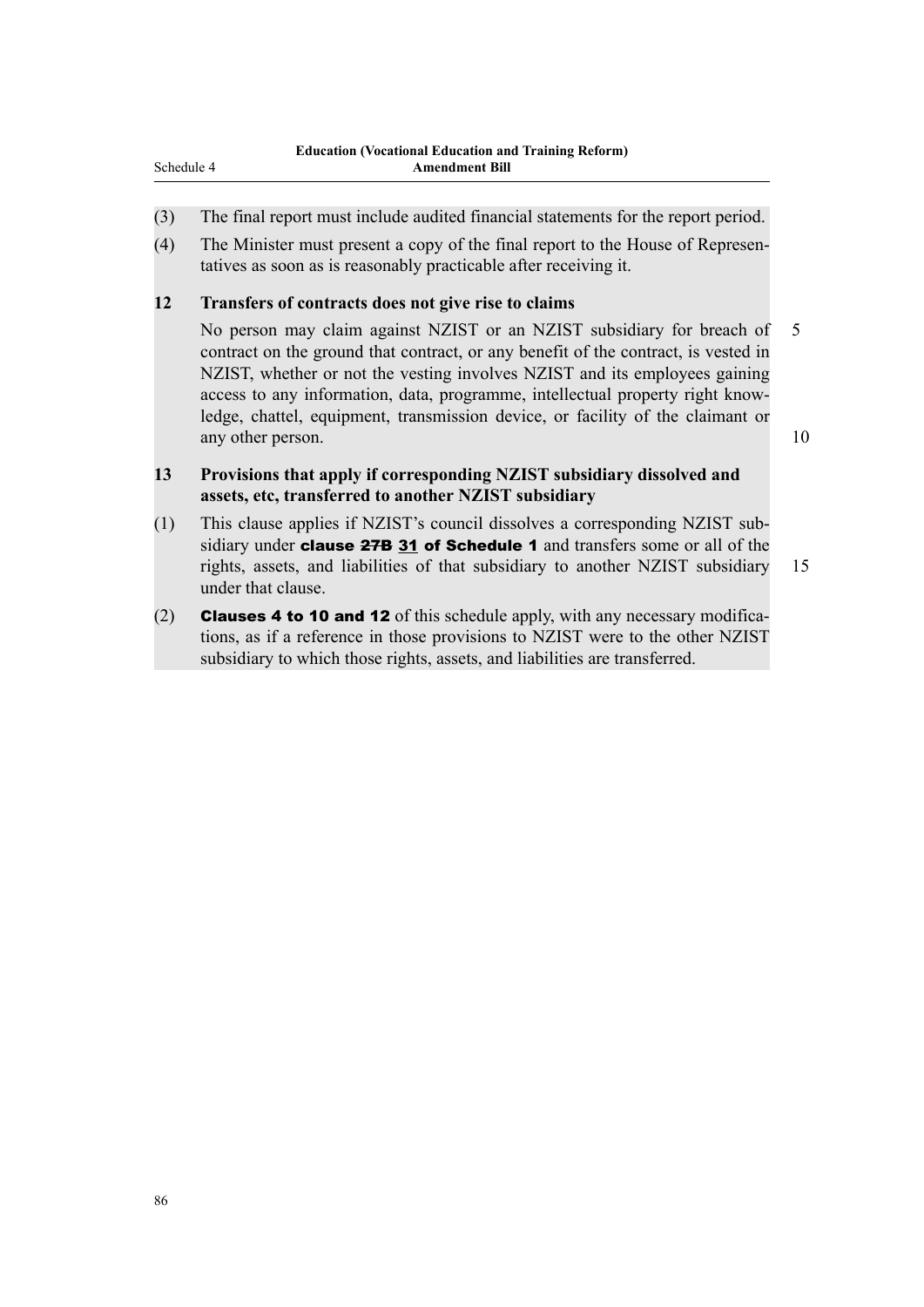|                | <b>Education (Vocational Education and Training Reform)</b><br><b>Amendment Bill</b>                                                                                               | Schedule 5  |    |
|----------------|------------------------------------------------------------------------------------------------------------------------------------------------------------------------------------|-------------|----|
|                | <b>Schedule 5</b>                                                                                                                                                                  |             |    |
|                | <b>New Schedule 24 inserted</b>                                                                                                                                                    |             |    |
|                |                                                                                                                                                                                    | s69(3)      |    |
|                | <b>Schedule 24</b>                                                                                                                                                                 |             |    |
|                | Matters to be specified in levy orders                                                                                                                                             |             | 5  |
|                |                                                                                                                                                                                    | ss 500, 510 |    |
|                | To whom levy is payable and who pays                                                                                                                                               |             |    |
| 1              | The name of the workforce development council that is to receive the levy.                                                                                                         |             |    |
| $\overline{2}$ | A description of the industry whose members will be primarily liable to pay the<br>levy.                                                                                           |             | 10 |
|                | Amount of levy                                                                                                                                                                     |             |    |
| 3              | The basis on which the amount of the levy is to be calculated or ascertained.                                                                                                      |             |    |
| 4              | How the size of a qualifying member of the levy group is to be calculated for<br>the purposes of calculating the levy payable by that member, for example,—                        |             |    |
|                | based on the number of employees of the member that work in the rele-<br>(a)<br>vant industry; or                                                                                  |             | 15 |
|                | based on the level of production of the member.<br>(b)                                                                                                                             |             |    |
| 5              | Whether the levy is to be payable at a single rate or 2 or more different rates<br>and the basis on which any different rates will apply.                                          |             |    |
| 6              | How the rates of the levy are to be notified.                                                                                                                                      |             | 20 |
| $\overline{7}$ | Maximum and minimum amounts of levy payable (if any).                                                                                                                              |             |    |
| 8              | The amount of any additional charges, or the percentage increase in the levy<br>payable, if amounts of levy otherwise payable are paid late or not paid at all (if<br>applicable). |             |    |
|                | <i>Application of levy</i>                                                                                                                                                         |             | 25 |
| 9              | Either-                                                                                                                                                                            |             |    |
|                | how the workforce development council is to spend the levy; or<br>(a)                                                                                                              |             |    |
|                | the means by which the organisation is to consult qualifying members of<br>(b)<br>the levy group as to how the workforce development council is to spend<br>it.                    |             | 30 |
| 10             | Whether the levy must be spent by the workforce development council or may<br>be paid to, and spent by, branches or subsidiaries of the workforce development                      |             |    |

council.

87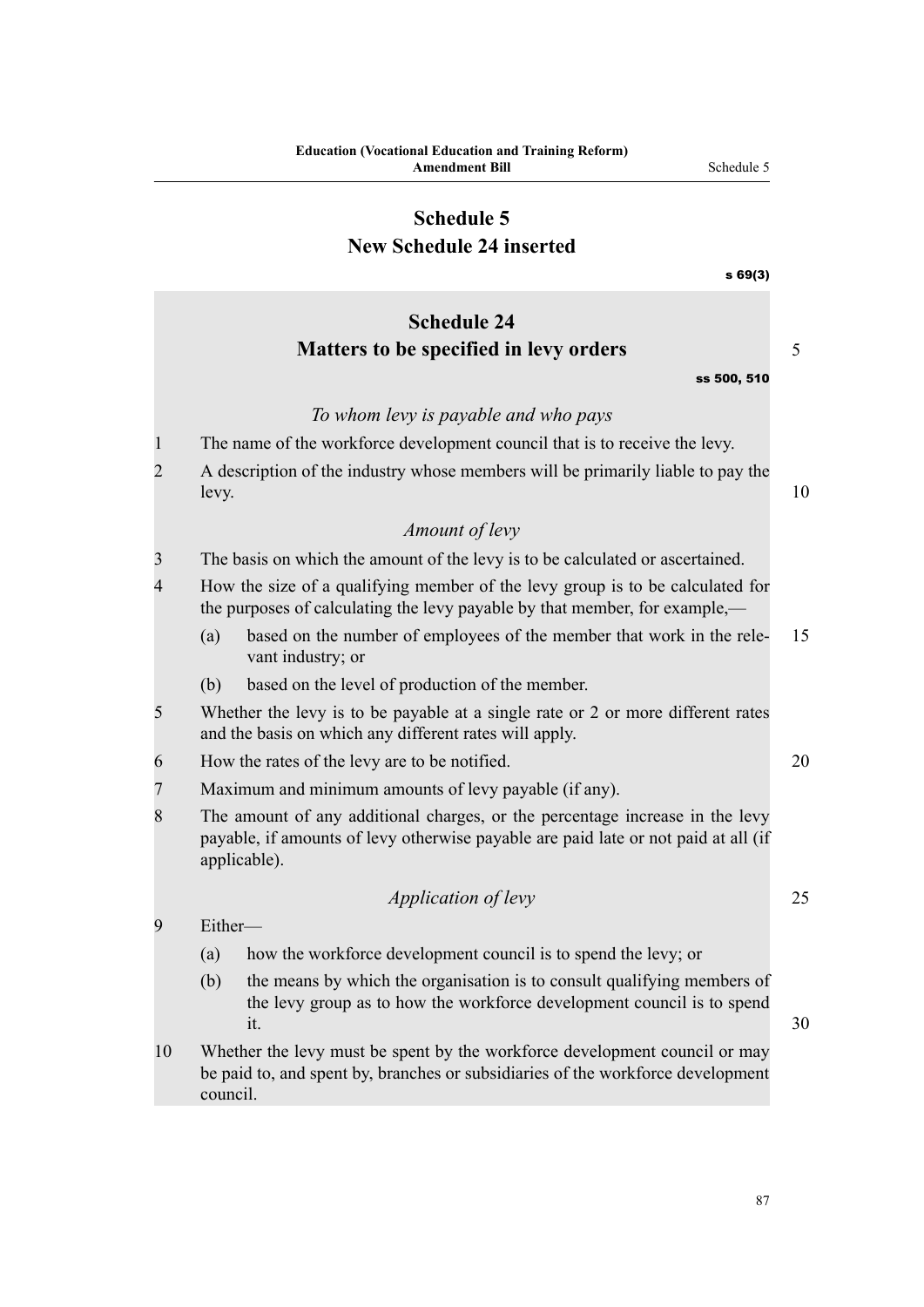### *Payment of levy*

- 11 When and how the levy is to be payable, including—
	- (a) the period to which the levy will apply (the **levy period**); and
	- (b) how often levy payments are required to be made; and
	- (c) the methods of payment of the levy that is to be available to qualifying 5 members of the levy group.
- 12 How the amount of the levy payable is to be calculated when a person becomes a qualifying member of the levy group part way through a levy period.
- 13 How refunds of the levy are to be calculated, and when they will be paid, if a qualifying member ceases to be a qualifying member of the levy group part 10 way through a levy period.
- 14 What exemptions from payment of the levy will be available.
- 15 The circumstances (if any) in which, and the conditions subject to which, qualifying members of the levy group may be allowed extensions of time for the payment of any amount of levy. 15
- 16 The enforcement mechanisms that the workforce development council receiving the levy may use to collect the levy.

# *Collection of levy by agent*

- 17 The persons (if any), other than the industry members primarily responsible for paying the levy, who are responsible for collecting the levy in accordance with 20 section 516.
- 18 The amount of, or percentage of, the levy money collected that a collection agent may retain as a fee for providing the collection service.

# *Other matters*

- 19 The records to be kept by— 25
	- (a) the workforce development council receiving the levy; and
	- (b) persons collecting the levy; and
	- (c) persons who are, or may be, liable to pay the levy.
- 20 The details of the method of arbitration or mediation to apply in the case of disputes, as required by **section 521**. 30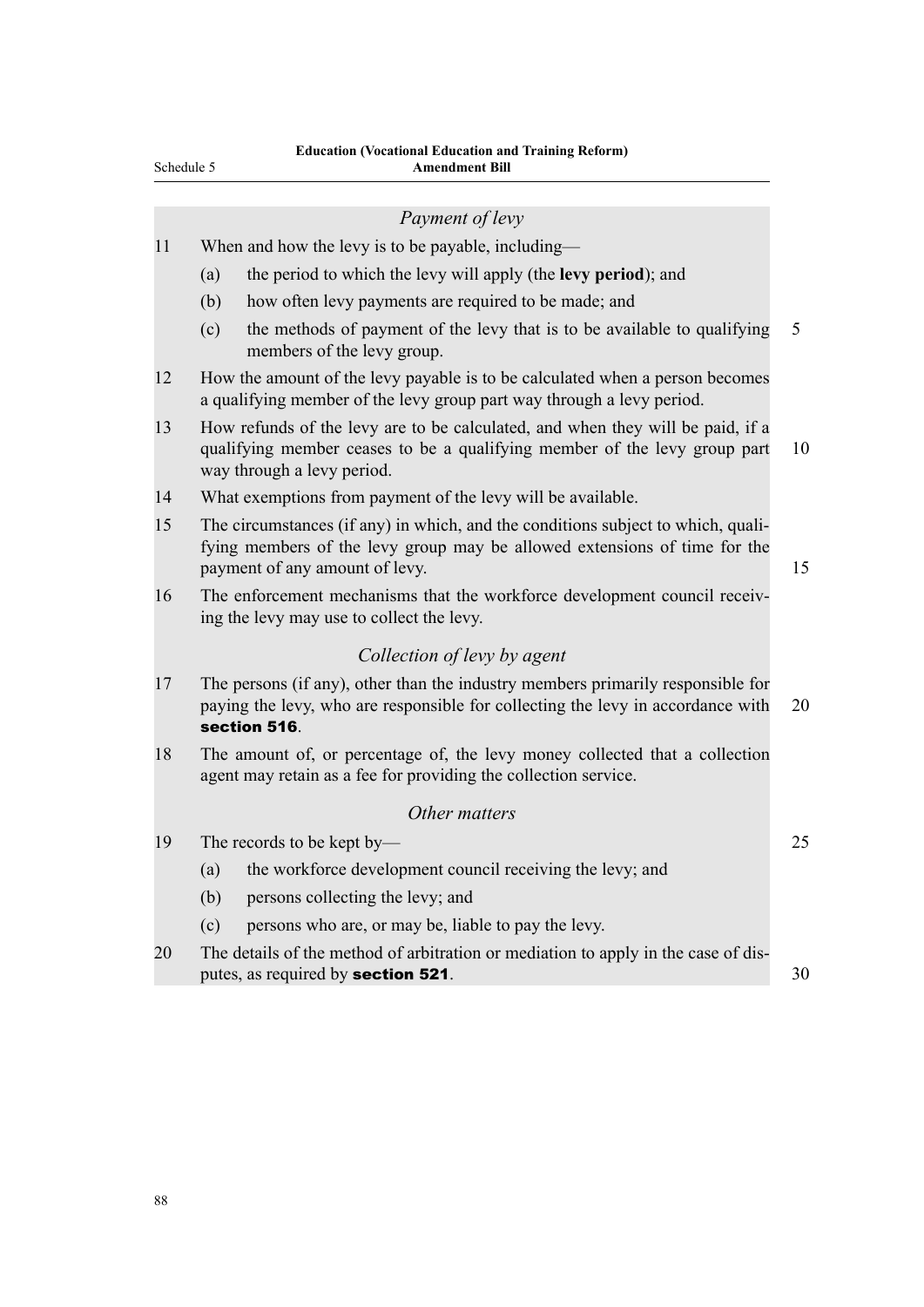# **Schedule 5A**

# **New Schedule 25 inserted**

| s69(4)                                                                                                                                                |    |
|-------------------------------------------------------------------------------------------------------------------------------------------------------|----|
| <b>Schedule 25</b><br>Further provisions of Act that apply and do not apply to NZIST<br>subsidiaries                                                  | 5  |
| s 222Z(1A)                                                                                                                                            |    |
| The following provisions of this Act apply, with all necessary modifications, to an<br>NZIST subsidiary that provides education or training, or both: |    |
| section 201A (how institutions may use income and capital):<br>(a)                                                                                    | 10 |
| section $201B$ (gifts):<br>(b)                                                                                                                        |    |
| section 201C (council may establish common fund):<br>(c)                                                                                              |    |
| section 201D (investment of funds held in common fund):<br>(d)                                                                                        |    |
| section 202 (application of money):<br>(e)                                                                                                            |    |
| section 212 (resumption of land on recommendations of Waitangi Tribunal):<br>(f)                                                                      | 15 |
| section 213 (resumption of land to be effected under Public Works Act 1981):<br>(g)                                                                   |    |
| (h)<br>section 214 (resumption of Wahi Tapu):                                                                                                         |    |
| section 220 (annual report):<br>(i)                                                                                                                   |    |
| (i)<br>section 221 (annual report to be available for inspection).                                                                                    |    |
| The following provisions of this Act do not apply to an NZIST subsidiary that pro-<br>vides education or training, or both:                           | 20 |
| section 196 (duties of chief executive):<br>(a)                                                                                                       |    |
| section 197 (delegation by chief executive):<br>(b)                                                                                                   |    |
| section 200 (bank accounts):<br>(c)                                                                                                                   |    |
| section 201 (proper accounts to be kept).<br>(d)                                                                                                      | 25 |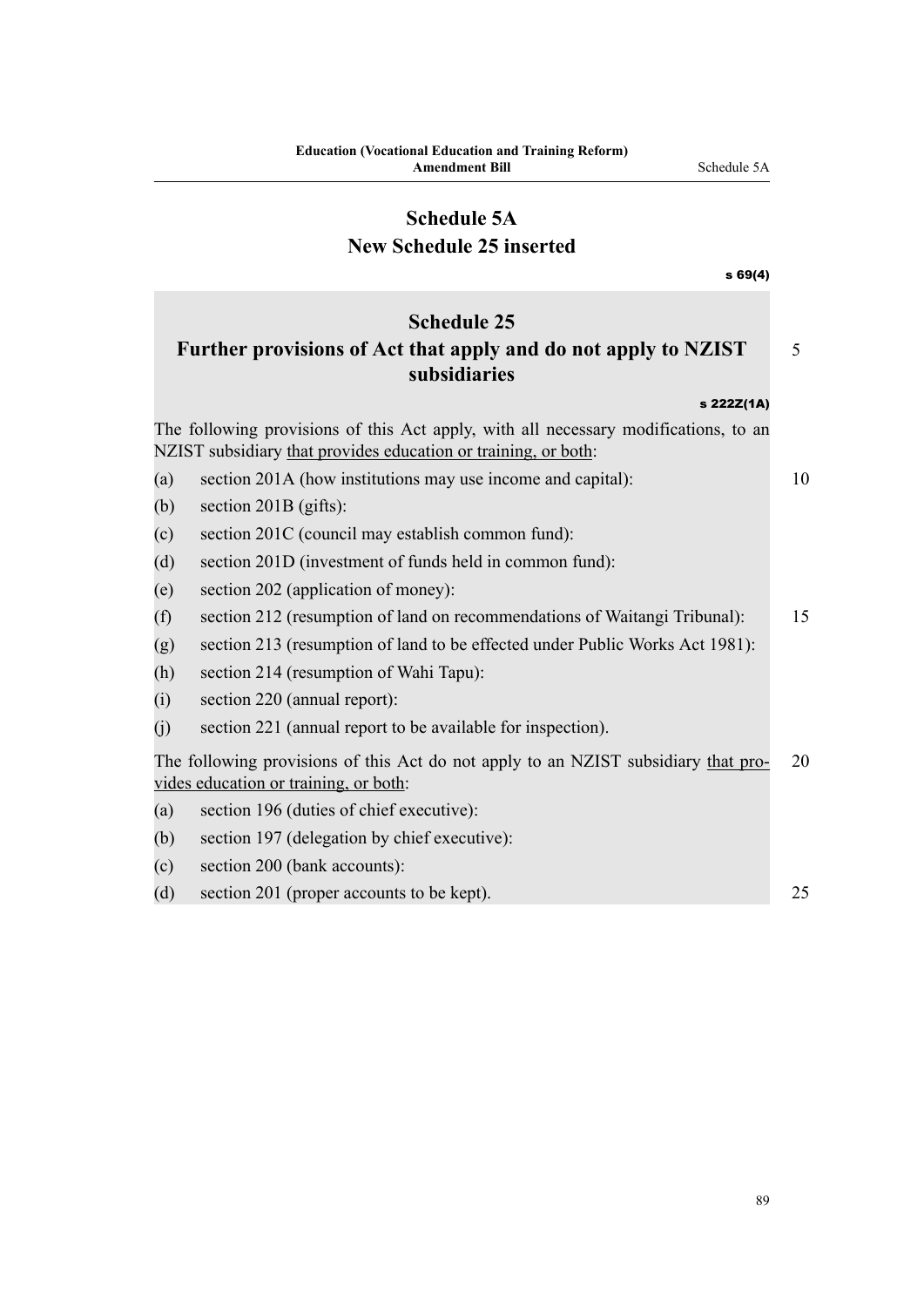# **Consequential amendments to other enactments**

## **Part 1**

# Amendments to Acts 5

## **Accident Compensation Act 2001 (2001 No 49)**

In section 6(1), definition of **place of education**, paragraph (a)(ii), replace "a polytechnic," with "the New Zealand Institute of Skills and Technology and its Crown entity subsidiaries,".

## **Building Act 2004 (2004 No 72)** 10

In Schedule 2, paragraph (m), replace "polytechnics," with "the New Zealand Institute of Skills and Technology and its Crown entity subsidiaries,".

### **Care and Support Workers (Pay Equity) Settlement Act 2017 (2017 No 24)**

In section 5, definition of **level 2 qualification**, paragraph (b), definition of **level 3 qualification**, paragraph (b), and definition of **level 4 qualification**, paragraph (b), 15 replace "industry training organisation (within the meaning of that term in section 2 of the Industry Training and Apprenticeships Act 1992)" with "workforce development council (as that term is defined in **section 477** of the Education Act 1989)".

### **Crown Entities Act 2004 (2004 No 115)**

In section 6(1), replace "Schedule 4 of this Act and Schedule 13A of the Education 20 Act 1989 apply to tertiary" with "Part 1 of Schedule 4 of this Act and Part 1 of Schedule 13A of the Education Act 1989 apply to all tertiary".

After section 6(1), insert:

- (1A) The provisions set out in **Part 2** of Schedule 4 of this Act and **Part 2 of** Schedule 13A of the Education Act 1989 apply to the New Zealand Institute of 25 Skills and Technology and its Crown entity subsidiaries (as applicable) and its council in addition to the provisions referred to in subsection (1).
- (1B) For the purpose of applying the provisions referred to in **subsection (1A)**, NZIST must be treated as a statutory entity.

In section  $7(1)(e)$ , replace "polytechnics" with "the New Zealand Institute of Skills 30 and Technology".

In Schedule 4, after the Schedule 4 heading, insert:

# **Part 1**

### **Provisions relating to all tertiary education institutions**

In Schedule 4, after the last item, insert: 35

s 73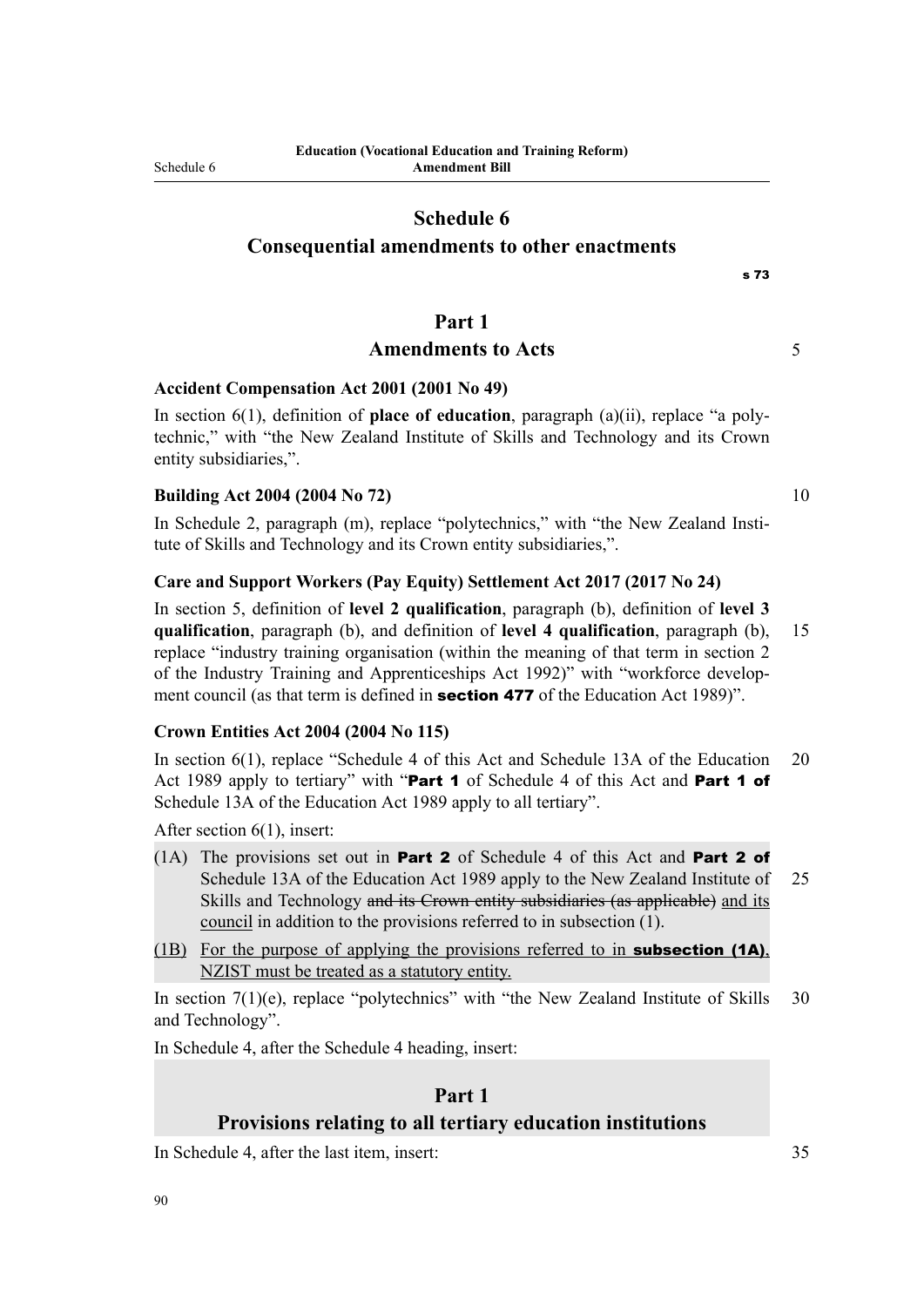# **Crown Entities Act 2004 (2004 No 115)***—continued*

# **Part 2 Additional provisions that apply to New Zealand Institute of Skills and Technology**

| <b>Brief description</b>                                                       |
|--------------------------------------------------------------------------------|
| Removal of members of autonomous Crown<br>entities                             |
| Removal of elected members of Crown agents and<br>autonomous Crown entities    |
| Definition of just cause                                                       |
| Process for removal                                                            |
| No compensation for loss of office.                                            |
| Resignation of members and members ceasing to<br>hold office                   |
| Remuneration and expenses of members                                           |
| Collective duties of board                                                     |
| Individual duties of members                                                   |
| Effect of non-compliance with duties and reliance<br>on information and advice |
| Delegation                                                                     |
| Vacancies in membership of board                                               |
| Crown entity subsidiaries                                                      |
| Liability of members, office holders, and<br>employees                         |
| Method of contracting and seal Dealings with<br>third parties                  |
| Statement of intent                                                            |
| Statement of performance expectations                                          |
| Reporting: annual reports                                                      |
| Bank accounts of Crown entities                                                |
|                                                                                |

### **Electoral Act 1993 (1993 No 87)**

In section 52(5), replace "university college or a technical institute or a community 5 college or a teachers college may continue to teach or supervise the studies of students at that university or university college or technical institute or community college or teachers college" with "university college, or the New Zealand Institute of Skills and Technology (**NZIST**) or an NZIST subsidiary that provides education or training (or both), or a wananga, community college, or teachers college may con- 10 tinue to teach or supervise the studies of students at that university, or university college, NZIST, an NZIST subsidiary, a wananga, a community college, or a teachers college".

# **Financial Advisers Act 2008 (2008 No 91)**

In section 5, replace the definition of **lecturer** with: 15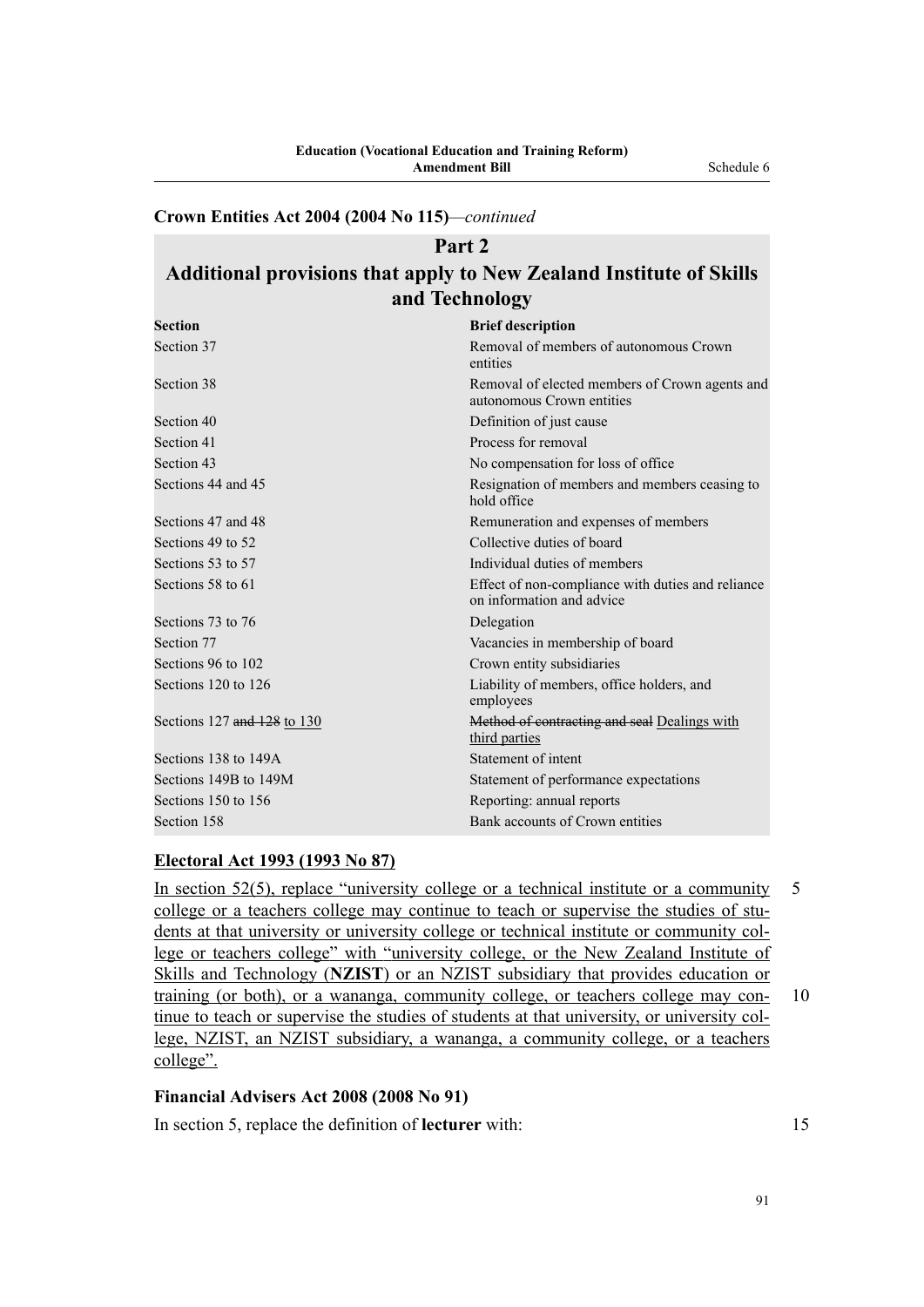### **Financial Advisers Act 2008 (2008 No 91)***—continued*

**lecturer** means a person who is employed by a university, the New Zealand Institute of Skills and Technology and its subsidiaries, or a college of education to teach or instruct students of the university, New Zealand Institute of Skills and Technology and its subsidiaries, or college of education

In section 5, repeal the definition of **polytechnic**. 5

In section 5, insert in its appropriate alphabetical order:

**NZIST** means the New Zealand Institute of Skills and Technology established by section 222A of the Education Act 1989, and includes its Crown entity subsidiaries

### **Income Tax Act 2007 (2007 No 97)** 10

In section YA 1, definition of **tertiary education institution**, paragraph (a), replace "Part 14" with "Part 14 or 15A, or subpart 1 of Part 9 of Schedule 1".

### **Legislation Act 2012 (2012 No 119)**

|                           | In Schedule 2, insert in its appropriate alphabetical order: |
|---------------------------|--------------------------------------------------------------|
| <b>Education Act 1989</b> | <u>498(1)</u>                                                |

In Schedule 2, repeal the item relating to the Industry Training and Apprenticeships 15 Act 1992.

### **Legislation Act 2019 (2019 No 58)**

In Schedule 4, insert in its appropriate alphabetical order:

Education Act 1989 **498(1)**

In Schedule 4, repeal the item relating to the Industry Training and Apprenticeships Act 1992. 20

## **Local Government Official Information and Meetings Act 1987 (1987 No 174)**

In Schedule 2, insert in its appropriate alphabetical order:

New Zealand Institute of Skills and Technology established under Part 15A of the Education Act 1989 and its subsidiaries

#### **Ngāti Tūwharetoa Claims Settlement Act 2018 (2018 No 55)** 25

In section 142(2)(c), after "Polytechnic", insert "Limited".

### **Ombudsmen Act 1975 (1975 No 9)**

In Schedule 1, Part 2, insert in its appropriate alphabetical order:

A workforce development council established under section 479 of the Education Act 1989  $\sim$  30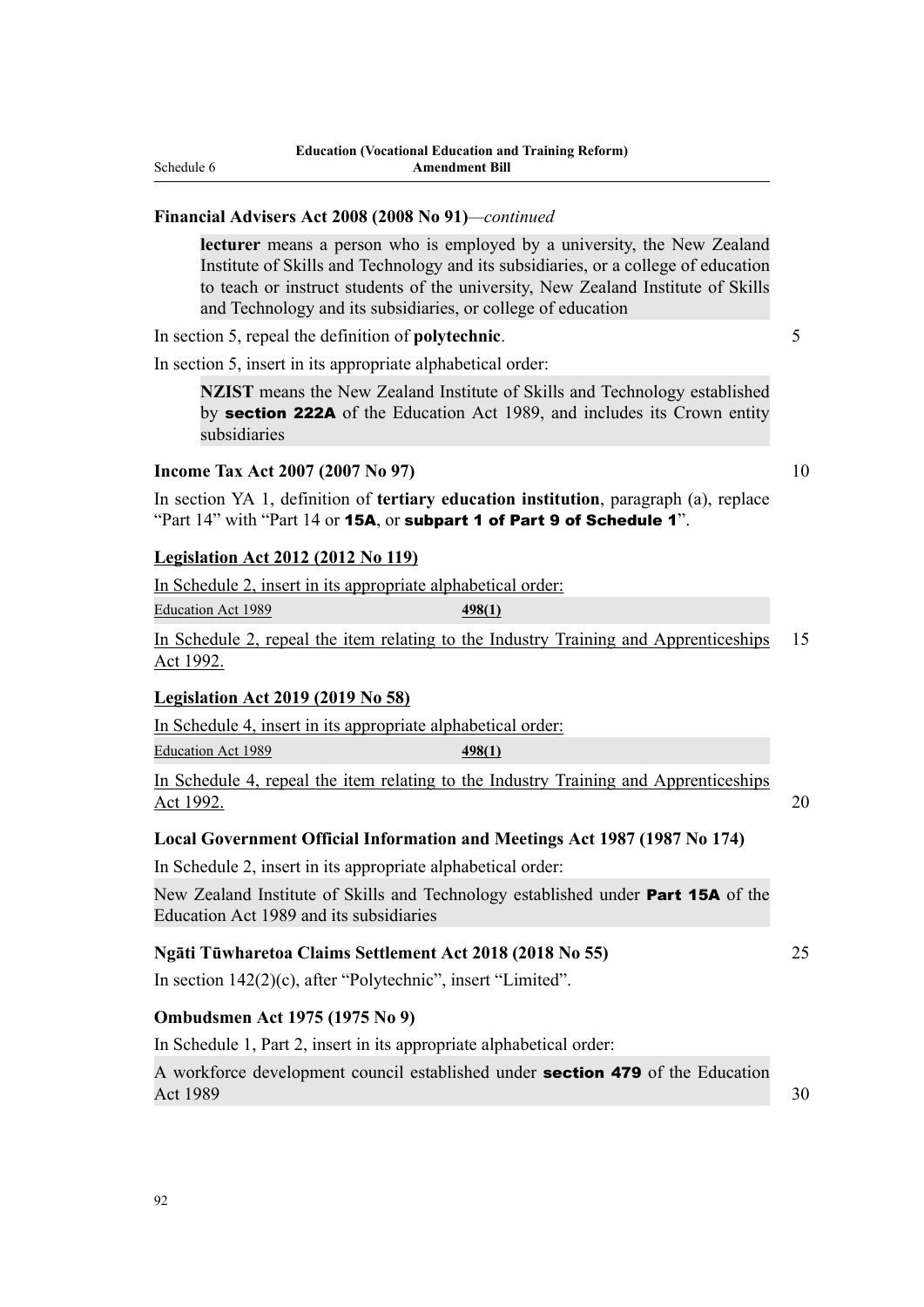### **Plumbers, Gasfitters, and Drainlayers Act 2006 (2006 No 74)**

In the heading to section 157, replace "**industry training organisation**" with "**workforce development council**".

In section 157(1) and (2), replace "industry training organisation" with "workforce" development council". 5

Replace section 157(3) with:

(3) In this section, **workforce development council** means a workforce development council established under **section 479** of the Education Act 1989.

### **Public Audit Act 2001 (2001 No 10)**

In Schedule 2, insert in its appropriate alphabetical order: 10

A workforce development council established under section 479 of the Education Act 1989

### **Real Estate Agents Act 2008 (2008 No 66)**

Replace section 12(3) with:

(3) To avoid doubt, nothing in subsection (1) affects the role of a workforce devel- 15 opment council established under section 479 of the Education Act 1989 for the real estate industry.

### **Residential Tenancies Act 1986 (1986 No 120)**

In section 5B(6), replace "polytechnics," with "the New Zealand Institute of Skills and Technology and its Crown entity subsidiaries,". 20

### **Taratahi Agricultural Training Centre (Wairarapa) Act 1969 (1969 No 138)**

Replace section 3(2)(d) with:

(d) 1 member appointed on the nomination of the workforce development council whose specified industry coverage includes agriculture:

## **Part 2** 25

# **Amendments to legislative instruments**

# **Accident Insurance ("Counsellor") Regulations 1999 (SR 1999/166)**

In regulation 2, definition of **course of education**, paragraph (a), replace "a polytechnic," with "the New Zealand Institute of Skills and Technology and its Crown entity subsidiaries,". 30

### **Electronic Identity Verification Regulations 2013 (SR 2013/9)**

Revoke regulation  $4(1)(k)$ .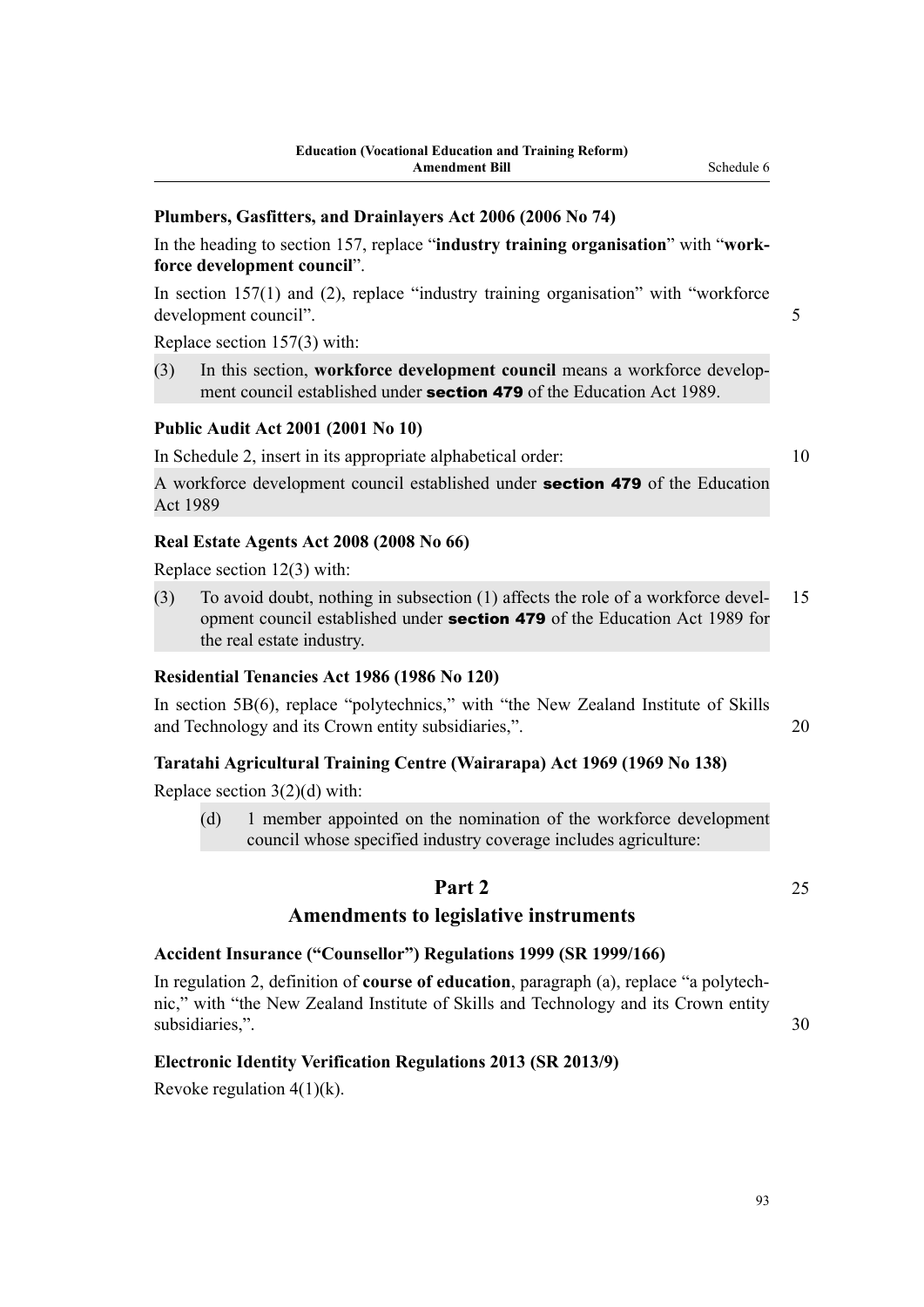## **Fire and Emergency New Zealand (Fire Safety, Evacuation Procedures, and Evacuation Schemes) Regulations 2018 (LI 2018/96)**

In Schedule 2, paragraph 13, replace "polytechnics," with "the New Zealand Institute of Skills and Technology and its Crown entity subsidiaries,".

# **Health and Safety at Work (Mining Operations and Quarrying Operations)** 5 **Regulations 2016 (LI 2016/17)**

In regulation 3(1), revoke the definition of **industry training organisation**.

In regulation 50(3), replace "registered with an industry training organisation" with "assessing under a consent to assess against standards granted under section 252 of the Education Act 1989". 10

# **International Student Contract Dispute Resolution Scheme Rules 2016 (LI 2016/42)**

In rule 28(2)(a), replace "institutes of technology and polytechnics," with "the New Zealand Institute of Skills and Technology and its Crown entity subsidiaries,".

# **National Civil Defence Emergency Management Plan Order 2015 (LI 2015/140)** 15

In the Schedule, clause 102(2)(a), replace "polytechnics," with "the New Zealand Institute of Skills and Technology and its Crown entity subsidiaries,".

# **Real Estate Agents (Licensing) Regulations 2009 (SR 2009/282)**

In regulation 3(1), revoke the definition of **industry training organisation**.

In regulation 3(1), insert in its appropriate alphabetical order: 20

**workforce development council** means the workforce development council for the real estate industry established under section 479 of the Education Act 1989

In regulation  $12(1)(a)(iii)$ ,  $(b)(iv)$ , and  $(c)(iv)$ , replace "industry training organisation" with "workforce development council". 25

# **Sale and Supply of Alcohol Regulations 2013 (SR 2013/459)**

Revoke regulation  $23(1)(b)$  and  $(2)(b)$ .

# **Student Allowances Regulations 1998 (SR 1998/277)**

In regulation 2(1), definition of **tertiary provider**, replace "polytechnic," with "the New Zealand Institute of Skills and Technology and its Crown entity subsidiaries,". 30